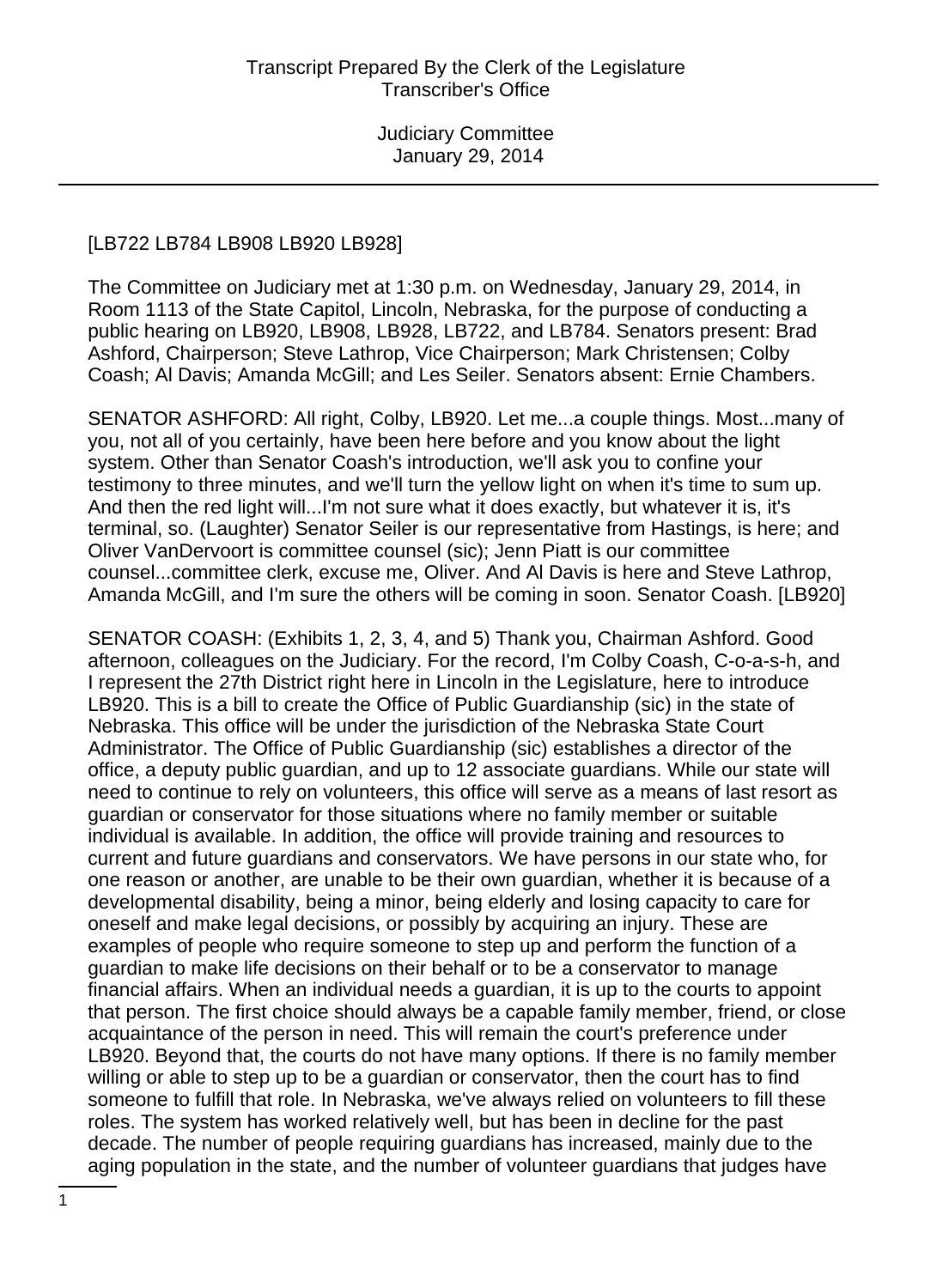Judiciary Committee January 29, 2014

been able to draw on has decreased. So there has been a gap where people who need guardians are not able to get them. This has led to some dishonest volunteers taking on multiple, in some cases hundreds, of wards and stealing their assets. In many instances, these guardians have never even met their wards. LB920 is a bill that mirrors what 49 other states have done, and that is to create a statewide Office of Public Guardianship (sic). Nebraska is the only state that has no central office for a public guardian. Our office extensively researched how 49 other states structure their guardian offices, and we found that there are four models that states use for jurisdiction over an office like this. These options include a social services model, like the Health and Human Services; an independent model; a county level model; and a court model, which is the one that LB920 exemplifies. Through LB920, when a judge is unable to fill the role of a guardian or conservator, the judge can have the Office of Public Guardian step in as a case of last resort and also to provide accountability. The decision to place the Office of Public Guardian under the jurisdiction of the courts was made after several meetings of the Protection of Vulnerable Adults subcommittee on guardianship. In addition, comments and recommendations from the subcommittee have been incorporated into LB920. Data from the Nebraska Supreme Court also assisted in the composure of the size of this office. As I mentioned earlier, the structure of the office would consist of a director, a deputy director, and up to 12 associates. We strategically picked that number based on estimates of how many people in the state might need a guardian or conservator. The office will be a resource for judges to draw upon to have qualified people to serve. In addition, it will provide education, training, and support. In April of 2010, Nebraska Supreme Court Justice Michael Heavican formed a 14-member joint review committee on the status of adult guardianships and conservators in the Nebraska court system comprised of judges, attorneys, legislators, court personnel, law enforcement, and accountants, on which I served. The committee was responsible for examining Nebraska's guardian and conservator system. Over half of the members of the committee have served and have practical experience as a guardian and/or conservator, and some of them are here to testify today. Another factor that led to the urgency of introducing LB920 was the result of a report last year from State Auditor Mike Foley highlighting that the present system of obtaining a guardian is inadequate and leaves wards vulnerable to fraud, abuse, and theft. One case of fraud of particular concern, I passed out some articles on this, was that of Judith Widener, a public guardian to over 600 wards over time and in 60-plus counties across the state. And you see and you have a map in your handout to show how far-reaching she was. Ms. Widener was deliberately mishandling her wards' finances and has been charged with embezzling over \$600,000 of their funds by spreading it out over more than 40 bank accounts. Her appointment over 600 times over a period of time was the result of a judge having no other option when appointing a guardian or conservator. Currently, we have a situation where there is no other choice than volunteers, and that makes it a ripe environment for people like Judith Widener, who will take advantage of vulnerable people. It is realized that creating an Office of Public Guardian will not solve all the challenges that Nebraska's guardianship/conservatorship system is facing, but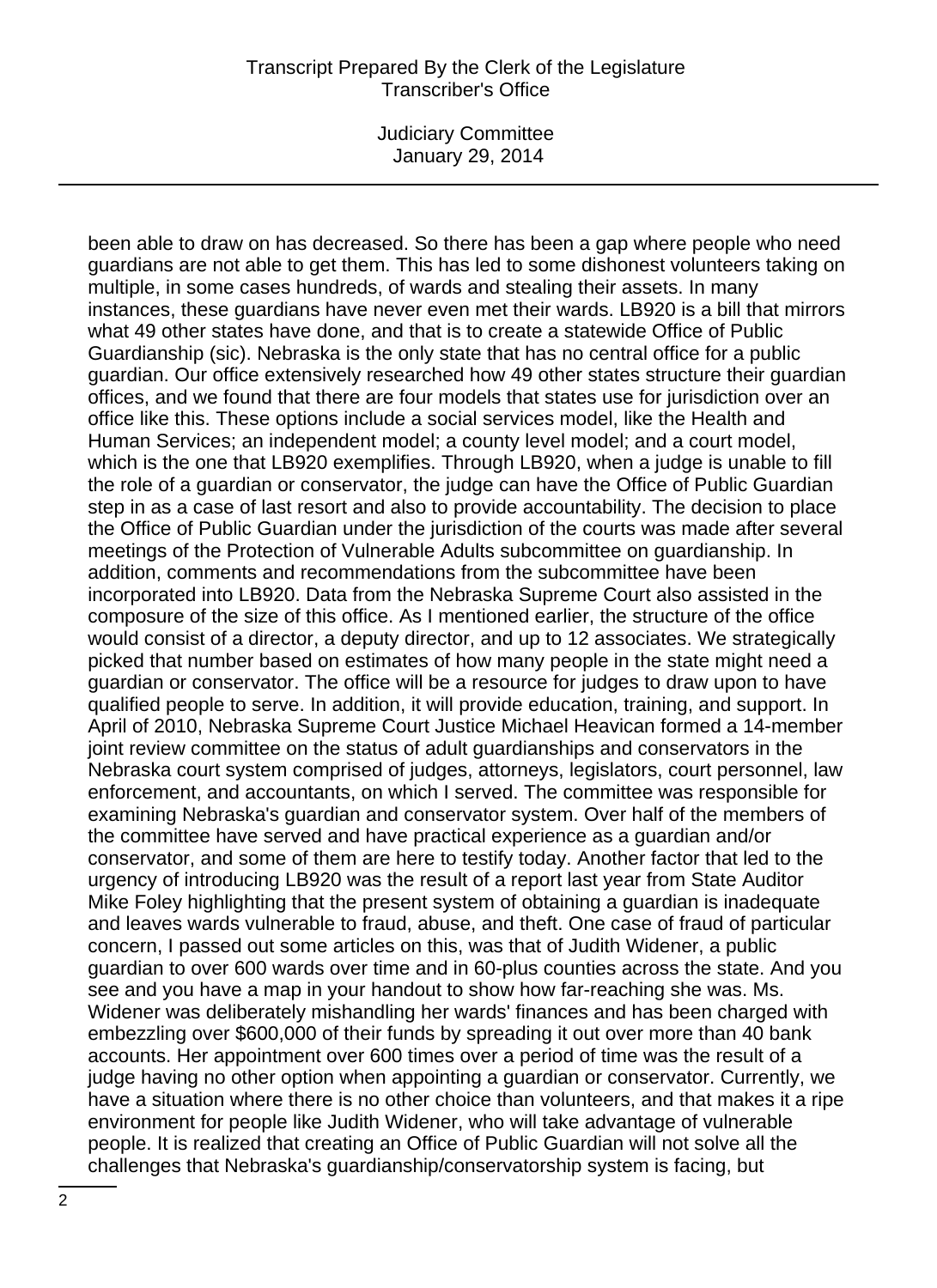Judiciary Committee January 29, 2014

something has got to be done, especially as our society faces an increase in an elderly population. During the State of the Judiciary Address to us just a few weeks ago, the Chief Justice stated that in spite of efforts by the commission, our courts, and this Legislature, ensuring the protection of incapacitated adults continues to be a challenge. It is crucial that we all work together to create improved safeguards to protect those who might easily be harmed. We all have a responsibility to keep these individuals and their assets safe. Finally, it is important to note that due to a rapidly aging population and smaller, geographically dispersed families, there are often no family members or interested individuals available to serve as guardians for our elderly, mentally ill, people with developmental disabilities in our state. Persons willing and able to serve as guardians are in very short supply. Nebraska is facing a critical epidemic as our most vulnerable citizens outweigh those willing to take care of them. It is time for Nebraska to follow 49 other states and provide for an alternative that protects vulnerable Nebraskans. It is important that we get this office established before the system becomes increasingly overwhelmed with that need that will...with the need that will inevitably follow in the years to come. Thank you for your time, and I'll be happy to answer any questions. [LB920]

SENATOR ASHFORD: Thank you. I don't see any questions. Thank you for all the work you've put into this over the interim for that. [LB920]

SENATOR LATHROP: Can I ask just one question? [LB920]

SENATOR ASHFORD: Yeah. [LB920]

SENATOR LATHROP: Colby, can you tell me how you came up with the bill? Is this bill the collaborative effort of the group that was put together that you participated in? [LB920]

SENATOR COASH: Yes, it is. And frankly, we used a model of a bill you proposed before I came in the Legislature as kind of a base. We looked at and this commission looked at what every other state does, and it wasn't hard to find. There was a book published on it recently and it outlines every other model. And we tried to find the best one for Nebraska. This commission that I served on worked very hard on looking at the technical aspects of this bill and today is the result. [LB920]

SENATOR LATHROP: One other quick question. The fiscal note is like \$900,000 a year or something like that. [LB920]

SENATOR COASH: Little over, right. [LB920]

SENATOR LATHROP: That's for the people who are hired. Do you expect the 12 or so people that get hired to do this work to be the guardians themselves or are they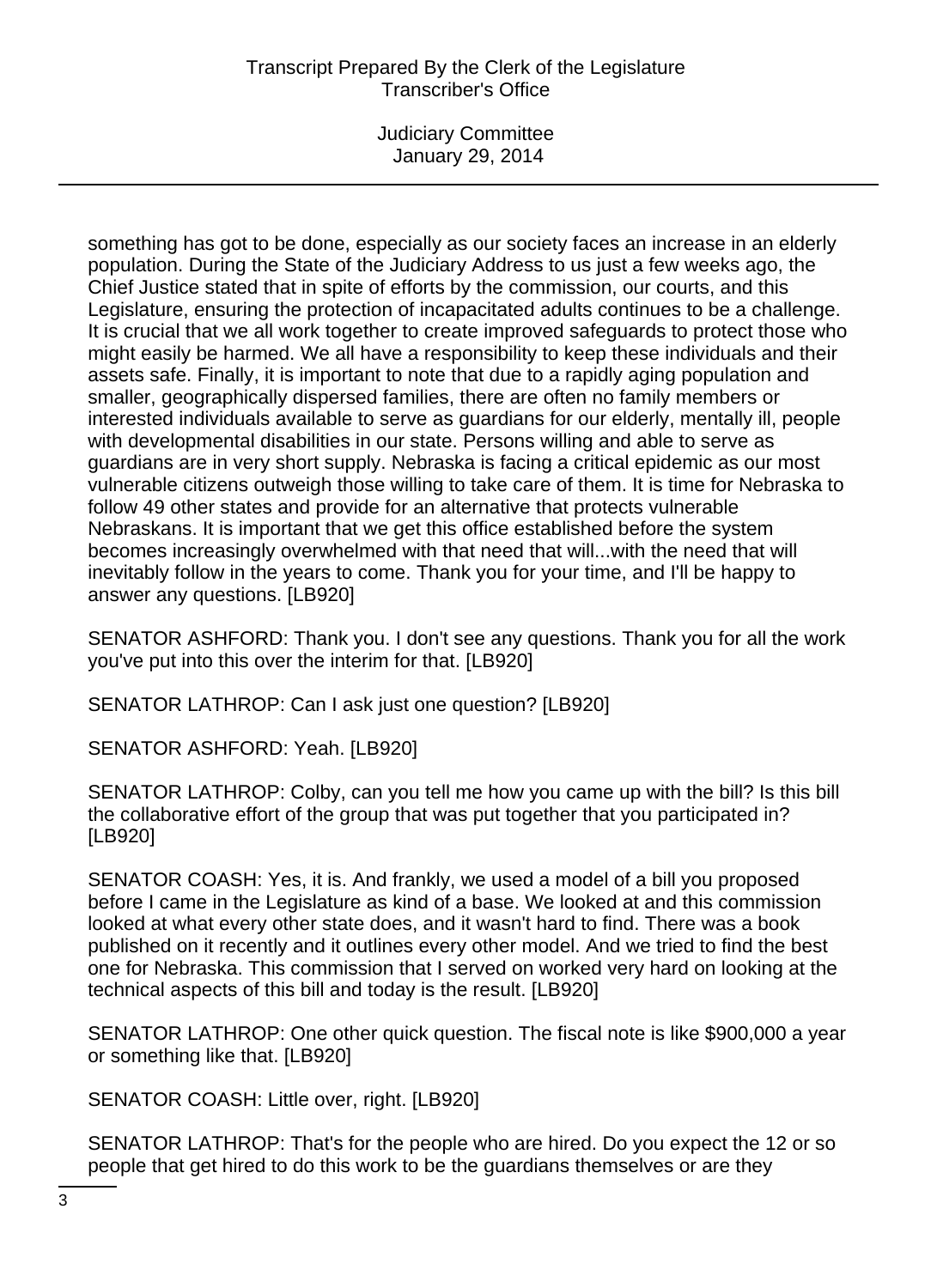administrators in various jurisdictions or what's your...? [LB920]

SENATOR COASH: The way that we have structured this, they would actually be the guardian. [LB920]

SENATOR LATHROP: Okay. [LB920]

SENATOR COASH: They would perform that duty. And we came up with the number in a very strategic way. We were able, through data that the Administrator's Office was able to give us, figure out how many people currently have people serving in this capacity, how many might need them in the future, divide that by a best practice caseload size, and that led to the number that was put in this bill. But we structured it to "up to," because if we don't need it, we don't need to hire that many. But we believe that 12, with 12 total, including a deputy director and a director, would get us where we need to go. [LB920]

SENATOR LATHROP: Okay. And my last question would be, if that's the fiscal note, what's your thoughts on paying for it? Is it coming from a particular source or do you create a source in the bill? I'm trying to read it as you're testifying. [LB920]

SENATOR COASH: Sure. They... [LB920]

SENATOR LATHROP: Or is it going to be General Funds? [LB920]

SENATOR COASH: This would be General Funds. [LB920]

SENATOR LATHROP: Okay. [LB920]

SENATOR COASH: This is not funded through an additional court fee. This would become part of the court's General Fund appropriation in their budget. [LB920]

SENATOR LATHROP: But there's not a court fee increase in here? [LB920]

SENATOR COASH: There is not. [LB920]

SENATOR LATHROP: Okay. Got it. Thank you. [LB920]

SENATOR DAVIS: Brad,... [LB920]

SENATOR ASHFORD: Yes, Senator Davis. [LB920]

SENATOR DAVIS: ...a couple questions. Colby, this particular individual in Scotts Bluff County had, I think, 600-and-some... [LB920]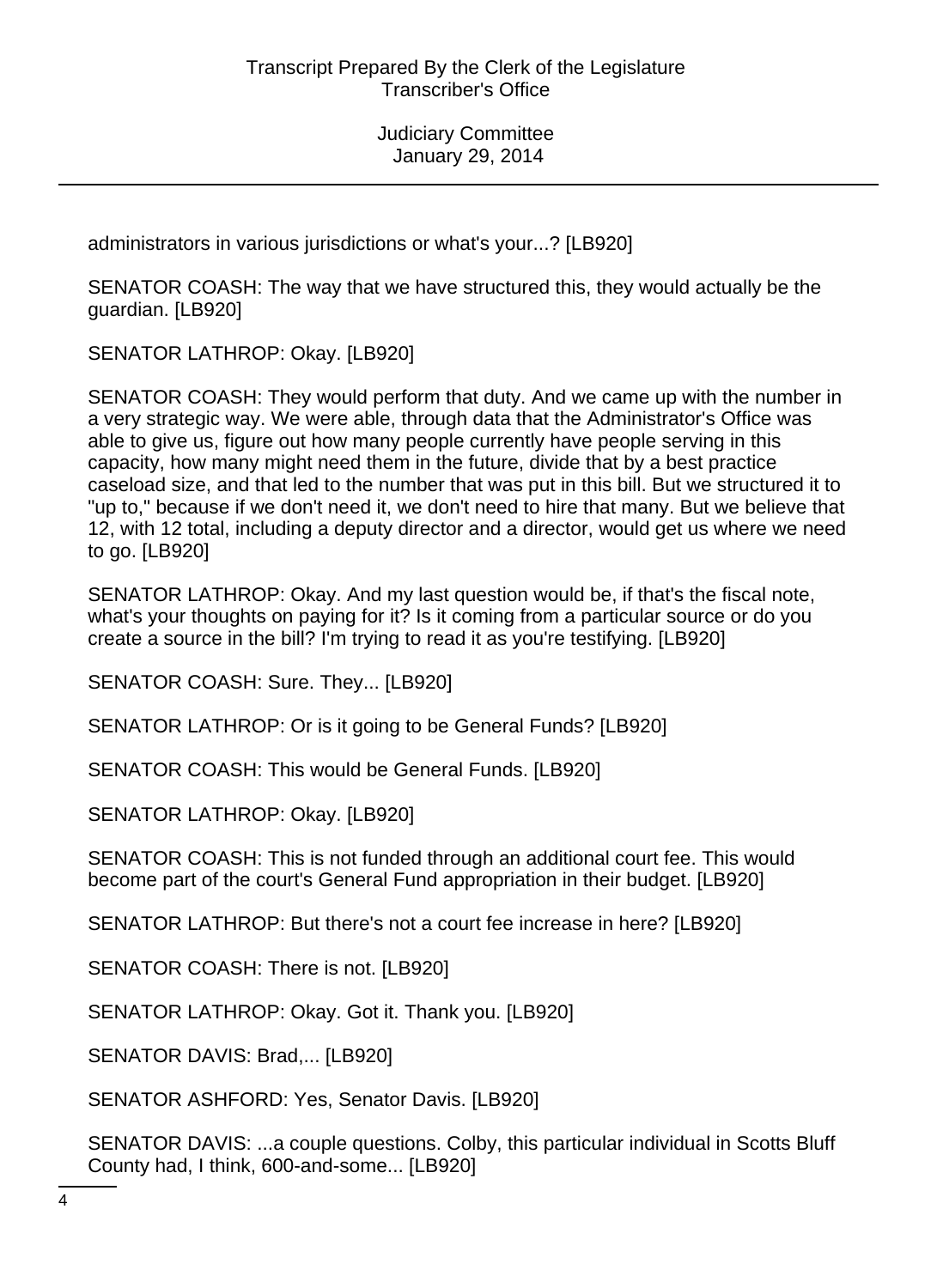SENATOR COASH: Over time, yeah, and when she was outed, when criminal charges were filed, she had a little over 200 at the time. [LB920]

SENATOR DAVIS: Two hundred. So how many are you anticipate...how many cases per employee? [LB920]

SENATOR COASH: Per guardian? [LB920]

SENATOR DAVIS: Uh-huh. [LB920]

SENATOR COASH: Best practice would tell you 40 is about as high as you want to go. We don't want to overload it, but...and keep in mind, we're not saying everybody who currently has a volunteer is going to jump over and ask that the public guardian take over. What we're trying to provide for in this bill is an option for judges who, frankly, what happens is, and we have some members from judiciary who will speak to this, you know, they will be sitting on the bench, there's a person who's in need of a guardian, they don't have anybody. They look around. They ask the, you know, typically, you know, sometimes it's a hospital or a provider for people with disabilities who will step up and say, you know, we'd like to petition the court to find a guardian, and they don't have anybody. And they look around and there are attorneys across the state who do yeoman's work and step up and perform this role, but those are few and far between. And they'll continue to provide that role. But I think that had judges had another option, you would not have seen Judith appointed that many times. [LB920]

SENATOR DAVIS: And then one other question. What's the auditing process in terms on these particular cases? [LB920]

SENATOR COASH: Well, this bill does not address it because it's already in statute, but if you are a guardian, you have some very specific things that you have to provide to the court on a very regular basis with regard to the assets of the ward and things of that nature. So none of those things change. It just will be provided for by one of these guardians. [LB920]

SENATOR DAVIS: But where I'm kind of going with that was the court doing its particular job in overseeing those funds? [LB920]

SENATOR COASH: Right. [LB920]

SENATOR DAVIS: How was the fraud manufactured? [LB920]

SENATOR COASH: Well, the court can only review what is put in front of them, and if the actor puts in front of them inaccurate documents and there's no way to verify those,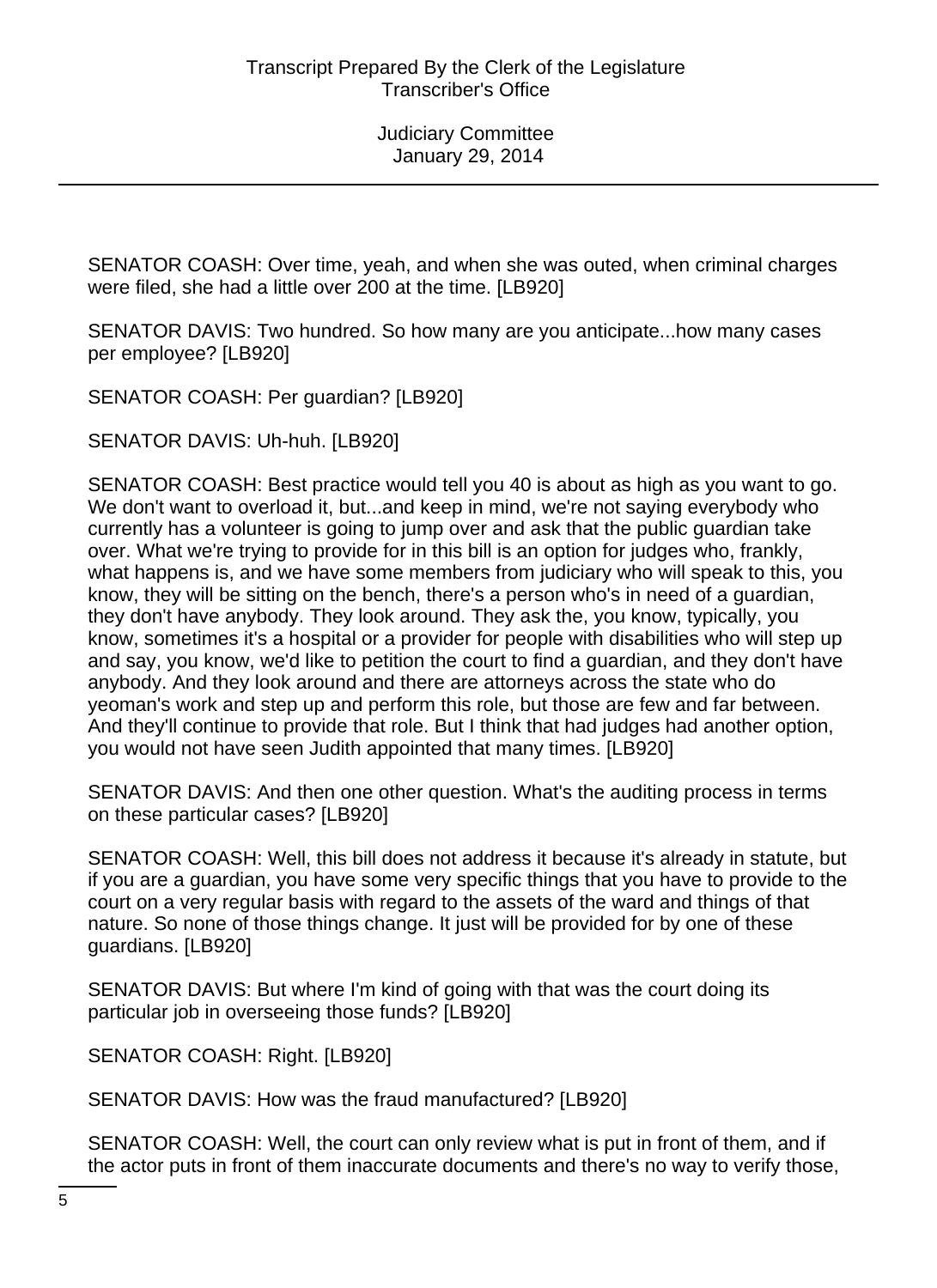then that's how you get in the situations that we got into. [LB920]

SENATOR DAVIS: And maybe you've got somebody that's going to follow to talk about this, but is the court essentially presented with photocopies of bank statements and things like that or... [LB920]

SENATOR COASH: There are...that can be part of it. Through court rule, the court has already established many forms that are standard for guardians to provide to the court so that they can be reviewed. [LB920]

SENATOR ASHFORD: Yes, Senator. [LB920]

SENATOR LATHROP: One last thing. I'm looking at Section 10. You have an immunity there for the public guardian shall not be liable for civil damages for any statement or decision made in the process of the guardianship or... [LB920]

SENATOR COASH: That was brought to my... [LB920]

SENATOR LATHROP: ...the conservatorship unless it exhibits willful or wanton misconduct. I'm a little concerned that if they do something that's negligent in the handling of somebody's assets, we've now immunized them. [LB920]

SENATOR COASH: Right. And I agree, Senator. And I believe that, because these would be state employees, that they already fall under the State Tort Claims Act that other...so I'm not sure if that provision is necessary. [LB920]

SENATOR LATHROP: Okay. [LB920]

SENATOR COASH: And I'm going to look at that. [LB920]

SENATOR LATHROP: Thank you. [LB920]

SENATOR ASHFORD: Thanks, Colby. We have a list of proponents and which we can...we're going to go through and then some neutral testifiers as well. Anyone certainly can testify after we get through the list. The last person on the LB920 proponent list is Brad Meurrens, but we're going to...so when his name comes up, if anybody else wants to testify, they may. Judge Evans is going to come first, I believe, and Francis Vogt second. And you all know to fill out, if you would, to fill out the form with your name and your address and if you're appearing as a proponent or opponent, that sort of thing. That information is up at the front desk. Judge, yes, sir. [LB920]

CURTIS EVANS: (Exhibit 6) Senator, thank you. At this time, members of the committee, I have served as a county judge for over 36 years, retiring May 13, 2013.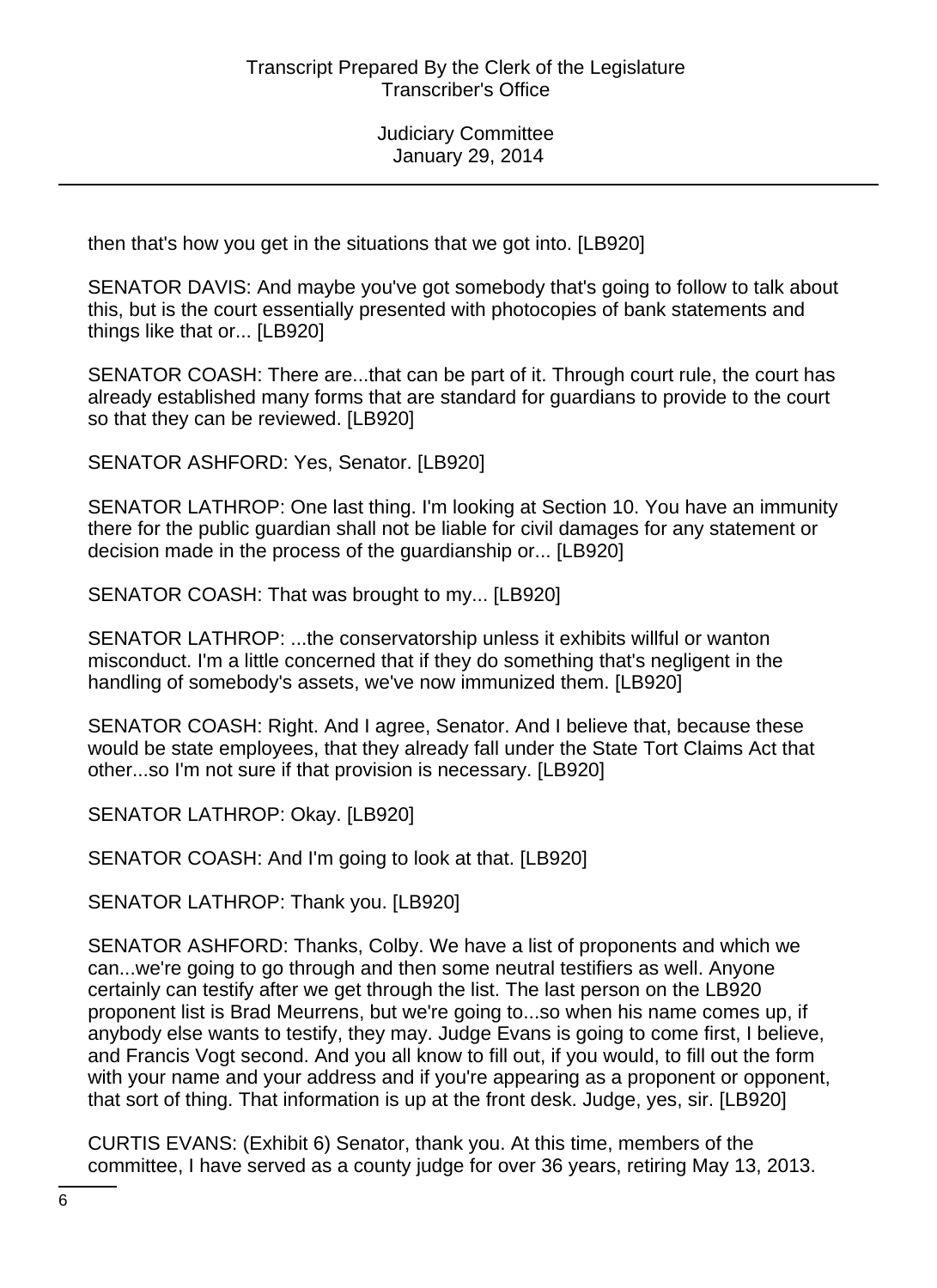# [LB920]

SENATOR COASH: Could you give us your name, Judge, for the record? [LB920]

CURTIS EVANS: My name is Curtis Evans. As a county judge, I was involved in the drafting of the two prior bills submitted to the Nebraska Legislature regarding the creation of an Office of Public Guardian. I currently serve on the Supreme Court's Commission on Guardianship and Conservatorship. I am the chair of the public guardianship subcommittee of that commission. Our present law is based on extended family and small community values. The law makes the erroneous presumption that there is, in every case, there is a suitable person who cares about the ward or protected person and was willing to step forward and serve as a guardian or conservator. When there is such a volunteer, it benefits the ward or protected person because they know and will be more comfortable with the guardian or conservator appointed by the court. That having been said, I submit to you that Nebraska is changing and evolving. Sometimes people tend not to share traditional values in regard to caring for each other. Extended families are moving farther apart. Nebraskans are more cognizant of the fact that families are not legally responsible for incapacitated adults and are looking for community-based options for them. These changes in our society are a fact of life, and a reversal back to the good old days does not appear to be imminent. So why do we need a public guardian? There are a growing number of people who, for a variety of reasons, have no family. There are a growing number of people who have family or friends, but none are willing to volunteer; or if they are willing, they are not suitable to serve due to age, mental status, or criminal background. Private for-pay guardians or conservators want to make a profit, so the size of the person's estate is critical, leaving the not-so-wealthy without anyone. Nonprofit, private-pay guardians and/or conservators should not be encouraged on the one hand by a sense of moral obligation, on the other hand by profit motives to serve more people than they should. There are people who may need a guardian or conservator for whom no one will come forward. I'm aware that there is a trend for judges to appoint attorneys to serve as guardian or conservator as judges have no other option. This practice is one of last resort but is inappropriate. If any of you needed a guardian or conservator and no one was willing to volunteer, would you want a person who was coerced into being your guardian or conservator in order not to lose favor with the judge? The above comments are not to cast aspersions on the judges or attorneys involved but only to point out the desperation judges face in trying to make things work. The current law fails to recognize that there is not always a good volunteer or that there may be no volunteer. In order for the judge to do the right thing by the ward or protected person, the judge must be able to make an informed and responsible decision that provides for the best interest of the individual. A public guardian who will take the case when no suitable volunteer guardian or conservator can be found is the only solution. The lack of available, competent volunteer guardians and conservators is real. Vulnerable people are at risk and deserve a solution. LB920 offers the right solution. One hears in election years about Nebraska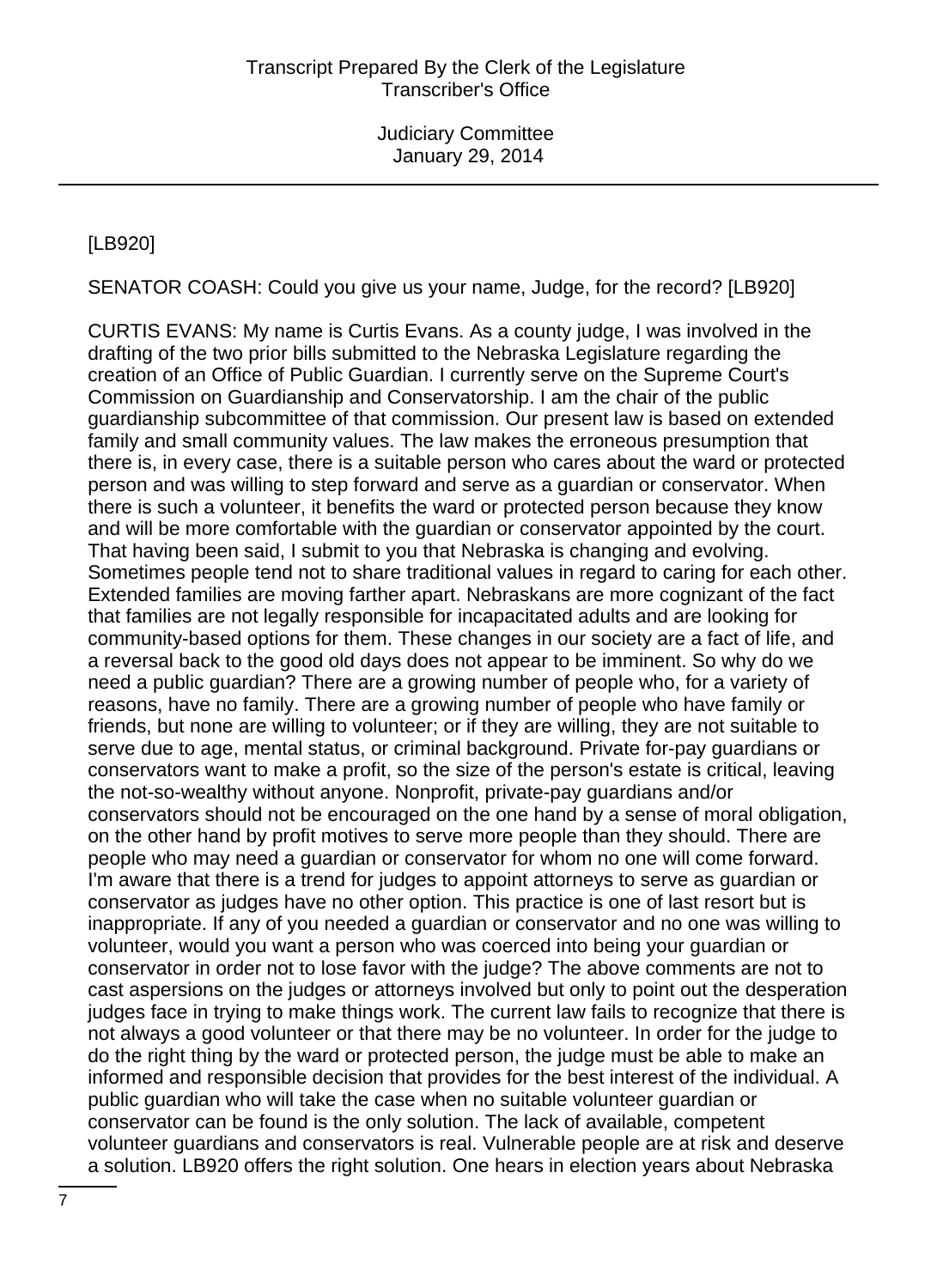values, so I ask that you, as the Legislature, as the voice of the people, to demonstrate by passing legislation that Nebraskans value and respect each other and Nebraskans are willing to step up and provide a way to protect those who cannot protect themselves. Due to judicial ethics, my esteemed ex-colleagues may not be able to comment on the specifics of LB920, but I will be happy to answer any questions you have regarding LB920. Thank you. I think I made it in my three minutes. [LB920]

SENATOR LATHROP: You made it in time. [LB920]

CURTIS EVANS: I did. (Laughter) Thank you. [LB920]

SENATOR LATHROP: Judge, thanks for coming. We appreciate hearing from the other branch of government and your thoughts on this. Senator Coash has a question for you. [LB920]

CURTIS EVANS: Yes. [LB920]

SENATOR COASH: Thank you for coming. For the benefit of my colleagues, could you just briefly explain the process as you experienced it when you were on the bench when there's a person who comes before the court to say, you know, there's been a petition to be a guardian and, under the current system, what a judge is left with and how that person may end up finding a guardian? [LB920]

CURTIS EVANS: Well, sometimes you never see them because everyone who comes before your court knows that there must be a volunteer to be provided. In some cases, when we removed a guardian and there was no one willing to step forward, there were months that went by trying to find someone who would come forward. In some of those cases, my own experience, the attorneys finally became frustrated. I don't believe...I'm one of those judges who probably coerced indirectly attorneys to step forward because I'd have an attorney, I'd have a guardian ad litem who was an attorney, and we'd simply look at each other and keep coming back and back, trying to see where they were at, and they would finally take the person. That's how it was done. I thanked them but, my goodness, this person was very...the person I'm speaking of or at least a couple of them were extremely difficult to deal with. Other issues that occur is that you just...in the matter of Judith Widener, I appointed Judith Widener, and if I had a choice, not because of what we found out now but because of her practice. When she would receive someone she would take everything from those people, everything. All their magazine subscriptions, everything was cancelled, period. They had nothing. Now I didn't like that but I didn't have any choice, so I did appoint. Now that's why I get into this situation. A judge has to have a...if there's no discretion, then the judge can do nothing. You have to give a judge the discretion to protect these people and that's what this bill is about. It is the base and core of what this is about. I'm sorry, I kind of went off my soapbox there. (Laugh) [LB920]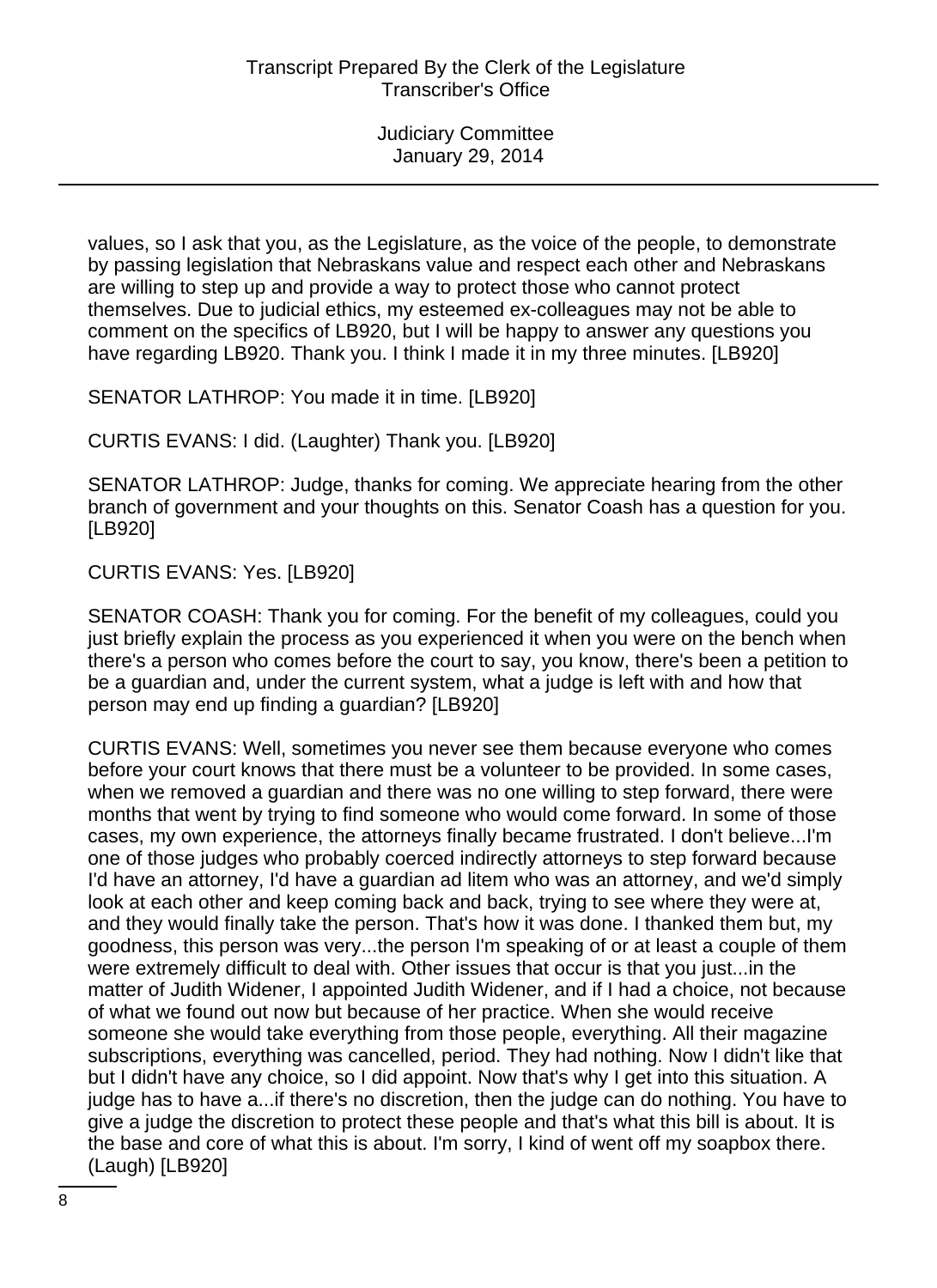SENATOR COASH: Thank you. Thank you. [LB920]

CURTIS EVANS: Anyone else? [LB920]

SENATOR ASHFORD: Senator Davis, yeah. [LB920]

SENATOR DAVIS: Judge, do you have any idea how many people are in this situation in Nebraska that need guardians? [LB920]

CURTIS EVANS: I cannot answer that with a number and that's a very good question, sir. What I submit to you is that until you have the Office of Public Guardian, the Legislature cannot determine the numbers, the exact numbers. We have to step forward and take what few numbers we have, and we've taken the minimum numbers that we think we need to get this started. In two to three years, you will have the information you need to make the responsible decisions that would come before you to do that. But at this point in time, we just don't have those numbers. Why? Well, there's some very basic reasons for that. Everyone knows the system is based on volunteers. There are people who are making do when they should have...when they know the person should have a guardian. But organizations and entities and persons are just basically getting by. They're doing things they probably shouldn't do, like the judge is appointing attorneys. You know, you're here today; you get to be the guardian. They shouldn't do that. They shouldn't have to, but they do it to get by. And that's only one example we're bringing up here, but there are other issues and situations where entities that deal with the persons who are disadvantaged, they're stretching the rules and the guidelines. That's not a good thing. It never turns out well. I hope I answered your question, sir. [LB920]

SENATOR DAVIS: Thank you. [LB920]

SENATOR LATHROP: Just briefly, Judge, do you expect this to be something for indigent individuals only? [LB920]

CURTIS EVANS: This is designed for the judge to use when necessary. It is not based on indigency. It is not based on anything of that nature. It is the final redoubt for a judge to do the right thing by the client, by the ward or the protected person. Now if you notice in the bill, however, it's not free to people who can pay. There will be a situation set up so that they will reimburse. But this problem is not only to the poor. This is a problem across the board where something can happen. [LB920]

SENATOR LATHROP: So let's talk about the person that has some means. [LB920]

CURTIS EVANS: Right. [LB920]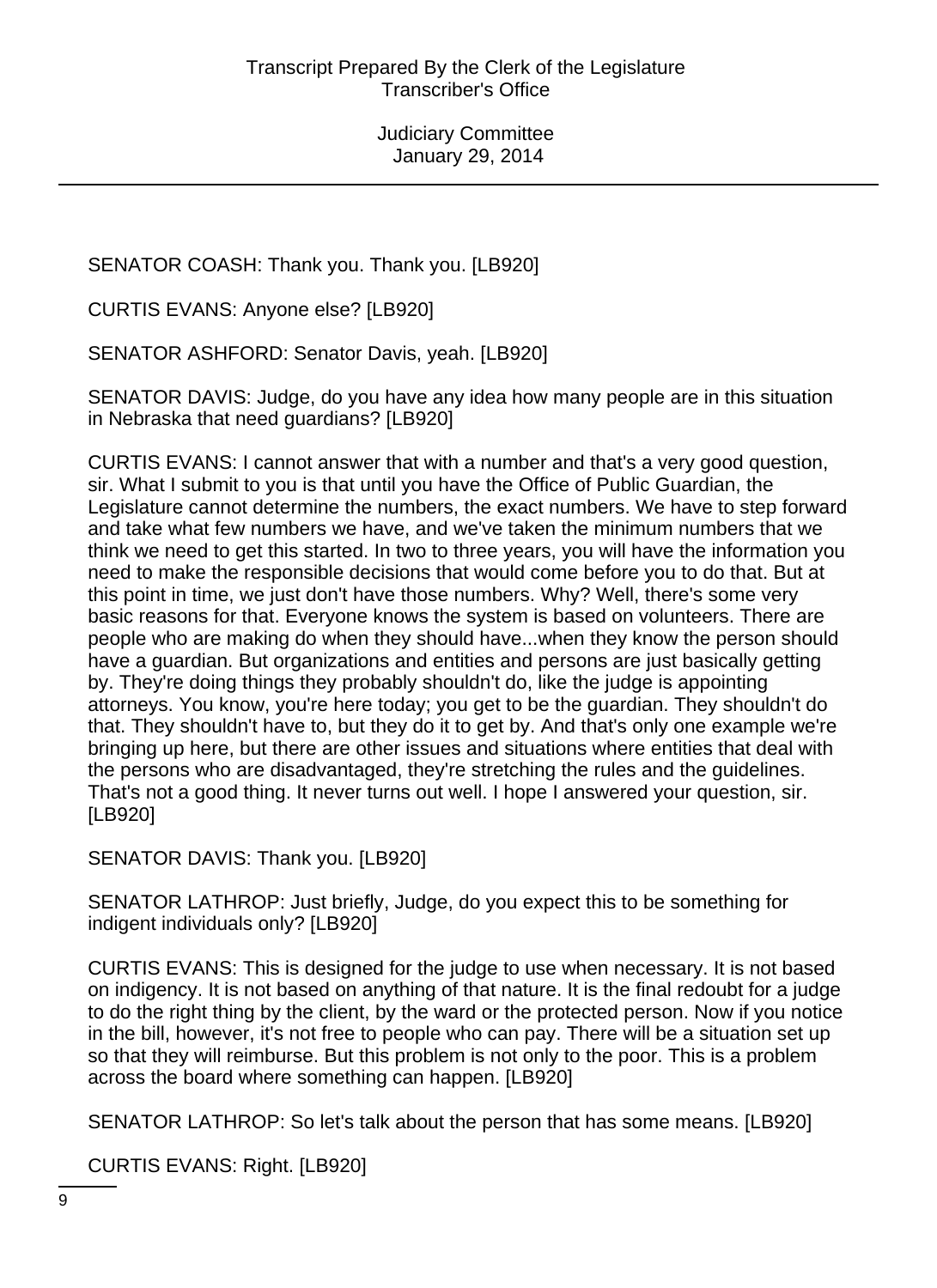SENATOR LATHROP: Maybe they have no family. [LB920]

CURTIS EVANS: Right. [LB920]

SENATOR LATHROP: They're sort of an isolated person or they've outlived all their family and friends and so now they have a considerable estate and...but no one to serve in that capacity. You appoint this person or this organization to represent them and normally that would be, for someone who can afford, there would be fees paid to the conservator/guardian. Right? Would you expect that these people would pay a fee to this organization? [LB920]

CURTIS EVANS: Yes. Yes. Right now... [LB920]

SENATOR LATHROP: And what happens to the money, I guess? [LB920]

CURTIS EVANS: Actually, I hadn't thought about that. That's a good question. I would assume it would go to the General Fund but would be collected on a sliding scheme basis so that persons who could pay, the taxpayers wouldn't be bearing the burden of those people who could come forward and pay for their own. In your present law right now, any guardian/conservator can charge a fee if it's approved by the court. That's in there right now. This just would be an extension so that the public would be in the same position, that they wouldn't be bearing a burden when they didn't have to. And we would set then, that fee schedule would be set up. [LB920]

SENATOR LATHROP: So we need to figure out what to do with the money. [LB920]

CURTIS EVANS: Right. [LB920]

SENATOR LATHROP: If this organization comes to the county court and says, I've spent 25 hours representing Mrs. Jones and she passed away, we're closing the conservatorship, you'd allow for a fee but we need to have the bill directed to whom the money should be sent. [LB920]

CURTIS EVANS: Yes, it would not go to the public guardian. It would go, as fees are collected for speeding fines now. They're sent to a particular entity or situation. All the fees collected across the state are sent and earmarked for a certain area. [LB920]

SENATOR LATHROP: Okay. [LB920]

CURTIS EVANS: That has not been done specifically in this bill, but that is the intention, so that the taxpayers are reimbursed for those people who can pay. [LB920]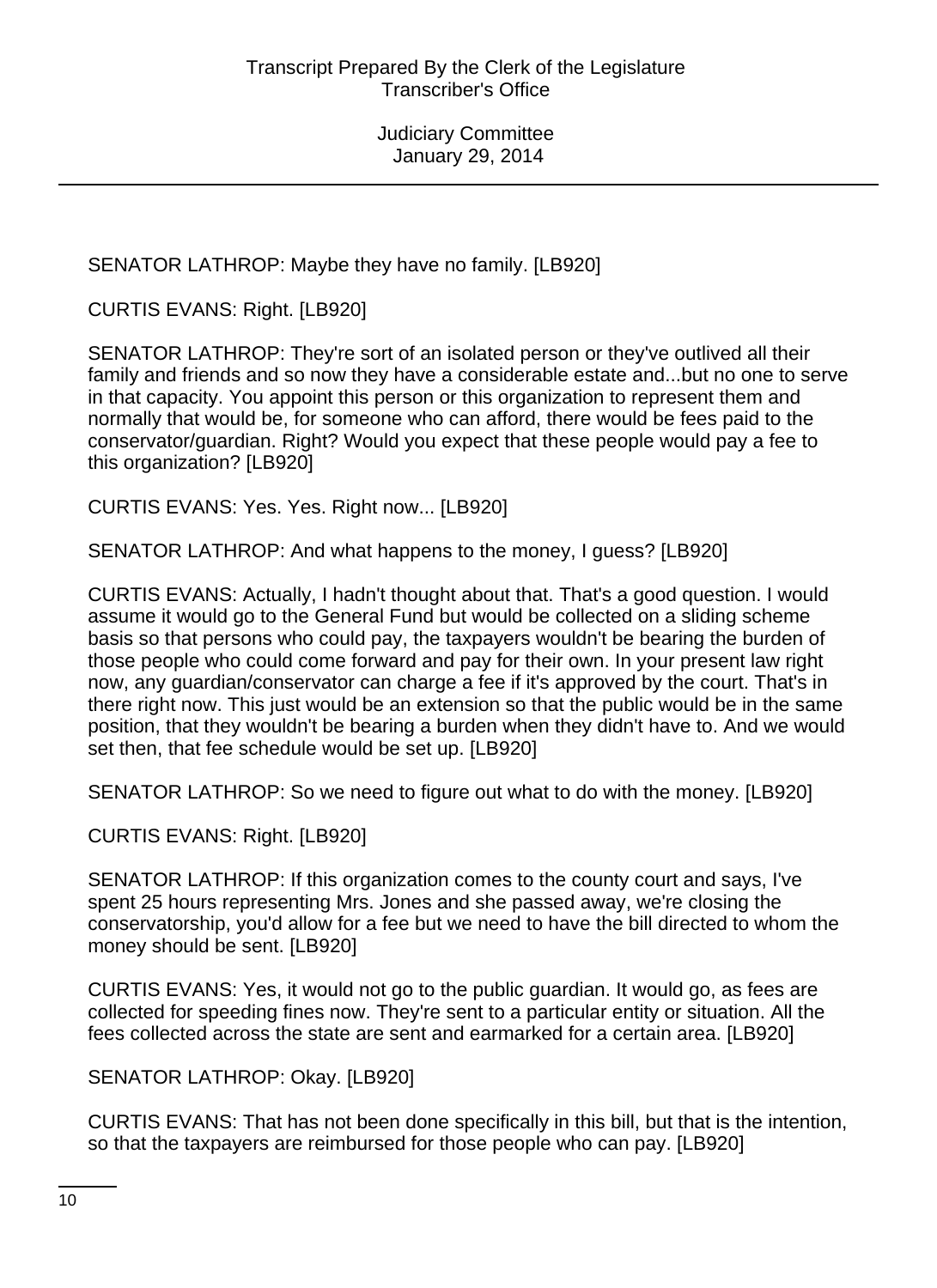SENATOR LATHROP: So will there be enough fees, do you think, to pay for the cost of this, or will these folks generally be appointed to indigents, just as a practical matter? [LB920]

CURTIS EVANS: As a practical matter, people who have means generally have more friends and entities that are willing to step forward, for a price, to take care of their needs, especially in conservatorships. Right now, that is a very common way where banks will step forward for a fee and manage as conservator for persons. That's done now. There are professional situations where that's going on right now. We don't intend to change that or take that away from anybody. We only intend to take it in a situation where it's absolutely necessary. [LB920]

SENATOR LATHROP: Okay. Thank you. [LB920]

CURTIS EVANS: Uh-huh. [LB920]

SENATOR ASHFORD: Thanks, Judge. Thanks for your service. [LB920]

CURTIS EVANS: Thank you. [LB920]

SENATOR DAVIS: I've got one, one other question. [LB920]

CURTIS EVANS: Yes, sir. [LB920]

SENATOR ASHFORD: Yes, Senator Davis. Well, not...not thank you for your service yet. Go ahead. [LB920]

CURTIS EVANS: Senator Davis. [LB920]

SENATOR DAVIS: Can you basically give us just a...I think in reference to kind of what Senator Lathrop said, but give us an example of what the typical person who needs this care is for you? [LB920]

CURTIS EVANS: Could be me. [LB920]

SENATOR DAVIS: Are they someone that's in a nursing home? Are they someone mentally ill? I mean is there any sort of typical case? [LB920]

CURTIS EVANS: Typical case. Well, some people become disenfranchised from their families and nobody wants anything to do with them. They are a problem. They would not act appropriately in this hearing and probably would be removed from this room if they were sitting here. They'd be making noises and they'd be jumping around. They'd be doing something that's difficult for you to deal with. My wife serves two of these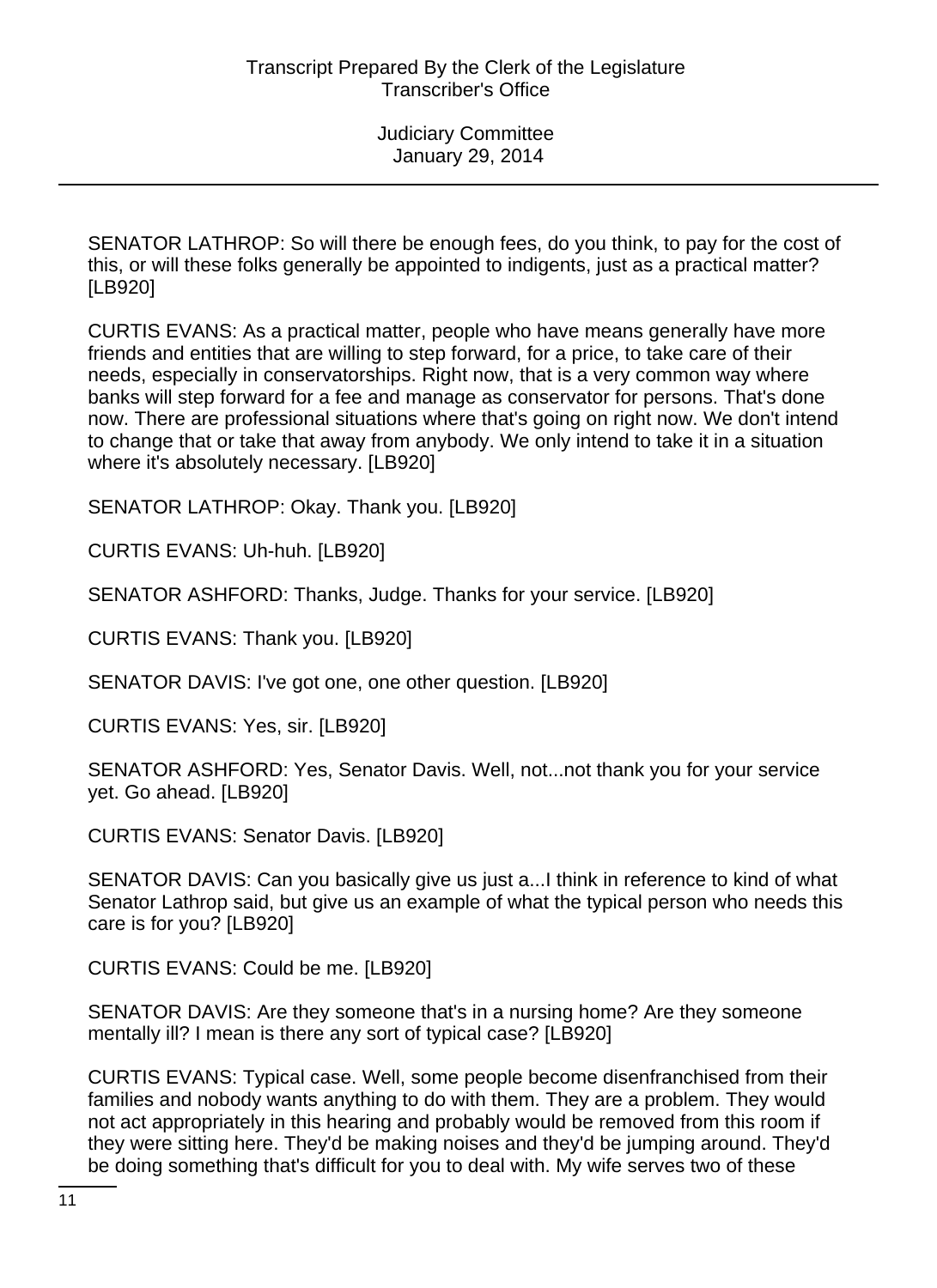Judiciary Committee January 29, 2014

people now, actually serves three, but they are difficult people. And you have...you have all kinds of situations where a family simply cannot handle. You will have persons...many people do not have family. They may move here from somewhere else and made their life here and they retire and they have no family. They have no children. Those people are prone not to have anyone available to them. Sometimes you have family that will step in. I hope that's the case, myself. I have no children so I'm one of those people looking at you that ultimately I may be in need of this someday. I don't think so. I'm not a typical case. That would probably not be the case because I have family, extended family, who I hope will step forward. But if I became very difficult, I became senile or something of that nature, very aggressive or something of that nature, they may not want to deal with my situation. They may not be able to. They may not have the skills to deal with me and so that would be an issue. But the typical person, they've been abandoned, they're mentally ill, they're hard to deal with, they're not fun to be around. (Phone rings) Those are the common ones that would...common persons who would need this the most to be cared for. [LB920]

SENATOR DAVIS: Thank you. [LB920]

CURTIS EVANS: Yes, sir. [LB920]

SENATOR ASHFORD: That was fabulous. Thank you. (Laughter) You know, right on cue and...Judge, thank you very much. [LB920]

CURTIS EVANS: Thank you very much. Appreciate it. [LB920]

(WOMAN): That was my husband. [LB920]

SENATOR ASHFORD: Oh, that...okay. Well, I thought was...oh, that's your husband is...oh, your husband. Okay. That's...okay. Francis is next. [LB920]

FRANCIS VOGT: (Exhibit 7) My name is Francis Vogt and I would like to tell you about my experience with Judy Widener and a guardian that didn't know me. I have been in supported services since I was 13 and have never been given the chance to become my own guardian. I was adopted by a family who didn't want to stay in my life after I entered services and chose not to be my legal guardian. By the time I was 18, I also decided that I didn't want anything to do with my adopted mother and father. I am now 27 and have not seen my adopted family since I was 18. I was appointed to Judy Widener early on, and she remained my guardian while I continued to go in and out of different service settings. I didn't know Judy and she didn't come out to meet me when she became my guardian. I had team meetings regularly, but Judy never came. I learned not to trust Judy after she made me the promise she didn't keep. Judy promised me one time that she would get all my belongings and moving them from one place to another. She never did move my things and I lost a lot of personal items. This was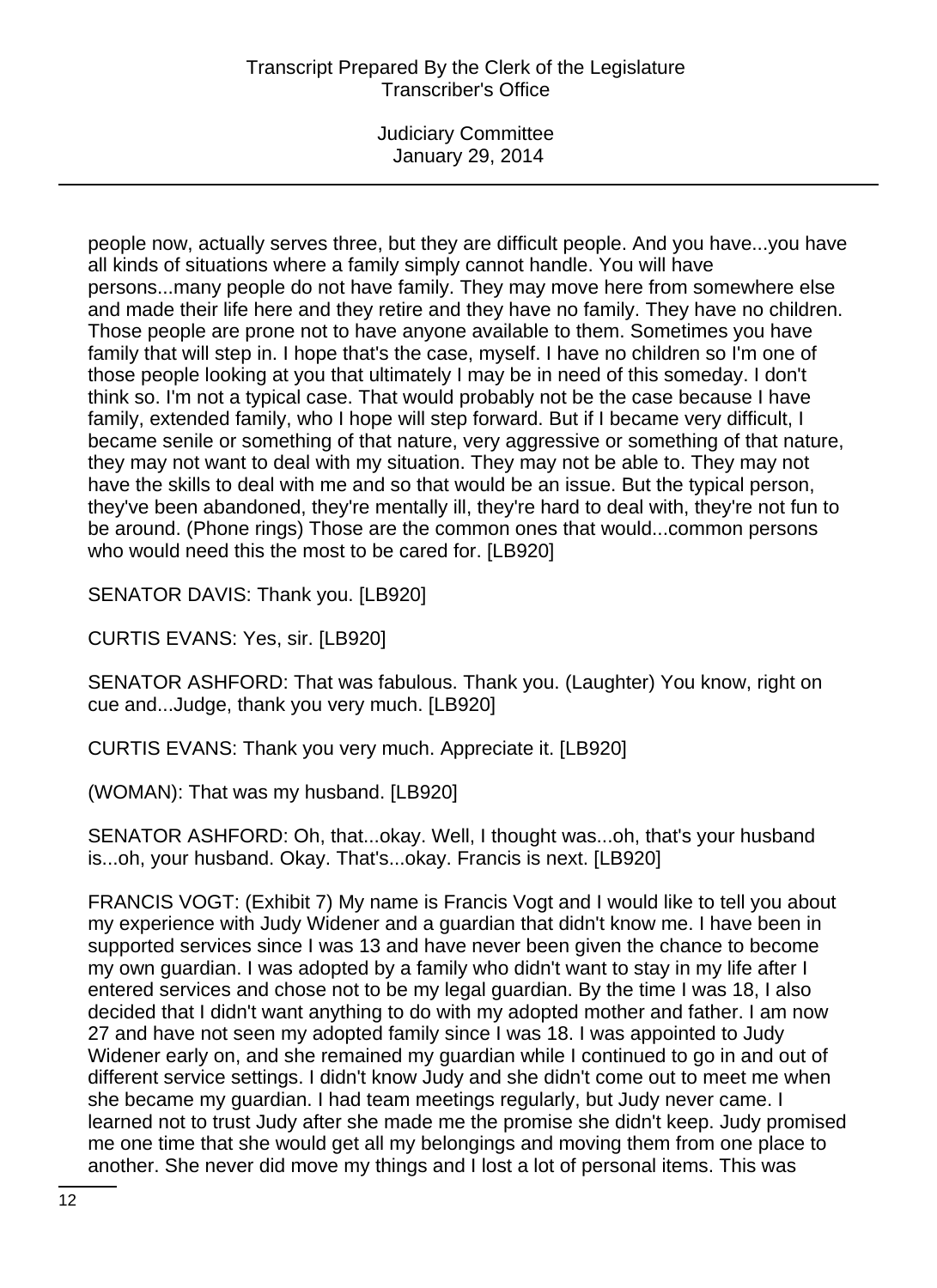Judiciary Committee January 29, 2014

years ago, but it still affected my relationship with her today. I never met Judy and I never even seen her picture or her until her mug shot in the papers. The first time I ever saw my guardian was in the newspapers. Judy was not my choice of guardian but I had no friends or family that could or wanted to fill this role for me. I was stuck with a woman that lived across the state and did not personally know or care about me. Judy often denied requests that I would ask for and that hurt because I felt like she didn't know me. I never had the chance to talk to Judy personally, as she asked staff to not give out her cell phone number and wanted staff to call instead of me. I am lucky now to have a past staff that I am close with who has agreed to be my guardian. This person lives in town and can come to my meetings and we can build our relationship. I can call this person and I can visit her. I know that this person cares about me and, most important, I can say that I trust this person. I am lucky but I know that there are still a lot of people who do not have friends or family that can be their guardian. It was just two months ago that I didn't have anyone that was willing to be my guardian. I am here to speak for my friends and everyone else who is still in this position. Thank you. [LB920]

SENATOR ASHFORD: Okay. Where do you live? [LB920]

FRANCIS VOGT: I live at the Lodge. [LB920]

SENATOR ASHFORD: Here? Which town do you live in? [LB920]

FRANCIS VOGT: Here in Lincoln, Nebraska. [LB920]

SENATOR ASHFORD: Oh, good for you. Thank you very much for coming. Do we have any questions for her? Thank you very much. [LB920]

FRANCIS VOGT: Thank you. [LB920]

SENATOR McGILL: Thank you. [LB920]

SENATOR ASHFORD: Thanks for preparing your comments and...Senator McGill is here from Lincoln and Senator Christensen as well, so welcome to them. JoAnn Maurer. [LB920]

JOANNE FARRELL: (Inaudible) I can't hear. [LB920]

SENATOR ASHFORD: Oh, I'm sorry. [LB920]

JOANNE FARRELL: (Exhibit 8) I didn't think I'd get up first. I'm usually last. What you're going to be given is my experience and expertise working with guardian conservators. I'm probably a person that has about every...have worked in every aspect of a guardian conservator. I have been a social worker, case manager at the Lincoln Area Agency on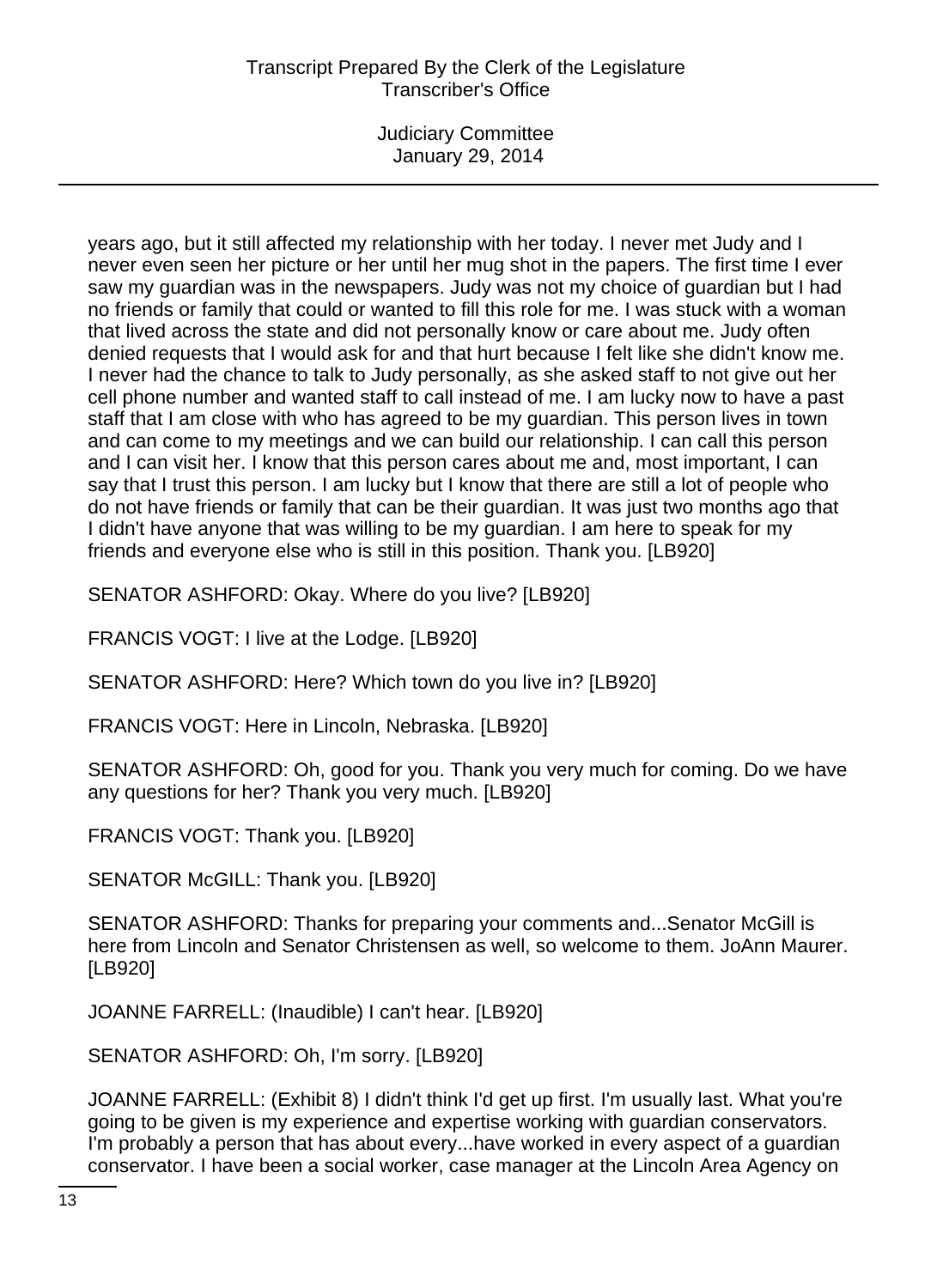Judiciary Committee January 29, 2014

Aging for 37 years. I've worked with older adults for 42 years as a social worker. I've always worked with attorneys in these kinds of issues with the need where they cannot take care of themselves. I have also worked with the Lincoln Police Department as a liaison. I go out with the individual officers on cases which they need help with guardian conservators. I also am on a program where we have a volunteer guardian conservatorship program. It's on there. We're an offshoot of the Omaha program and I have worked with screening volunteers, with John Frey and John McHenry, and we have been able to take the folks that are in the most need in Lincoln and Lancaster County and provide care and service for them. And we've been able to keep all of that under our umbrella and take care of all the needs, whether it's legal, social services, medical care, whatever. We're there to help those volunteers. I would like to just give you one quick example of the type of people that I would see when you ask what kinds of people we're looking at here. I have a...I'm fairly well-known in the community to help folks that are needing this. And since there are few people anymore that are able to help, I get a lot of different calls. I had a call from a nurse at Bryan Health East and she had a 63-year-old woman who has chronic health conditions, both heart and pulmonary, and she had, in ten months, had been admitted either to the ER or to the hospital 29 times. At this point, her condition was so serious that as soon as she would come into the hospital, she would leave almost immediately. She would not take any medication. She was paranoid schizophrenic and she was homeless. So we were able to get a temporary guardian appointed. We were able to get her moved into the Bryan West psych units. We were able to get her stabilized. We moved her to a nursing home and she was fighting the permanent guardianship and I was able to see her, because I testified for the guardian. She looked marvelous. I had not...I couldn't believe it was the same woman. And also, she...behavior very appropriate and she was extremely happy where she was. When you can take a person that was going to die in the street one minute and then, in four months later, you can see that kind of difference, and you know you can do this if you have the tools. We don't have the tools at this point. I'm also serving on the commission to study the guardian conservatorship program. I'm on the executive committee and I'm also on the subcommittee for guardian conservatorship. [LB920]

SENATOR ASHFORD: Thank you very much, Joanne. Thanks for all you do. I don't see any questions. Oh, there is...no, no questions. JoAnn Maurer now. You actually were...no, JoAnn Maurer is up next. You were actually last, Joanne, so...no, I'm...(laughter). JoAnn Maurer is next and I hope...is that clear? [LB920]

JOANN MAURER: (Exhibit 9) Good afternoon. My name is JoAnn Maurer, it's M-a-u-r-e-r, and I'm here today to offer support for LB920 and to share some ideas based on my personal experience as a guardian for a protected person on how...on some concerns that I have. I support LB920 because my daughter, Amber, will most likely need a guardian at some point in the future when I'm no longer able to serve in that capacity, and I have more faith that she would be treated with dignity and respect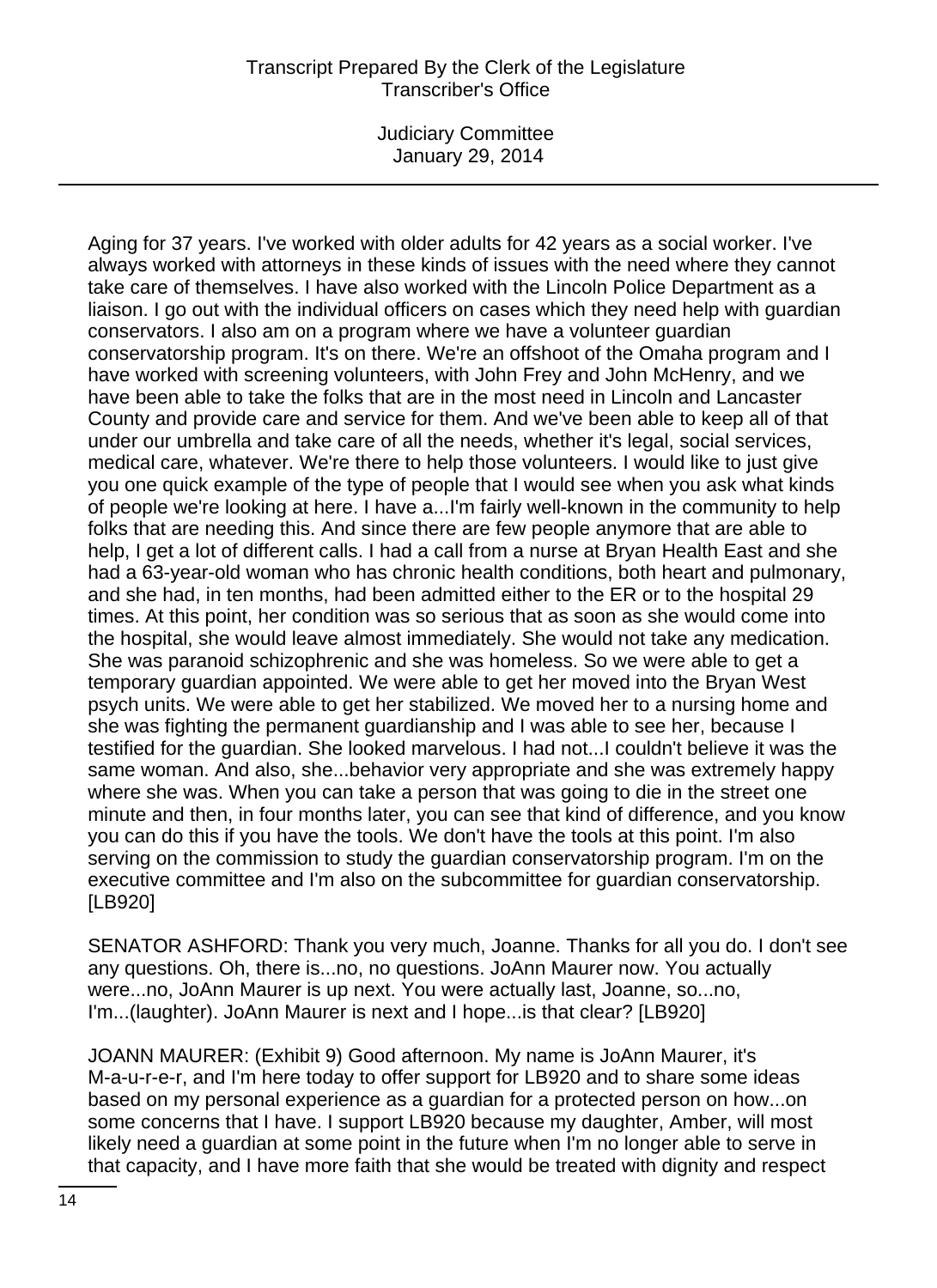Judiciary Committee January 29, 2014

by a public guardian than by someone that she doesn't know. Also, guardianship laws and the reporting requirements have become much more complex and difficult than they used to be, so it's a lot more difficult now to find someone willing to serve voluntarily as a guardian. And it's also possible that if a family member were to step up and be willing to serve as a guardian, my daughter would have to move out of state and possibly be separated from her husband and also have a lapse in care from her doctors, and that's very important to her. So I do understand that no act can be so precisely written to cover every type of a contingency or, you know, every situation that can arise, but I would like to share some...three very broad concerns that I have. The first is a priority of appointment of guardians and the exclusion of certain groups of people from being eligible to serve as guardians. My second concern is identifying the types of decision making that a ward could retain control over to promote limited guardianships. And my third concern is a practical difficulty in allowing county attorneys to serve as guardians but not allowing them the power to consent to inpatient or outpatient treatment over a ward's objection. So the first concern was priority of appointments, and I would like to see stepparents included as a person having priority for appointment over a guardian or possibly including them, as in the bill there's a phrase or a provision about if they've lived with the ward for six months or more. And a stepparent could fit that bill. And then as the beautiful young lady who testified earlier, she has a very special relationship with her service provider, it sounds like, in the past, and that's a big concern of mine because instead of making it unlawful, the wording in the statute now is unlawful for any agency or employee to provide residential care to be...and to be appointed a guardian, conservator, or payee. And I think that that is a disservice to a lot of wards because they do have close relationships with these people. And a lot of these people have special training, education, and experience that makes them suitable to be guardians. So I think it's a broad exclusion and at the very least you may want to include a grandfather provision that will allow people to continue to serve in that capacity if they're currently employed as a service provider. And then second, I'd like to see a suggested priority included in the bill that will allow a ward or give some ideas of the types of power that a ward would like to have, retain their own control over. And my daughter will address that further. And I know I've run out of time but I did pass out a summary of our testimony today. Thank you. [LB920]

SENATOR ASHFORD: Thank you. Thanks for your testimony. [LB920]

JOANN MAURER: Okay. Thank you. [LB920]

SENATOR ASHFORD: Now your daughter is going to... [LB920]

JOANN MAURER: Yeah. [LB920]

SENATOR ASHFORD: ...come up as well. That was a good job. Now we need...Ms. Maurer's daughter is going to come up. And I'm sorry, I don't have your name down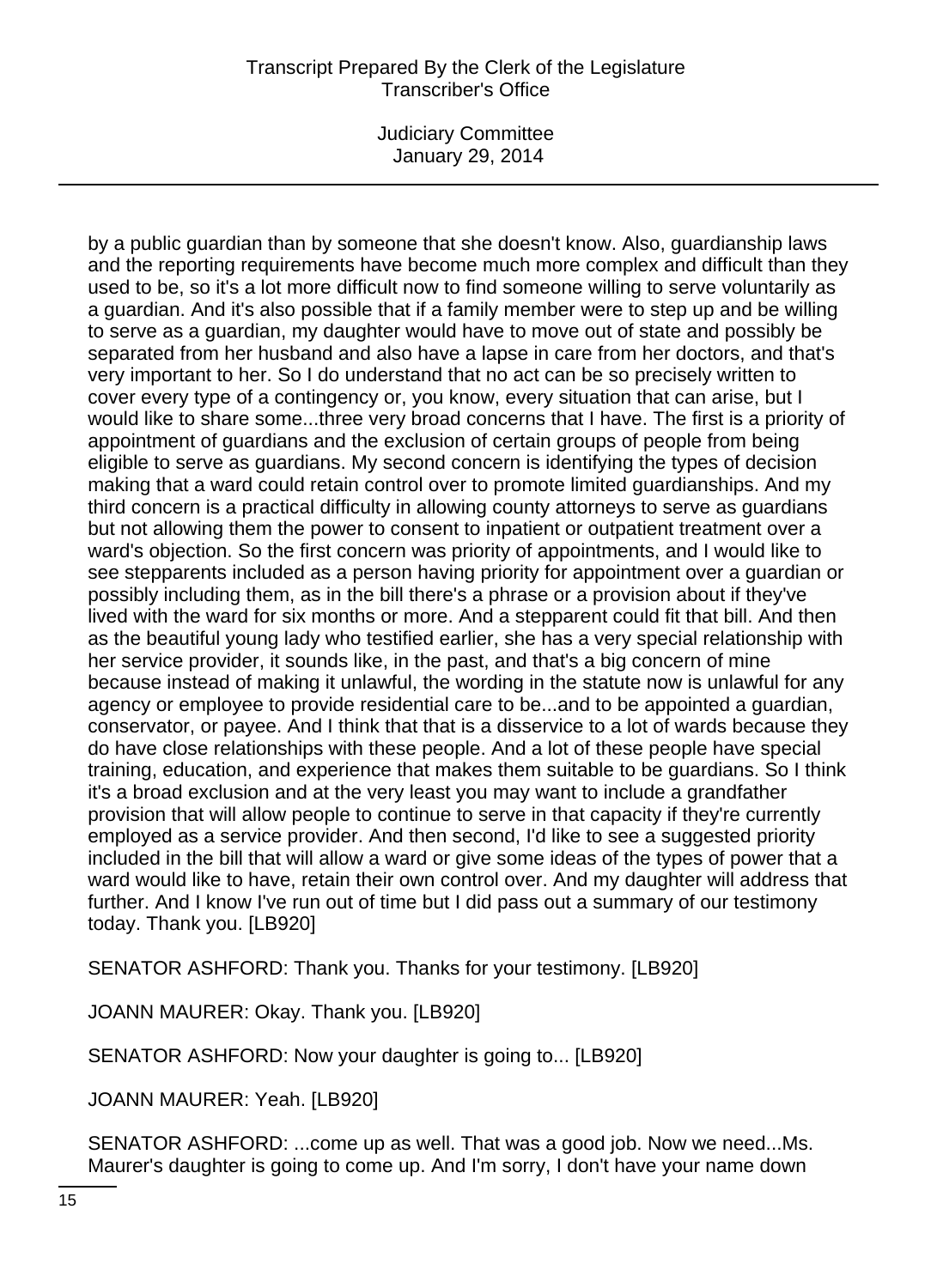here so just... [LB920]

AMBER GRAN: My name is Amber. [LB920]

SENATOR ASHFORD: You're Amber, okay. [LB920]

AMBER GRAN: I'm Amber Gran. [LB920]

SENATOR ASHFORD: Okay. Well, just give it to me or give it to Senator Seiler. [LB920]

AMBER GRAN: Okay. Hi, I am Amber Gran, A-m-b-e-r G-r-a-n. After...like my mom said, I have a lamented guardianship with my mom as my guardian. I support LB920 because I think it is right for people that need help to have lamented guardianships so we can gain control over our own lives. I get to decide where I live, what I get to do for fun, what church I go to, how I vote, whether I get married or not, which I am married. My guardian helps me decide about healthcare, financial stuff, and accessing services. If my mom couldn't be my guardian, I would want a public guardian because all of my family lives out of state and I do not want to leave my husband or doctors. Also, I would like to choose and/or interview any other guardians instead of just picking one for me. Thank you. [LB920]

SENATOR ASHFORD: Thank you very much, Amber. [LB920]

AMBER GRAN: You're welcome. [LB920]

SENATOR ASHFORD: I don't see any other questions, so thanks for coming. [LB920]

SENATOR McGILL: Thank you. [LB920]

SENATOR ASHFORD: Bruce is next. Bruce Cudly. He's next on the list, so. [LB920]

BRUCE CUDLY: Hello. My name is Bruce Cudly, C-u-d-l-y. Thanks for the opportunity to provide a little bit of short comments about support of Senator Coash's bill. I have been working in the field of developmental disabilities for over 35 years. I'm a director of one of the programs. And through all of that time I've been pretty involved and interested in guardianship issues. I've helped teams to search out guardians, determine the need for guardians. And in some cases, I've helped people to reverse their guardianships. I'm also a member of a group called the Association of Community Professionals, who I'm representing today. That's a group that's made up of people who work in the developmental disability field, directors, direct support staff, and managers. In addition, I'm also a coauthor of the guardianship curriculum that most of the guardians in the state of Nebraska are required to attend and work their way through after being appointed guardians. So I think I know a little bit about the topic. I've spoken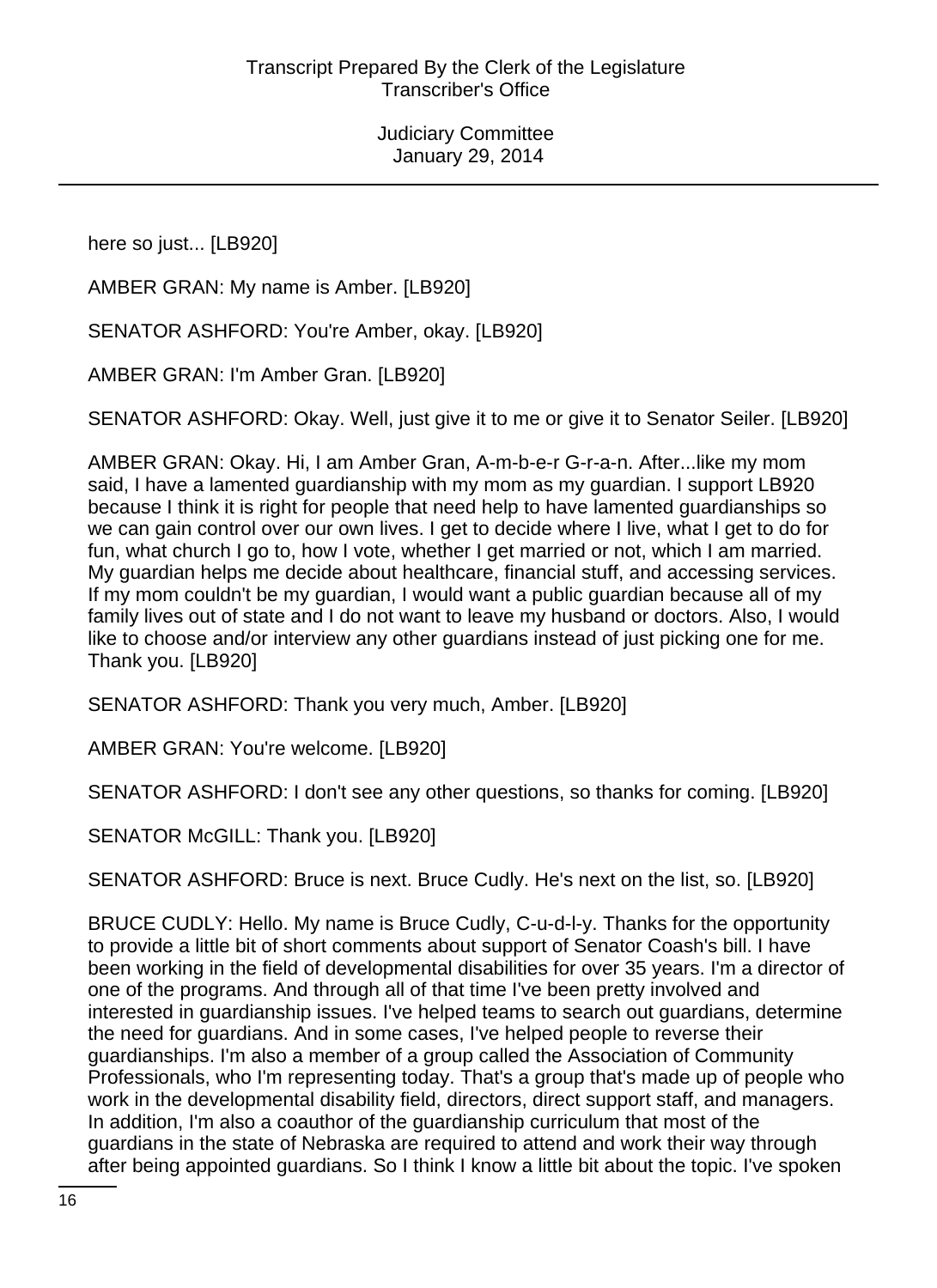Judiciary Committee January 29, 2014

here a number of times through the years about guardianship issues. A number of years ago, I think probably perhaps six, seven years ago or so, we tried to get a public guardianship bill passed at that time. And I was thinking actually this morning that at that time I actually shared a few different sort of horror stories of guardianship issues that had occurred through the years that I was aware of, and I don't think I need to do that today. I think we've seen enough of it in the newspaper. Within the state of Nebraska, at least as far as my opinion is concerned, there is no professional guardianship available to people. We have volunteers who turn out to be good guardians, bad guardians, mediocre guardians. And it appears we have for-profit guardians and that's just, to me, seems to be an abomination of a system that should not be allowed to continue. I so applaud Senator Coash for looking at this issue and trying to get this done again. I truly hope the time is right to do this. We like to talk a lot about the protection of our most vulnerable citizens. I just don't think there's anybody more vulnerable than somebody who needs a guardian and there's no family, friends, relationships of any kind, any responsible adult, in their sphere of influence or awareness or community, that is willing and able to step up and take on that responsibility. I think those people are terribly at risk and I think the state needs to do something about it. So I'm hopeful and I think LB920 will do that. I think this time is way past. I think in the spirit and the idea that no bill is a perfect bill, I would make one comment that I'm not sure that a public guardian should be responsible or even have part of their function to look at and find replacements for themselves. I think that might kind of mess up what their function intent is. But beyond that, that's a minor quibble on the whole subject. I would really encourage this committee to move this bill out of committee. I think we really need it. So thank you. [LB920]

SENATOR ASHFORD: Thank you, Bruce. Any questions of Bruce? Steve was right, seven years ago, Senator Lathrop over here to my right,... [LB920]

BRUCE CUDLY: Seven? [LB920]

SENATOR ASHFORD: ...or whenever you introduced your... [LB920]

SENATOR LATHROP: That was a Judge Evans' idea back then. [LB920]

BRUCE CUDLY: Absolutely, Judge Evans. [LB920]

SENATOR LATHROP: Just didn't catch on but might this time. [LB920]

BRUCE CUDLY: Thanks. [LB920]

SENATOR ASHFORD: Well, then Judge Evans was right. [LB920]

SENATOR LATHROP: He could see around the corner. [LB920]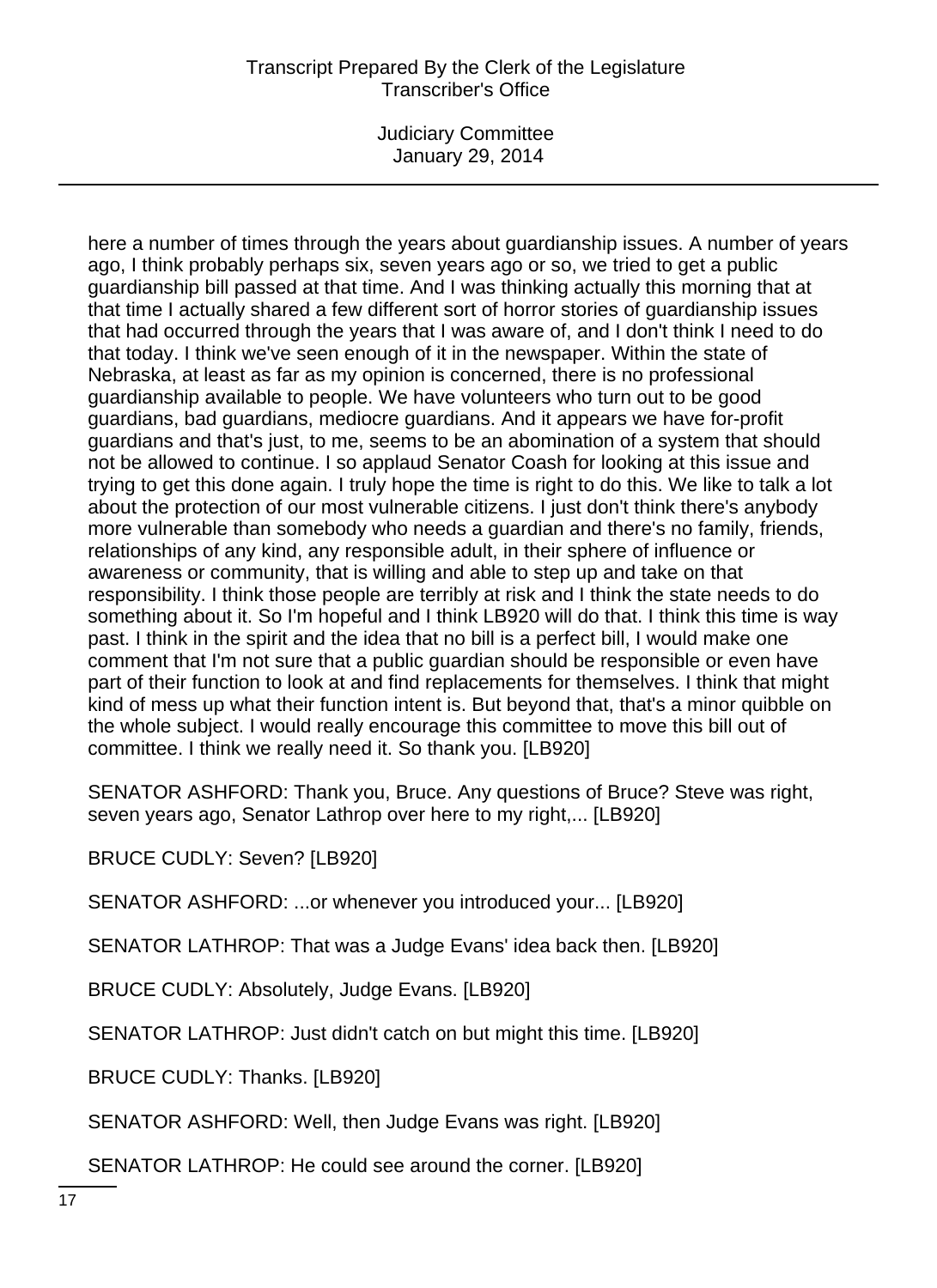SENATOR ASHFORD: Yeah. Okay. Joanne Farrell, we've already heard from you, so Tom is here from Norfolk. [LB920]

TOM MAUL: Senator Ashford, members of the committee, my name is Tom Maul, M-a-u-l, 2468 18th Avenue, Columbus, Nebraska. I've been practicing in the area of guardianship, conservatorship for most of the 32-33 years that I've been practicing. I'm a member of the Nebraska State Bar Association legislation committee, and I appear here today on behalf of the bar association, which is very much in support of LB920. I'm also on the guardianship, Supreme Court's Commission on Guardianship that Senator Coash is on. And he's absolutely right, we've worked hard on this. We started back from with Senator Lathrop's earlier bills and Senator Pederson's bill back in 2005. Curt Evans, he won't let me call him judge anymore, spent a great deal of time working on this, tweaking it. This will work. I mean to be the last of all the states to finally do this, and understand this is just a safety net. This isn't going to replace power of attorneys. This isn't going to replace if you have family members. This is for those most vulnerable people. And generally in response to a question Senator Lathrop asked earlier, they're elderly and they're mentally incapacitated. They have...they're generally residents of nursing homes and their only income is Social Security Disability. Those are the kind of people we cannot find...we cannot find guardians for. Judge Bazis is going to testify in a few minutes and she has the numbers. We have the best numbers that we think we're going to need going forward. It's interesting of the...in the counties in...I'm looking around here at the committee and all of your jurisdictions the number of people that the judges have stepped forward and said, look, we are going to need, we believe, this many people. And again, we are not going to let families off the hook if we can. I mean the judges who are truly vested in all of this will have the obligation and the responsibility to find someone else if they can, but if there's not this is what we need. And two of these cases last year where we absolutely needed someone. We don't want to get to the situation where we're appointing people who just happen to be sitting in the courtroom simply because. And I could tell you, I do a lot of...visit a lot of nursing homes. There are people sitting in nursing homes that have no one representing them. Who makes their decisions? Who makes their decisions? We have the ability with LB920. And again, I appreciate Senator Coash picking up the ball on this again. It's time for the state of Nebraska to do this. We have an unprecedented surplus. This is going to come out of the General Funds. We need to make the stand. We have the ability now as the state to do something in this regard. I'm more than happy to answer any questions that you might have. [LB920]

SENATOR ASHFORD: We're sufficiently chastised. (Laughter) [LB920]

TOM MAUL: Yeah, well, sorry, it's not your fault. [LB920]

SENATOR ASHFORD: Yeah, Senator Seiler. [LB920]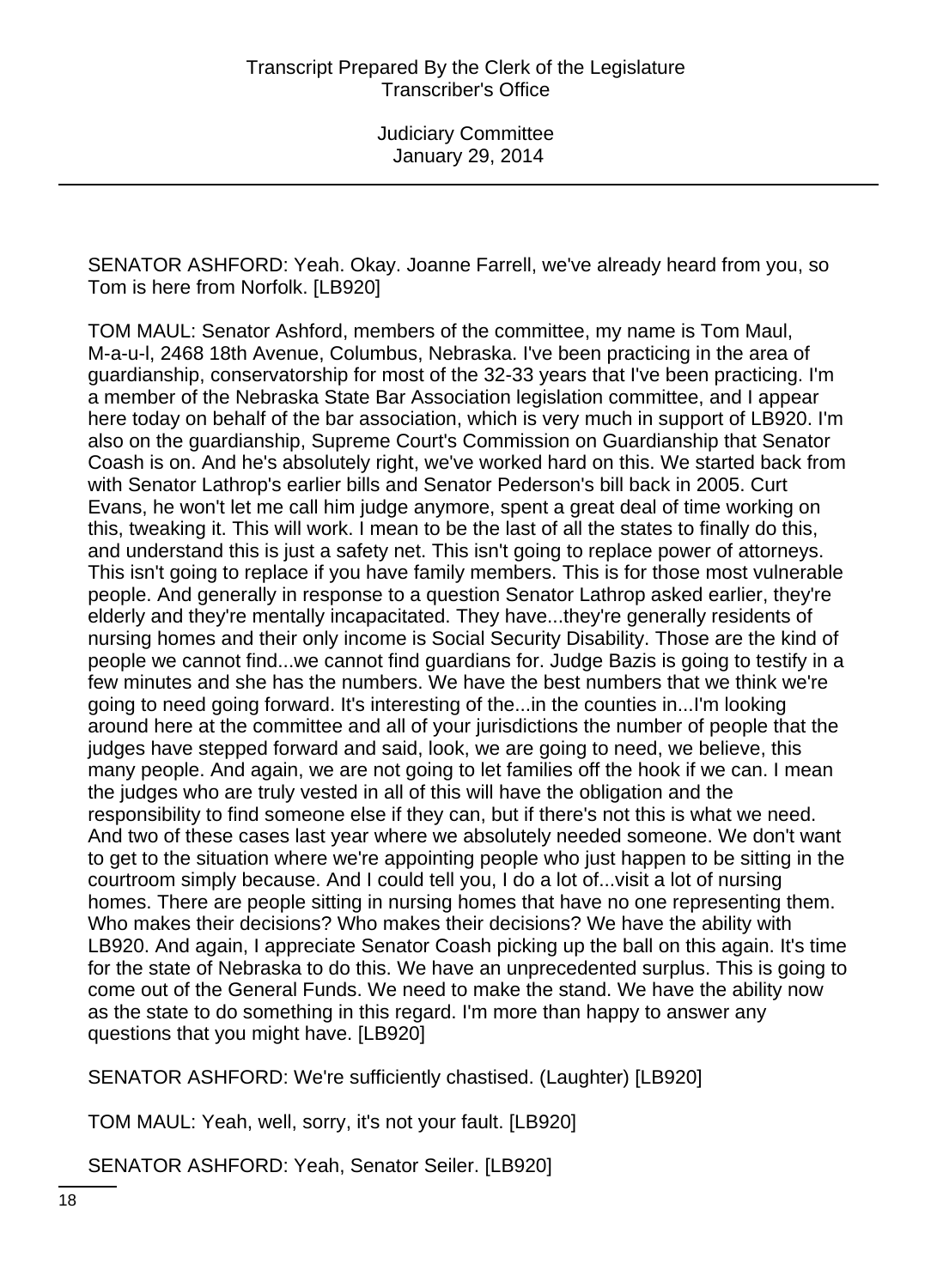SENATOR SEILER: Thank you, Tom, for testifying today. As I understand the setup, the guardian will make a report to the county judge. Is that correct? [LB920]

TOM MAUL: Right. [LB920]

SENATOR SEILER: And then the county judge forwards that information to the public...to the committee, the overall committee under the Supreme Court? [LB920]

TOM MAUL: Well, as presently, you know, we completely revamped the guardianship/conservatorship laws a couple years ago. There is, you know, there's a very strict reporting requirement that goes to the court. What we'll get back to the commission or, I'm sorry, to the public guardians as a whole certainly are the numbers, the number of people they're serving, those kinds of... [LB920]

SENATOR SEILER: But not the actual... [LB920]

TOM MAUL: Not the actual... [LB920]

SENATOR SEILER: ...so many dollars out, so many dollars in. [LB920]

TOM MAUL: No, no, that will stay in the court. The court looks at all that. [LB920]

SENATOR SEILER: The court looks at it. The courts are short on time right now. [LB920]

TOM MAUL: Right. [LB920]

SENATOR SEILER: Is there anything in this bill that allows to hiring accountants to do a quick audit on those or... [LB920]

TOM MAUL: I could tell you... [LB920]

SENATOR SEILER: ...does the State Auditor have jurisdiction over that? [LB920]

TOM MAUL: Yeah, a good question. Janice Walker is also going to testify. These, the accounting now in the individual guardianships and conservatorships, those are audited now and she can speak further to that. [LB920]

SENATOR SEILER: Okay. Thank you. [LB920]

TOM MAUL: I know we, the clerk magistrate in Columbus, Nebraska, apparently thinks she had too much time. I know she audits the accountings from Sarpy County. So there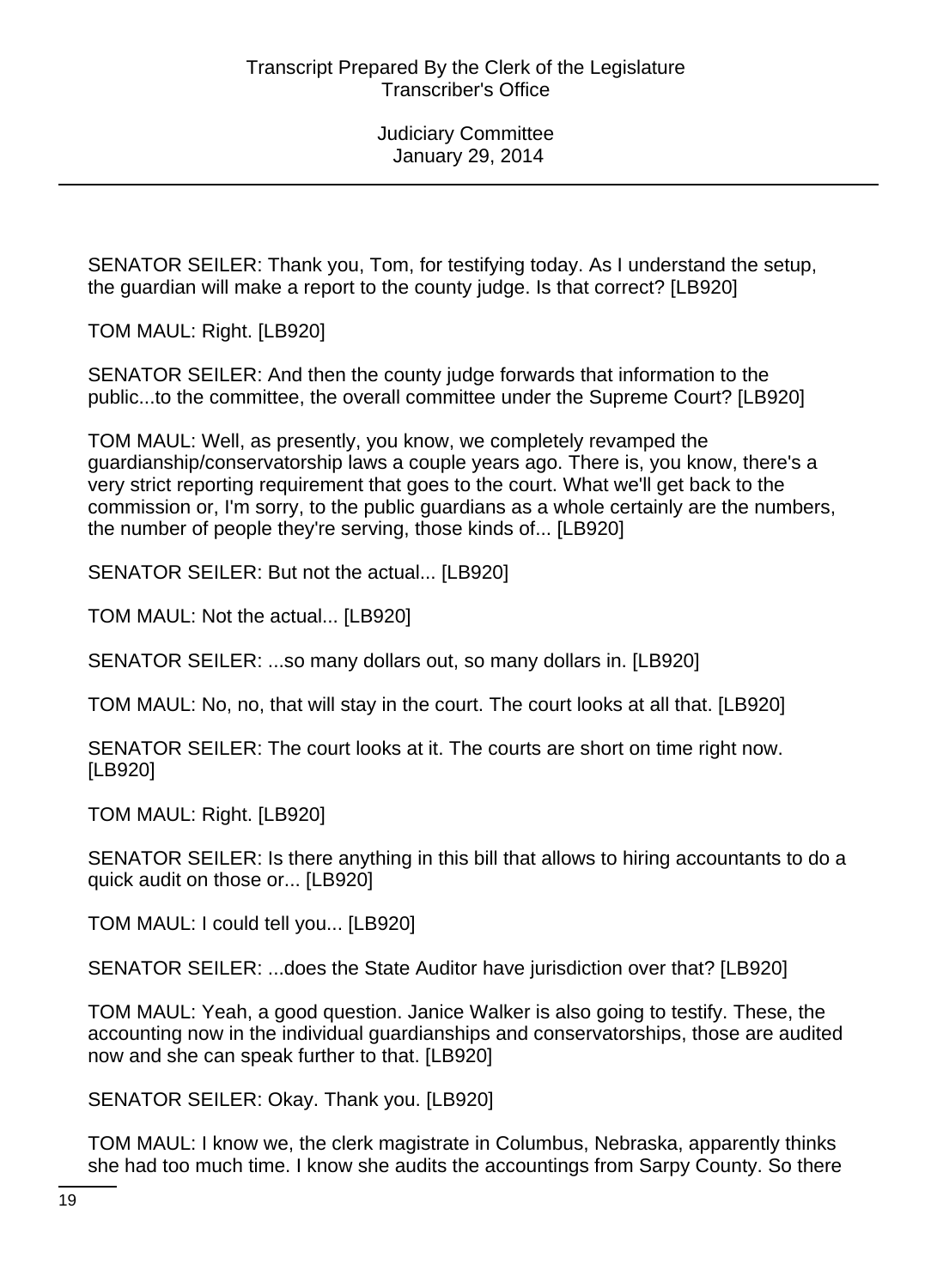is certainly an independent set of eyes, so to speak, looking at that stuff. [LB920]

SENATOR ASHFORD: Senator Davis. [LB920]

SENATOR DAVIS: You talked a little bit about the kind of clients that would be needing these services... [LB920]

TOM MAUL: Uh-huh. [LB920]

SENATOR DAVIS: ...and you mentioned nursing homes. And then it made me think about the medical needs of the people in a nursing home. Is that something the conservator is going to have to be doing? [LB920]

TOM MAUL: Right, that will be the guardian. The guardian does that. Guardian does the person; conservator does the property. One person can serve both. [LB920]

SENATOR DAVIS: Uh-huh. [LB920]

TOM MAUL: And under the statutes, if we don't have a specific conservator, a guardian can make the financial decisions. But that's exactly right. That's primarily. [LB920]

SENATOR DAVIS: So are we going to be getting into whether this person needs this procedure or does not need this procedure? How are we going to work around that? That looks like it could be challenging to me. [LB920]

TOM MAUL: Well, those are decisions guardians have to make right now. [LB920]

SENATOR DAVIS: They do. [LB920]

TOM MAUL: I mean we get...we get calls, you get calls from the nursing home. They say they've been to the doctor, this is the procedure we think they need to do, we need someone to authorize that. [LB920]

SENATOR DAVIS: And we've been letting volunteers do that all these years? [LB920]

TOM MAUL: Oh, it's tough. It's tough. We just absolutely cannot. You know, I generally defer to the physician and say, well, if that's what he or she wants then that's what we'll do. But those are the kinds of things that the guardians have to do. And there are people at nursing homes, I don't know who's making those decisions for them now. I mean obviously they're surviving, but there's nobody in place to...nobody in place to do that. [LB920]

SENATOR ASHFORD: Senator Lathrop. [LB920]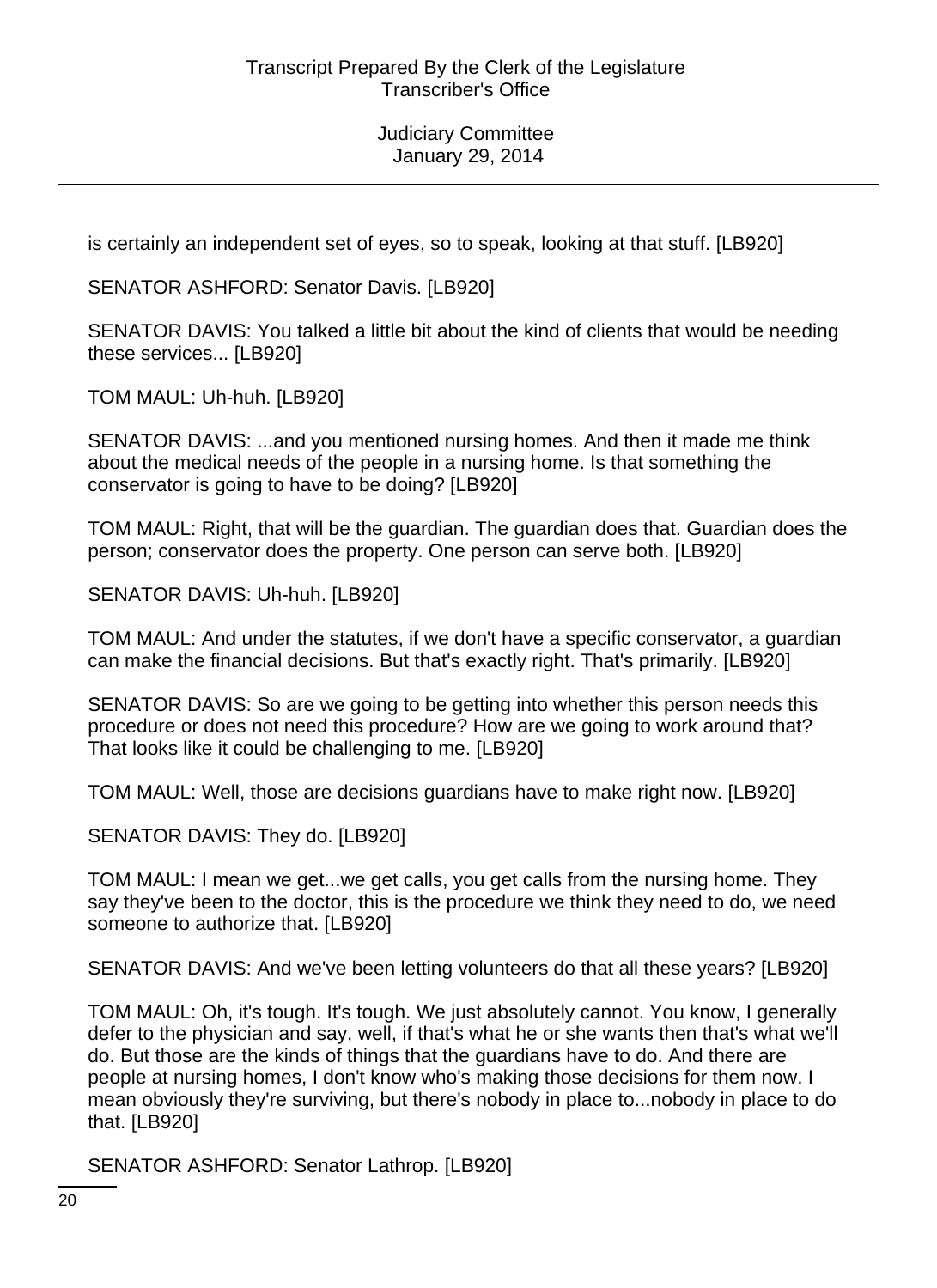SENATOR LATHROP: These people will become state employees. I'm just wondering, as I'm listening to you answer Senator Davis' question, what we do with a person that may be on life support. I mean now we got state employees making decisions about whether to remove life support or put a DNR on somebody. [LB920]

TOM MAUL: Uh-huh. Uh-huh. [LB920]

SENATOR LATHROP: And I'm just wondering if they need a little more direction or we just leave it up to their good judgment or if we're opening the state up to some liability for one of these appointed guardians who's a state employee deciding that, you know, it's time to end the lifesaving measures. [LB920]

TOM MAUL: Right. Right, I mean and, Senator Lathrop, you're right. I mean we could get to that point. I believe it was pointed out earlier that...Senator Coash, and we did put in that, you know, we did...we do have language in this bill which, you know, absolves that employee, so to speak, of responsibility unless it's done, you know, wantonly, negligent, and those kinds of things. But those are concerns. Those... [LB920]

SENATOR LATHROP: That would apply to the mismanagement of the money and I do have a problem with that immunity. [LB920]

TOM MAUL: Well, but also I think if you, you know, if you did...you made a bonehead decision, so to speak, as the guardian, I mean this is the same thing that when you do your power of attorneys. If everybody did power of attorneys we wouldn't need this law, by the way. If you have a power of attorney for healthcare, that person you've appointed also makes that very same...makes that very same decision. And we like them to also have advanced medical directives, those kinds of things. But that's right. I mean that's a concern. A guardian could be put in that situation where they would have to make that decision. [LB920]

SENATOR LATHROP: It will happen within the first year... [LB920]

TOM MAUL: Probably. [LB920]

SENATOR LATHROP: ...several times. [LB920]

TOM MAUL: Uh-huh. [LB920]

SENATOR LATHROP: Okay. [LB920]

SENATOR ASHFORD: Yeah, on that, my only...I mean and you brought up a good point. You know we've asked the Supreme Court to do basically the whole juvenile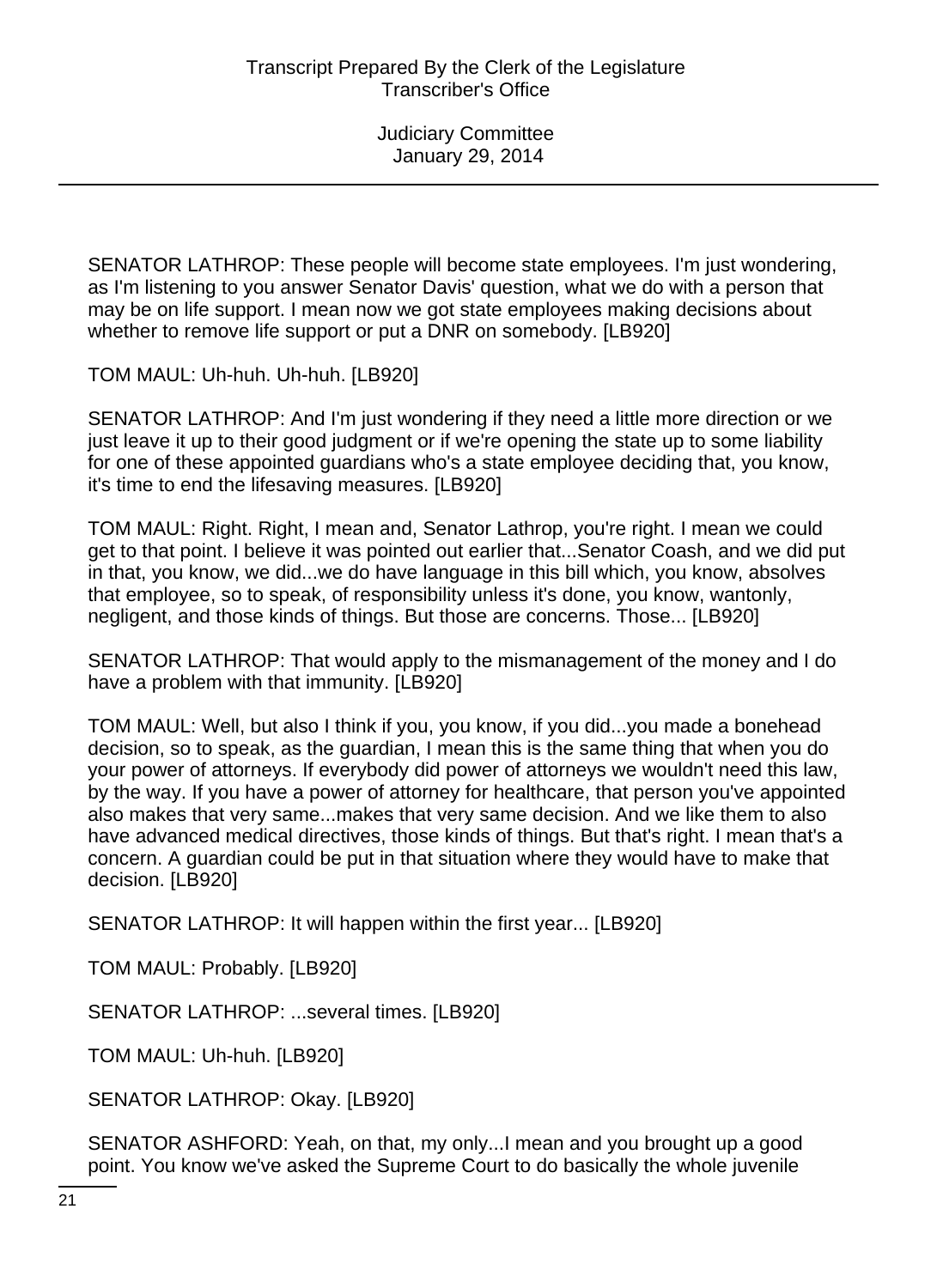justice deal and...which is somewhat unique in the nation that we...basically, our Supreme Court, we are fortunate our Chief Justice is willing to take these things on. [LB920]

TOM MAUL: Right. [LB920]

SENATOR ASHFORD: And we've given him really the...and his team responsibility over juvenile justice. I don't know of any other state that has that. And I'm...I think it's great and obviously it's our bill. We got it done and so forth. But now I'm not...certainly not...I've signed on to the bill and I'm for this, but we are fortunate we have a Supreme Court that's willing to take this on. I think sometimes that gets lost a bit... [LB920]

TOM MAUL: That's right. [LB920]

SENATOR ASHFORD: ...in the discussion, not by you. [LB920]

TOM MAUL: Yeah. [LB920]

SENATOR ASHFORD: But I mean it is an awesome responsibility and they need... [LB920]

TOM MAUL: It is. [LB920]

SENATOR ASHFORD: ...to be adequately funded to do this. [LB920]

TOM MAUL: To do that. [LB920]

SENATOR ASHFORD: And I don't know if a million...Senator Lathrop brought up the point of cash funds and being able to... [LB920]

TOM MAUL: Uh-huh. Uh-huh. [LB920]

SENATOR ASHFORD: ...cash fund some of this, and that's a possibility. But I, as we look at this, we've got to be absolutely certain that there's sufficient resources. [LB920]

TOM MAUL: That's right. You have to fund it. [LB920]

SENATOR ASHFORD: As I'm sure you agree with that, but that's just a caveat to the group. [LB920]

TOM MAUL: Now, yeah. [LB920]

SENATOR ASHFORD: We're asking the court to take on a tremendous... [LB920]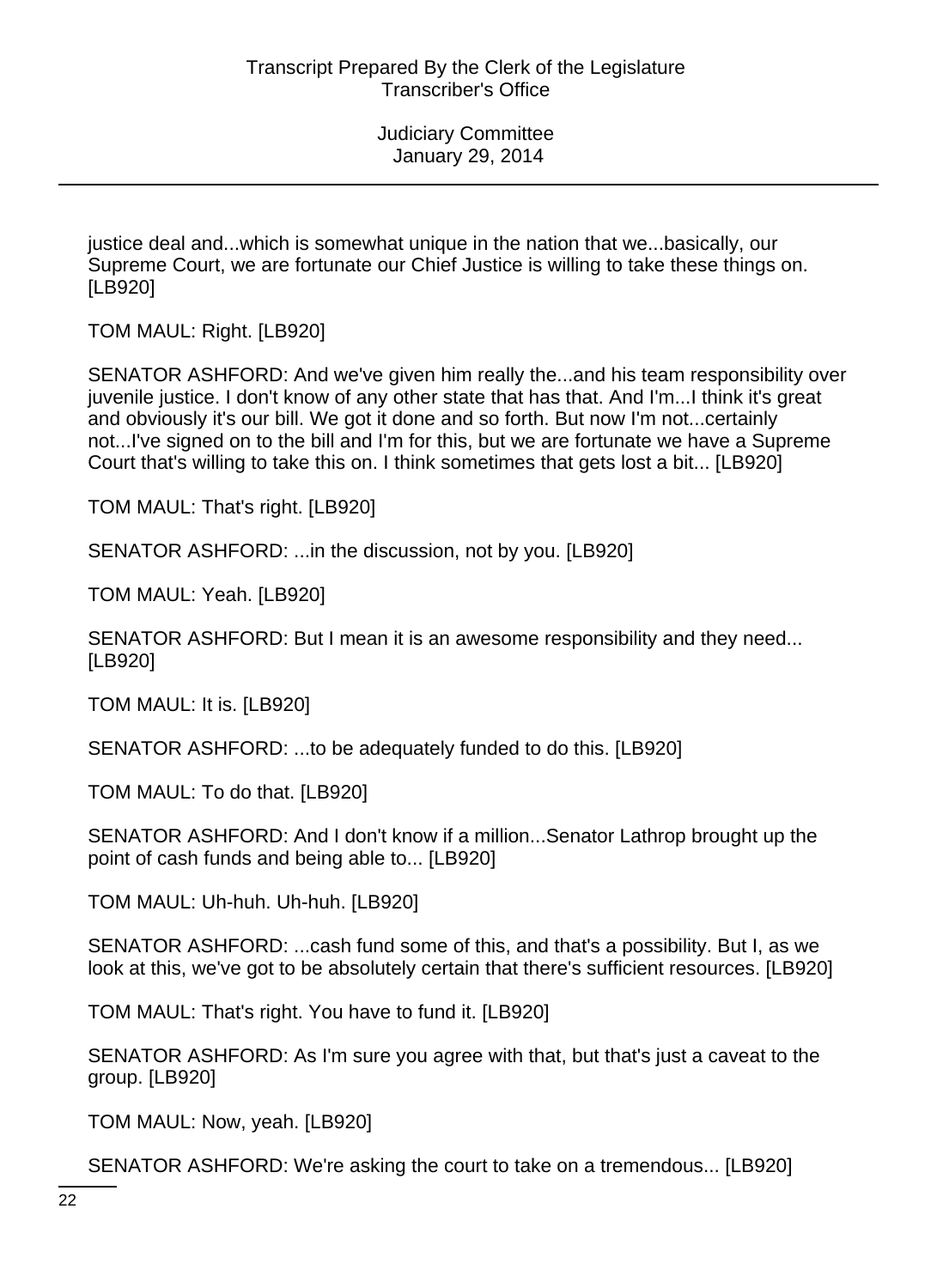TOM MAUL: And I could tell you, I don't believe the Supreme Court--I don't mean to speak for the Chief Justice--is probably not wild about this. This is in the office of the courts. Janice... [LB920]

SENATOR ASHFORD: I think he's wild, in talking to him, I think he's wild about the idea. I'm not sure he's wild about taking on, on top of probation. I think...I don't want to speak for him, but... [LB920]

TOM MAUL: No, but that's a fair statement. I mean that's my sense. You know, Senator Coash said, we looked at where to do this. We looked where every other state does this. [LB920]

SENATOR ASHFORD: Right. [LB920]

TOM MAUL: He talks about the four models. I mean we've looked at all this. There is not, I would tell you, there is not a better place in this state to put this than... [LB920]

SENATOR ASHFORD: Well, and I totally agree. [LB920]

TOM MAUL: ...than the office of the courts. [LB920]

SENATOR ASHFORD: And that's why...I think, Tom, that's a great point. I think the public maybe gets lost to the fact that we have this Supreme Court. [LB920]

TOM MAUL: Right. [LB920]

SENATOR ASHFORD: It's not just judges sitting up there listening to cases. [LB920]

TOM MAUL: Right. [LB920]

SENATOR ASHFORD: That's a lot, but then there's administering all these other things. [LB920]

TOM MAUL: Exactly. [LB920]

SENATOR ASHFORD: And judges, some of whom are here and retired judges and so forth, is that, you know, we have a very motivated, active court system... [LB920]

TOM MAUL: We do. [LB920]

SENATOR ASHFORD: ...that takes on a lot of responsibility. [LB920]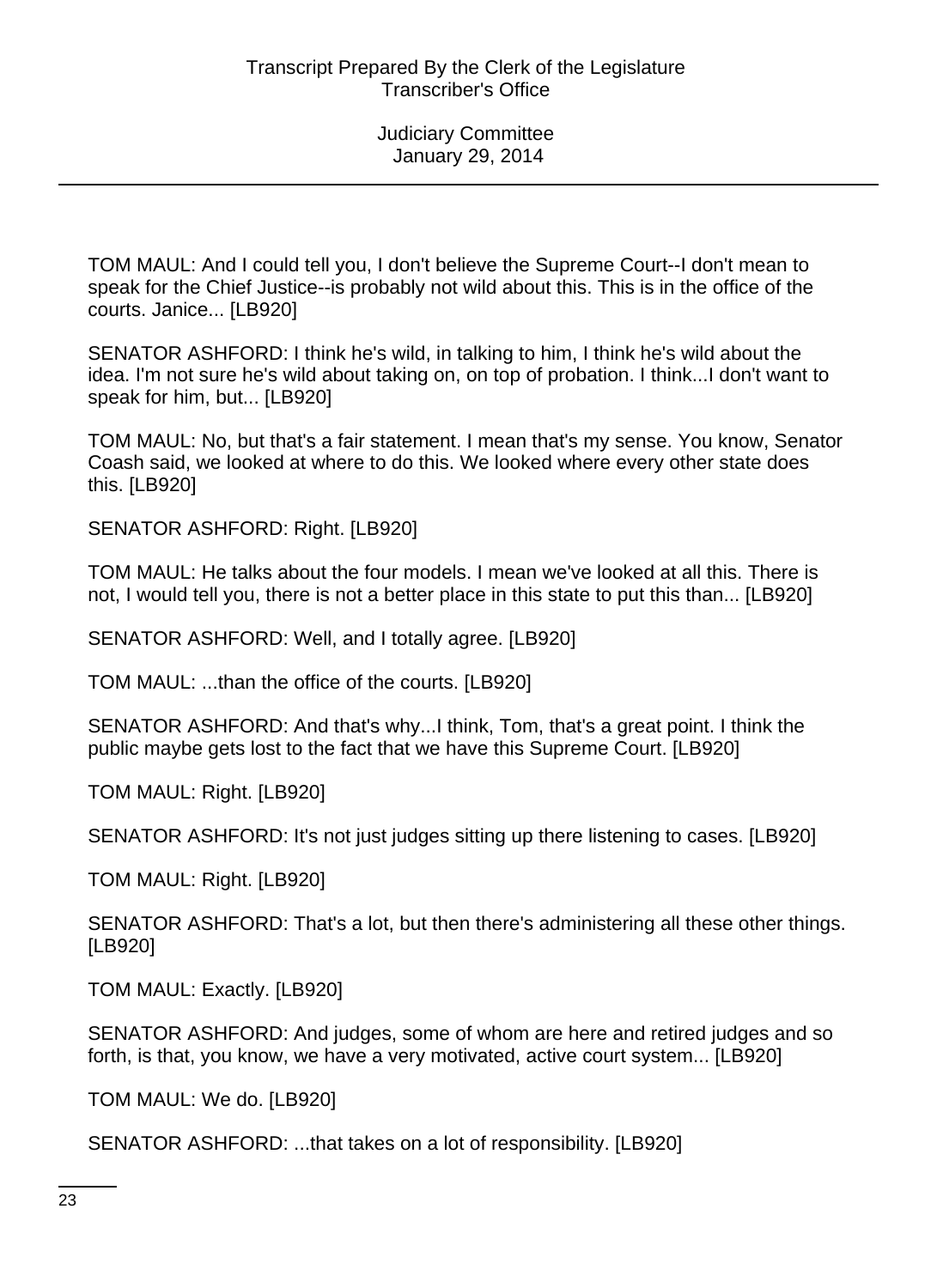TOM MAUL: We have districts, we have clerk magistrates, we have the order, we have the function, we have the form, and we can do this. [LB920]

SENATOR ASHFORD: And so I think what you're saying, what Senator Coash is very correctly saying, is let's take those assets that we have... [LB920]

TOM MAUL: Exactly. [LB920]

SENATOR ASHFORD: ...and unify those in a collaborative way around the Supreme Court, that has a track record of good work, and making it work there. [LB920]

TOM MAUL: Exactly. Nice way to put it. [LB920]

SENATOR ASHFORD: Yeah. Okay. Thanks. [LB920]

TOM MAUL: Very good. Thank you. [LB920]

SENATOR ASHFORD: All right, so Seamus, Seamus Kelly. Am I...here we are. [LB920]

SEAMUS KELLY: I always like it when people get it right. [LB920]

SENATOR ASHFORD: I dare not do Seamus wrong or I'd be in real trouble. [LB920]

SEAMUS KELLY: (Exhibit 10) Good afternoon, Senators. My name is Seamus Kelly, S-e-a-m-u-s K-e-l-l-y, and I'm testifying today on behalf of the Nebraska Planning Council on Developmental Disabilities. Although the council is appointed by the Governor and administered by the Department of Health and Human Services, the council operates independently and our comments do not necessarily reflect the views of the Governor's administration or the department. We are a federally mandated, independent council comprised of individuals with developmental disabilities, family members of individuals with disabilities, community providers, and agency representatives who advocate for systems change and quality services. I'm the father of two children with developmental disabilities and I was surprised to learn that Nebraska was the only state that doesn't have a public option when it comes to guardianship. My daughter, Molly, was born with a congenital brain malformation and, as a result, she is very significantly impaired. She is not able to eat, speak, talk, walk. She's blind. She really is fully dependent on others for her care. Now Molly is only nine, so it's a while before we'll be looking at a guardianship for her, but even at this time my wife and I have had a lot of conversations about this, because we're concerned about what will happen in the future for her as an adult or if something were to happen to us. And we don't have any family members who are able to step in and be a guardian for her, and that really worries us also, especially in light of some of the recent high-profile cases. We've done some planning and some directive drafting, but there's only so much that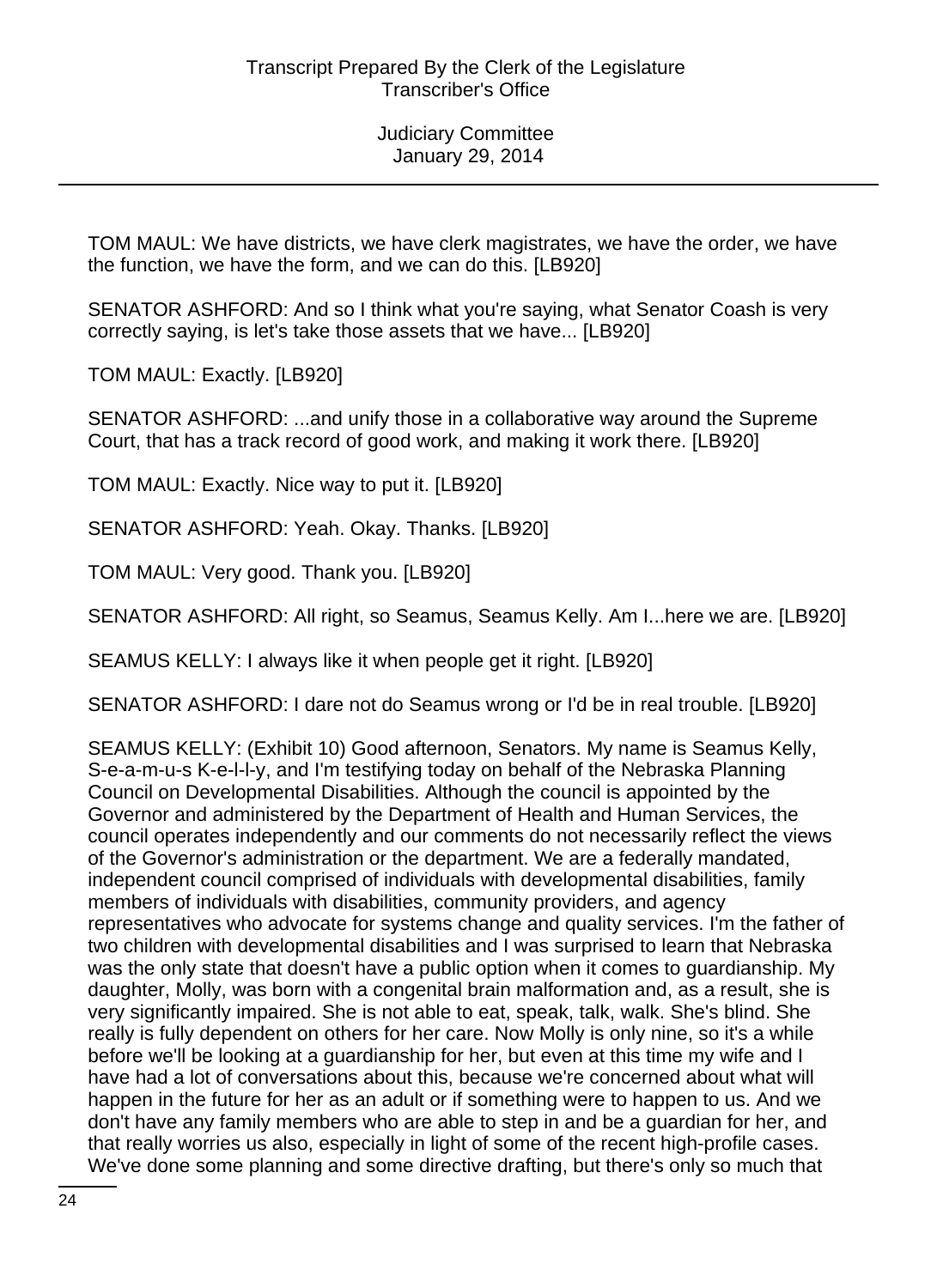Judiciary Committee January 29, 2014

you can do. As a parent, when you're raising a child with a disability, there's so much involved with all of the system and everything that it's a lot to expect anyone else to be able to step in just as a person or volunteer. And so the council does support LB920. Although not everyone with a developmental disability does need a guardian, as has been said, those who do rely on volunteers, a lot of times family members. But as a parent, I think it's everyone's...it's our fear that when there is no one available and those cases where you have a guardian who has never met your child, who has never...you know, doesn't have a vested interest in their lives, that they're not necessarily advocating for their best interests or their increased independence. So the council supports a centralized entity in Nebraska with the resources and the expertise on guardianship, and we hope that this would offer that option to these individuals who need the guardianship on a temporary or permanent basis. We recognize that this removes some of the rights, and it's a serious responsibility that needs to be granted only when necessary and to the limited amount necessary. And we hope that a centralized Office of Public Guardian would provide consistency and oversight in training, along with expertise for when questions arise from volunteers or family members who might be involved. And it's my personal hope, as a parent, that the office will be established to help families like mine have some peace of mind so that when we're thinking about the future, we know that there will be someone who will be able to, with the agency oversight, to be able to be a resource for guardians and maybe a safety check in the future. Thank you for your time. [LB920]

SENATOR ASHFORD: Thank you, Seamus, for your comments. I don't see any questions, however, so we'll move along to Michael. Michael is up, Michael Chittenden. Is that right? Is Michael...are you Michael? (See also Exhibit 16) [LB920]

DUSTIN A GRAN: My name is Dustin Gran. [LB920]

SENATOR ASHFORD: Oh, I don't see Michael here. So come on up if you have to leave. Give us your name. [LB920]

DUSTIN GRAN: My name is Dustin A. Gran, D-u-s-t-i-n, middle initial A., G-r-a-n. Before I received a payee, I would have out-of-control spending to the point where I was getting collection letters. Once I received a payee, I didn't have to worry about overpayments, collection agencies, or cashing bogus checks. My biggest concern about service providers is I don't think service providers should be payees because they don't give the allotted money for an allowance. I speak from personal experience. The reason I am in favor of LB920 is in the past I've had a payee that lived out of state, and it would be nice to have one that lives in the state because it took a longer time period for my money to come to me when it was mailed from out of state. [LB920]

SENATOR ASHFORD: Thank you, Dustin. Good. Do we have any questions for Dustin? Thanks for coming up from Omaha...down, down. [LB920]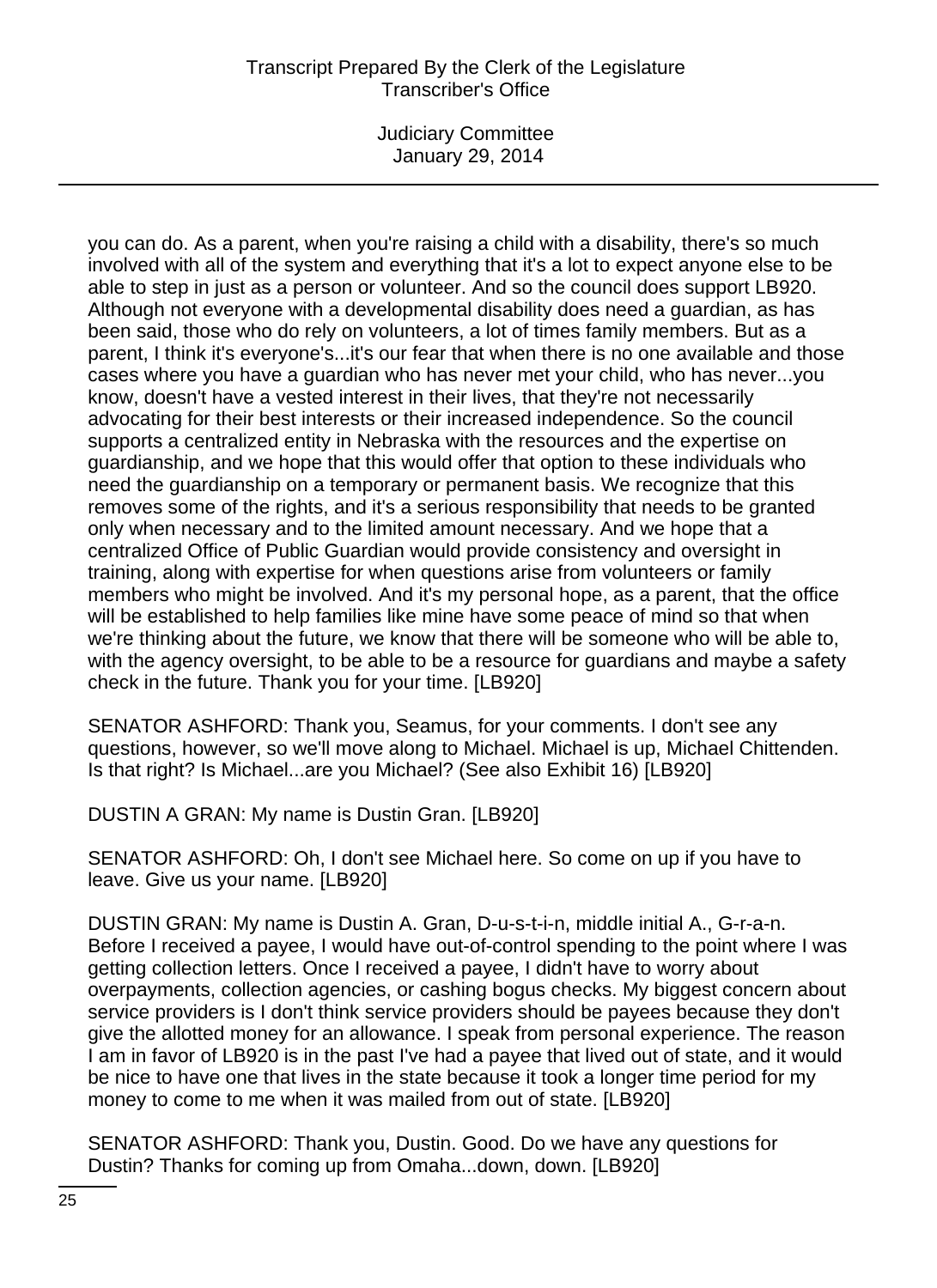DUSTIN GRAN: Thank you. [LB920]

SENATOR ASHFORD: Michael is not here apparently, so Brad Meurrens. I remember Brad from other bills. Welcome back. [LB920]

BRAD MEURRENS: Thank you. And it doesn't help that we...doesn't hurt we share the same name, so that always helps a mnemonic device. [LB920]

SENATOR ASHFORD: It does. It helps with me a lot, I know, I mean. [LB920]

BRAD MEURRENS: (Exhibits 11, 12, and 13) Yeah, me too. I have a letter of support from the AARP as well. Good afternoon, Senator Ashford and members of the Judiciary Committee. For the record, my name is Brad, B-r-a-d, Meurrens, M-e-u-r-r-e-n-s, and I'm the public policy specialist with Disability Rights Nebraska, the designated protection and advocacy organization for Nebraskans with disabilities. I am here today in support of LB920. It is well-established that the state can create a legal relationship whereby persons deemed incapacitated, unable to make decisions for themselves, can have a court-appointed person or entity make decisions regarding their person or property. While there may be a natural incentive for families, friends, or other entities to assume a guardianship role for that incapacitated person, the situation is much more difficult when the incapacitated person has no family, friends, or other entities willing or able to assume the guardian role. Converging demographic, medical, and socioeconomic trends heighten the need to examine the development of public guardianship: the graying of the general population, the aging of people with disabilities and their caregivers, incidents of elder abuse and exploitation, and social trends that have pulled, quote, pulled apart families. People with disabilities are impacted by many, if not all, of these scenarios. The 1999 U.S. Supreme Court Olmstead decision provides a strong impetus to develop and support a public guardianship system. Lack of a surrogate decision maker may force people to be or remain unnecessarily institutionalized and, consequently, denied an appropriate community placement under **Olmstead.** LB920 is a step in the right direction. The legislation is consistent with many of the findings and recommendations from the research on public guardianship. For your review, I have attached to my testimony a copy of the recommendations and conclusions drawn from our review of the literature on public guardianship. The research indicates that one of the key determinants of success for an Office of Public Guardian is the staffing level. Dr. Pamela Teaster out of University of Kentucky, and her colleagues in their study of public guardianship programs, that's the green book that Senator Coash showed you in the beginning, report that, "Virtually all states reported that lack of funding and staffing is both their greatest weakness and their greatest threat." The public guardian literature suggests an ideal ratio of 20 wards to each public guardian and that this ratio be established in statute. While LB920 ascribes the ratio to be 40 to 1, this is an improvement over the status quo caseloads and goes beyond many other states that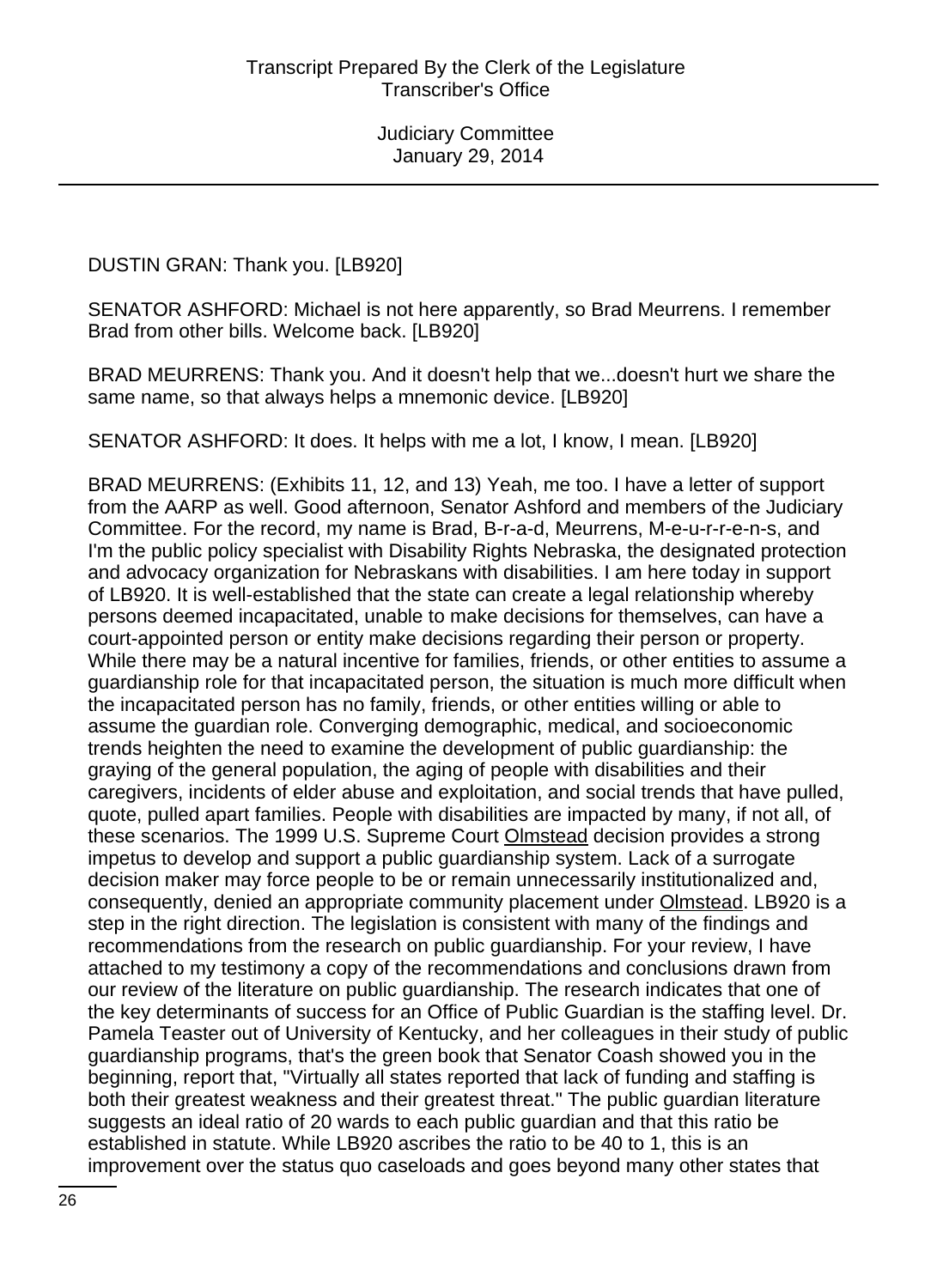Judiciary Committee January 29, 2014

have significantly higher caseloads. Another area that is a key determinant of success is funding, both for the Office of Public Guardian and for the development of an adequate array of community-based services which the ward can access. Without sufficient funding, programs will be stretched to the breaking point and will fail to provide any real benefit to the individual. Clients need basic services as well as surrogate decision making. Public guardians can advocate for client needs, but without funding for community services, public guardianship is simply an empty shell. We would recommend, as Dr. Teaster and her colleagues do, that Nebraska examine the possibility of turning to Medicaid to capture funding for the Office of Public Guardian. We would also suggest that one of the criteria in Section 5 for the selection of public guardian be expanded to include knowledge of disability issues as well as human development, sociology, psychology, etcetera. Disability Rights Nebraska is committed to see a program for public guardianship developed in this state, and LB920 is the vehicle to do that. LB920 should be passed out of committee. We would be eager to assist in any way. Thank you for your time and attention. I'd be happy to answer any questions that you may have. [LB920]

SENATOR ASHFORD: Yeah, Brad, I mean that's my concern, is over the years that I've been here, it's a great idea and it needs to be done, but if it's not adequately funded and also if the services aren't available. And we have this discussion in here all the time on services for juveniles and adult offenders and whatever, that there are inadequate services available throughout the state of Nebraska to provide...you're not simply making decisions. You're also pointing people in the right direction for services, obviously, correct? [LB920]

BRAD MEURRENS: Uh-huh. [LB920]

SENATOR ASHFORD: That's part of your role as guardian. [LB920]

BRAD MEURRENS: Right. [LB920]

SENATOR ASHFORD: I think that's a real issue, a real big issue here, is making sure that we get this started on the right foot and... [LB920]

BRAD MEURRENS: Well, you know, this is certainly I think, like I said, a step in the right direction, you know, and... [LB920]

SENATOR ASHFORD: But you have to have the money or... [LB920]

BRAD MEURRENS: True. [LB920]

SENATOR ASHFORD: ...to help fund the services and to help make sure you have the proper number of guardians and... [LB920]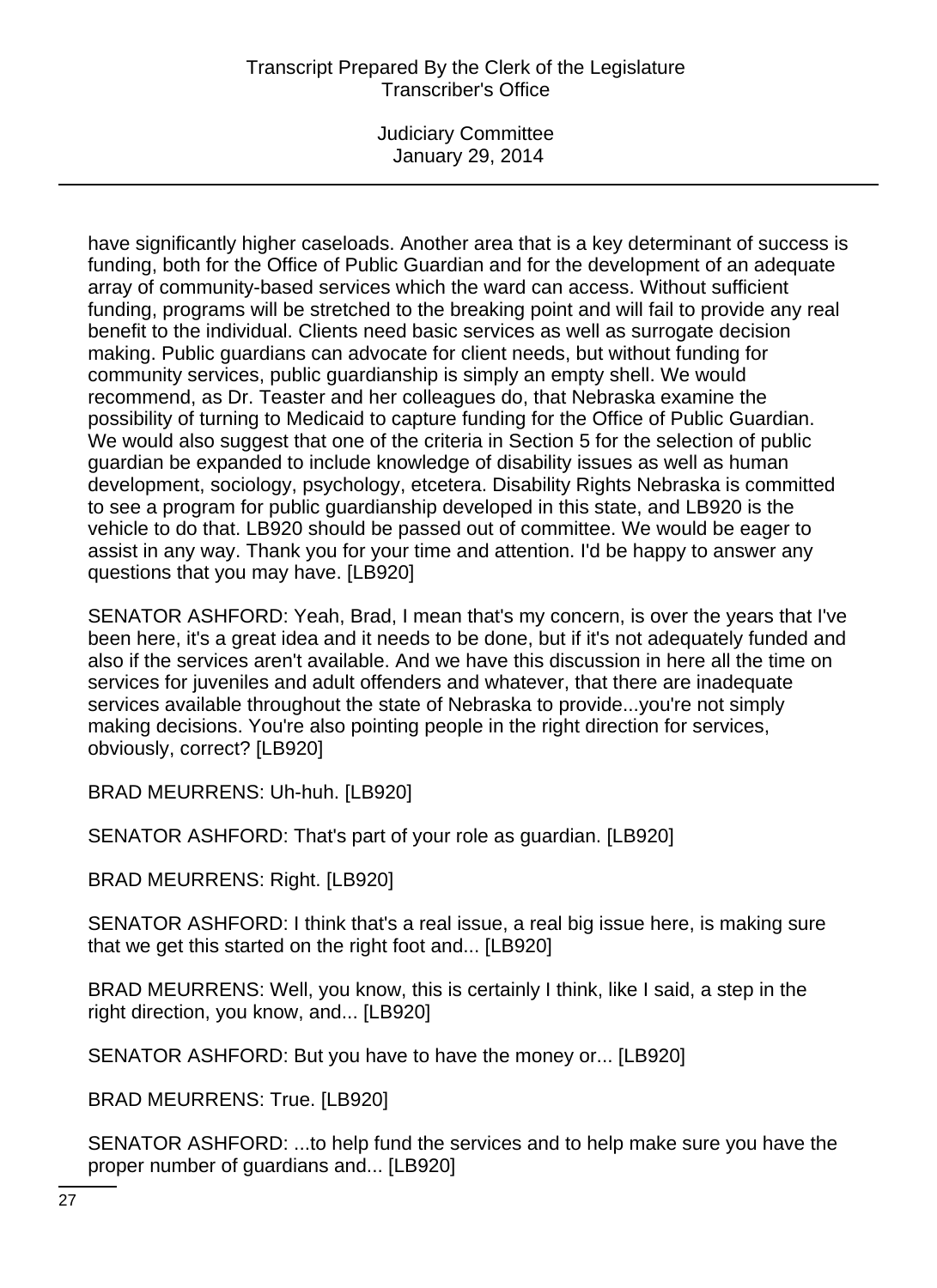BRAD MEURRENS: True. True. [LB920]

SENATOR ASHFORD: Okay. [LB920]

BRAD MEURRENS: But where there's a will, there's a way. [LB920]

SENATOR ASHFORD: And statewide. Well, I know. I know, but I mean there's got to be a will for a long period of time into the future. [LB920]

BRAD MEURRENS: Right. Right. Right. Right. Right. [LB920]

SENATOR ASHFORD: Will has to be maintained, you know. [LB920]

BRAD MEURRENS: That's true. That's true. [LB920]

SENATOR ASHFORD: And, Senator Davis. [LB920]

SENATOR DAVIS: Thank you very much for coming. Thank you, Mr. Chairman. You talked about, you know, we do have a fiscal note of about \$1.5 million for the second year. And you talked about possibly using Medicaid dollars. Can you elaborate on that a little bit? [LB920]

BRAD MEURRENS: Well, yeah. You know, looking at page 129 of the green book at the bottom, number 18 of the recommendations talks about Illinois uses an administrative claiming model to access Medicaid funds in which the federal government provides a match for the state funds used to pay for the guardianship services. Kentucky bills Medicaid for guardianship services under its targeted case management program. Washington uses Medicaid dollars to supplement funding for guardians, including certified guardian providers under their 2007 legislation, now with the caveat that this information comes out of...is in 2010. So there may have been...at least Teaster, Dr. Teaster indicates that there's about seven or a handful of states that have adopted this approach with using Medicaid as a funding mechanism. Now there may be some more since the publication of her book in 2010, but I think it certainly is incumbent upon the state to look at every possible, you know, funding source or pot of money and if that...if, you know, you can cobble together the appropriate, sustained, adequate funding. You know, there's lots of opportunities. We just have to be creative and find it. [LB920]

SENATOR ASHFORD: Twenty to one, forty to one seems like it's too many cases to me, but. Okay. Thanks, Brad, for your comments. [LB920]

BRAD MEURRENS: Sure. [LB920]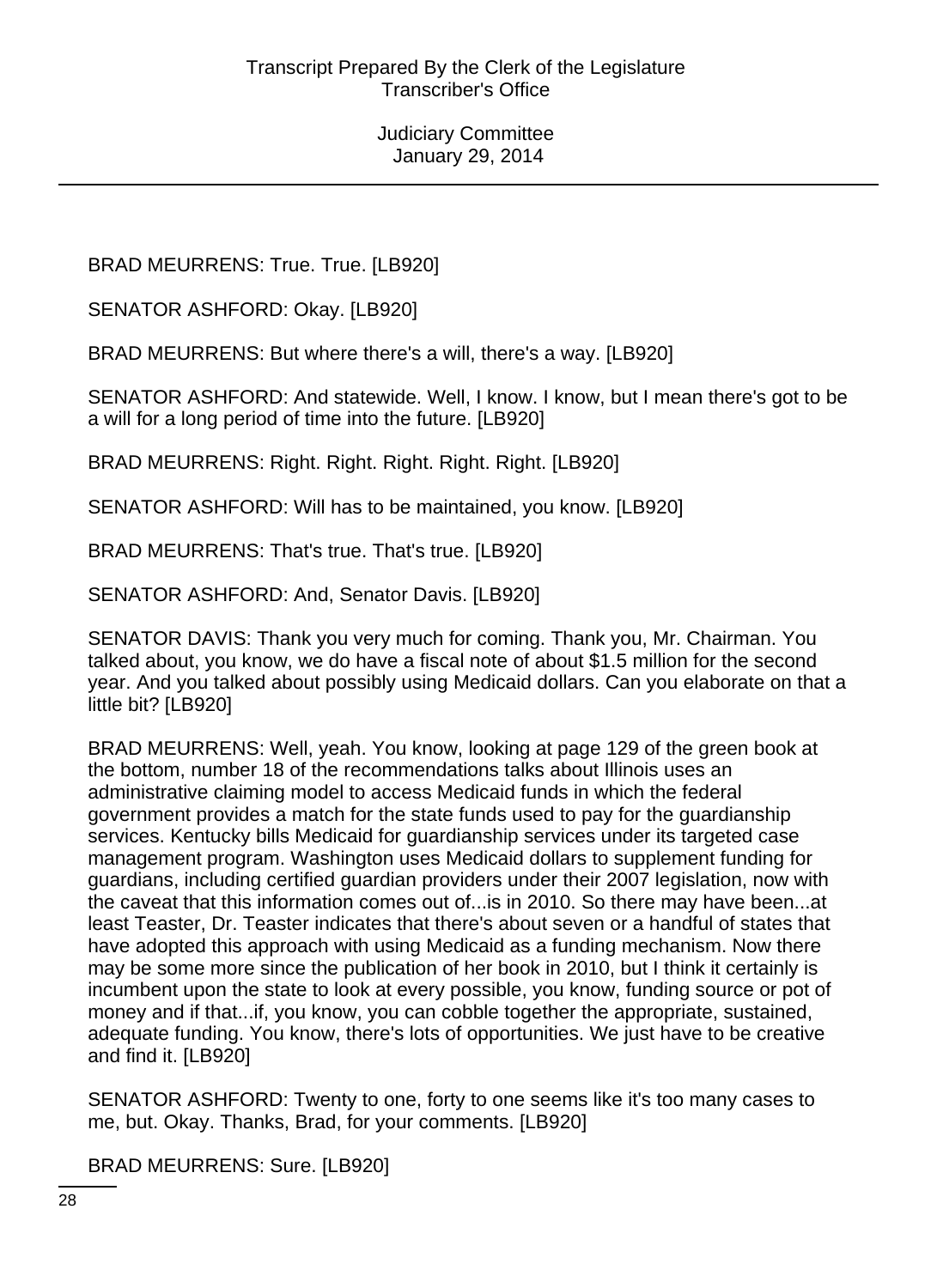SENATOR ASHFORD: Let me see here. We've gone through our list, so who else would like to testify? Yes, good to... [LB920]

SUSAN SPAHN: I'm here on behalf of the bill. [LB920]

SENATOR ASHFORD: Good. How many here are for the bill that are not...for this particular bill? Two more? You're on...are you on another bill? [LB920]

SENATOR LATHROP: There's a couple around the corner here, Brad. [LB920]

SENATOR ASHFORD: Okay. Oh, there's some others here too. Good. Okay, how are you? Good to see you? [LB920]

SUSAN SPAHN: Okay. Fine, thank you. My name is Susan Spahn and I'm a private practice attorney in Omaha, Nebraska. I've been practicing in this area of law, probates, guardianships, conservatorships, for almost 25 years. I've been active in the real estate, probate, and trust section of the bar association for over 20 years, and I'm also serving my third term on the bar's house of delegates. I've been very...and I'm also on the Supreme Court's Commission for Guardianships and Conservatorships, and I serve on its executive committee. I've been very active in advocating for changing and adjusting the guardianships and conservatorships to find the balance between the need to protect. And, Senator Davis, one of the questions you asked early on is that now conservators do provide a copy of their bank statements for review so that that's one of the changes that came about a couple years ago. And as we effected all the changes that we could come up with through the Legislature and also the Supreme Court has been there with court rules, the one weak link that we couldn't do is the public guardian, and this is really, I see, as the last thing that needs to be done. When you look at...I kind of view it as a constitutional issue. Each of us have the fundamental right to live our life and make decisions for ourselves, and that right is protected by the constitution. When a person has a guardian or a conservator appointed for them, what's happening is the state is taking away their right to make decisions for themselves, and the state is transferring that decision-making authority to another person. So when the state is taking away constitutionally protected right of its citizen, doesn't a state have the duty to make sure that the person they're transferring that right to is going to do a good, responsible job on behalf of that vulnerable adult? And relying on volunteers solely isn't the answer. Relying on attorneys in private practice is not the answer. We're not trained to do this. A lot of attorneys do this and they do a great job, but the ones that do a great job are maxed out and they can't accept any more. I know one attorney in Omaha who gets requests, eight or ten requests a week to serve as a guardian, and she turns them all down. She can't do it anymore. The need is there and this is the weak link that needs to be answered. That's why I'm here on behalf of Douglas County attorneys and actually across the state of Nebraska that we do make this one more change in the guardianship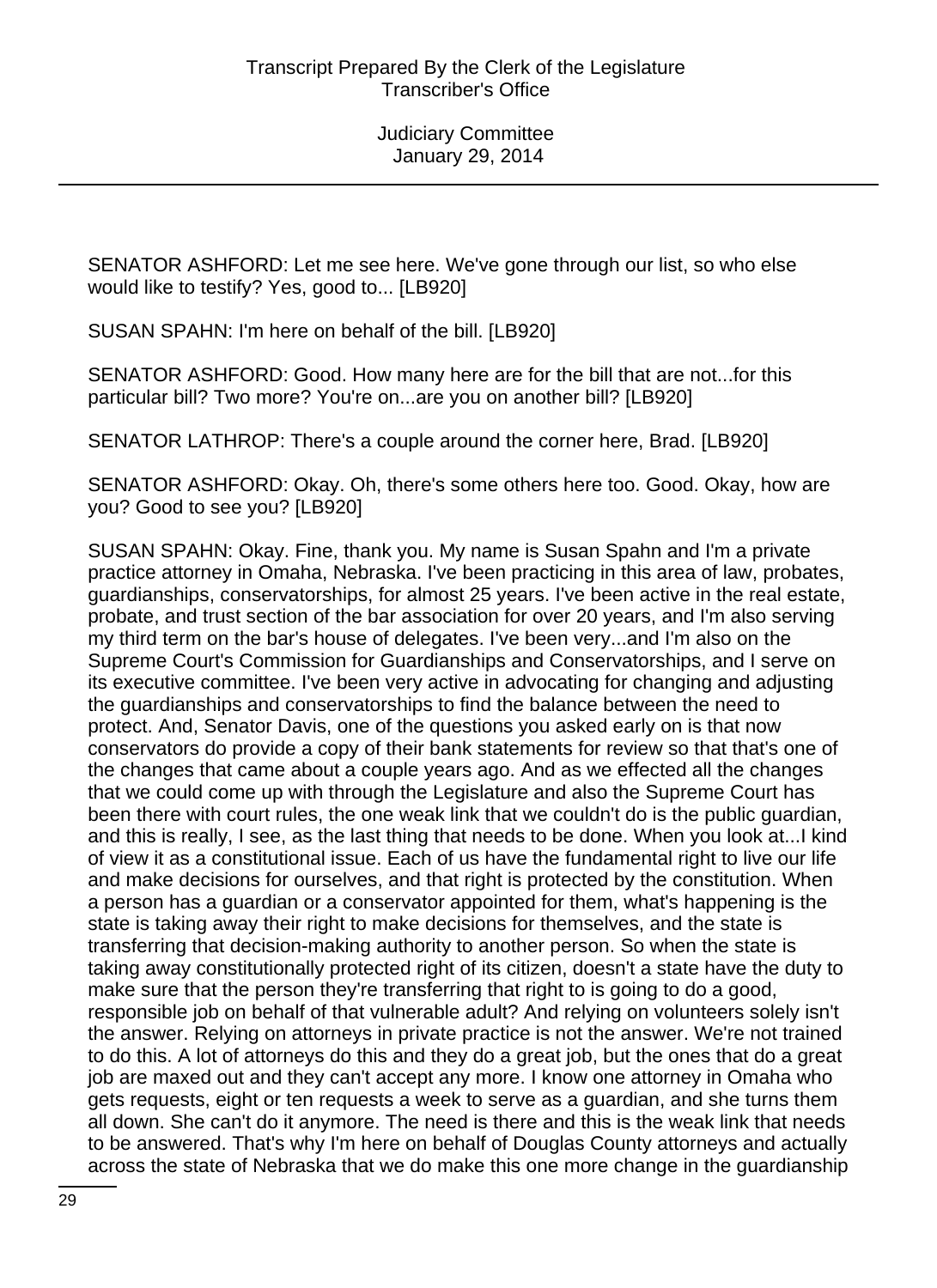and conservatorship area of law. [LB920]

SENATOR ASHFORD: Thanks for all your work in this area, Susan. [LB920]

SUSAN SPAHN: Thank you. [LB920]

SENATOR ASHFORD: Senator Lathrop. [LB920]

SENATOR LATHROP: Can I just ask a question? Susan, given your expertise as you've described it, do the current guardianship and conservatorship statutes address making decisions about healthcare, some of which are value decisions about end of life? [LB920]

SUSAN SPAHN: When you have a guardian appointed for you, part of that is to make all medical care decisions. [LB920]

SENATOR LATHROP: Right. [LB920]

SUSAN SPAHN: And then working with the physician, if the physician recommends going no code, then that's a decision that does get made and the guardian needs to be there to make that decision. [LB920]

SENATOR LATHROP: Given that these people will now be state employees, I'm just thinking about the...we just went through this down in Texas, right? There was somebody down there in a coma and they were pregnant and the question was, continue life support, don't continue life support, pretty significant sort of a value decision, life decision, end of life decision. And now we're going to have state employees doing it who are working out of the court. And I'm wondering if that person gets sued, can the court...what's the court do? They're court employees now getting sued in the court system. That's the first question. The other is, do we need some kind of direction for these people when it comes to those kinds of life...end of life issues? [LB920]

SUSAN SPAHN: First, I think Section 10, which was mentioned at the beginning of today, is there to provide immunity to the person serving in this capacity as a public guardian. [LB920]

SENATOR LATHROP: That's not direction. That's just... [LB920]

SUSAN SPAHN: No, but that's the first part. [LB920]

SENATOR LATHROP: ...that's just a...it's okay no matter what you do. It doesn't really give them direction. [LB920]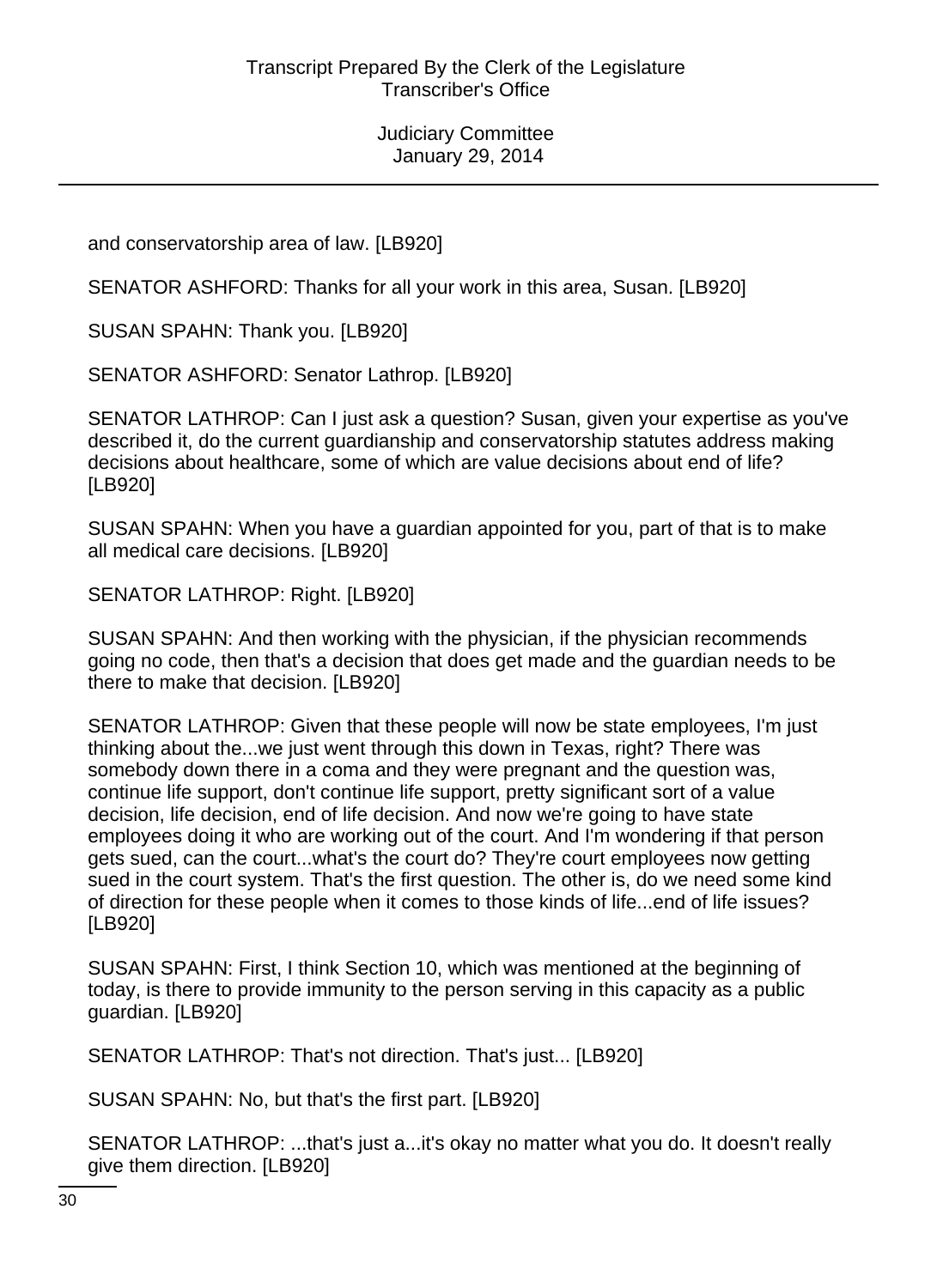SUSAN SPAHN: Well, it's giving them immunity. [LB920]

SENATOR LATHROP: Pardon me? [LB920]

SUSAN SPAHN: It's giving them immunity from being personally liable for decisions that they make in that regard, and I would support that. [LB920]

SENATOR LATHROP: It's not personal liability though. If they're working for the state, it's not their liability. It's the state's liability. [LB920]

SUSAN SPAHN: Right. Well, it's the state's liability and I guess if...and I guess I don't know how that should be addressed if that is a concern you have for the state. As far as guidelines, I would be all for the public guardian issuing guidelines, with the help of whoever needs to be involved in that, about making end of life decisions. In the Texas example you gave, the state law required she stay alive no matter what because she was pregnant, and the husband was the one that sought court intervention to allow her the right to die. In California, you have a little girl who's 13 years who went to have her tonsils removed and she is brain dead and the family... [LB920]

SENATOR LATHROP: Right. [LB920]

SUSAN SPAHN: ...is fighting to keep her alive. So there's two different...this area is cropping up all over. [LB920]

SENATOR LATHROP: That...both those cases illustrate the difficulties that one faces and the values that are in play when you get to end a life. And my question again was should those be in the statute? Should we just leave it up to their judgment? Should it be up to the attending physician? [LB920]

SUSAN SPAHN: Well, it's already. It's already. Removing life support is...has to be at the recommendation of the treating physician to remove extraordinary care. [LB920]

SENATOR LATHROP: That's in Chapter 30. [LB920]

SUSAN SPAHN: That's in the living will statutes. Extraordinary care can be removed when the treating physician determines that there's no reasonable likelihood of survival and the extraordinary measures are simply prolonging the moment of death. Or if you're in the situation of brain death, is how it's commonly described, there is a... [LB920]

SENATOR LATHROP: That's if you have a living will... [LB920]

SUSAN SPAHN: That, well, that's... [LB920]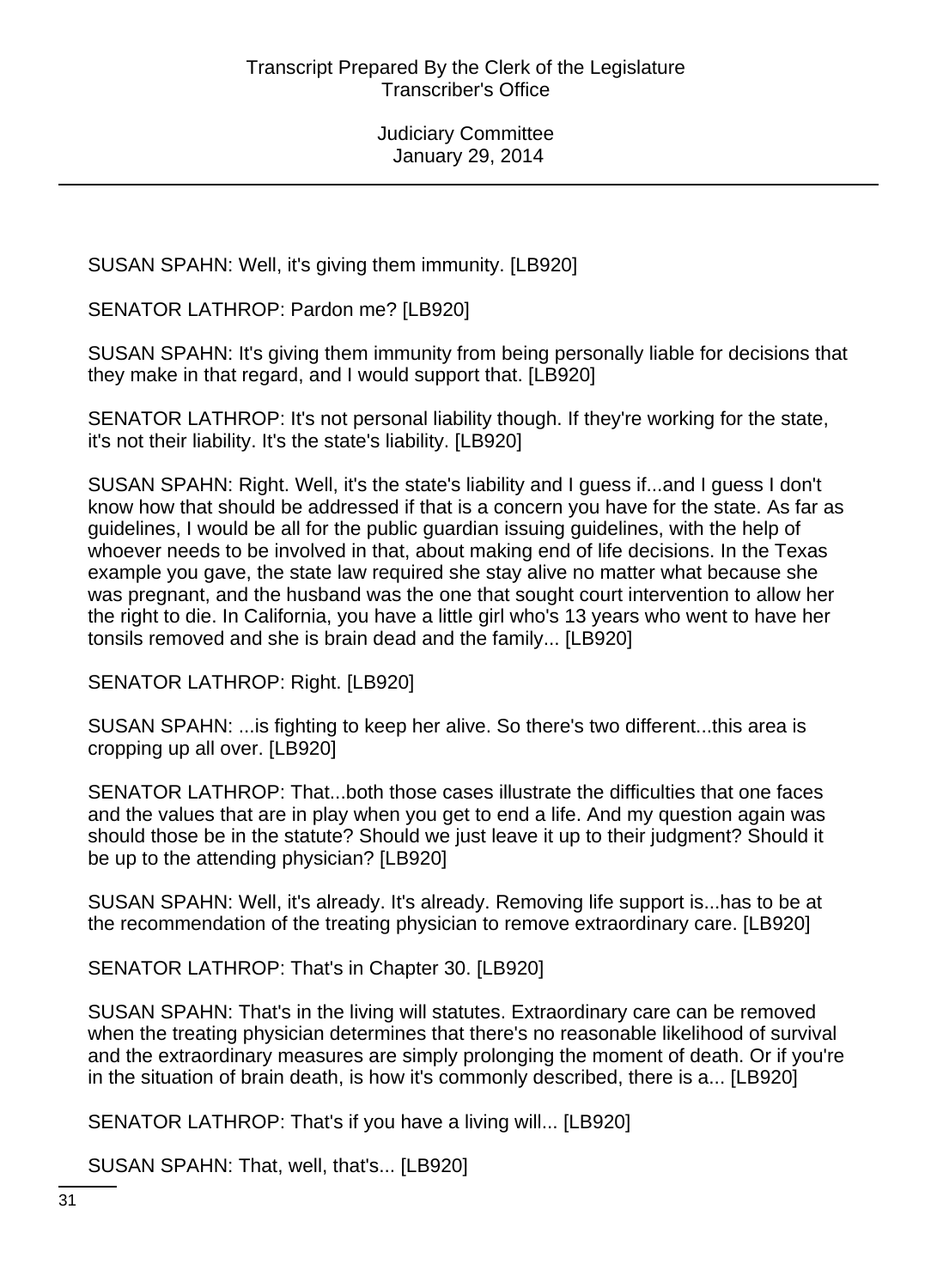SENATOR LATHROP: ...or in the absence of a living will? [LB920]

SUSAN SPAHN: That's when a living will can be triggered. [LB920]

SENATOR LATHROP: Right. [LB920]

SUSAN SPAHN: And then the living will is a person's declaration that if they're ever in that situation they do not want life support being applied. [LB920]

SENATOR LATHROP: This crowd is not going to have a living will though. [LB920]

SUSAN SPAHN: This person doesn't having a living will, we're assuming, because they need a public guardian. [LB920]

SENATOR LATHROP: They're poor, they never could go to a lawyer. [LB920]

SUSAN SPAHN: Then it seems to me it would make sense for the public guardian to establish a protocol that's approved by maybe the Supreme Court as to when it would be appropriate to recommend that life support be removed and a living will...basically a living will (inaudible). [LB920]

SENATOR LATHROP: Does the process of setting up that protocol need to be in this statute? [LB920]

SUSAN SPAHN: I don't know. That's a good question... [LB920]

SENATOR LATHROP: Okay. [LB920]

SUSAN SPAHN: ...and that's something to consider. And that could certainly be added if you decided it needed to be. [LB920]

SENATOR LATHROP: Okay. Thank you. [LB920]

SUSAN SPAHN: Okay. [LB920]

SENATOR ASHFORD: Senator Seiler has a question. [LB920]

SUSAN SPAHN: Oh, okay. [LB920]

SENATOR SEILER: The question is a follow-up of Steve's. Is the living will statute inclusive enough to allow the guardian to sign with court approval? [LB920]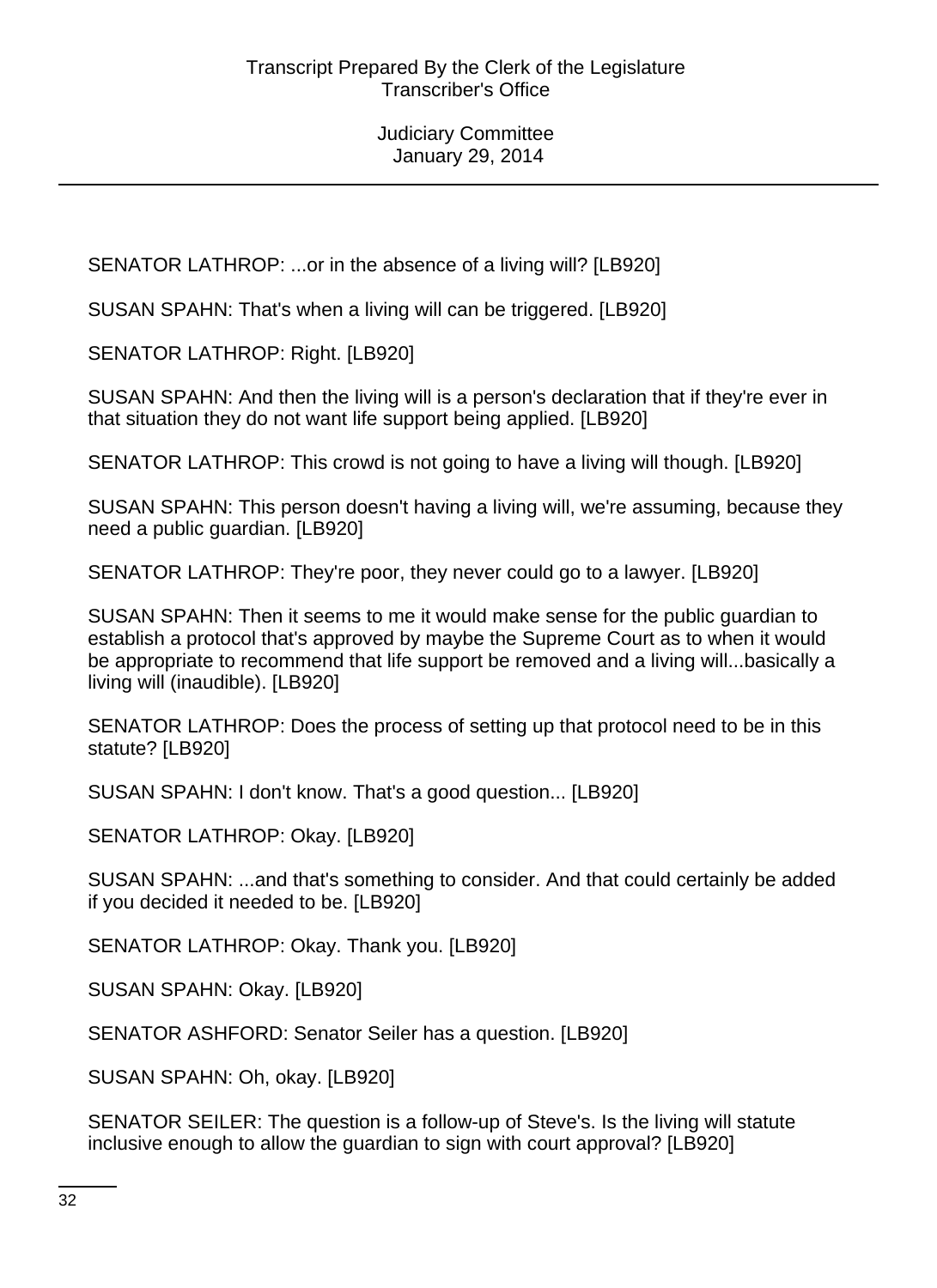SUSAN SPAHN: Well, a living will statute is a way for a person to document their desire that if they are ever... [LB920]

SENATOR SEILER: No, I understand that, but is there anything in the statute, I can't remember whether or not there is, that allows the guardian, properly appointed guardian, to sign on behalf of a patient their right, the DNA...or the directive to give to the medical people? [LB920]

SUSAN SPAHN: I don't believe a guardian actually signs a living will on behalf of a ward. I believe that the medical staff will talk to the guardian and obtain all permissions, consents related to the ward directly from the guardian. [LB920]

SENATOR SEILER: And there's nothing in the guardian law that allows them to petition a court for directions on a right to terminate life. [LB920]

SUSAN SPAHN: If a guardian is ever at issue about what decision to make, then a guardian always can go to the court and get an order. [LB920]

SENATOR SEILER: Okay. [LB920]

SUSAN SPAHN: That's always an option available to a guardian. [LB920]

SENATOR SEILER: I couldn't remember if that's in there or not. [LB920]

SUSAN SPAHN: No, that's always an option that's available to a guardian. [LB920]

SENATOR ASHFORD: Senator Davis. [LB920]

SENATOR DAVIS: We always say in Judiciary the devil is in the details, you know? [LB920]

SUSAN SPAHN: It is. [LB920]

SENATOR DAVIS: Obviously, I think the current system is terrible, but these issues of healthcare become somewhat concerning to me. And my mother lived to be 100 years old. We did a lot of care for her and she was four years in a nursing home but was mentally good. But she might go to the doctor and she may end up on some new medication, and take somebody who can be there to see that that medication is doing damage or not working. How are we going to deal with those sort of situations in here? And admittedly, we're not doing with it now. But as the state, we're taking on a responsibility that is very serious. [LB920]

SUSAN SPAHN: I would say that when the state decides that a person needs a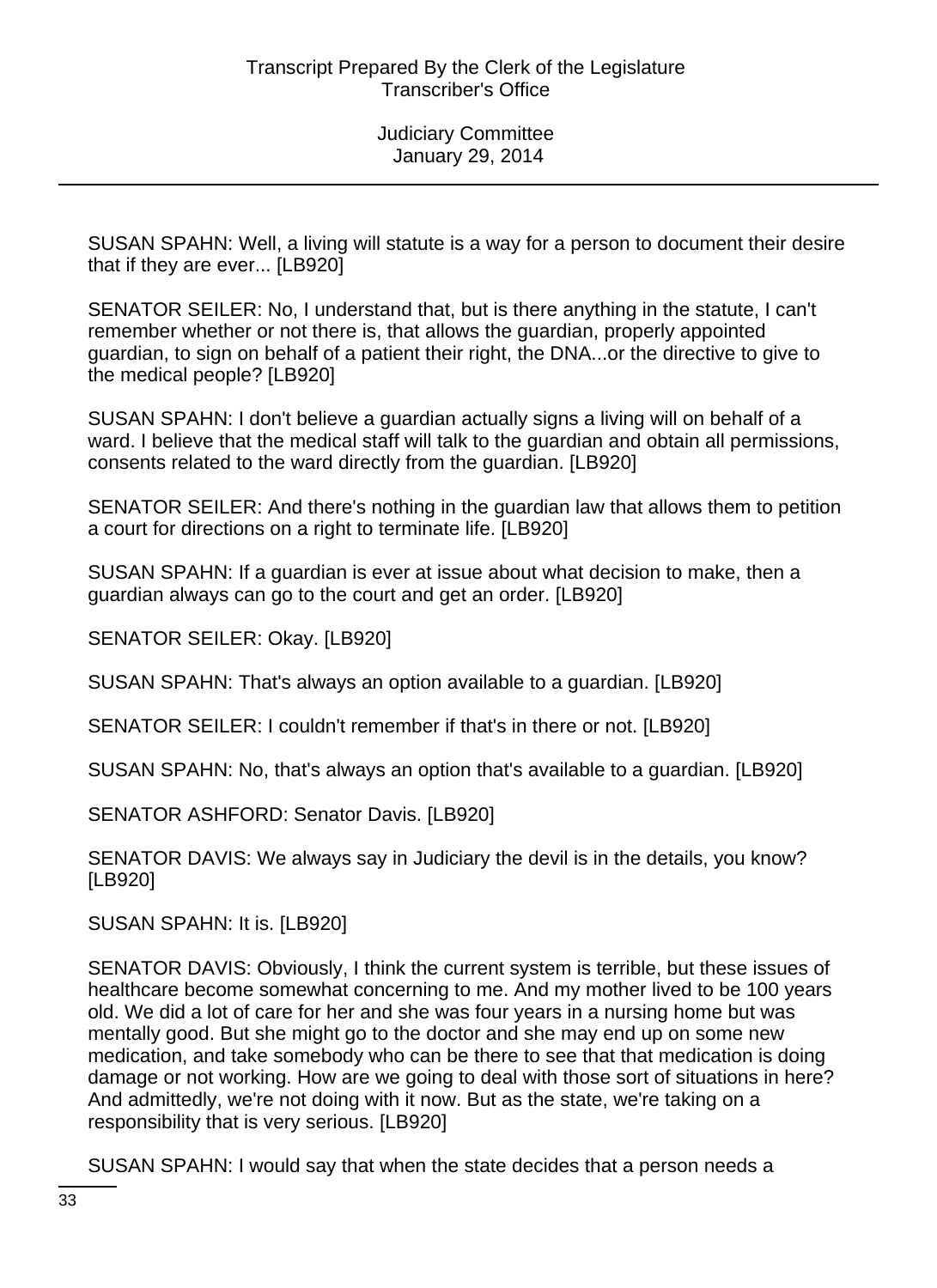guardian, then the state has taken on responsibility. And when the state recognizes that a person is unable to make decisions for himself and the state has taken on the responsibility to appoint someone in that capacity, there is no one that can provide the love and care that a loving child provides to his parent, because I was there for my mom too. Can't find that. But what you can do is provide an option and this is an option. So, no, you're not going to find someone who's going to go to every doctor's meeting with the ward and be there to monitor their treatment. That's not going to happen because of the inability to provide that type of care. But to have no one because you can't provide the best isn't the option either. [LB920]

SENATOR DAVIS: I guess what I'm saying is I think we have to provide a very high standard for what we do if we're going to take on this responsibility. And I cosigned the bill and I support it. I just think these are issues that have to be solved. [LB920]

SUSAN SPAHN: They are, and they're issues that are coming across the country. And I print out every article I read, the one in California, Texas, every article because these are issues that are coming up and they're coming here too, and they're with our people. And we do need to think ahead and be prepared for them when they come up. And that's the one thing I like about being on the Supreme Court's commission is we already have now our commission there that's ready to delve into these issues when they come up and we're ready to do that and we want to do that. We want to work with you to explore options and ideas. This is one that's ready now. And then we'll keep on working. [LB920]

SENATOR DAVIS: Well, I would hope that you would take some of these...well, the discussion today about healthcare back to that group and have a frank discussion about if there's a way. [LB920]

SUSAN SPAHN: I sure will and you have about half a dozen of us right here today. [LB920]

SENATOR DAVIS: Okay. [LB920]

SUSAN SPAHN: Over half a dozen of us are here today to support this bill or at least we're here today to testify about this bill. [LB920]

SENATOR DAVIS: Thank you. [LB920]

SUSAN SPAHN: Okay. Thank you. [LB920]

SENATOR ASHFORD: We don't want to parse words here, I mean... [LB920]

SUSAN SPAHN: Well, I try to be careful. [LB920]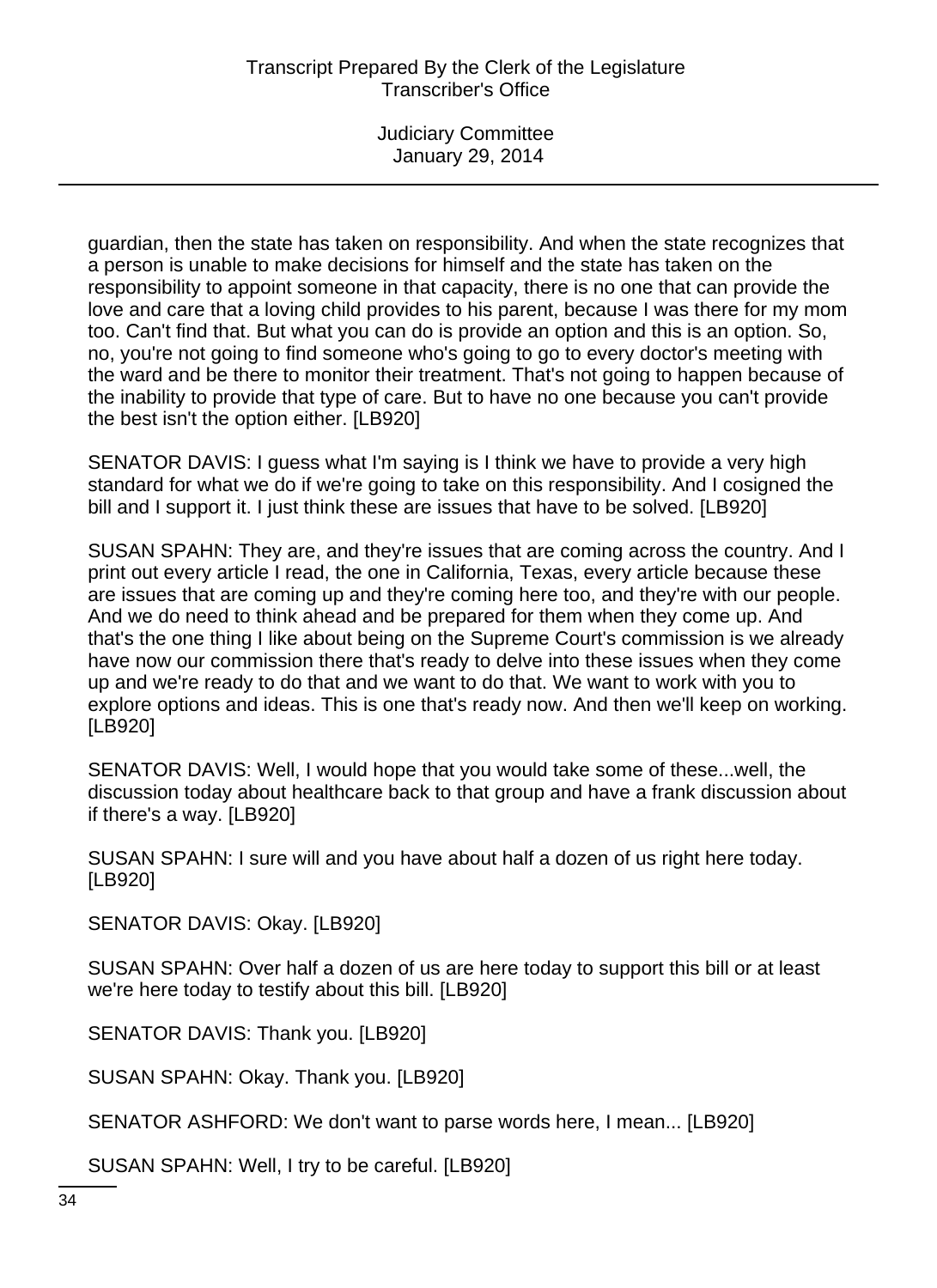SENATOR ASHFORD: No, no. Okay, thanks, Susan. [LB920]

SUSAN SPAHN: Nothing? Okay, thanks. [LB920]

SENATOR ASHFORD: Yes, sir. [LB920]

JOHN McHENRY: I'm John McHenry. Last name is M-c-H-e-n-r-y. I'm an attorney in Lincoln, Nebraska, been practicing for 40 years in this area. I've actually been guardian and conservator, power of attorney, trustee, whatever you want to call it for over 300 people. Currently in my office, between my partner...one of my partners and myself, we're right at 40 that we're dealing with. Twenty-nine are Medicaid. Generally, we get appointed because Judge calls us up and says, we don't have anybody. And we can't say no, so. To some extent, I've been on the ground floor, I've been making the decisions you guys are worried about. You know, there's a process that we go through on making medical decisions for people. You always have to keep in mind that it's what's in the best interests of the ward when you're making the decision. And we spend a lot of time talking to doctors and other medical personnel to determine what treatment is being offered, what effect it's going to have, will it result in having somebody have a quality of life that they should have or not. And then we make the decision. And it's a decision that if you have a public guardian, they're going to have to do that. So I guess I would be open to any questions and see if I can answer them on what I do on a daily basis. [LB920]

SENATOR ASHFORD: Thanks. Senator Coash. [LB920]

SENATOR COASH: Thank you, Chairman Ashford. And thank you, John, for all you've done. I mean you're one of the go-to guys I know in our community when a person needs a guardian appointed. Have you ever had to make an end of life decision on behalf of a ward in your time? [LB920]

JOHN McHENRY: Yes, I have and I'm, you know, the first thing you do, and there was a question about these people having a living will or not, a number of people have living wills whether they have money or not. I mean it's...so you look at that first. And if they've made a declaration on what types of machines or do not resuscitate or whatever, you follow what they want. If they don't have one, you can make the decision based on the recommendation from the physicians. If you are really concerned, you can actually petition the court for authority to make the decision. I've made decisions where I've refused to do treatment that in effect ended their life. I've made decisions to actually have treatment that didn't work that ended up ending their life. But if somebody is in a persistent vegetative state or they have a chronic disease that, no matter what you do, is going to end their life, that's a fairly easy decision to make as opposed to somebody, for instance, who has been in an accident, is on a ventilator. Then you have to...you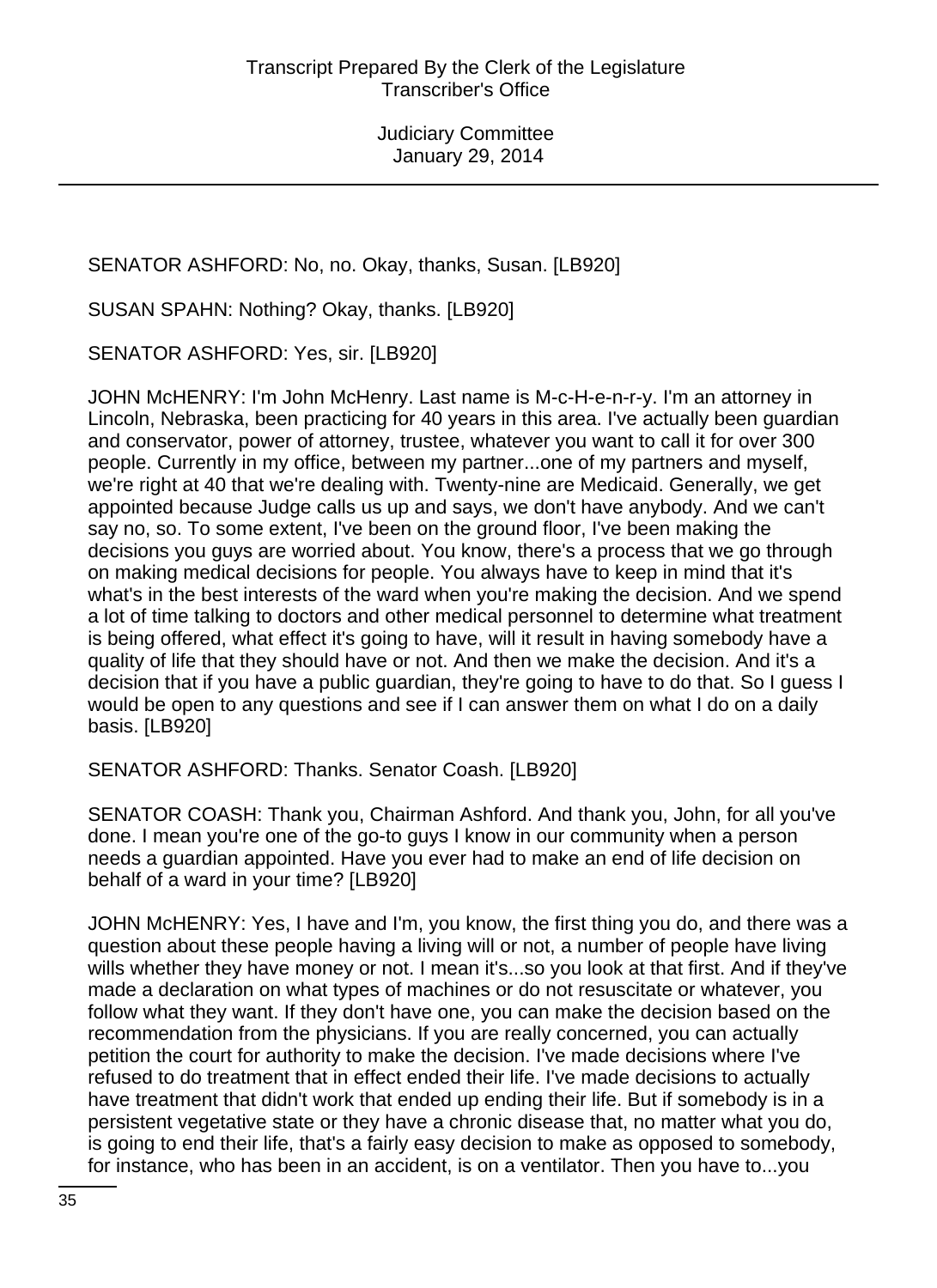know, and the doctor comes in and recommends that they take the person off the ventilator. Then you have to wrestle with whether or not that is appropriate. Is it really a situation where if you take them off or if you leave it on that they'll never recover? So, you know, it's tough decisions. [LB920]

SENATOR COASH: I'd have to say. Thank you. [LB920]

SENATOR ASHFORD: Thanks, John. Thanks for... [LB920]

JOHN McHENRY: Okay. [LB920]

SENATOR ASHFORD: ...all you've done in this area. [LB920]

SENATOR SEILER: Thanks, John. Good to see you. [LB920]

SENATOR ASHFORD: Joe. [LB920]

JOE KOHOUT: Mr. Chairman. Chairman Ashford, members of the Judiciary Committee, my name is Joe Kohout, K-o-h-o-u-t, appearing today as registered lobbyist for the Nebraska County Court Association, an association of the individual employees of the county courts throughout the state of Nebraska. We appear in support of LB920 for two reasons. One, and this was the unanimous vote of our membership with regards to these two issues. One, quantity, the number of people who are willing to take on these roles as guardians and conservators, particularly when you get out to the rural parts of Nebraska, the number of people who are willing to take on that role. And second is the qualification of the individuals who are willing to take these on. And that, particularly those concerns particularly, came out of the Panhandle. So with that, I know the hour is late. I want to...I want it, but I wanted to register our support for LB920. [LB920]

SENATOR ASHFORD: It's only 3:00, Joe. (Laughter) [LB920]

JOE KOHOUT: You have four more. (Laughter) [LB920]

SENATOR LATHROP: Yeah, this isn't even late for us. [LB920]

SENATOR ASHFORD: This isn't even afternoon yet, so. [LB920]

JOE KOHOUT: Four more. [LB920]

SENATOR McGILL: We do have four more. [LB920]

SENATOR ASHFORD: Okay. Thank you. I don't see any questions. [LB920]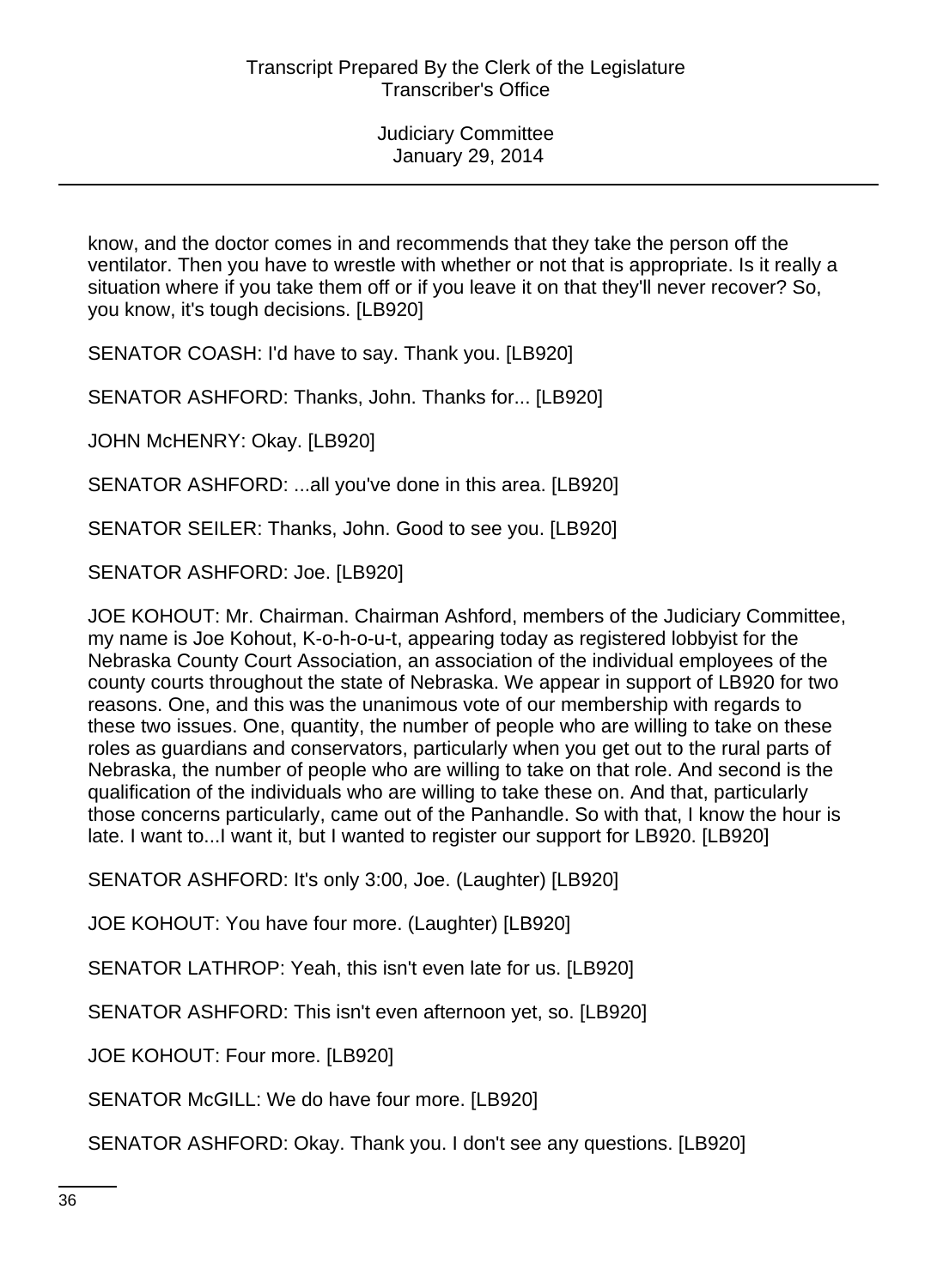JOE KOHOUT: Thank you. [LB920]

SENATOR ASHFORD: Any other proponents? Anyone else for the bill, would like to comment? Come on up. [LB920]

NICK FAUSTMAN: (Exhibit 14) Good afternoon. I'm Nick Faustman with Nebraska Health Care Association and NHCA is the parent association to a family of entities, including the state's largest association for nursing facilities and the state's only association dedicated specifically to assisting-living facilities. Both NNFA and NALA represent nonproprietary, proprietary, and governmental long-term care facilities, and they both support LB920. Nursing homes are in a unique position of being keenly aware of the need for reputable and safe guardians, as they often have residents who are no longer capable of making safe decisions for themselves and do not have anyone in their life to assist them with making these significant decisions. Guardianships are sometimes necessary for the resident's own protection, but it can be difficult or impossible to find someone willing to serve in this role. LB920 would clearly help alleviate this problem. Some NNFA and NALA members have had extensive experience with nonresponsive guardians, especially those who never visit or contact the person in the facilities. For this reason, we are especially supportive of LB920 requiring the public guardian to have monthly personal contact with the ward. NNFA and NALA contend that LB920 is a proposal that is long overdue. We urge the committee to advance to General File. [LB920]

SENATOR ASHFORD: I don't see any questions. Thank you... [LB920]

NICK FAUSTMAN: Thank you. [LB920]

SENATOR ASHFORD: ...for your testimony. Yes, ma'am, I think you were...you're neutral? Okay. Anyone else who wants to talk for the bill, be for the bill? Anyone against the bill? I know we have Judge Bazis is here to talk in a neutral position, so let's go to neutral. Let's start with Judge Bazis and then Judge Yardley after that. And then we'll go and then...is that okay, then you're after that. [LB920]

SUSAN BAZIS: Senator Ashford, members of the committee, my name is Susan Bazis, B-a-z-i-s, and I am testifying neutral on LB920. I am a county court judge in Douglas County and I have served as the presiding judge of that court for the last four years. I was a member of the original guardian and conservatorship task force that was created by the Supreme Court in 2010, and I am currently cochair of the Nebraska Supreme Court Guardianship and Conservatorship Commission that was created by the Supreme Court. As a lawyer, I served as a guardian and conservator and I have served for those that had no one else to serve. I appear before you as a judge who presides over guardianship and conservatorship cases, and I wanted to bring to your attention the real obstacles and challenges faced by the judiciary. In Douglas County, we handle one third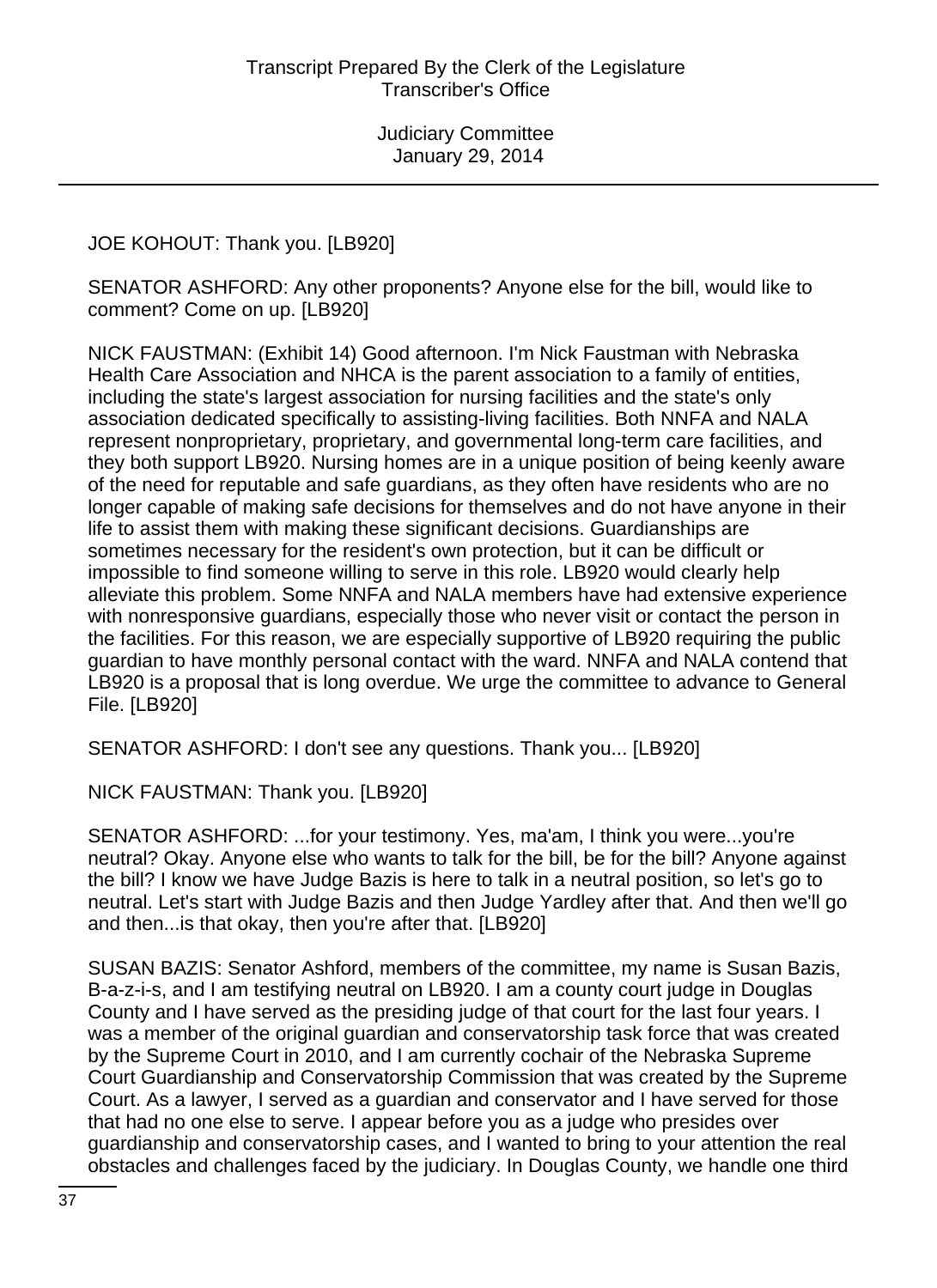Judiciary Committee January 29, 2014

of all the guardianship and conservatorship cases in Nebraska, and under our current system, as we talked about today, an incapacitated or vulnerable adult is dependent on volunteers to serve as a guardian or conservator for them. Without these volunteers, their needs would go unmet and their vulnerabilities may be exploited. As you may know, when a petition is filed for the appointment of a guardian or conservator, a nomination is made within that petition as to who should serve as the guardian or conservator. In the majority of cases, that is a family member who is nominated and, generally, they are appointed and perform their duties very well and the courts are appreciative of all of those willing to serve. However, there are cases in which family members either fail to qualify because of the new restrictions we have put on in the background checks and the information the court gets up-front. They may fail to qualify as a guardian. Or they may simply just refuse to take on the responsibilities of being a guardian and conservator. So in these situations, the court does not...if the court does not have someone else to serve or appoint, then the ward is immediately at risk. In addition, in these situations, the court is forced to weigh someone who may be not really qualified with what to do because we don't have anybody else to appoint. So we have to figure out, is there something we can do, quite honestly, to make it work for this person to serve. A similar problem arises if the court keeps the person in place as a guardian or conservator who has shown a lack of skills or, worse, is disinterested in meeting the ward's needs. There are situations that are...and this is a situation that arises most for the courts in that something has happened and the person may be struggling to meet the needs of the ward. But we know, as a court, if we remove this person, I don't have anybody else to appoint. So what do we do? And it really, quite frankly, seems inconsistent to the best interests of a vulnerable person to appoint someone or keep someone on as a guardian or conservator that either doesn't want to accept these responsibilities or can't perform those duties, and that's what we're forced with doing today. Now you may not have heard much from Douglas County in regards to the need for this. I want to say we had two organizations that were run by lawyers that recruited volunteers to serve. Those two organizations have closed. The first one, the person retired and moved to Florida and that closed in 2010. The second one closed in 2011. And we at this point, as I sit here today, we do not have anybody to serve. We've had some lawyers that have filled that gap for the last two years and they are at complete capacity, so we have no one that can serve. And obviously I'm out of time. (Laugh) But I did want to address, I know you had numbers. [LB920]

SENATOR ASHFORD: Just a second. [LB920]

SUSAN BAZIS: Oh, sorry. [LB920]

SENATOR ASHFORD: Would you address Senator Davis' question? [LB920]

SUSAN BAZIS: Yes, about numbers. That's what I was going to do before I left. To the best... [LB920]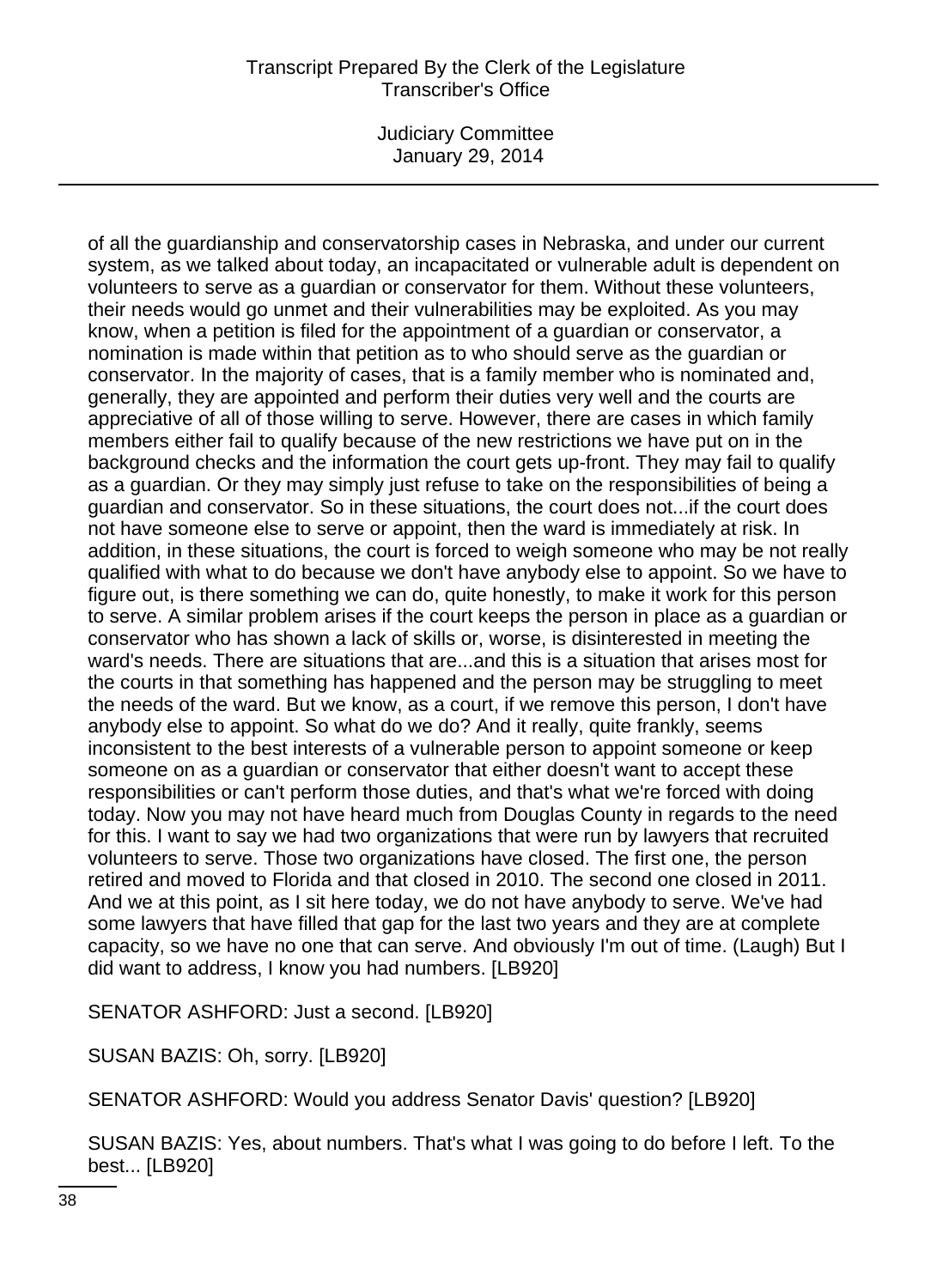SENATOR ASHFORD: (Laugh) I just get to do that too. That's... [LB920]

SUSAN BAZIS: Thank you. We did a little bit of a statistical analysis and then I kind of surveyed all of the county court judges across the state to figure out to try to come up to quantify a number. And we really think it will be somewhere between 350 and 400 people. Out of that group, out of that number, only about 144 of those would be out of Douglas County, so the remainder is through across the state. And to be quite honest, because as you get to the other communities, there's less and less lawyers that can take this on and it's very time-consuming work. And so the need is statewide. It's not an urban or rural issue. It is statewide that the need is here. Any other questions? Yeah. [LB920]

SENATOR LATHROP: In what respect are you neutral? You're on the commission. (Laughter) Is this...do you think this is a good idea or do you have a criticism or some suggested improvement in the bill? [LB920]

SUSAN BAZIS: Well, as a judge, I'm a little bit limited by my ethical code as to what and when and how I can say certain things and what I can add, so. [LB920]

SENATOR LATHROP: Okay. So you're not opposed to the bill or the way it's written or the way it's drafted. [LB920]

SUSAN BAZIS: No. No, and as a matter of fact, I know that there was some concern about you had the needs for a nursing home and they may be on medication and if they have a different...the bill does provide that there needs to be monthly contact. Right now there's no requirement that even the guardian has to see their ward at all, and I think you've heard some testimony here today that that's happened. And I'll be honest with you, it's completely unacceptable, unacceptable. But that is the system we have when you're appointing people who maybe really don't want to do it, don't have the skills to do it, or have been coerced, for lack of a better word, because there isn't anybody in their community to step forward and do that. And based on who they're serving, it takes a lot of time and a lot of work. And so there are some provisions in the bill that I think address that. The other issue about end of life decisions and medical decisions, and we at any time if a guardian has a question, they can petition the court to get an answer. And the only other thing I would say is we have talked about and you talked about potential issues with it being in the judiciary. The bill sets it up in the judicial branch but under the direct supervision of the administrative office of the courts, and that was done intentionally I think to hopefully quell any potential conflicts with the court that there may be. And when I say conflicts, this is the same as probation. I mean you have the same issues with probation. If a probation officer does something, you have those same issues, and we're already taking those issues on or the court is taking those issues on. [LB920]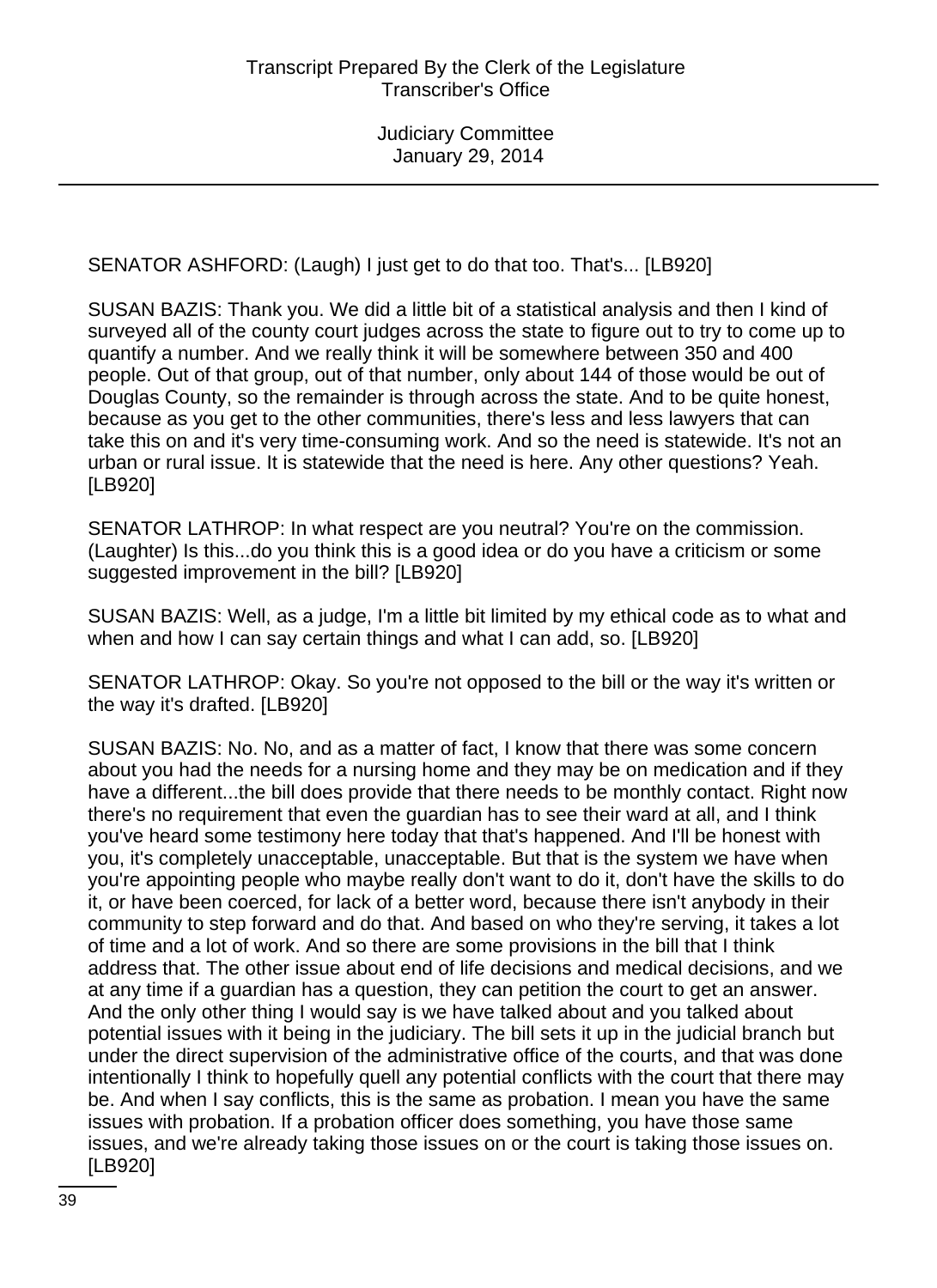SENATOR LATHROP: So do you feel that since we talked about the end of life issues, do you think that's a concern? Or do you think the way the guardianship process is set up, where a guardian can come to the court and say I got somebody, they're on a respirator, I'm not sure what to do, then do you make those decisions... [LB920]

SUSAN BAZIS: We do. [LB920]

SENATOR LATHROP: ...if I come to you as a guardian and petition the court? [LB920]

SUSAN BAZIS: We do. [LB920]

SENATOR LATHROP: You listen to the medical evidence and go, yeah, go ahead, it's time? [LB920]

SUSAN BAZIS: Yep. Yes. [LB920]

SENATOR LATHROP: Okay. So you're not concerned about...we don't need to load that into the bill. [LB920]

SUSAN BAZIS: No. [LB920]

SENATOR LATHROP: Okay. [LB920]

SUSAN BAZIS: And the only thing I would point out is also within the bill there are some certain requirements of the backgrounds, of the education and experience that not only the director but the associate would have and down the line. And I'll be honest with you, those people are going to be more qualified to make those decisions in most cases than the current guardians that we have right now that are just...that don't have any of that background and that are just trying to make the best decisions possible. And I don't want to minimize. We have great volunteers. They have dedicated their time and for the most part they've done a great job and done the best that they can with the system that we have, but we are at the breaking point. And the reality is, if we don't do this, people are not going to have guardians. They are going to be out there not having guardians. People aren't going to be able to...they're aren't going to have their medical decisions made. They aren't going to have their bills paid. There just are not people to do it and that's what we're faced with. [LB920]

SENATOR LATHROP: Now I get your neutral testimony. [LB920]

SUSAN BAZIS: Okay. Thank you. [LB920]

SENATOR ASHFORD: Yeah, thank you for your neutrality, Judge Bazis. [LB920]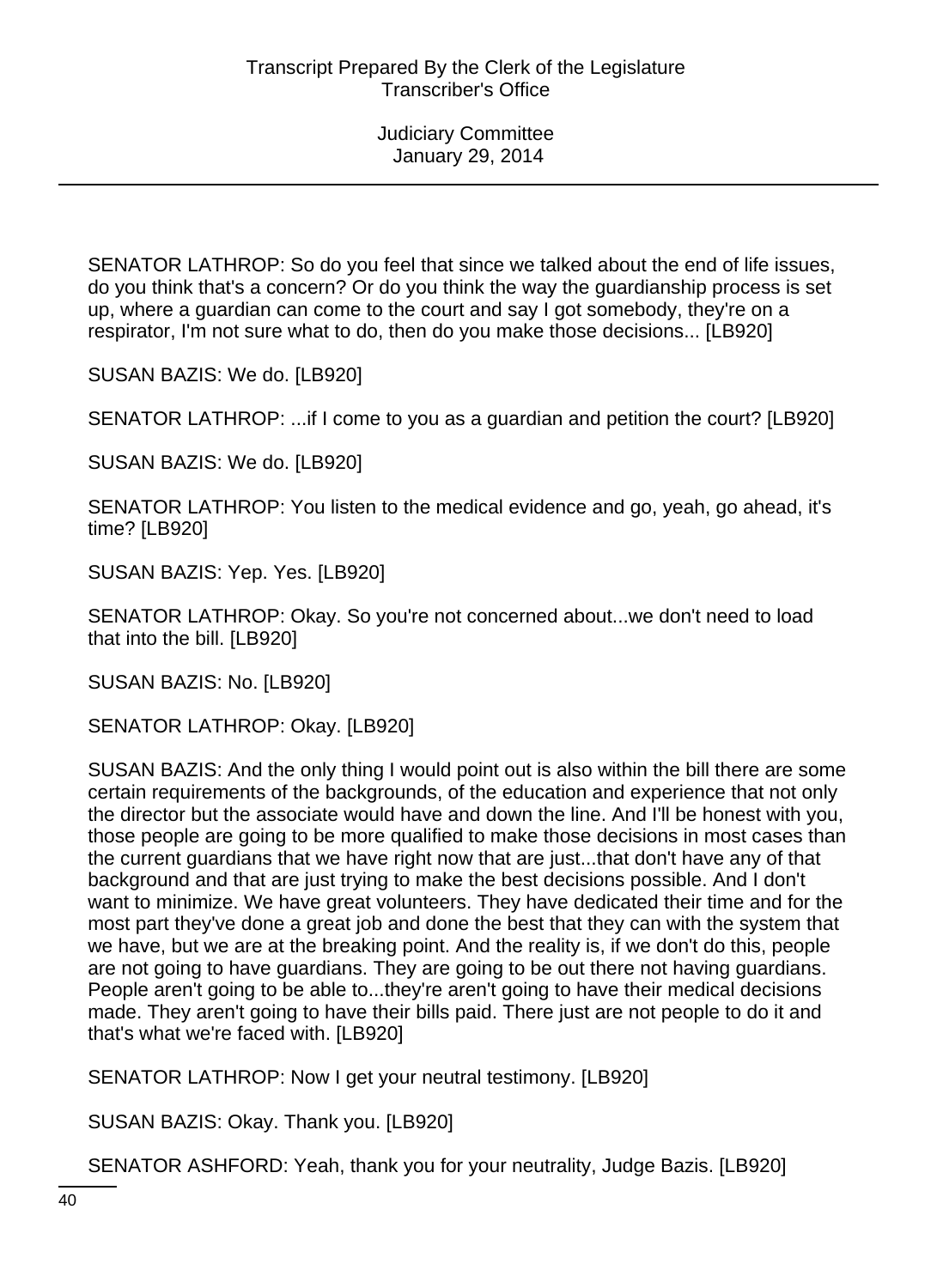# SENATOR LATHROP: Thanks. [LB920]

SUSAN BAZIS: Okay. I tried. Any other questions? [LB920]

SENATOR ASHFORD: Yeah, it's so hard to be neutral. Yeah, Judge Yardley. [LB920]

SUSAN BAZIS: Thank you. [LB920]

LAURIE YARDLEY: Senator Ashford, the members of the committee, good afternoon. My name is Laurie Yardley, Y-a-r-d-l-e-y. I'm a county court judge here in Lancaster County and I'm testifying on behalf of the County Judges Association. Although I'm neutral on the bill, my position is not neutral as to the need of a public guardian, and I hope I don't get in trouble for saying that, but I believe Nebraska is in desperate need for a solution to this problem. Again, my understanding, we're the only state that doesn't have some form of public guardian. We're at a loss what to do when there aren't any family members who are willing to take responsibility or friends. We've increased the requirements to prevent misuse, but in doing so we've made it more difficult to find people willing to give the time. We also have many guardians who are aging and cannot perform the service. Some parents who have been caring for their disabled children for 50 years or more are no longer able. Sometimes they walk out of the courtroom, I think, oh my goodness, they need a guardian and they are the guardian for their children. People have certain disabilities that make it very difficult sometimes for family members to continue in that role based on the relationship and those people, it's difficult to find other people willing to volunteer. I had a gentleman who I bet some people around here know who he is, he has a habit of filling up mailboxes after hours of messages, and I would talk people into doing it just one year. I'd say do it one year, I'd find old fraternity brothers or somebody like this. And after a month they'd call me up and say, oh please, let me out. And I'm like, no, you promised me a year. Well, I'm out of friends. I mean I don't have anybody else willing to do it. There's just stories like that, you know, time and time again of people in those circumstances. I'm probably responsible for John McHenry, maybe half of his guardians that he's doing. I have 20...we have 20 I think over there right now that we cannot find anybody that Judith Widener was supervising. And I don't believe I can call John up and say, gee, take these 20 more on I just don't have anybody else to take. And the attorneys are looking at me like what are we going to do, and I don't have an answer. We have had hearings on end of life decisions before where the guardian has come in. We've notified all the parties that are interested and put on evidence, and then I, you know, I give the guardian authority to make that decision. And we have those hearings. We can have those hearings fairly quickly when those issues arise. But we have done that in Lancaster County. [LB920]

SENATOR ASHFORD: Thanks, Judge. [LB920]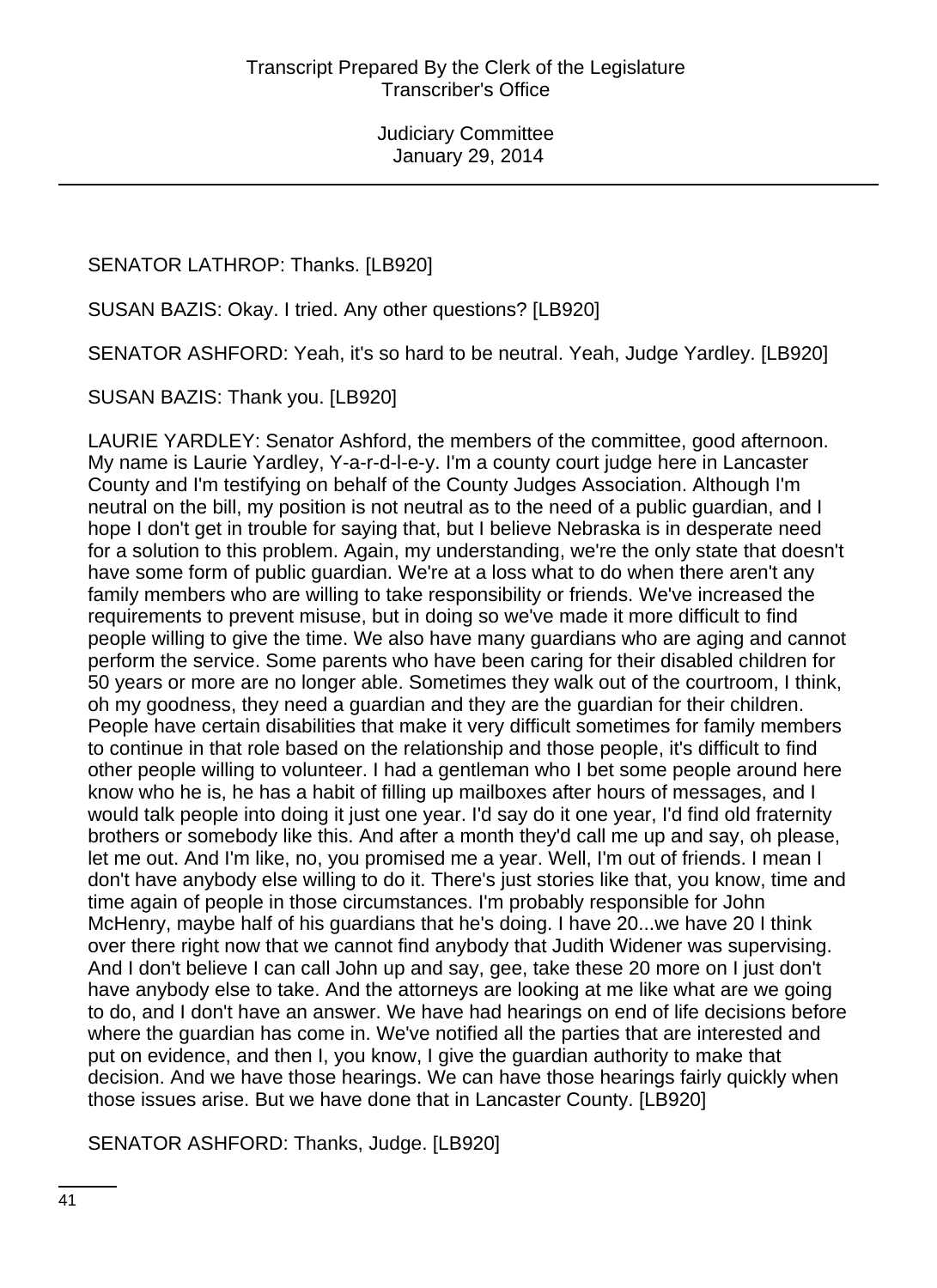SENATOR LATHROP: Just a...oh, I'm sorry. [LB920]

SENATOR ASHFORD: Well,... [LB920]

SENATOR LATHROP: Go ahead. [LB920]

SENATOR DAVIS: Maybe you were going to ask the same question. So I understand that, and I think that's the way to go about that. As I understand other testimony, that isn't kind of what's been going on. Some of the individuals themselves, the guardians, are making these calls? [LB920]

LAURIE YARDLEY: And they can. They can right now. But people who...and there's parents making those calls for children. [LB920]

SENATOR DAVIS: Well, that's a little bit different. [LB920]

LAURIE YARDLEY: And, you know, and they're certainly much more able to make that decision than I would. [LB920]

SENATOR DAVIS: You know, a total stranger making the decision is quite a bit different than... [LB920]

LAURIE YARDLEY: Correct. And in those cases, I see that more where there's people who are volunteers and they don't want to make that decision because they don't have that relationship. So they'll come in and ask for some direction from the court. [LB920]

SENATOR LATHROP: When they do, neither the court nor the person that you give direction to in the form of an order after a hearing are subject to liability. Do you agree with that? [LB920]

LAURIE YARDLEY: Well, I certainly would think it would decrease their liability. If they came in front of the court and the court gave them the authority to make that decision, I would think that would certainly decrease any liability. And again, we try to know... [LB920]

SENATOR LATHROP: Can you imagine any liability after you've said you may, as the guardian, having had a full hearing, you may go ahead and make the decision to pull the plug? [LB920]

LAURIE YARDLEY: I'm not really supposed to give legal advice but (laugh). [LB920]

SENATOR LATHROP: Well, that's what they're asking you. They're asking you for leave of the court for permission... [LB920]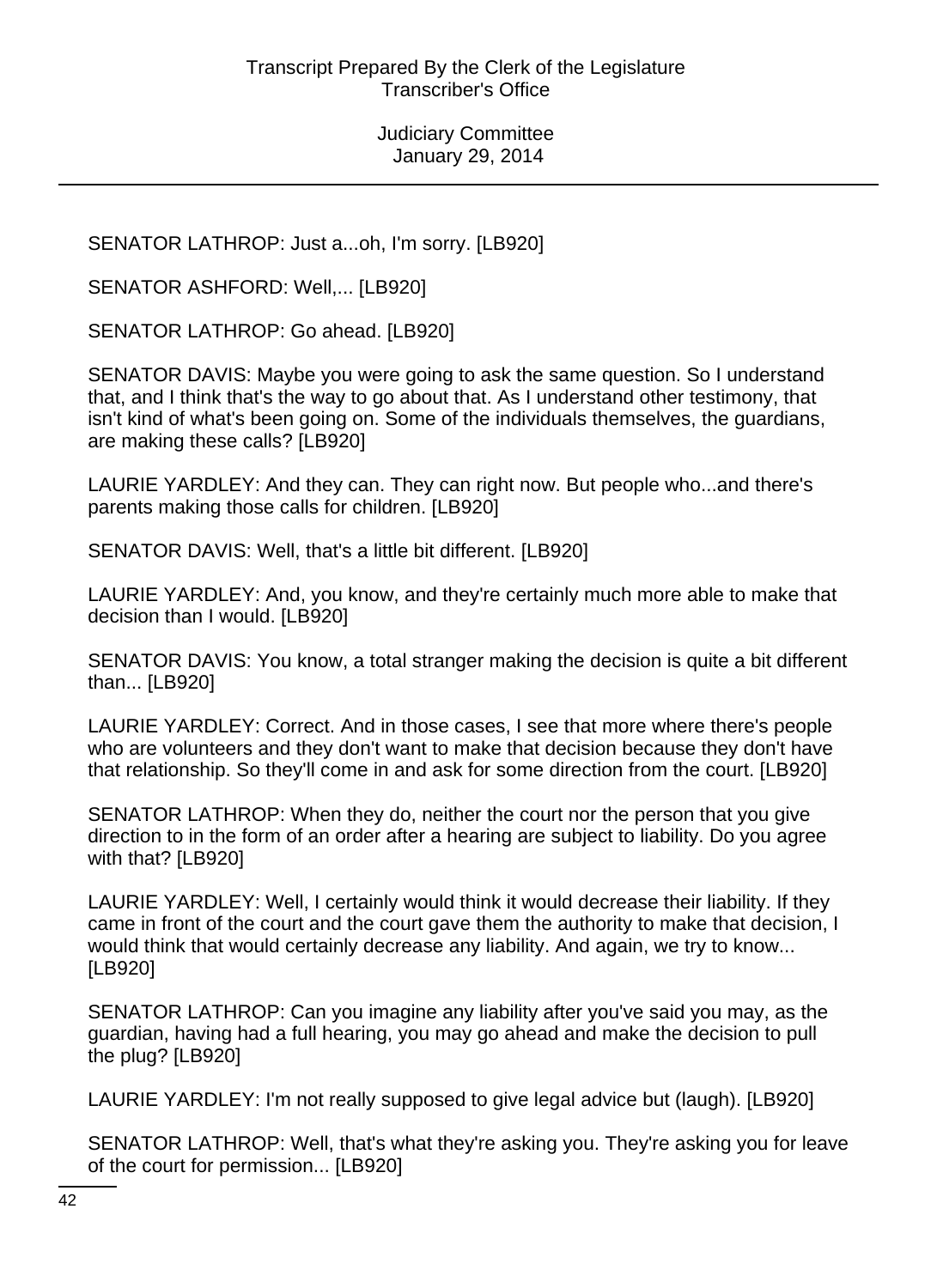LAURIE YARDLEY: Correct. [LB920]

SENATOR LATHROP: ...to make that decision... [LB920]

LAURIE YARDLEY: Correct. [LB920]

SENATOR LATHROP: ...that involves ending life-sustaining care. And once you give them the authority to make that decision, neither one of you are subject to any further liability. Would you agree with that? [LB920]

LAURIE YARDLEY: I'm pretty sure I'm not (laugh), but yeah. Again, it seems to me that would take care of the issue when they've... [LB920]

SENATOR LATHROP: Okay. [LB920]

LAURIE YARDLEY: ...because there's nobody else they can ask beyond the court, you know. [LB920]

SENATOR LATHROP: Yeah. That might involve going to church but... [LB920]

LAURIE YARDLEY: Exactly. You're right. [LB920]

SENATOR LATHROP: Okay. [LB920]

LAURIE YARDLEY: Legally. Legally. [LB920]

SENATOR LATHROP: All right. Thanks. [LB920]

SENATOR ASHFORD: Thanks, Judge Yardley. [LB920]

LAURIE YARDLEY: Okay. Thank you. [LB920]

SENATOR ASHFORD: Yes, ma'am. How many more neutral testifiers do we have? Janice is here, so Janice, you'll be next. In fact, you may be the very last testifier on this. [LB920]

LYNN REDDING: (Exhibit 15) Chairman Ashford and members of the Judiciary Committee, my name is Lynn Redding, L-y-n-n R-e-d-d-i-n-g, and I have traveled here from Grand Island to testify on LB920. Currently, I am neutral on the advancement of LB920 with one concern and one suggestion. My primary concern is that this committee and the Legislature note that many people with intellectual and developmental disabilities do not need guardians. A guardianship is the most restrictive form of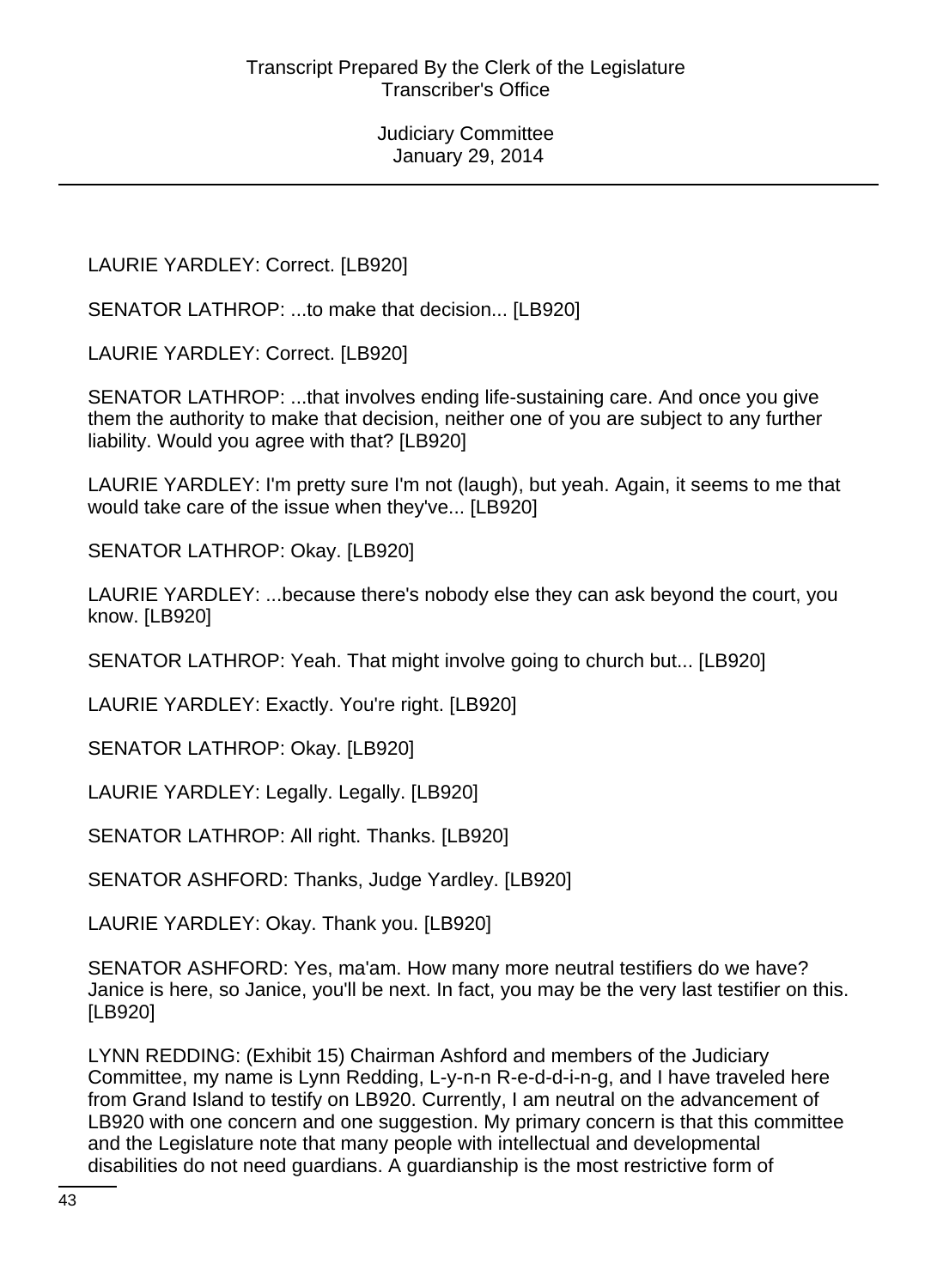Judiciary Committee January 29, 2014

judgment. Many people need some help with making some decisions but not all decisions. Some people do, however, need a guardian. We should not presume, by looking...someone from the outside looking in believes a person to be incapacitated, that it should be this easy to remove the ability for them to make the decisions for themselves. Guardianship should never be a default setting. Ability should always be presumed. Currently, I have a guardian. I do not believe that I need one. I am very capable of making life decisions for myself. In order for me to gain that level of independence, I will have to go through a legal process, a legal hearing once again. People will make decisions about my life without the presumption of...with presumption of a disability instead of presumption of ability. I also offer the following suggestion. In creation of the Advisory Council on Public Guardianship, the suggested makeup of the council, page 6, Section 6, fails to address the addition of a person with an intellectual and developmental disability being placed on that council. I highly recommend the addition of such person on this council. It helps us to enforce the concept of "nothing about us without us." I would support the advancement of LB920 with the concern noted and the change as suggested. I appreciate Senator Coash for bringing this bill to the Legislature. Thank you. [LB920]

SENATOR ASHFORD: Thank you, Lynn. That was very good testimony, very thoughtful. [LB920]

LYNN REDDING: Thank you. [LB920]

SENATOR ASHFORD: Thank you for coming. I don't see any questions. Thanks for coming all the way over. Janice. [LB920]

JANICE WALKER: Senator Ashford and members of the committee, my name is Janice Walker. I am the State Court Administrator for Nebraska, and I am here testifying in a neutral capacity. I have all kinds of information that I could impart, however, very much of it has already been given today. I simply want to thank you for your consideration of this bill, thanks to Senator Coash for introducing it. And I want to speak briefly to the placement of this office under the State Court Administrator's Office. I know that when Senator Coash was drafting the bill, he looked for other homes and I believe the Supreme Court was hoping there would be another entity of state government that could take on this duty. As you mentioned, we have a few others. However, if the Legislature determines that this is the best policy for Nebraska, my office will do everything to implement this bill in a satisfactory way. Along with the judges and the court staff, we believe that the most important consideration here is the well-being of the vulnerable people in our state that deserve as much help as we can give. So I'd be happy to answer any questions if you have them. [LB920]

SENATOR ASHFORD: I think you're the victim of your own success, Janice. (Laughter) I don't see any questions. Thank you. [LB920]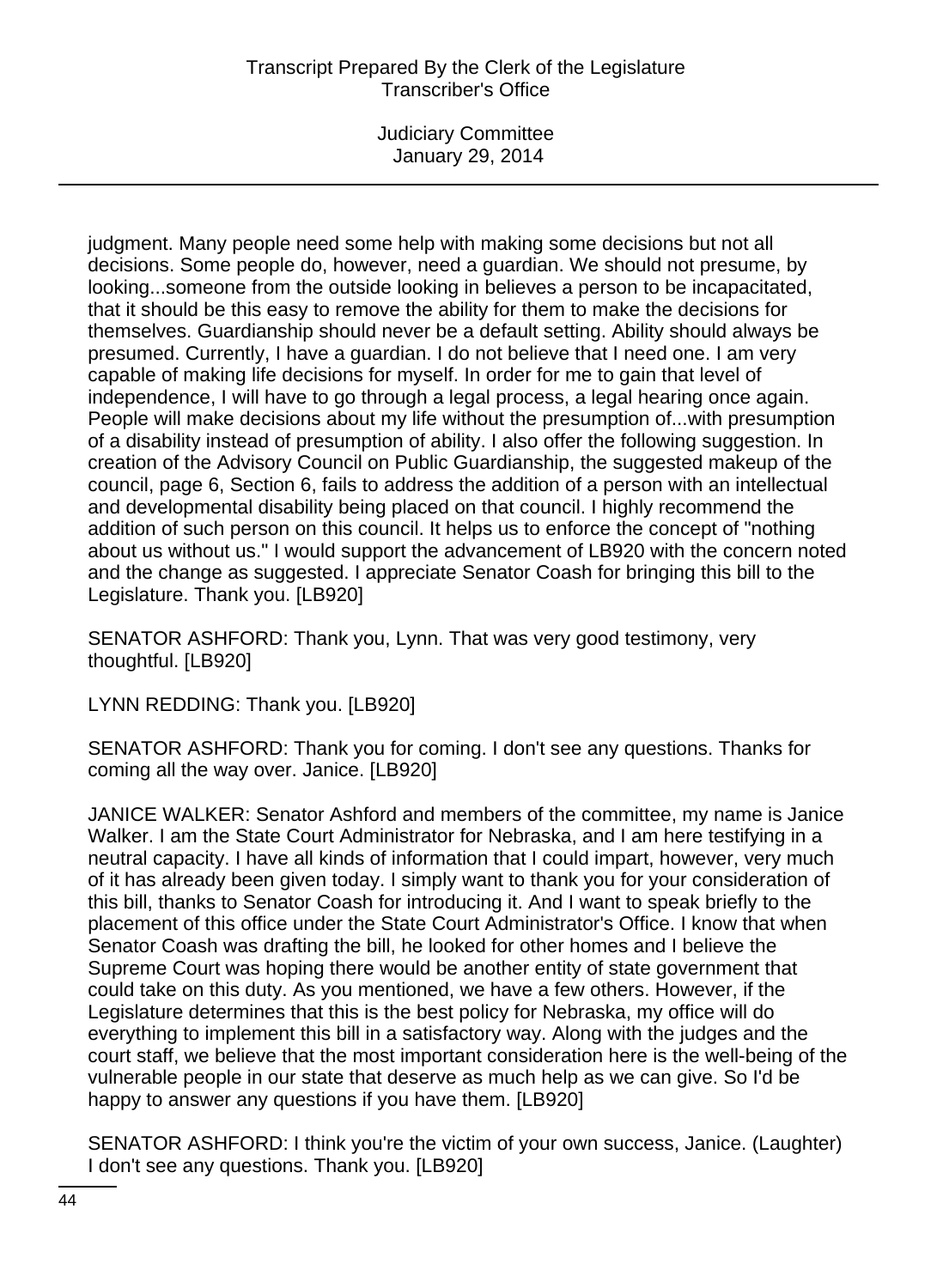JANICE WALKER: All right. Thank you very much. [LB920]

SENATOR ASHFORD: Does any...I believe that...Senator Coash, would you like to close? I think that concludes the...Judge, are you...no, you've already (laugh). [LB920]

SENATOR COASH: Thank you, Senator Ashford, members of the committee, for your indulgence. I especially want to thank all the testifiers who came, especially the self-advocates that came to talk about how this would affect them. Senator Davis, I hope your questions were answered about who this bill is intended to affect. I was really touched by Seamus' testimony, and if we put ourself in his position, he's got two children with disabilities and he's trying to think about who can provide...be their guardian when their parents are gone. And you have to ask yourself, are you going to feel okay as a parent asking...with the knowledge that it might be the person that the judge could coerce into doing this, or do you want somebody that we know is qualified, trained, and able to perform these duties? And I think that's important. One of the things I wanted to make sure I mention was where do these referral sources come from? Our research showed there's...they come from just about anywhere but there's two big pots of referral sources that we see these come from. HHS is a big one. They encounter people who need that. Hospitals are another. It's not uncommon to find a medical professional who sees a need and can't just let a person walk out after getting some type of medical care, and that hospital will make that call to say somebody needs to be appointed and then we find it. Hey, we're 1 out of 50. I think that's been said several times here. Forty-nine other states have figured out this is something that they need to do. I think Nebraska got along as long as we did because we're Nebraska and we've always been able to take care of our own and find people who will step up and care for their neighbor, and we're still going to need that and that's still certainly part of the equation. We're not removing that. But what we have is an increase of people who need them and a decrease of people who can do that, and what I'm trying to do with LB920 here is fill a void. And no question, we've made it more difficult, and I've been a part of that. It's not an easy thing to be a guardian in this state. It's not a...it takes diligence, it takes work, and as it should. This is a big responsibility and it shouldn't be given to somebody who cannot perform it. And finally, we heard today people who need guardians are not getting them, and that puts their lives at risk. So it's time. So I appreciate your time on this bill. [LB920]

SENATOR ASHFORD: Okay. And you have the next bill. [LB920]

SENATOR COASH: I do. [LB920]

SENATOR ASHFORD: Does anybody...those who would like to leave, let's just take 30 seconds and those who would like to. Okay, Colby. [LB920]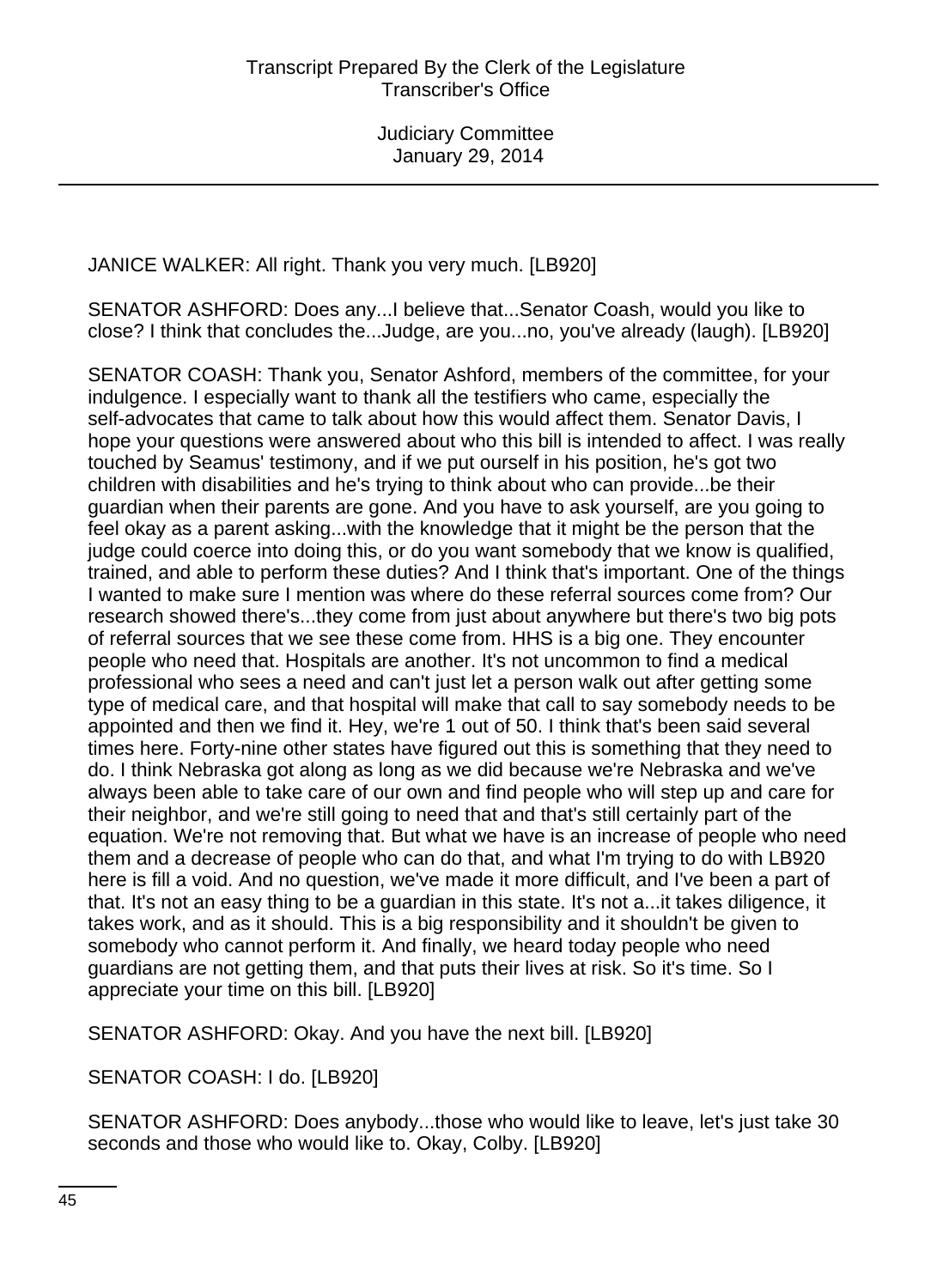SENATOR COASH: Okay, thank you, Senator Ashford. And once again, I am Senator Colby Coash, C-o-a-s-h, representing the 27th District here in Lincoln, here to introduce LB908. This is a bill to clarify certain adoption filings for children born out of wedlock. It defines the term "abandonment" for the courts. And finally, it provides for guardianships for certain adjudicated children, as prescribed; changes provisions relating to wards and guardianship; and harmonizes other provisions. Last November, the HHS Committee held an interim study on barriers to permanency. LB908 is the result of that study and essentially has three main components. The first component of this bill is needed clarification resulting from a recent Supreme Court case, Jeremiah J. v. Dakota D. LB908 clarifies that a biological father can file a valid objection to an adoption anytime during the pregnancy or as late as five business days after the birth. Current statute has created some confusion for some people thinking that they only have a five-day window between the birth and the first five business days to file a Notice of Objection to Adoption and Intent to Obtain Custody. LB908 clarifies the existing law and minimizes confusion. Second component of this bill is that it defines the term "abandonment" for purposes of the courts to provide for clarity. This definition replicates the existing abandonment definition of statute 43-292. Currently defined, termination of parental rights are on two bases. One is abandonment at six months, and the other is a prolonged foster care, 15 out of the most recent 22 months. If you have an instance where a mother delivers a baby at a hospital, gives clear intention of not wanting to keep that child by telling a nurse to give the baby up for adoption, and then the mother takes off, under the current law it is not clear when termination of parental rights can begin. It can take six months before filing a petition of parental rights, even though the mother has made it clear that she did not want her child. By inserting this definition, a judge has the discretion to begin termination of parental rights and speed up the process of finding a child a home. The third component of this bill, Nebraska is one of a small number of states that does not have a statute establishing permanent guardianship proceedings under the juvenile family dependency court. Other states adopted a model to do this after the federal government enacted the Adoption and Safe Families Act in 1997, and made further improvements after the adoption of Fostering Connections Act in 2008. LB908 takes this step for Nebraska. Additionally, under LB216 of Senator McGill's of last year, the Department of Health and Human Services currently does not have the authority to extend subsidies for state-subsidized guardianships. This bill clarifies that guardianships can be extended, allowing the subsidy to be extended as well. This will make sure there's no disincentive to permanency unintentionally caused by the Bridge to Independence program. LB908 also allows permanent guardianships and subsidies to be extended beyond the child's 19th birthday, as allowed under LB216, while ensuring young people have the legal authority to make decisions for themselves. It also clarifies when permanent guardianships are appropriate, as well as the duties and the rights of those guardians. Thank you. And I will...there's some technical folks behind me that will help clarify some of those things, but I will be glad to answer any questions. [LB908]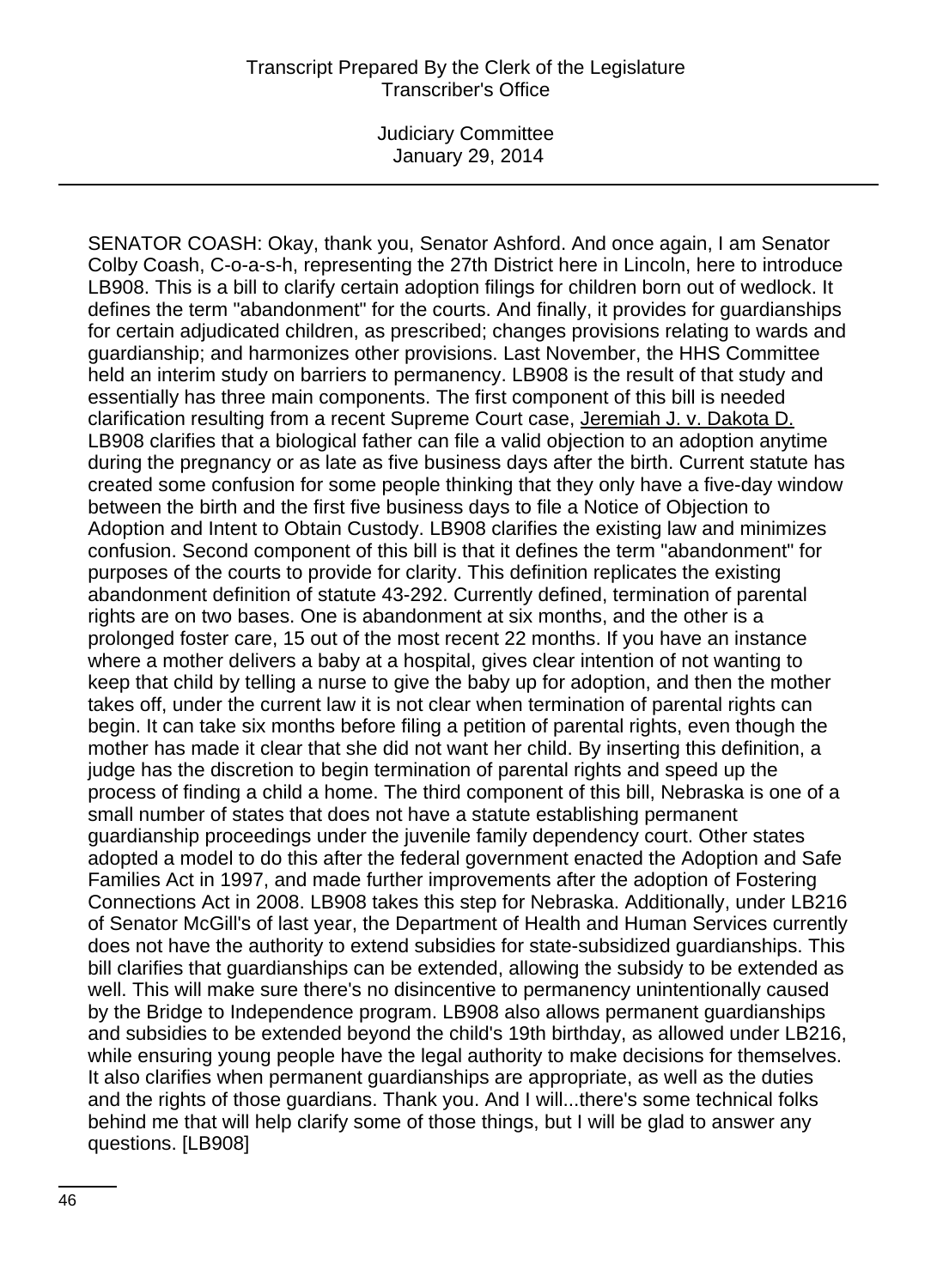SENATOR ASHFORD: I don't see any. Thanks, Colby. How many proponents do we have? Sarah is here. Sarah got up...you got up first. You can...seem to be in a hurry so we... [LB908]

SARAH FORREST: (Laugh) I'll be sticking around. [LB908]

SENATOR ASHFORD: All right. [LB908]

SARAH FORREST: (Exhibit 17) Good afternoon. Good afternoon, Senator Ashford and members of the Judiciary Committee. My name is Sarah Forrest, S-a-r-a-h F-o-r-r-e-s-t, and I'm the policy coordinator for child welfare and juvenile justice of Voices for Children in Nebraska. Voices for Children is a statewide independent organization committed to telling the whole story about how children are doing in our state and using data and research to inform policy solutions and improve the systems that serve them. We're here today in support of LB908 because it helps fulfill one of the most important missions of our child welfare system, which is ensuring that our children grow up in safe and loving families. Today I would like especially to address the sections of the bill that establish and strengthen permanent guardianships in Nebraska under the Juvenile Code. This is definitely different than the guardianship process which you just heard about. When relatives or other close family friends want to provide a permanent, loving home to children in our child welfare system who cannot be reunited with their birth parents, guardianship is often the most appropriate choice. That's because it allows family members to have a legal relationship to the child without terminating parental rights or becoming a legal parent themselves. A simple example: An adult sibling of a child in the child welfare system may want to act as a permanent, loving home for that child but would not want to become the actual parent of their sibling in the eyes of the law. Older youth in foster care often prefer this option as well, as do families from certain cultural communities, so this bill really strengthens these guardianships and makes them parallel adoptions more closely. As Senator Coash mentioned, this really takes up the option that the federal government created for states, starting in 1997. The bill also creates a uniform best practice process under our Juvenile Code. We currently don't have statute for Juvenile Code guardianships and so Nebraska's counties lack uniform practice and standards in these cases. Many counties handle guardianships through their Probate Code which, as I said, is sort of not what we're going for here, where different standards apply and often subsidy opportunities that are found in the juvenile court can be missed. By creating clear procedures under the Juvenile Code clarifying rights and responsibilities, placing criteria on when guardianships are appropriate, we can better serve the best interests of children. Finally, the bill strengthens permanency by allowing guardianships for older youth in care to be extended up to age 21, an option that was created under the Fostering Connections Act and builds off of this Legislature's work and Senator McGill's work last year. As Nebraska continues to increase the rate at which we place children with relatives, godparents, and other close, trusted adults, it's likely that the percentage of our youth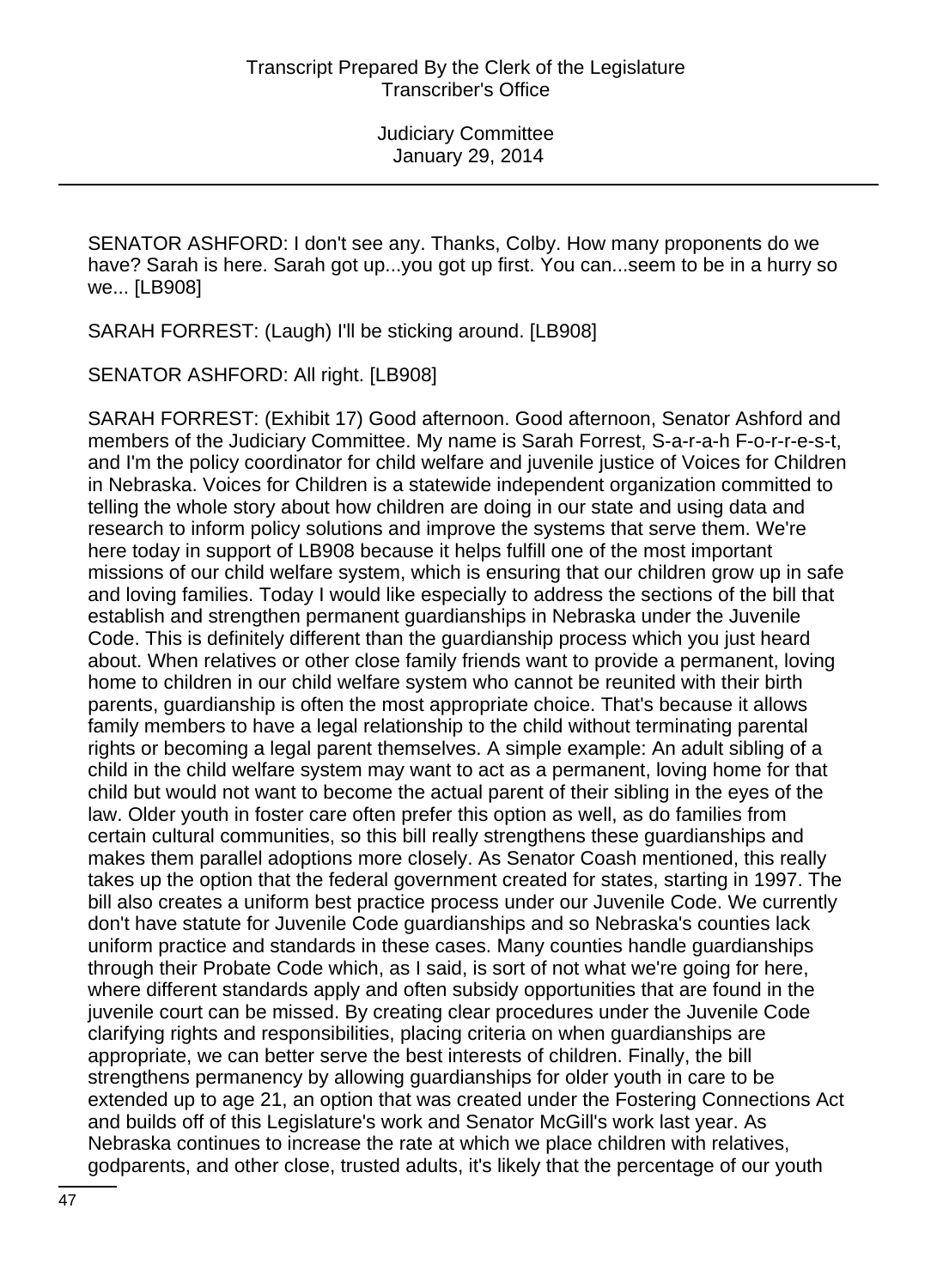exiting care to guardianships will also increase. And so it's important that Nebraska takes these steps now to strengthen our process to make sure that children and youth have safe, loving, and permanent homes that are best suited to them and their individual needs. We would ask you to advance this bill, and thank you for all of your work over the years in making child welfare reform a reality. So I would welcome any questions. [LB908]

SENATOR ASHFORD: Thank you, Sarah. I don't see any questions, however. [LB908]

SARAH FORREST: Okay. Sounds good. [LB908]

SENATOR ASHFORD: Next proponent, proponent meaning for the bill. Sometimes I get...that word is sometimes kind of...it's kind of a funny word. [LB908]

SUSAN SAPP: Good afternoon, Senator Ashford and committee members. My name is Susan Sapp and I'm here speaking on my behalf as a private attorney and on behalf of Karin Walton, another private attorney here in Lincoln who had to leave, and she provided me with her slip, which I've given to the page as well. I've been practicing law for almost 25 years. I'm a partner at the Cline Williams Law Firm. I have represented hundreds of birth parents in connection with adoption over the last 25 years. I'm a fellow of the American Academy of Adoption Attorneys, and I was the principal drafter of LB712 back in the mid-'90s, which was the new version of the adoption statutes that we had in place for nearly 20 years. And I have been involved in pretty much every tweak to the statutory scheme that's happened since that time. I'd ask this committee to forward LB908 and, in particular, I want to speak in support of Section 2, which are the changes to 43-104.02. The concept of our adoption statute is actually a concept admired around the country. I frequently get calls from people in other states wanting to implement something similar to what we have here in Nebraska. It's worked well. We achieved our goal of limiting the amount of contested adoption cases that occur in Nebraska, because that is the worst possible scenario is for a child to get caught up in protracted litigation and have the possibility of being removed from a home at an age where that causes significant trauma to a child. What we did initially back 20 years ago and we're asking the committee to clarify and the Legislature to commit to clarify at this point is the fact that a birth father can file an objection at any time during the pregnancy, even before he's been notified under the notice provision that we've put in place in the mid-'90s. The former executive director of Nebraska Children's Home back in the mid-'90s, Harris Van Oort, called it a sex registry. You can call it whatever you want, but the fact of the matter a birth father has the right to put himself in the exact same position that a birth mother is in, which is she has nine months to know she's pregnant and has nine months to make a plan for what is in the best interests of that child. A birth father can file a request to be notified of any adoption regarding a child shortly after he sleeps with someone, shortly after he becomes aware they are pregnant, anytime after he becomes aware they're pregnant, and up to as late as five business days after the birth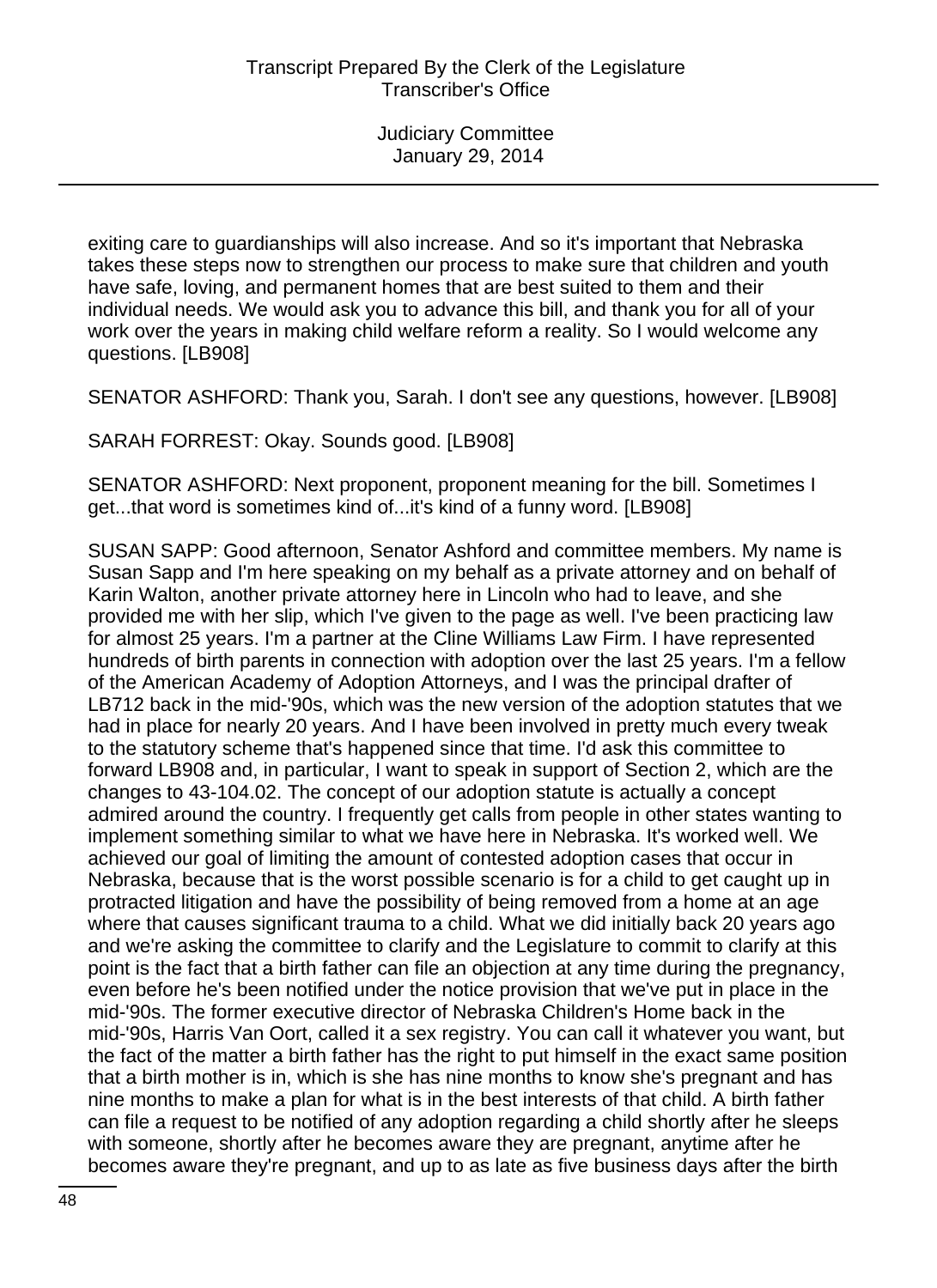Judiciary Committee January 29, 2014

or five business days after the notice he receives, if that notice happens to come after the birth. And I'm talking about the official certified mail notice or the personal delivery notice or the publication notice. So he's got notification of the sexual relationship, notification of the possibility of a pregnancy, and notification of the actual pregnancy and the adoption plan. In the tweaking to this statute there became some lack of clarity. The legislative history is replete with the fact that a birth father has the entire pregnancy and up to five business days later. In the recent Supreme Court case, they did not rule on this issue but Judge Connolly made it clear that the court was not sure if the Legislature intended that a birth father only had a five-day window to object, meaning after the birth and up to five business days after the birth, meaning you had to file it in that time frame. That was never the intention of this Legislature. It was never the intention of any of the drafts of the bill, and was never an intention that the statute be read that way. So to avoid any later litigation, I would ask the committee to forward this bill and ask the Legislature to simply clarify the language in 43-104.02 to read as it always has read and has always been intended, but to provide some clarity. Do you have any questions for me? [LB908]

SENATOR ASHFORD: Any? Yes, Senator Seiler. [LB908]

SENATOR SEILER: I just have one. Section 8 provides that the Department of Health and Human Services shall adopt and...the rules and regulations. You would get your filing in juvenile court. Why Health and Human Services and not the court itself? [LB908]

SUSAN SAPP: Senator,... [LB908]

SENATOR SEILER: It's the last page. [LB908]

SUSAN SAPP: Senator, I'm not exactly familiar with that portion of the bill. My involvement in the work on this bill was fairly well limited to Section 2. [LB908]

SENATOR SEILER: Okay. [LB908]

SUSAN SAPP: So I would defer... [LB908]

SENATOR SEILER: That's fine. [LB908]

SUSAN SAPP: ...to other folks who are more knowledgeable in that area. I don't profess juvenile court expertise. [LB908]

SENATOR SEILER: It just seems a curiosity to me. [LB908]

SUSAN SAPP: Okay. It's a good question. I just don't know the answer, Senator. [LB908]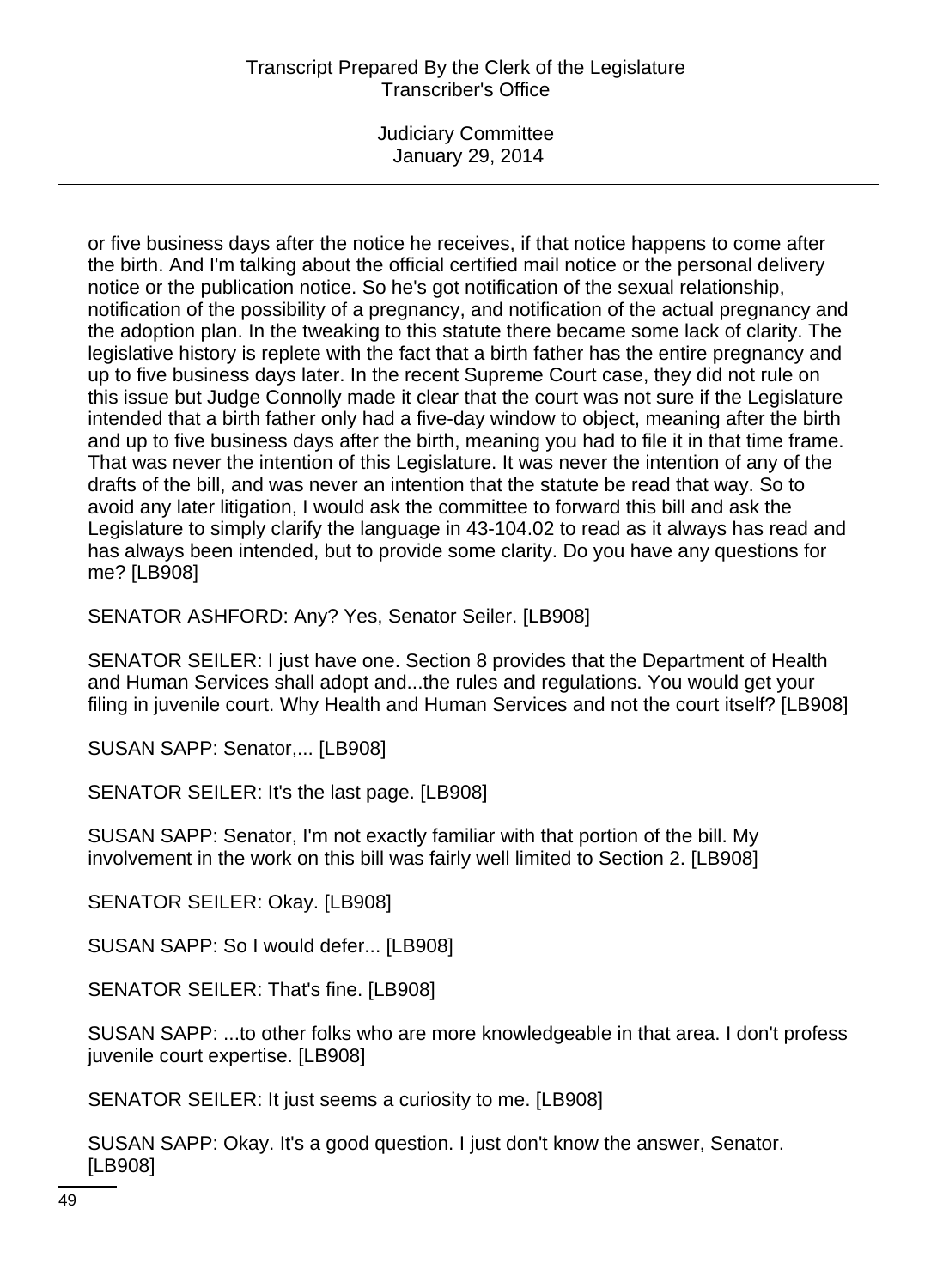SENATOR SEILER: Okay. [LB908]

SENATOR ASHFORD: Thank you, Susan. [LB908]

SUSAN SAPP: Thank you. [LB908]

KELLY TOLLEFSEN: Hello. Good afternoon, Senator Ashford, members of the Judiciary Committee. My name is Kelly Tollefsen. I'm with Kelly Tollefsen Law Offices. I appear today on behalf of myself, as a private attorney who's been doing adoptions in this area for 13 years. I'm also a member of the American Academy of Adoption Attorneys. I'm speaking specifically to what Susan Sapp just spoke to, which is Section 2 of the bill, 43-104.02 and the changes made to that. I believe the issue has come up with the recent Supreme Court decision, which is Jeremiah v. Dakota, wherein the court was unclear as to whether the black-and-white reading of the statute, which would indicate that there's five business days after receiving notice, is the actual time in...or, I'm sorry, after birth is the actual time in which the birth father can object to the adoption. It has been our practice throughout the 13 years that I've been doing this, and I think Ms. Sapp would testify to this as well, that the birth father has always had five business days after receiving notice or after the birth of the child, but could also file the objection to the adoption at any time during the pregnancy, and that's how I've always been. That's the assumption that I've always been under. This, the change to the statute, actually affords the birth fathers more protection. They get a longer time in which they can file their objection to the adoption. It also provides protection to the birth mothers. We can't collaborate with Mother Nature to determine when that baby is going to be born, so our notice to the birth father says that the expected due date is on January 1, 2014. He has five business days from the actual birth of the child, which could come anytime prior to that and anytime after that. So it affords him more protection but it also affords the birth mother more protection. A lot of times in our practice we have a real difficult time trying to locate a birth father and those notices need to be served by certified mail and they need to be by restricted delivery. If we can locate him one time to provide him notice of that due date, we're lucky in some cases. If the Supreme Court interprets this statute, as they seem to be going in the Jeremiah v. Dakota decision, this would require a double notification, not only of the date of the expected due date but potentially also a second notification of the actual due date, which would put extra stress on the birth mother and probably prolong that adoptive placement with adoptive families, which is always the goal is to try to get that placement as secure as quickly as possible for everybody involved, as it's a pretty stressful situation. So we're just asking that the committee approve the bill as it sits with 43-104.02 and I support that and ask that you support that as well. Any questions? [LB908]

SENATOR ASHFORD: Thank you. I don't see any. Thanks for your comments. [LB908]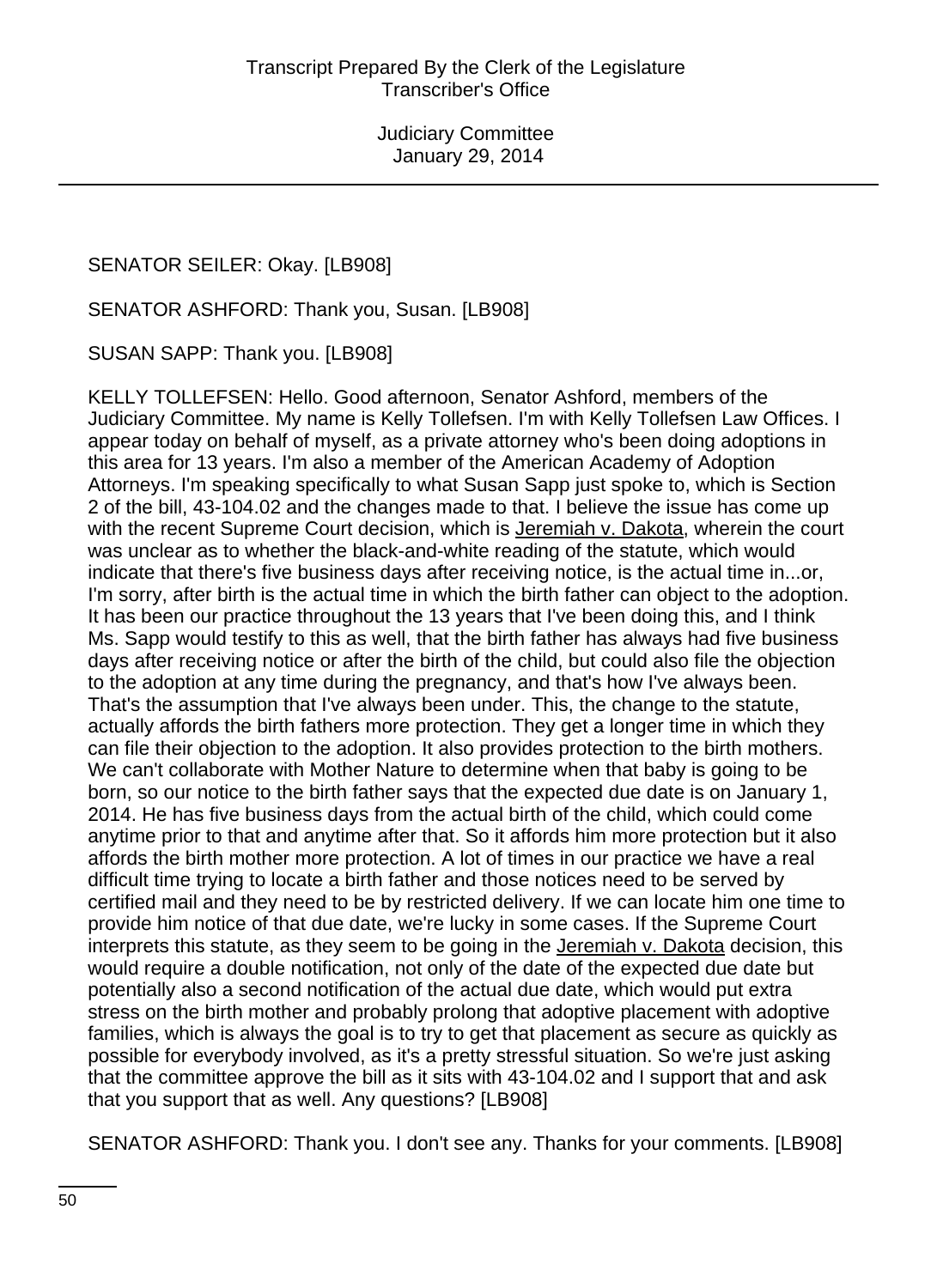# KELLY TOLLEFSEN: Thank you. [LB908]

SENATOR ASHFORD: Next supporter. [LB908]

KIM ANDERSON: Good afternoon. My name is Kim Anderson and I am the pregnancy, parenting, and adoption program director for the Nebraska Children's Home Society. We, Nebraska Children's Home Society, is a statewide nonprofit agency with nine offices in eight cities across the state of Nebraska. We have provided an array of children and family services since 1893. These services, along with pregnancy, parenting, adoption, and postadoption include foster care and permanency services, in-home intervention services to children and families, services to at-risk youth, teen pregnancy prevention, and early childhood programming. I am here today on behalf of NCHS to provide support for LB908, specifically Section 2, 43-104.02. This amendment to the current statute provides an opportunity to correct a misinterpretation of the time allotted for a father to file a Notice of Objection to Adoption and Intent to Obtain Custody. In the spring of 1995, the Nebraska Legislature passed LB712 which mandated that all possible biological fathers be noticed that a mother was considering adoption. The statutes at that time and continue to state how fathers are to be noticed, including proof of that notice. The department was also required at this time to develop a registry process for fathers to file their claim to paternity at any time. Up until this last year, there did not seem to be any question that a biological father could file a Notice of Objection and Intent to Obtain Custody at any time during a mother's pregnancy or up until the fifth business day of the birth...after the birth of the baby or up until the fifth business day after the notice to the father, whichever was later. This last year revealed that some attorneys and judges interpreted the statute as only providing a father with the ability to file a Notice of Objection to Adoption and Intent to Obtain Custody only after the birth of the baby and within the five business days. The addition of "at any time during the pregnancy and no later than" will correct this misinterpretation. And as a side note, I've worked in this field for 16 years and this has never been an issue up until this last year about how this piece has been interpreted. And I would say I'm totally in agreement with Kelly Tollefsen's statements and Susan Sapp's statements in that this does afford a father the opportunity to file at any point. And as Susan called it, it sort of is a sex registry. If you have sex and you want to put your name on, go for it. That's what it's there for. And so again, I think that would help just to clarify this misinterpretation and help to be able to move that plan of adoption forward if that is what the mother is intending to do. I would welcome any questions. [LB908]

SENATOR ASHFORD: I don't see any. Thanks. [LB908]

KIM ANDERSON: Okay. Thank you. [LB908]

SENATOR ASHFORD: Next supporter. [LB908]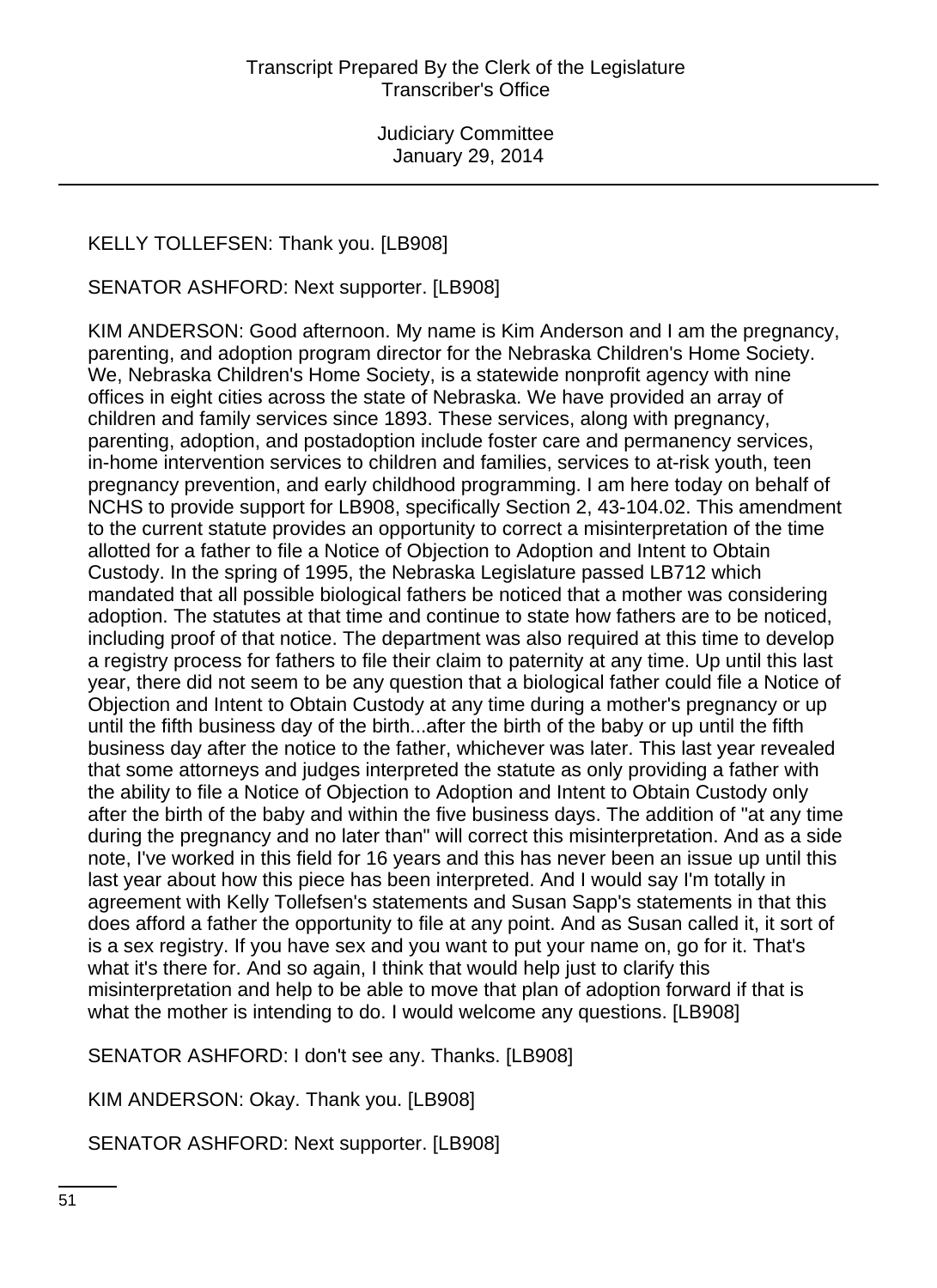MICHELLE WARNER: (Exhibit 18) My name is Michelle Warner. I'm the president of the Nebraska Adoption Agencies Association, an organization whose membership includes the 11 child-placing agencies licensed in the state of Nebraska to conduct adoptive placements. The Nebraska Health and Human Services is a member but has refrained from comment due to their agency policy. The Nebraska Adoption Agencies Association is in support of LB908, specifically section 43-104.02 which seeks to clarify the time frame in which a putative biological father has to file a Notice of Objection to Adopt and Intent to Obtain Custody form. We feel it is important that this clarification is made to avoid confusion and to allow putative fathers the opportunity to exercise their legal rights in the time frame intended in the original statute. Thank you. [LB908]

SENATOR ASHFORD: Thank you. Thank you. Anyone else like to testify for the bill? [LB908]

SARAH HELVEY: (Exhibit 20) Good afternoon. My name is Sarah Helvey, it's S-a-r-a-h, last name H-e-l-v-e-y, and I'm a staff attorney and director of the child welfare program at Nebraska Appleseed. I want to begin by thanking Senator Coash and this committee for your ongoing commitment to improving the child welfare system. We believe the creation of a statutory scheme for juvenile guardianships, as provided in LB908, will provide needed clarity and direction and will reduce existing confusion and inconsistencies. I want to primarily focus my comments today on the aspects of LB908 that relate to the extended guardianship assistance. By way of background, as you know, last year the Legislature passed LB216, which Senator McGill introduced, to create a program of extended services and support for young people to age 21, for young people transitioning from foster care to adulthood. The program, which is now being called Bridge to Independence, enables Nebraska to draw down federal funds for extended foster care services and requires that states that extend foster care also extend guardianship and adoption assistance to age 21. This requirement is intended to support these young people and also avoid the creation of a disincentive to permanency. Therefore, under LB216 there are provisions for continued monthly stipends to age 21 on behalf of young people who enter into a guardianship at age 16 or older and meet eligibility requirements. We've very excited about this new program, which will go into effect within 60 days of the federal government's approval of Nebraska's state plan amendment. In order to extend the subsidy under the Bridge to Independence program, we understand we also have to extend the guardianship for the limited purpose of the extended subsidies. LB908 provides clarity on the extension of the guardianship itself beyond age 19. While there is a cleanup bill in the HHS Committee, also introduced by Senator McGill, LB853, which we think, together with LB216, addresses the guardianship issue, we understand the department has some concerns about the authority for and scope for extended guardianships for older youth in foster care. LB908 clarifies that authority and scope of extended guardianships so that this important piece of the Bridge to Independence program is implemented as intended. And I just want to say more than a dozen states across the country have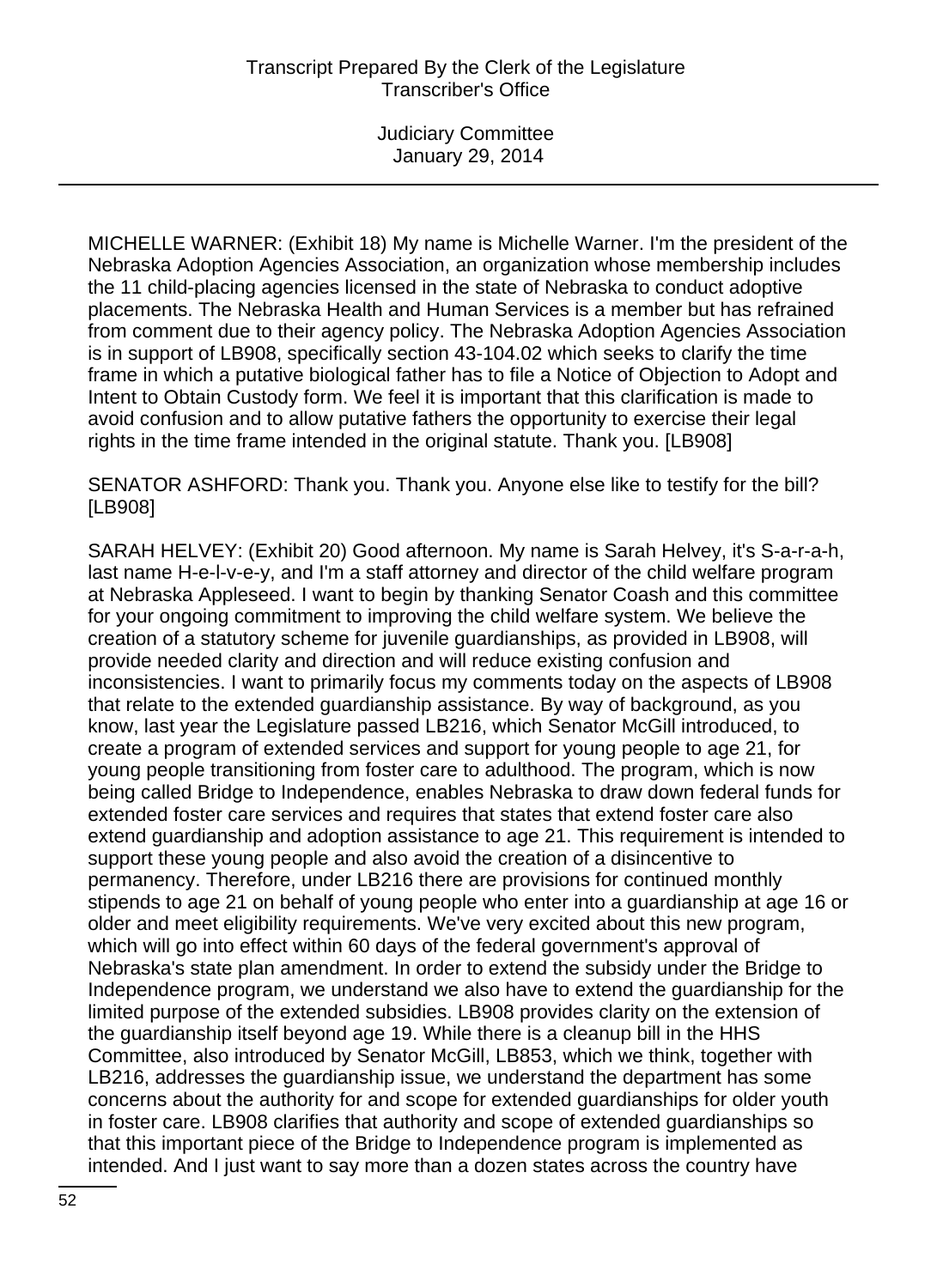Judiciary Committee January 29, 2014

implemented programs like this. Federal law requires, as I said, as part of the extended foster care program, this extended guardianship, and so we think this does it, but if not, we're hopeful that we'll be able to address any remaining details. In addition, we think it's important that there is language, as LB908 provides, that this is a limited guardianship. And we do just have one question I think about permitting the extension of a guardianship beyond the age of majority by agreement of the department and the guardian without the consent of the young adult. I think that's something they've raised with Senator Coash. We would suggest some language in there to provide for a renewed consent of the young person at age 19 to that continued guardianship. Again, we're supportive of the bill and believe that provisions regarding the extended guardianships are important for a smooth implementation of the Bridge to Independence program. Thanks, Senator Coash and the committee, and would be happy to answer any questions. [LB908]

SENATOR ASHFORD: Any questions? Seeing none, I think everybody on the list has...is there anyone else here that would like to testify for this bill? Any opponents? Neutral testifiers? [LB908]

THOMAS PRISTOW: (Exhibits 19 and 21) Good afternoon, Senator Ashford and members of the Judiciary Committee. My name is Thomas Pristow, T-h-o-m-a-s P-r-i-s-t-o-w, and I'm the director of Children and Family Services for DHHS. I'd like to start off by thanking both Senator Coash and Senator McGill for introducing this bill. We are...I am testifying in the neutral position on it. Following the passage of LB216 last session, we began preparations to implement the extended service programs now known as Bridge to Independence. Throughout this process, we have been fortunate to have the support and collaboration of Young Adult Voluntary Services and Support Advisory Committee, as well as a number of other dedicated individuals and organizations in the child welfare system. Over the past year, we have voiced some concern regarding the extended guardianship assistance program established by LB216. In Nebraska, guardianships of minors terminate when the ward reaches the age of majority. Although LB216 provides funds for that guardianship assistance payments to extend beyond the age of 21, it did not extend the legal status of the guardianship beyond age 19. This means that no legal relationship exists between the guardian and the young adult past the ward's 19th birthday, and the former guardian, therefore, has no legal duties or obligations to the young adult. LB908 attempts to rectify this issue; however, we believe it falls short. We just...we believe that this part of the bill just needs to be strengthened. We stand ready to work with senators, both Senator Coash and Senator McGill, to ensure that the program is able to provide the support to young adults who are eligible. I have provided a letter which addresses some technical matters with the bill and I would appreciate very much the opportunity to work with this committee to improve the Young Adult Voluntary Services and Support Act in a way that does not create barriers but improves support for young adults. Also, I do believe that we have a meeting scheduled sometime next week with other folks, other advocacy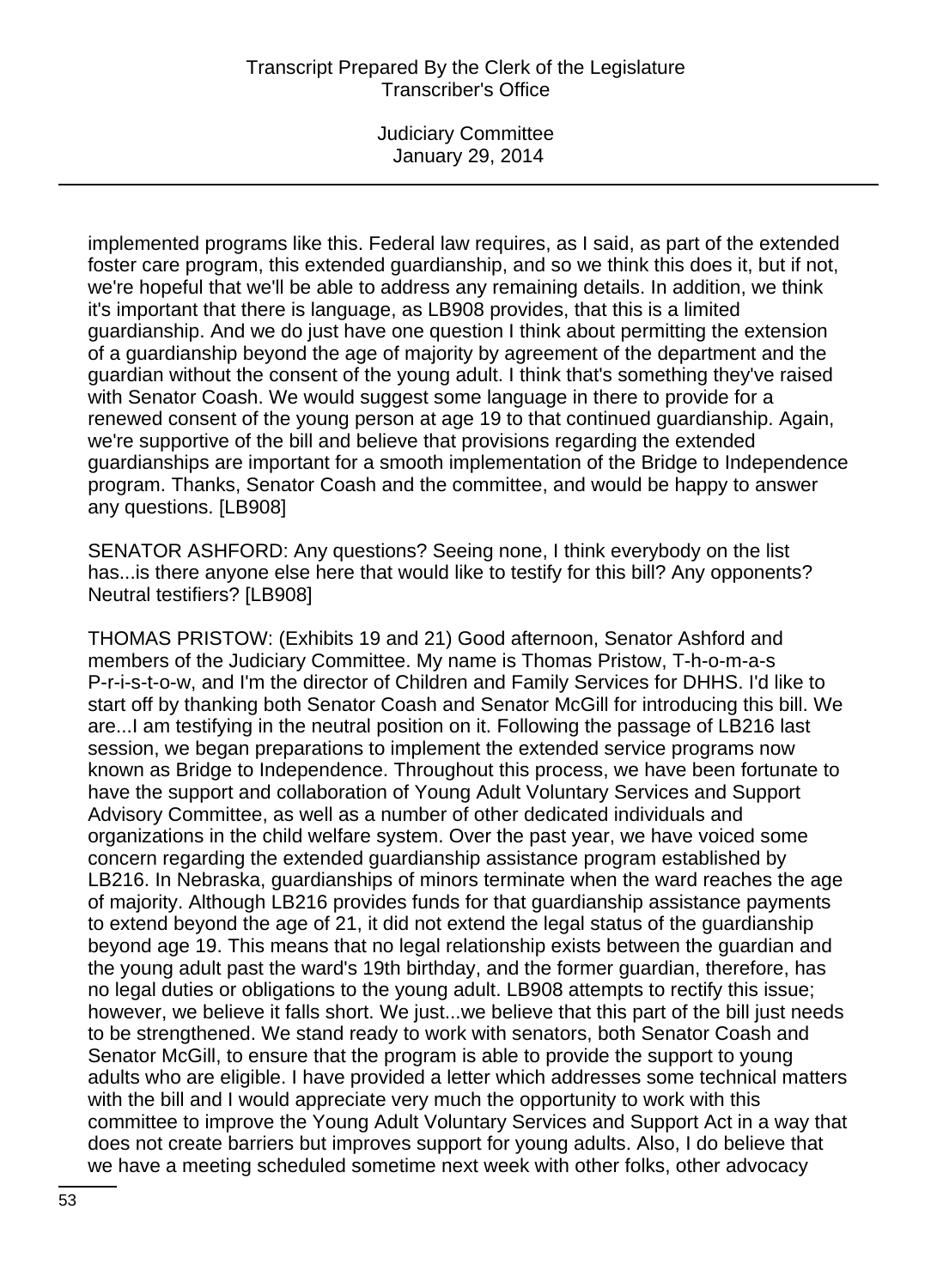groups and other concerned parties to kind of sort out some of these issues to kind of look at some of these...some of this language. So I'm confident that we can get through this part. That's all I have for my testimony. I'd be glad to answer any questions. [LB908]

SENATOR ASHFORD: Thanks, Thomas. Any questions of Thomas? I don't see any. Thanks. Thank you. [LB908]

THOMAS PRISTOW: Thank you. [LB908]

SENATOR ASHFORD: Any other neutral testifiers? Senator Coash. [LB908]

SENATOR COASH: Thank you, Senator Ashford. I appreciate all the testimony today. As you can see, there were three components to this bill and we had some testimony on each component. Appreciate the department coming up and saying they're willing to work with Senator McGill and myself. We'll take them up on that, right, Senator McGill? [LB908]

SENATOR McGILL: Yes. Sorry, I was reading the letter. (Laugh) [LB908]

SENATOR COASH: And we'll take them up on that and work to address those concerns so we can see through the work that we worked so hard on last year. I'll leave it at that. [LB908]

SENATOR ASHFORD: Thank you. Yeah, that was a great bill, so. Okay. The next is...bill is LB928 and this bill is introduced by the Tribal Relations Committee and that's, I think, yeah, that is Senator Coash, I believe. [LB908]

SENATOR COASH: All right. Thank you. Okay. So... [LB928]

SENATOR ASHFORD: They've had enough of you over there, Senator Coash. [LB928]

SENATOR COASH: This is it, I promise. Thank you, Chairman Ashford. Good afternoon once again. For the record, I'm Colby Coash, C-o-a-s-h, representing the 27th District here in the Nebraska Legislature. I'm here today as the Chairman of the State-Tribal Relations Committee to introduce LB928, which is a bill to change provisions in the Indian Child Welfare Act, also known as ICWA. For the committee's information, we do have a State-Tribal Relations Committee and, to my knowledge, this is the only bill that's ever been introduced on behalf of the committee, but there's been a lot of work done over the interim and this bill is the result of that. The United States Congress enacted ICWA in 1978 after recognizing that a disproportionate number of Native American children were being removed from their homes and placed in foster care. Congress recognized that maintaining ties of culture and tradition are essential to the well-being of children and families. Federal ICWA guidelines are broad in nature in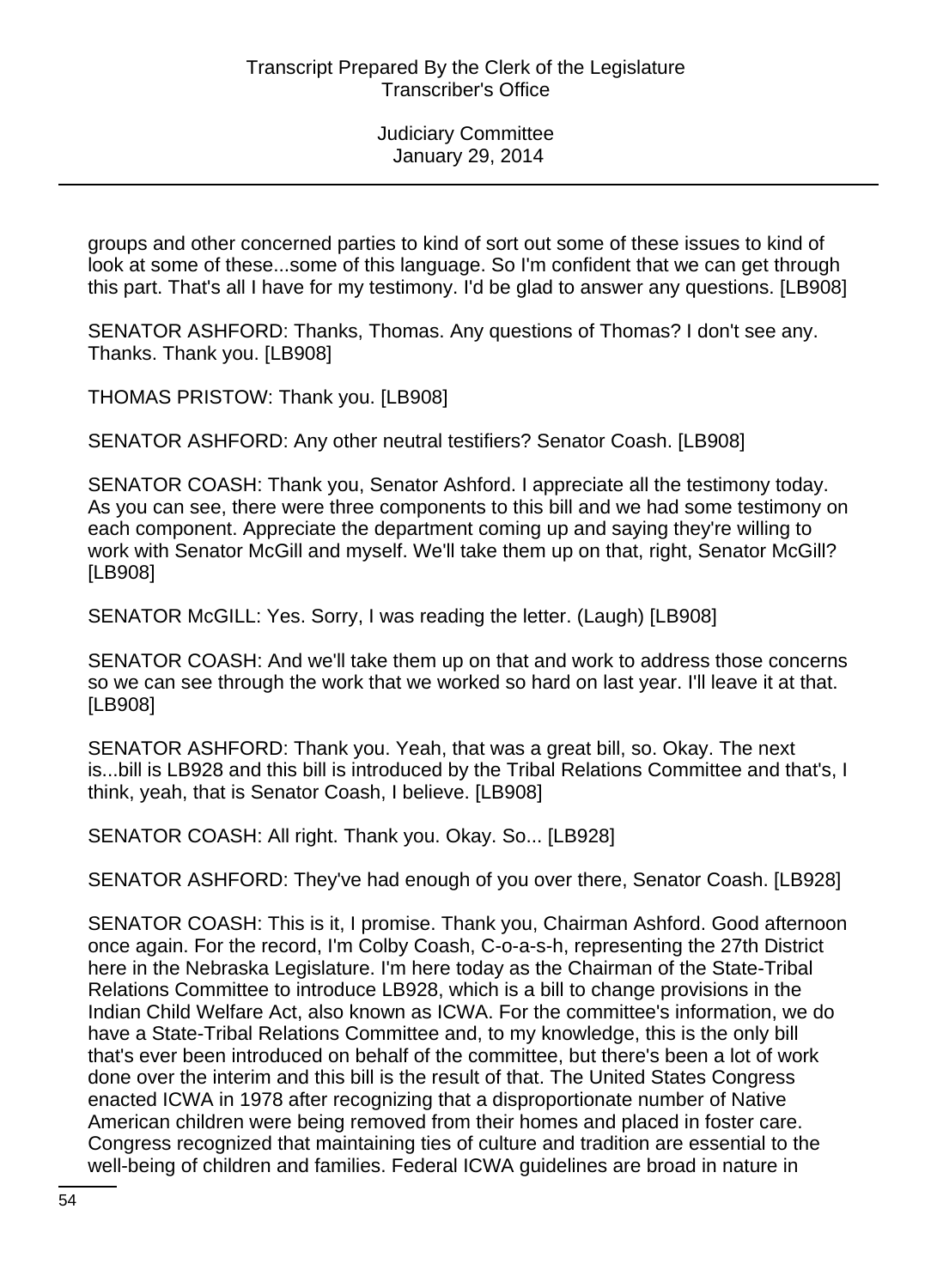Judiciary Committee January 29, 2014

order for states to develop their own versions. Nebraska adopted its version of ICWA in 1985, which basically mirrors the federal ICWA. Nebraska has not made any changes to that statute since that time. According to statistics from the National Council for Juvenile Family Court Judges, Nebraska has the third highest rate of Native children in foster care. I became interested in making changes to ICWA after reading the Nebraska Kids Count report from Voices for Children. Specifically, it stated that Native American children are extremely overrepresented in our child welfare system. They represent just 1 percent of the total child population, but account for 7 percent of children who are waiting for adoption and 6 percent of who are adopted. Native American children are more likely to be state wards than their peers. In Thurston County, home of the Winnebago Reservation, about 1 in 25 children are removed from their homes and put into state custody. That is twice the rate of the county with the second highest removal rate. These are alarming statistics. Continuing efforts are being made to assist tribes and counties with decreasing the removal of Native children from their homes. The intent is that if a Native child is removed from their home, then a greater effort will be made to place that child with next of kin or at least within the tribal community. LB928 provides a vehicle for that cultural change. It clarifies the responsibilities of child welfare stakeholders through strengthening our state law by defining key areas of ICWA, clarifying existing pieces of ICWA, and ensuring that tribes have a voice. For example, we want to define key components of ICWA. There are several components that are not currently defined in federal or state statute but are still critical to ensure cultural competency in an Indian child welfare case. For example, federal and current state law requires that any party seeking to effect a foster care placement or termination of parental rights to an Indian child under state law shall satisfy that active efforts have been made to provide remedial services and rehabilitative programs designed to prevent the breakup of the Indian family. There currently is no legislative definition of "active efforts" in our...in Nebraska for attorneys or caseworkers to rely upon. However, these are standards set in court precedent, federal guidance, and legislation from other states which LB928 utilizes to ensure a uniform application of the law. In short, what ICWA says to us is that you have to make reasonable efforts for any child. But if you have a...any child in state custody. But if the child happens to be Native American, you have a responsibility to make some extra efforts. It also clarifies existing pieces of ICWA that are currently defined or described in both federal and state law, but are not being implemented consistently in all parts of the state. LB928 addresses these issues through the enactment of clarifying legislation which helps current practices align with the purpose and language of ICWA. LB928 identifies several issues that have been subject to different interpretations, including what constitutes child custody proceedings, who is a parent for purposes of the law, what must be shown to deny transfer of the case to tribal court, what constitutes the breakup of an Indian family, how the ICWA placement preferences operate, and the documents that should be filed throughout the life of an ICWA proceeding. In order to achieve consistency in ICWA cases, LB928 clarifies these issues using court precedent, federal guidance, and best practices from other states. Finally, it ensures the tribes have a voice. Tribes of Nebraska have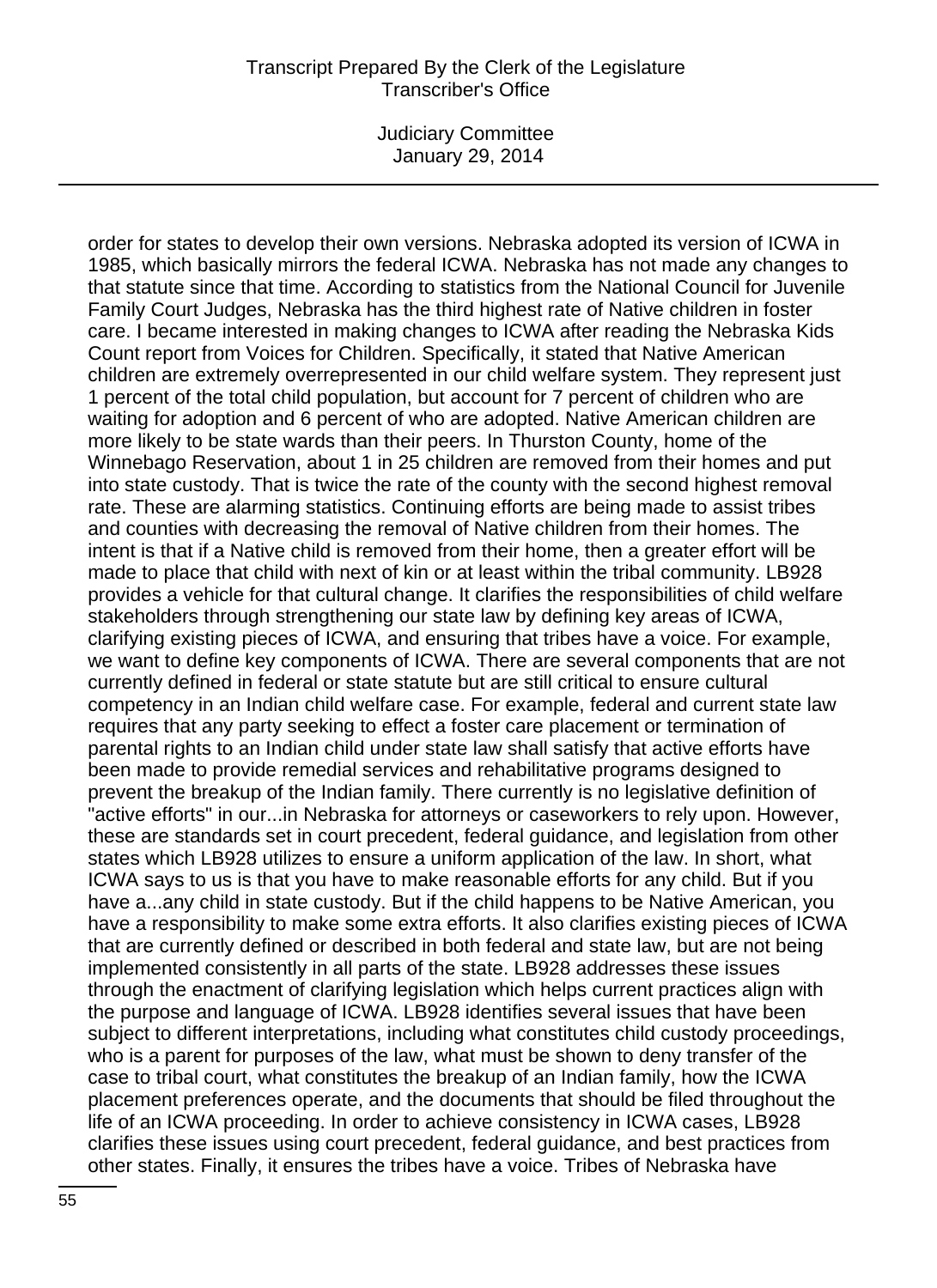Judiciary Committee January 29, 2014

expressed concern that there is misunderstanding of the history and purposes of ICWA. As Nebraska continues to move forward in reforming our child welfare system, it is imperative the tribes have a central role in creating the policies that will apply to Indian children. First, LB928 simplifies and streamlines the process for tribes in other states to participate in Nebraska's juvenile court proceedings. Second, LB928 creates an official mechanism designed to foster cooperation between tribes and the state to create and investigate policies that affect Indian children. Following my testimony you will hear from individuals who have traveled across Nebraska to share their stories about the well-being of Native children. Representatives are here from the recognized Native tribes and the Indian Child Welfare Act Coalition. They will discuss Native American children in greater detail and I do thank them for waiting all afternoon and everything that they do to be here to share their insights and expertise. [LB928]

SENATOR ASHFORD: Thank you, Senator Coash. I don't see any questions. Let's get to the list that's been provided to me. From the Omaha Tribe, Gwen Porter is here I think. There she is. And then next is Misty Thomas or Clarissa LaPlante from the Santee Sioux Tribe. [LB928]

GWEN PORTER: Good afternoon. My name is Gwen Porter, G-w-e-n, Porter, P-o-r-t-e-r. UdoN woNgithe tha ti'te. Thank you for taking this time to hear the Omaha people. As the Omaha Tribal Council secretary, I provide you with testimony on behalf of the Omaha Tribe of Nebraska in support of LB928. Behind me is our government, our leaders, our voice, our tribal representatives. To point some things out to you that is of some significance to the Omaha people, I see that the meaning of Nebraska is shared on the World Wide Web Internet, but have also noticed that the tribe that contributed to the naming and meaning of it is not recognized, being the Omaha Tribe, the first Nebraskans whom have been here and are still here. There were sister tribes that were all represented in this area, being the Ponca, Pawnee, Omaha, Kansa, and Oto. The tribe that is referenced when researching the meaning of Nebraska, that is no longer here, being the Oto. We all come from each other and our dialect is similar. And to translate Nebraska in the Omaha language, Ni'bla'ska, Ni' meaning water, bla' is flat, ska is white; to translate into English is Nebraska, pretty much referencing the Platte River. As the Omaha Tribe, we want to make you aware of our existence within the state of Nebraska. Our ancestors occupied this area for centuries before Nebraska became a state. We have been a treaty tribe since 1854, meaning we have a government-to-government relationship. These treaties are the supreme law of the land in bilaterally constructed nation-to-nation agreements intended to be legally binding for all time. Equality, rules, both governments to agree. What was made and done we have lived with. Our ancestors thought of the Omaha people today, their future generations' survival. That we do as a people. We plan for our future generations. What we do today is always with the thought of how it will affect them. We say these things because we feel it is important to remind you of who we are and where we come from. The Indian Child Welfare Act law of 1978 is a federal law. There is a reason behind this. The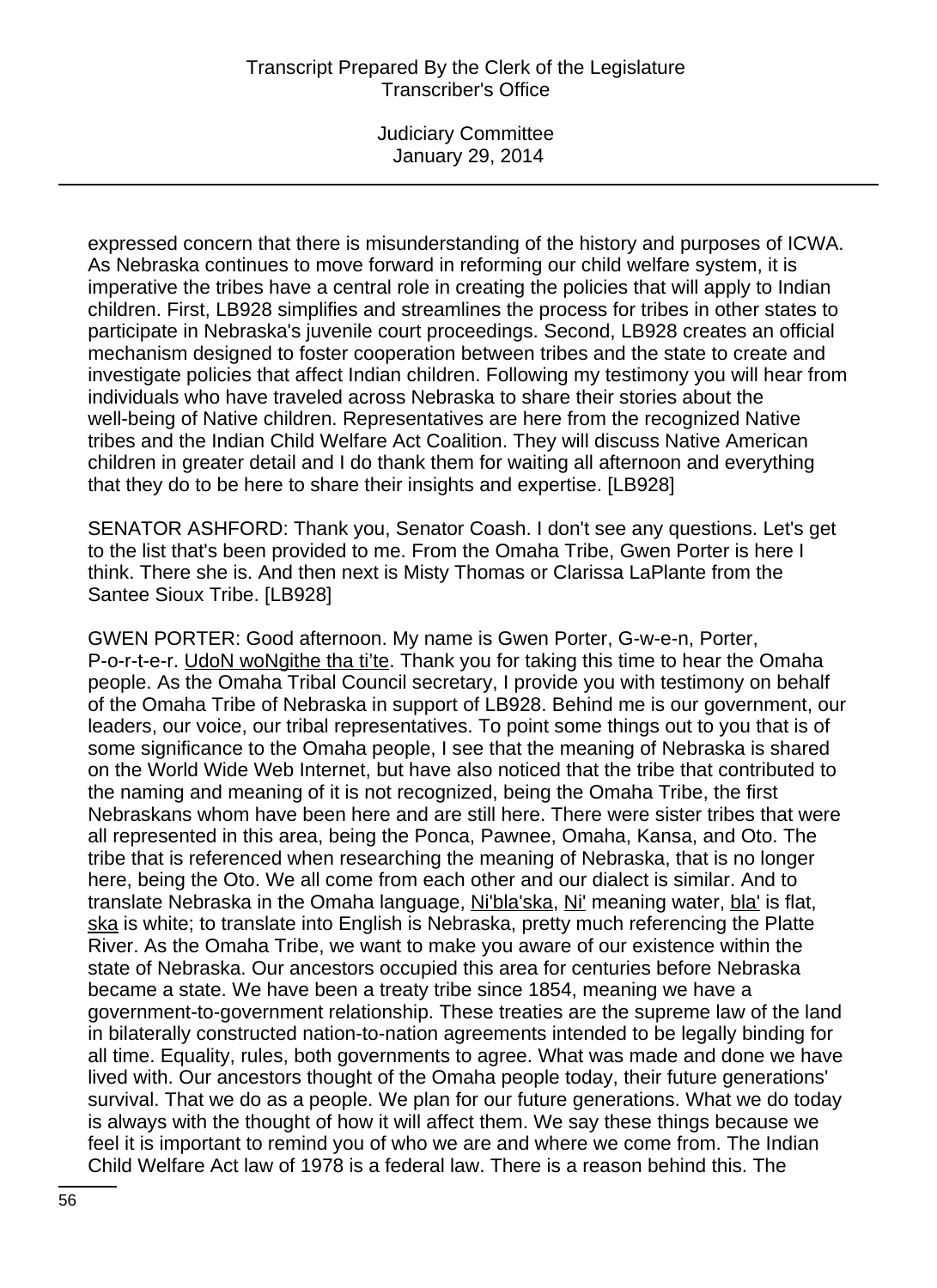Judiciary Committee January 29, 2014

historical events that involve Native Americans has continued to impact the soul of the communities. It has created intergenerational trauma. Families are struggling to live in both worlds along with historical events that no one wants to acknowledge. No one understands this like we do. We have the tools. We have the tools for resilience. I and my people are proof that stand before you here today. The past two years the Omaha Tribe had what we know as a high-priority case that exhausted all funds for ICWA. Due to expended funds on this case, we were unable to establish an ICWA specialist to assist with all notifications coming into our office. Case management attend all scheduled hearings. The high-priority case consisted of educating social workers, attorneys, and judges of the 1978 law. Our unemployment rate range is 68 to 70 percent on the Omaha Indian Reservation. We want this government-to-government relationship to flourish, to prosper on behalf of our children and families. Through the tribal ICWA office, it oversees all cases throughout the nation. Since it is severely underfunded, it is one person that is responsible to oversee all these cases. To note, the majority of our cases are from... [LB928]

SENATOR ASHFORD: Gwen. [LB928]

GWEN PORTER: ...Lancaster and Douglas County of Nebraska. [LB928]

SENATOR ASHFORD: Gwen, you're doing a great job, but we have this red light thing. [LB928]

GWEN PORTER: Oh, I'm sorry. I've got probably just 30 more seconds, I'll be done. [LB928]

SENATOR ASHFORD: Okay. [LB928]

GWEN PORTER: Twenty to twenty-five notices a month that determine ICWA eligibility. The Omaha Tribe supports LB928 because it adds simplicity to the Nebraska state statute and allows Nebraska to better serve our Native children and families. We have a vision for our people. We have a vision that they will truly live, thrive, and succeed. No one is greater or lesser than the next. It is we, as Native people, relatives, professionals that can be the solution to the success of this vision. With your support, LB928 will help Native families and communities towards this vision. The Omaha Tribe of Nebraska thanks you for your time and attention. And thank you to all those involved in contributing to this bill. Wi'Bthu Ho. Aye wi' tha woNgi they. [LB928]

SENATOR ASHFORD: Thank you. Thanks for being part of this effort. I don't see any questions. Thanks, Gwen. [LB928]

GWEN PORTER: Okay. [LB928]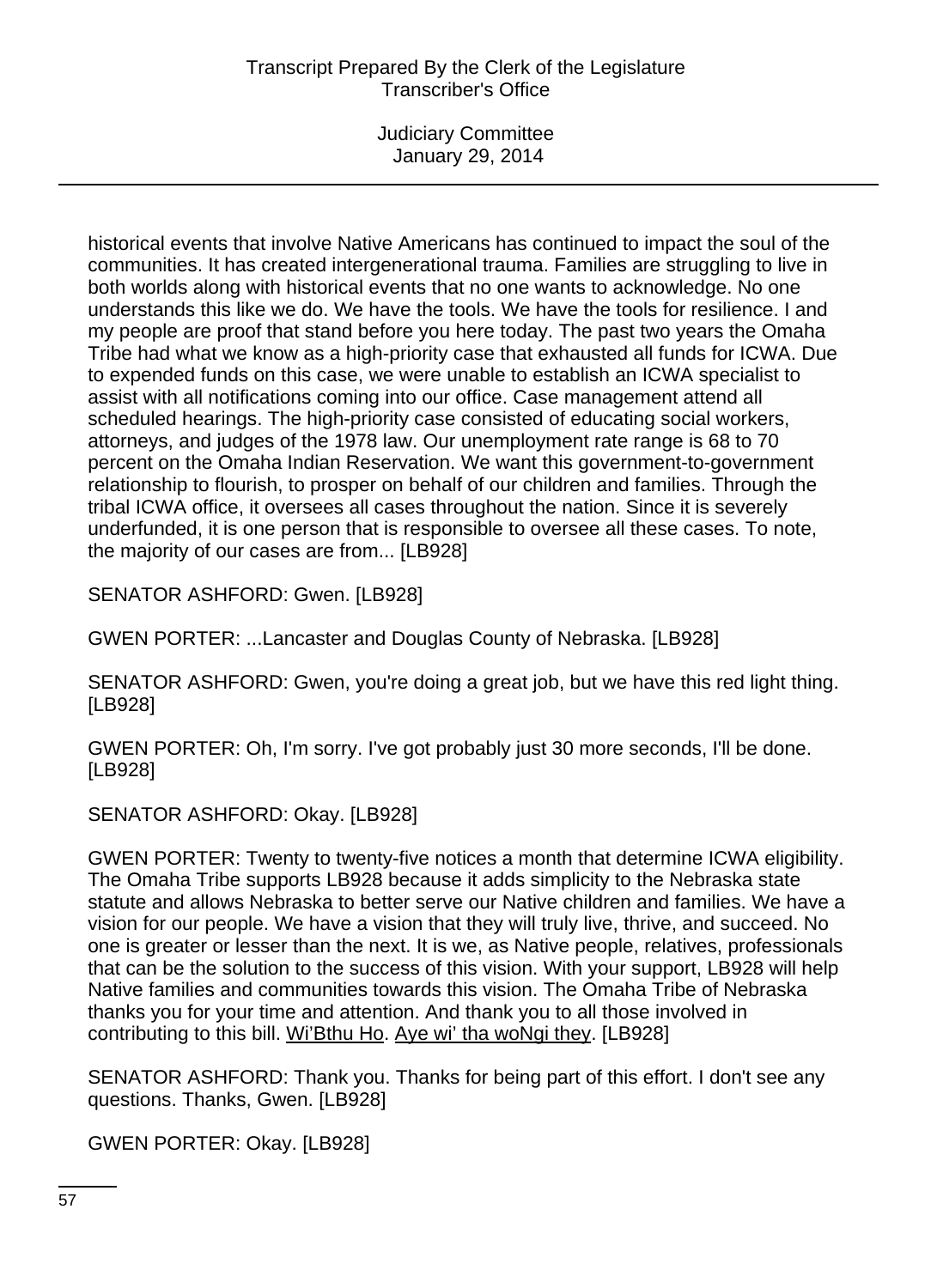SENATOR ASHFORD: Misty Thomas or Clarissa, is she here? Misty or...? Okay. [LB928]

ROGER TRUDELL: I'm not Misty Thomas. [LB928]

SENATOR ASHFORD: No, but you're closer. [LB928]

ROGER TRUDELL: Yeah, I'm closer to you. [LB928]

SENATOR ASHFORD: Okay. [LB928]

ROGER TRUDELL: (Exhibit 22) Chairman Ashford, my name is Roger Trudell. I'm chairman of the Santee Sioux Nation. I want to thank you for the opportunity to take a few minutes, you and your committee members and counsel. I was asked to come down and help with the testimony. We do have a page of testimony that we will offer at the end. The children, as tribal people, you know, we really consider them to be our greatest resource, our resource for the future. After many years of I think the government, United States government, of trying to dismantle and rid the country of the Indian problem and families, you know, one of their greatest efforts was to take the children and ship them as far away from the parents as possible. In 1930s, a lot of that was rectified through the Indian Reorganization Act, but after those decades and generations of removal and, you know, it's going to take time, generations to restore the tribes and the culture back to where it should be. And in our culture, through tradition, there is a mechanism for everything that takes place. There were no orphans. There were no children left in abusive hands. In our culture, our fathers' brothers are not our uncles. They are our dads. They are our surrogate dads. And our mothers' sisters are our mothers. So we have that all built in, the extended family, so that children, you know, were never deserted or left out or not taken care of properly. They even had mechanisms for...to ensuring there wasn't abuse of children by the sisters and mothers and aunties all coming and helping out a young lady or whatever before she got into that abusive state. So those are things, you know, that we are trying to work to get back to, and I think Nebraska's efforts with the Indian Child Welfare Act, you know, will greatly, greatly help that. Now we are not Native to Nebraska. We are Native to the big woods of Minnesota, Wisconsin, and points north and wherever, so we are a treaty tribe though. We are signers of the 1868 Treaty. We had many treaties previous to that, but that is the one that we stand on. And we do appreciate the consultation, government to government. We fully appreciate that Nebraska was a leader at the time in adopting the Indian Child Welfare Act as a state. And we appreciate your continued efforts to try to improve that. And who will benefit is Indian children, whether they are ours or some of the other tribes' children. We have lost a lot of children over the years. And I'm 67 years old--sometimes I forget how old I am--but I still have e-mails from people that are as old as I am or older trying to find their identity, you know. So everything the state of Nebraska can do by enacting appropriate legislation to help keep Indian families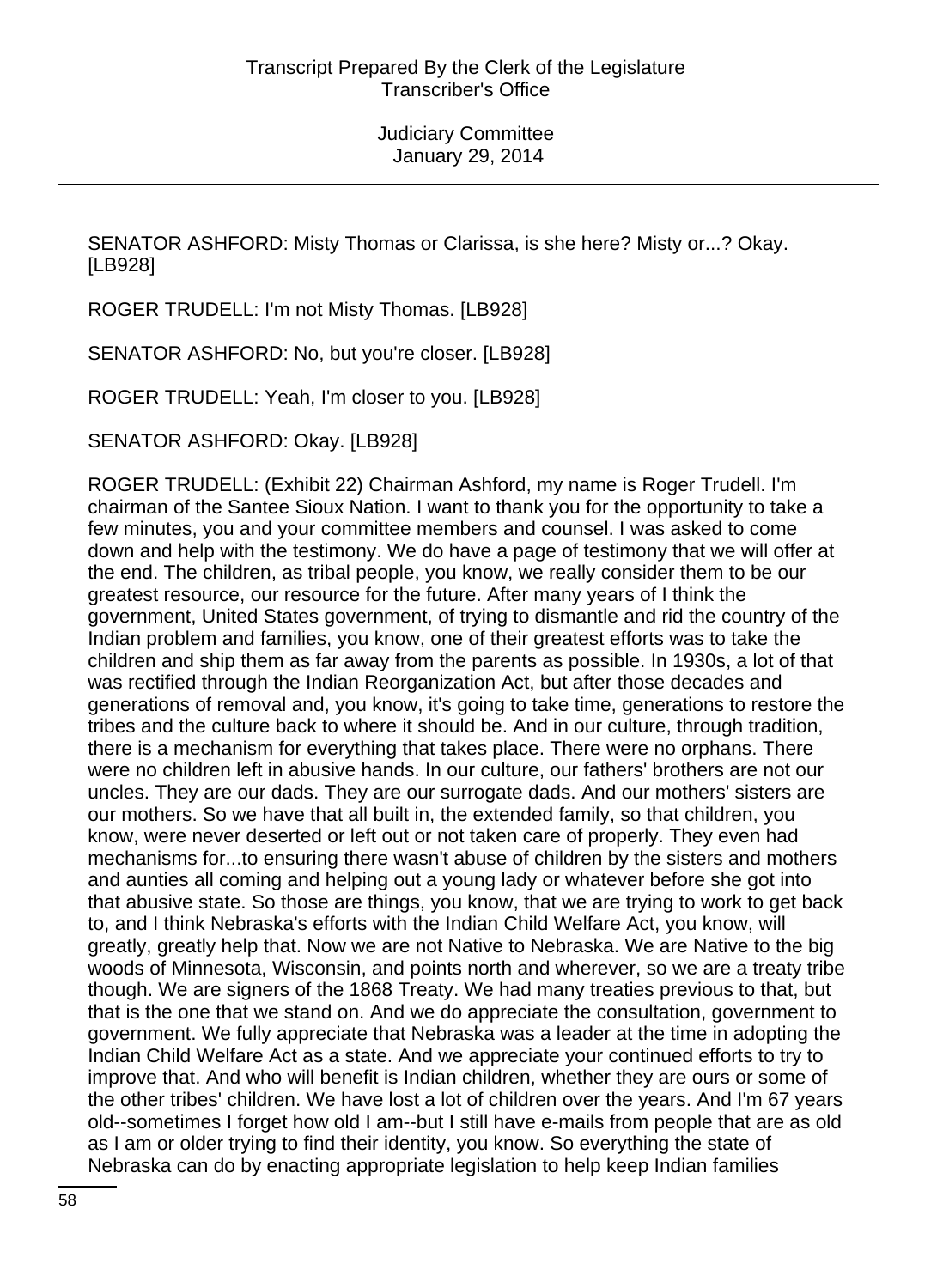together, then we reduce that, children be lost and not know who they are and sometime in their lifetime at a very old age be trying to find out who they are. So thank you. [LB928]

SENATOR ASHFORD: Thank you for your leadership, Roger, and for all these years. It's not so many years really when you think about it. Any other questions of...any questions of Roger here? Seeing none, thanks. [LB928]

ROGER TRUDELL: Thank you. [LB928]

SENATOR ASHFORD: And we're going to go to the Ponca. Is someone here from the Ponca Tribe? Okay. Thank you. Thank you all for coming. And you can...well, I should have had Roger introduce you. I'm sorry for doing that. But you can fill out...did you fill out a form? We can get a form and show that you're supporting of the bill and so forth. Go ahead. Hi. [LB928]

CHRIS LEGBAND: Good afternoon. Thank you to Senator Ashford and to the committee members, and thank you to Senator Coash for introducing this. I'm a member of the Ponca Tribe of Nebraska. My name is Chris Legband, L-e-g-b-a-n-d. I am the executive director of tribal affairs and I'm here on behalf of the Ponca Tribe. We support this bill. This law, the Indian Child Welfare Act, to strengthen the language through this bill will support our mission of keeping our Native children the number one priority. And I just want to share a little bit about myself. I know the importance of this mission because I am one of the children. Back in 1960, I was placed for adoption and I grew up in Fremont, Nebraska. Just a few miles down the road, my sister and brother were raised in Beatrice. We didn't know that each other existed and while our paths crossed many times as we shared friends in each other's community, we never met until about 30 years later. This law fearlessly fights to ensure that siblings, the culture, and the families are kept together, and that's just one of the many reasons that I'm here today to support this bill along with my tribe. [LB928]

SENATOR ASHFORD: Thank you. [LB928]

CHRIS LEGBAND: Thank you for our time. [LB928]

SENATOR ASHFORD: I'm glad you found your siblings. [LB928]

CHRIS LEGBAND: Thank you. [LB928]

SENATOR ASHFORD: Any questions? I don't see any. Okay. Thank you. Robbie from Appleseed is.... Is there anyone else from the tribes here that...directly that want to say something? Or, yeah, well, sure, I mean come on up. But I just want to make sure we cover everyone back there. If you don't, you can always fill out a form, as I said, and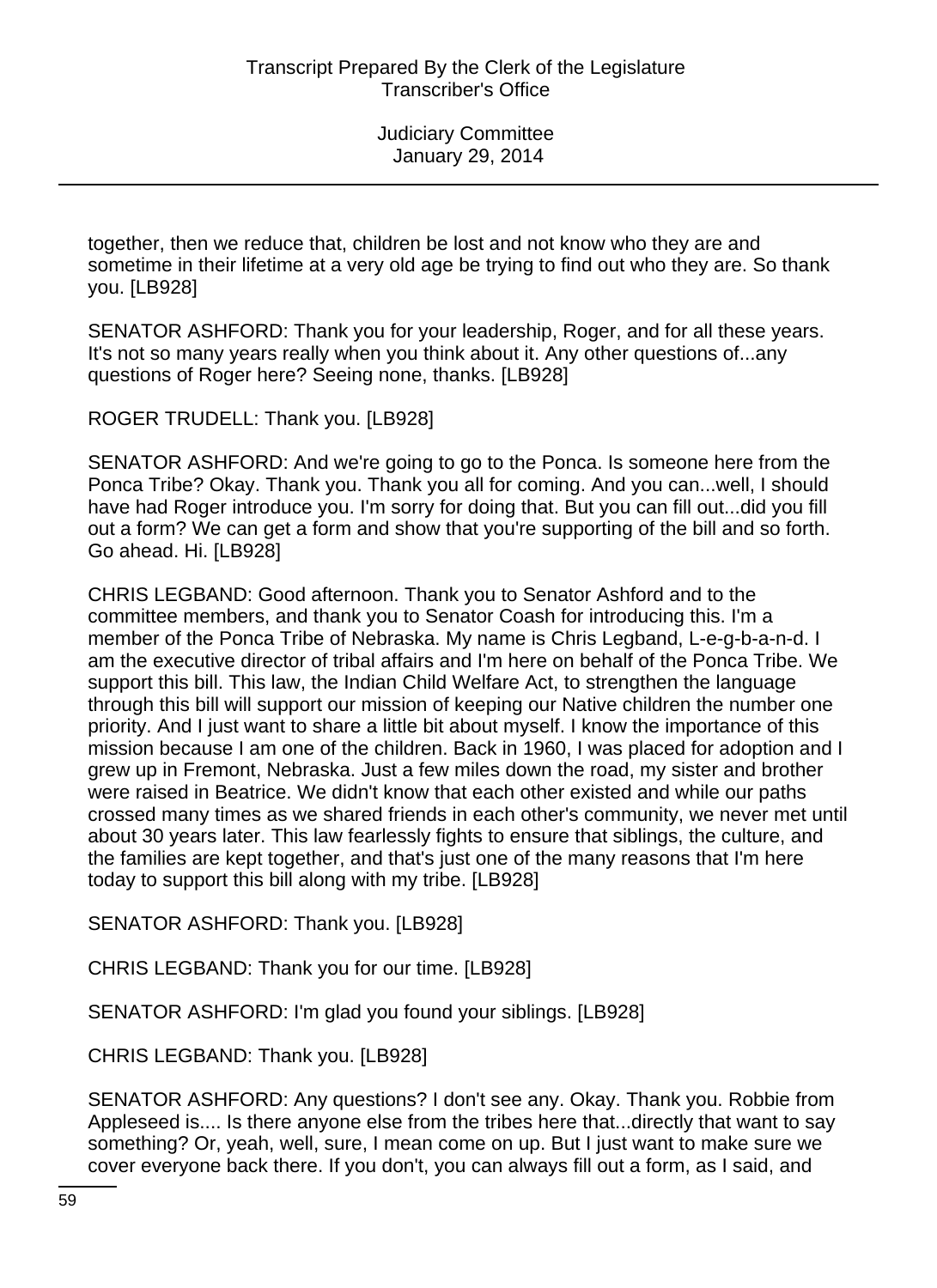show your support for the bill and that's important too that we...and your names would be in the record, so. Okay. Go ahead. Thanks. [LB928]

ROBERT McEWEN: (Exhibits 23 and 24) All right. Thank you, Chairman Ashford and members of the Judiciary Committee. My name is Robert McEwen, R-o-b-e-r-t M-c-E-w-e-n, and I'm a staff attorney at the child welfare program at Nebraska Appleseed. Nebraska Appleseed is proud to have worked with the Nebraska ICWA Coalition for a number of years to improve Nebraska's compliance with the Indian Child Welfare Act. The Nebraska ICWA Coalition is a group that meets monthly to improve compliance with the act through identifying issues and concerns within Nebraska's county, juvenile, and tribal courts. We are so pleased that LB928 incorporates many of the ideas identified by the Nebraska ICWA Coalition. And I think Senator Coash did a great job summarizing what different aspects of this bill do. It clarifies certain aspects of the law. It defines concepts that are previously undefined. And it gives tribes a voice. And those are all principles that the Nebraska ICWA Coalition agrees with. I did want to briefly note a United States Supreme Court decision on the Indian Child Welfare Act was released last summer. And this case essentially determined that a father did not fit within the definition of an Indian parent. And specific provisions of this act allow tribes to define who fits as...and I think Chairman Trudell did a great job of explaining this. In different tribes there may be different cultural concepts or explanations for who qualifies as a parent. This bill is related to the Supreme Court case but not directly related, because it is allowing instead tribes to define who fits as a parent based on their own culture, and then requiring Nebraska to respect those determinations made by tribes. So as I just mentioned and Senator Coash mentioned as well, the federal ICWA specifically allows for states to provide more clarity and additional requirements under state law, specifically 25 U.S.C. Section 1921. And other states, like Iowa, have recently taken the opportunity to do so. Nebraska should join these states in order to make sure that we're applying culturally appropriate and uniform standards so we can finally achieve the original purposes of the Indian Child Welfare Act. The changes suggested by LB928 are based on legal precedent, best practices from other states, and specific feedback from Nebraska stakeholders, specifically, other state statutes, legal precedent from in and out of the state of Nebraska, and specific feedback from tribes, tribal representatives, national organizations and all of Senator Coash's hard work on this bill. So in conclusion, we'd like to thank Senator Coash and the State-Tribal Relations Committee for their hard work, and the Judiciary Committee for their time today. We respectfully request that you vote to advance LB928 to the floor. And I'd be happy to answer any questions if there are any. [LB928]

SENATOR ASHFORD: I don't see any questions, but I agree. Senator Coash has put a lot of time into this, as has the committee, so. Okay. Thank you. Foster...oh, okay, come on. [LB928]

JUDI GAIASHKIBOS: Good afternoon, Chairman Ashford and the Judiciary Committee.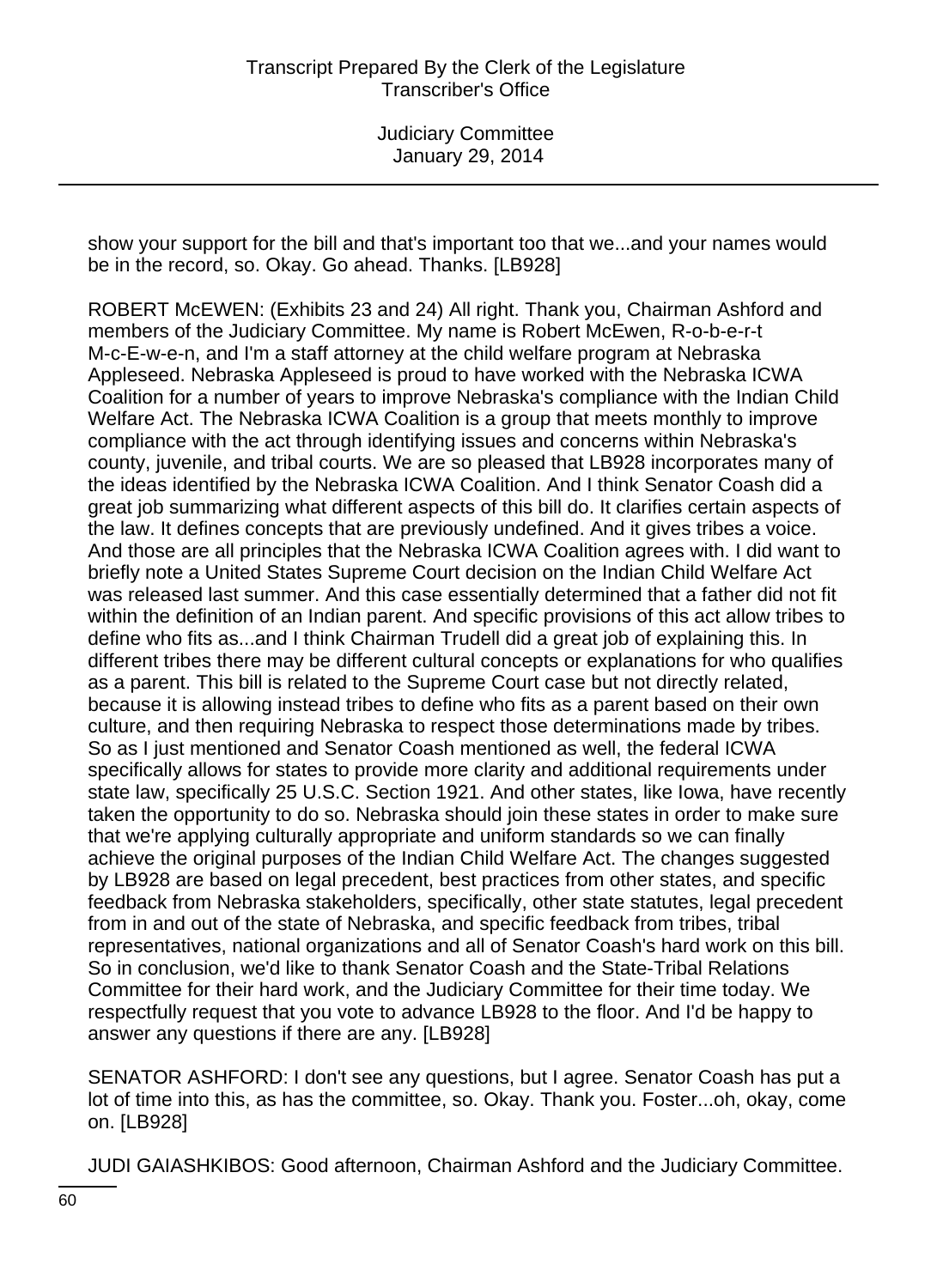My name is Judi gaiashkibos, J-u-d-i, gaiashkibos, g-a-i-a-s-h-k-i-b-o-s, and I am here to support LB928. I'd like to thank Senator Coash and the State-Tribal Relations Committee for...I think this is their first official bill that they've introduced since the formation and creation of that committee. As executive director of the Nebraska Commission for the last 18 years, member of the Ponca Tribe and Santee Sioux, I would also like to thank one of our colleagues in the audience, former Senator DiAnna Schimek, for creating this and seeing the need... [LB928]

SENATOR ASHFORD: There she is. [LB928]

JUDI GAIASHKIBOS: ...for the State-Tribal Relations Committee, so. [LB928]

SENATOR ASHFORD: She's been working on this a long time. [LB928]

JUDI GAIASHKIBOS: A long time. [LB928]

SENATOR ASHFORD: I know that from personal knowledge. [LB928]

JUDI GAIASHKIBOS: So, you know, she worked with Chairman Trudell and others on many, many issues. And as you've heard from our previous testifiers, we as Indian people have dual citizenship. We are the first peoples here and we're citizens of our sovereign nations. And many of us live off reservation. And as the Omaha testified, their cases, most of their cases regarding this happen in Douglas and Lancaster County, even though they have a huge land base reservation. So there's a real need for this bill. And as everyone has testified, we consider our children to be our greatest resource and what we do today we must always stop and think what the impact will be seven generations into the future. And when I started in my position 18 years ago, I had two young daughters, and now I have two young grandsons. So as a grandmother with a two-year-old grandson and a four-month-old grandson, one from each daughter, I really take th is seriously in my honor to stand here before you or sit here and on behalf of the tribes in Nebraska. I'd like to just close with something that I think will kind of...is the essence of the whole testimony that we've all put before you today that captures it better than I can. It's in the book, In the Light of Justice by Walter R. Echo-Hawk: We are confronted by a historical injury in the United States that must be rectified through a cathartic nation-building process. Like many nations around the world, the United States is heir to a heritage of colonialism. That legacy brought injustice to Native Americans. This form of traumatization still lingers in our legal systems, institutions, and mind-set. It is strongly seen and felt in tribal communities. We are heirs to historical trauma handed down as a dark gift from the legacy of conquest and colonialism, and this has been with us so long that it is seen as normal. Despite this problem, ours is a just nation. It has continually strived to live up to its core values and been willing to self-correct at every painful detour, but it has been unable to come to grips with the Indian problem. At the same time, Native America has tried hard to make the best of the existing legal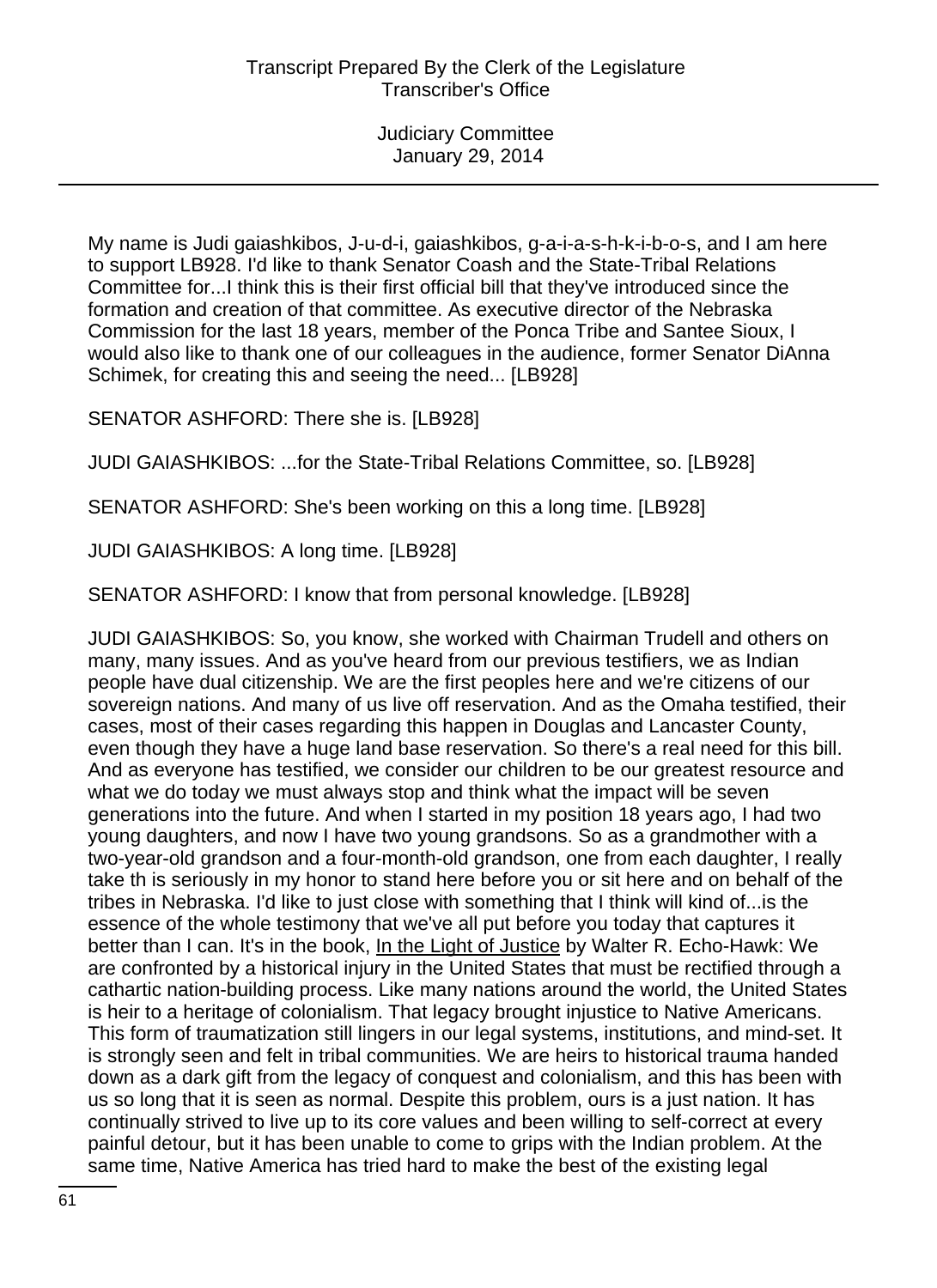framework for many years, but it is still plagued by legal inequities and hard-to-solve social ills inherited from the legacy of conquest and colonialism. In short, an injury has occurred and we are confronted with the unwanted consequences. I believe today that LB928 is a way to correct that injury. And I urge the committee, and I thank Senator Coash for bringing this forward, and move this out to the floor so that the first people's children are protected and these additional measures put in place. Thank you. [LB928]

SENATOR ASHFORD: Thank you for the 18 years of service, Judi. Any questions of Judi? Thank you. Thank you. Okay, we're...we have...who else is here to talk on this bill? And then Sarah and then maybe anybody else. [LB928]

KIM HAWEKOTTE: (Exhibit 25) Senator Ashford and members of the Judiciary Committee, I'm Kim Hawekotte, K-i-m H-a-w-e-k-o-t-t-e. I am the executive director at the Foster Care Review Office. And you've heard from all the experts with regards to LB928. We felt it was important. And the document sitting before you contains some of the important statistics for this state that we need to look at with regards to our children that are overrepresented in out-of-home placements. The data that's before you compares it by race at the state level. When it comes to Native Americans, we do notice that they are about 2 percent of the state. They represent about 8 percent of the children that are in out-of-home care and 10 percent of the children that reenter out-of-home care. In other words, they go home and then they reenter out of home again. So we know we have a disproportionate minority overrepresentation. In fact, it's about a 350 percent overrepresentation in this state. I also wanted to bring some attention to the data of a collaborative that is going on in the Eastern Service Area and it is made up of the Inspector General, the Foster Care Review Office, the Nebraska Families Collaborative, and Health and Human Services, where we are looking at all children that have been continously out of home for three years or longer. And when we looked in the Eastern Service Area by race with regards to these children, again, there was a disproportionate minority overrepresentation of Native American. In Douglas and Sarpy County they represent about 1 percent of the population but 5 percent of the youth that have been out of home three years or longer. So it's our position with regards to LB928 that it's a good start in order to deal with this situation and effectively deal with some of these issues. I am open for any questions. Or if you ever have any other data that we can supply to assist you, please let us know. [LB928]

SENATOR ASHFORD: Thank you, Kim. Thanks very much. Sarah and then Thomas I think or...or you're neutral, right? [LB928]

SARAH FORREST: (Exhibit 26) Good afternoon, Senator Ashford and members of the committee. My name is Sarah Forrest, S-a-r-a-h F-o-r-r-e-s-t, and once again I am the policy coordinator for child welfare and juvenile justice at Voices for Children in Nebraska. We'd first like to thank Senator Coash for bringing this bill and just say that we're here in support primarily because we believe that this bill starts to tackle one issue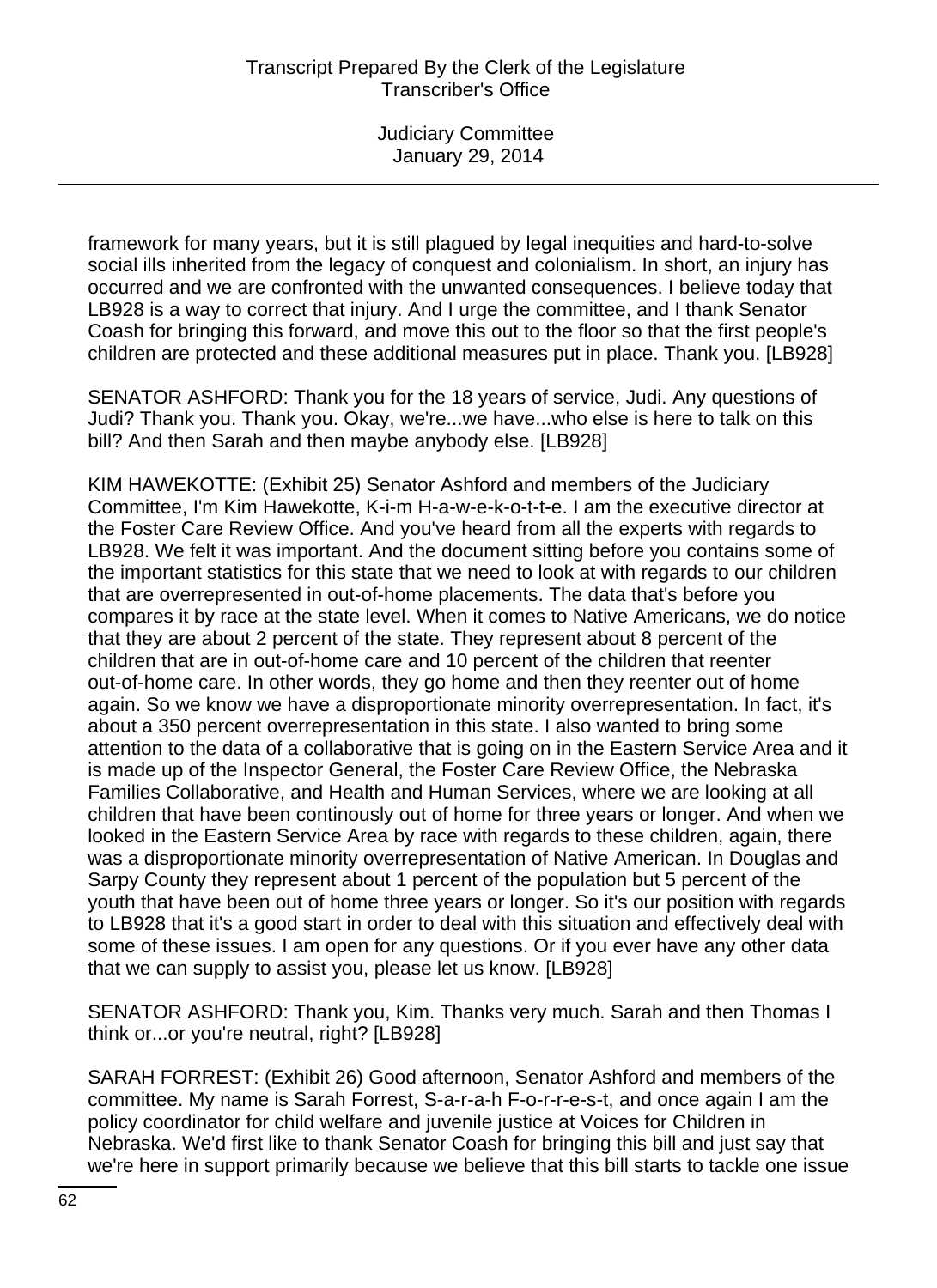Judiciary Committee January 29, 2014

in Nebraska's need for greater child welfare reform, which is starting to look at racial and ethnic disparities in our system. Senator Coash mentioned it. Kim Hawekotte mentioned it. But Native American children in our system are vastly overrepresented. And one thing that I would note is that we've actually seen this trend, their overrepresentation, grow. As the number of kids in Nebraska's out-of-home care has started to decline and we've been making progress, the percentage of Native American children in the system has actually increased, which means that we're not making the same progress for all groups and all kids and all families. So that's something to pay particular attention to. We believe that LB928 will enhance our state's ability to provide culturally competent care to Indian children and families, and we know that connection to culture and family is an integral part of children's well-being. If children cannot safely remain at home and with their parents, it is especially important to minimize the trauma of removal by maintaining connection to family and community. And we recognize that LB928 is part of that picture. So I would welcome any questions you have and urge you to support the bill. [LB928]

SENATOR ASHFORD: Seeing none, thank you, Sarah. [LB928]

SARAH FORREST: Thank you. [LB928]

SENATOR ASHFORD: Any other proponents? Kelly, are you going to...? [LB928]

KELLY TOLLEFSEN: A proponent...or opponent. [LB928]

SENATOR ASHFORD: Oh, opponent? [LB928]

KELLY TOLLEFSEN: Yes. [LB928]

SENATOR ASHFORD: Against the bill? Okay. Any other people for the bill? Okay. Opponents I guess, those against the bill. Or...let me go back over this again. Does anybody else like this bill a lot and wants to testify for it? Okay. Anybody don't like the bill in its current form and want to testify against it? Anybody neutral? Oh, okay. I just never get this stuff right. You know, you work on it 16 years and it just doesn't...okay. [LB928]

ALICIA HENDERSON: (Exhibits 27 and 28) My name is Alicia Henderson, it's A-l-i-c-i-a H-e-n-d-e-r-s-o-n. I am the chief deputy of the juvenile division in the Lancaster County Attorney's Office and I am speaking on...against the bill on behalf of my office and the officeholder, Joe Kelly, as well as on behalf of the Nebraska County Attorneys Association. With all due respect to the work that was placed into this bill, the County Attorneys Association and my office are in opposition to this bill. There are many policy reasons, but today I'm going to speak mostly about the grave concerns that we have about the constitutionality or the unconstitutionality of the portions of this bill. United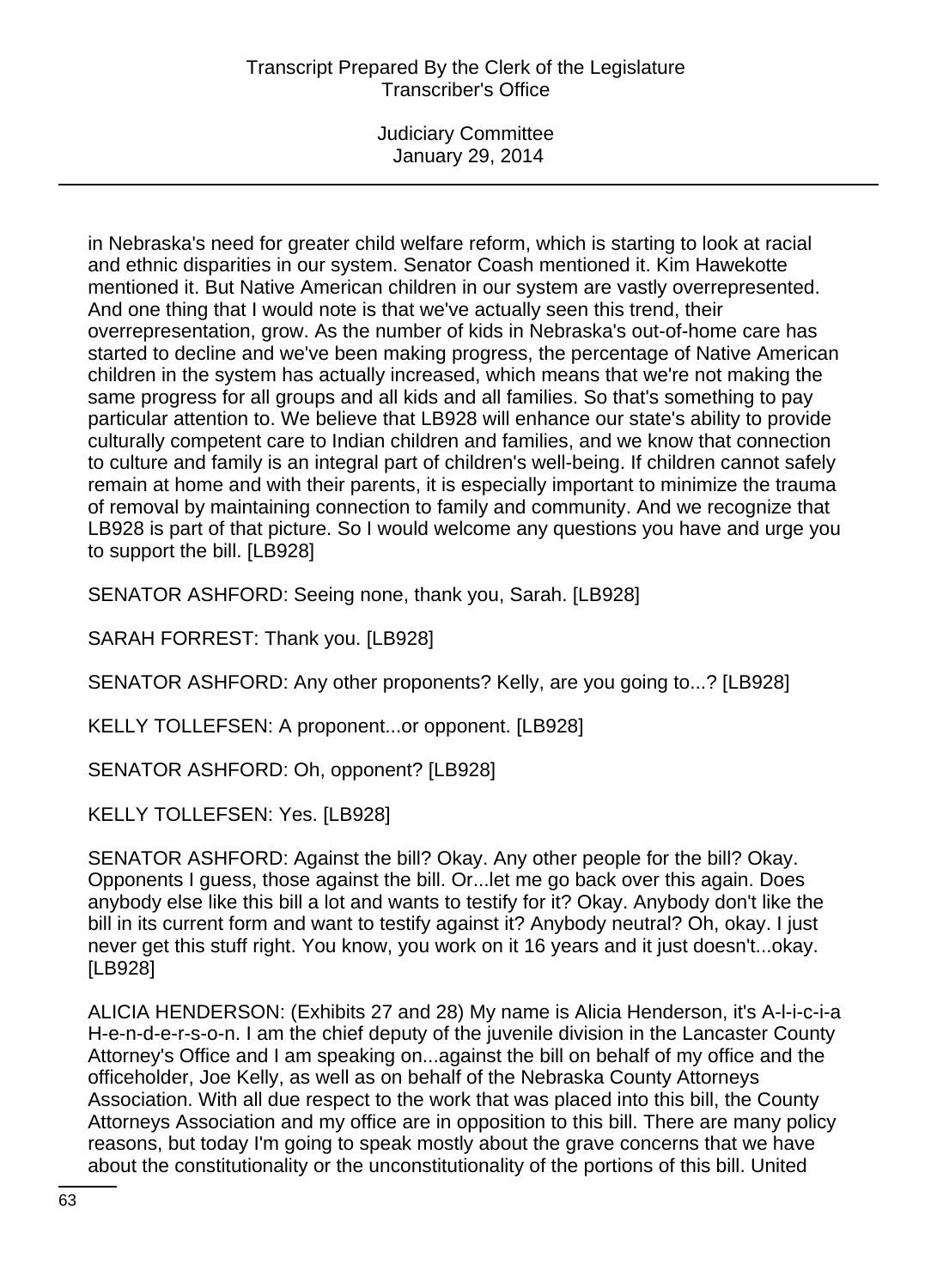Judiciary Committee January 29, 2014

States Congress is the one that had the right to enact ICWA based on the Commerce Clause and the United States government's unique trustee relationship with the tribes. States are permitted to legislate in that area, but as I've set forth in this, in my written comments, the state has to have a particularized state-specific Congressional delegation. We don't have that. And the other way is that the state acts to accommodate federal supremacy in a field by enforcing congressionally created federal obligations toward Indian tribes that the federal government would otherwise enforce on its own. That's the one we're dealing with here. Nebraska, when it enacted the current ICWA laws, they enacted a verbatim codification of the federal Indian Child Welfare Act, and therefore it is in compliance with and it is a permissible exercise of Nebraska's legislative authority. But the Nebraska Legislature does not have the authority to exceed the bounds of the current federal Indian Child Welfare laws and the County Attorneys Association and my office believe that there are many portions of the bill that are susceptible to a constitutional challenge. I have listed three Iowa state court cases where the Iowa Supreme Court and also Iowa Court of Appeals has determined that Iowa's enactment of the Indian Child Welfare Act exceeded the bounds of Congress and, therefore, their definition of Indian child was overbroad and had to be stricken. The placement preferences that Iowa set forth were actually unconstitutional because they were not narrowly tailored so they were a violation of the equal protection of the laws based on a race-based analysis. And the definition of "good cause" and "best interests" were unconstitutional because they limited a child's ability to be able to introduce evidence. I have attached the names of the cases as well as the information about those cases. I have copies. I only have enough for myself but I'd hand them out to you if you'd like to. One of the concerns that I have, of course, is the bottom line is that any law that would...that is outside the bounds of the federal Indian Child Welfare Act subjects children and parents and makes them different than other children and parents. They are susceptible to the constitutionality challenges on due process and equal protection. I have listed out the ones here that we believe are especially problematic. Defining "best interests" of an Indian child in a way... [LB928]

SENATOR ASHFORD: Alicia, I'm going to have to ask you to stop at this point. Are there any questions that we have of this witness? We've got the material though, so that's good. Okay. Thank you. Okay, Kelly is next. [LB928]

KELLY TOLLEFSEN: Good afternoon, Chairman Ashford and members of the Judiciary Committee. My name is Kelly Tollefsen, T-o-l-l-e-f-s-e-n. I'm appearing today on behalf of Kelly Tollefsen Law Offices and also the American Academy of Adoption Attorneys. I have been practicing in the area of adoptive law for 13 years, have been... [LB928]

SENATOR ASHFORD: You're neutral, by the way, right? [LB928]

KELLY TOLLEFSEN: No, I'm an opponent. [LB928]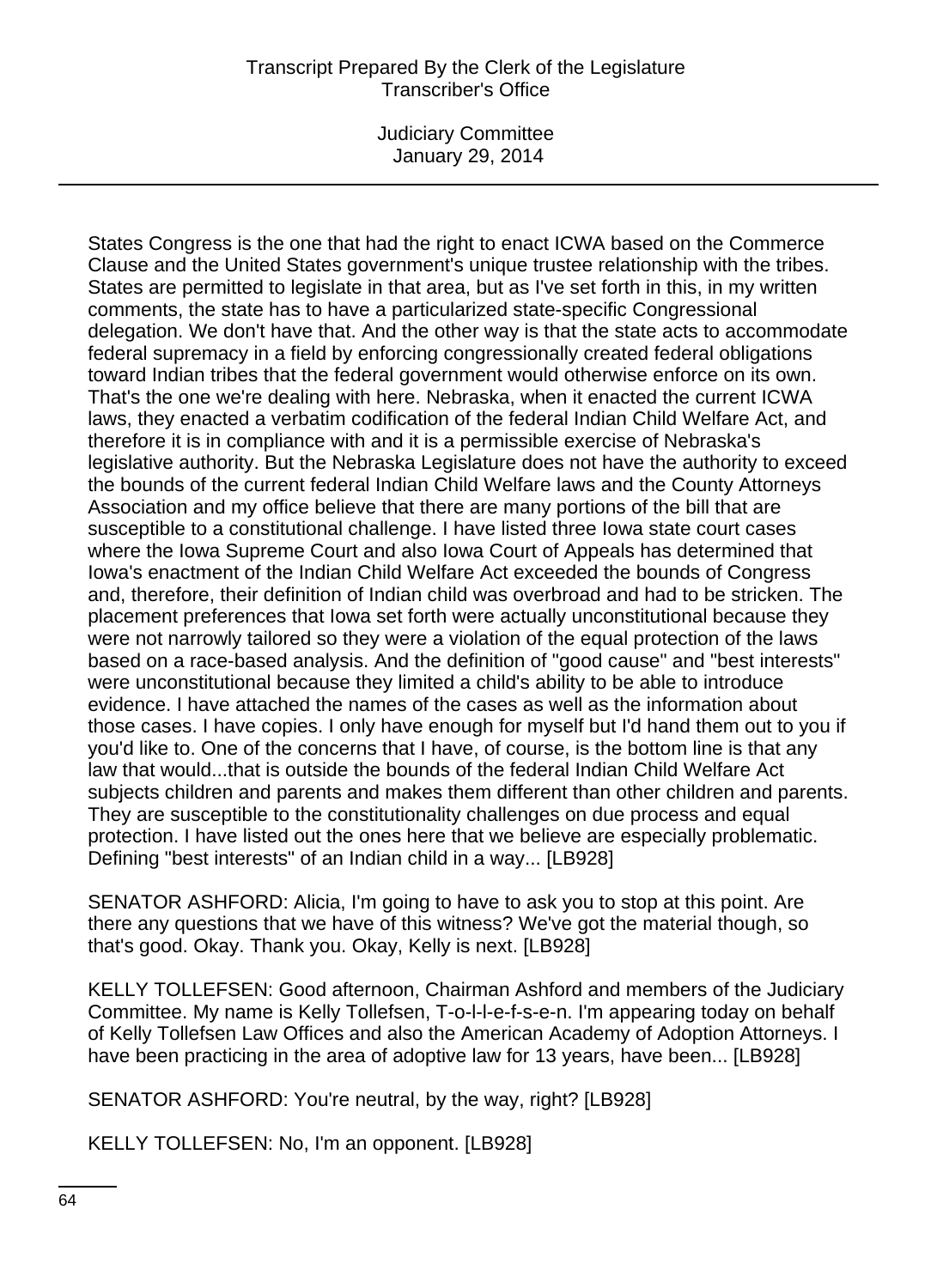# SENATOR ASHFORD: Oh, you're an opponent. [LB928]

KELLY TOLLEFSEN: I apologize, yes. [LB928]

SENATOR ASHFORD: Oh, okay. [LB928]

KELLY TOLLEFSEN: Following Ms. Henderson's testimony, I would just tell you that I would echo Ms. Henderson's testimony and believe that any expansion to the federal law, ICWA laws, are unconstitutional as the state does not have the authority to enact laws specifically with the federally recognized Indian tribes that would expand what the federal law is. Of practical importance is the expansion of the definition of what an Indian child is under the Indian Child Welfare Act. Currently, an Indian child under the act has to meet a two-pronged test: is eligible for membership and is a child of a tribal member. The removal of that second prong of that test taking out "and is a child of a tribal member" makes it very difficult to determine whether ICWA actually applies in an adoptive setting so that we have to do additional requirements for relinquishment of parental rights, voluntary relinquishment of parental rights and adoption placements. In a practical setting, we contact the tribe, notify the tribe that this is in fact a ICWA case. We allow them the required time to respond and consent to the adoption. Most cases we don't hear back from the tribe. And in a case where we have to determine whether this is an Indian child based on whether they're eligible for membership, we could be asking to go back five, six, seven, eight generations. The current definition of an Indian child limits that not only to are they eligible for membership in the tribe but are they also a child of a tribal member. And again, we believe that the expansion would be unconstitutional. Of importance also is the U.S. Supreme Court Adoptive Couple v. Baby Girl. The U.S. Supreme Court in that case said that the adoption placement preferences are inapplicable in any adoption proceeding where there's only one petition to adopt the child. The language as it exists in LB928 at pages 22 through 24 specifically pertaining to placement preferences is an attempt...or it looks like an attempt to circumvent the ruling of the U.S. Supreme Court in Adoptive Couple v. Baby Girl. I might also like to submit my position on behalf of Susan Sapp, who also had to leave, as a private attorney and also a member of the American Academy of Adoption Attorneys. Any questions? [LB928]

SENATOR ASHFORD: I don't see any. Thanks, Kelly. [LB928]

KELLY TOLLEFSEN: Thank you. [LB928]

SENATOR ASHFORD: Any other opponents? Neutral? Thomas. Whoops, is there another...is there an opponent back there? Okay, good. Well, then come on up here, and after Thomas is finished you can proceed along. [LB928]

THOMAS PRISTOW: (Exhibits 29 and 30) Good afternoon again, Senator Ashford.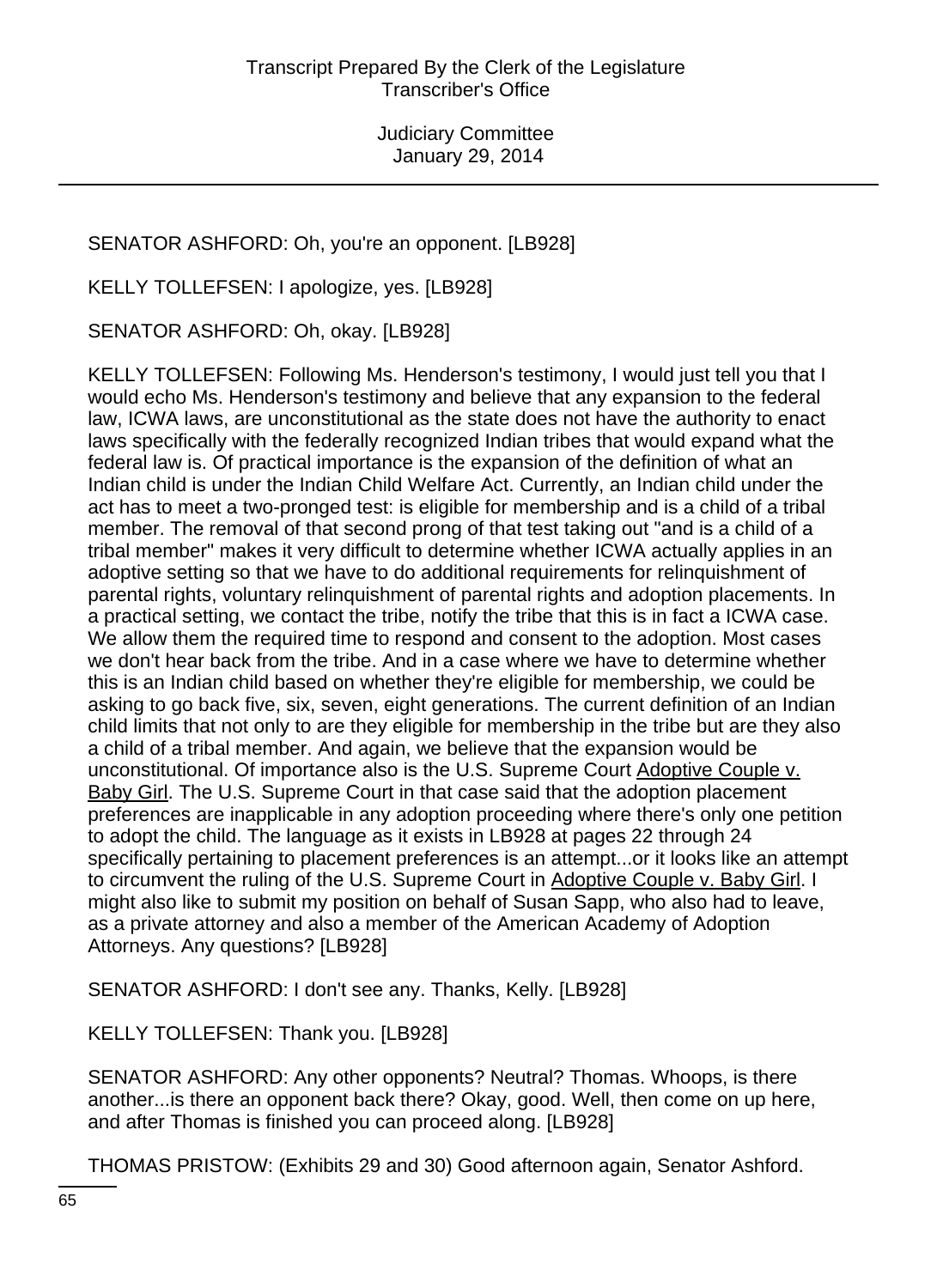Judiciary Committee January 29, 2014

Name is Thomas Pristow, T-h-o-m-a-s P-r-i-s-t-o-w. I'm the director of Children and Family Services for DHHS. I'm here to testify in a neutral position for LB928. The division is fortunate to have the opportunity to serve Nebraska children, adults, and families every day. This includes the opportunity to serve the children, adults, and families of the Native American population. Many times working with this population requires compliance with the Nebraska Indian Child Welfare Act and the federal Indian Child Welfare Act. This must be accomplished in partnership with the Native American tribes. We are making concerted efforts to strengthen the working relationship with tribal representatives, as well as to amplify technical assistance opportunities. Ongoing consultation and collaborative efforts with the tribes have produced many positive outcomes over the past two years. For example, we have worked with the four tribes whose headquarters are within Nebraska borders. We are also working with Iowa Department of Human Services representatives and staff of Briar Cliff University and University of Iowa to secure the awarding of the Diligent Recruitment of Foster Homes Grant. The purpose of this grant is to recruit Native American foster homes in Nebraska as a resource for children and families, and decrease disruptions in placements of Native American children, as others have testified here today. We diligently continue to improve the compliance with the Nebraska Indian Child Welfare Act and the federal Indian Child Welfare Act. We continue to seek out and stand ready to work with our tribal partners and the State-Tribal Relations Committee to ensure the Native American children and families of Nebraska receive the services needed for safety and well-being. I have provided a letter which addresses technical matters with the bill, and I would appreciate the opportunity to work with the committee and the Tribal Relations Committee to improve the Nebraska Indian Child Welfare Act in any way that does not create barriers but improves outcomes for children. I would also say that as recent as last Friday we have met with Senator Coash and his office to help sort through some of these issues. Thank you for the opportunity to provide...for me to provide testimony regarding LB928, and I would be happy to answer any questions you may have. [LB928]

SENATOR ASHFORD: Questions of Thomas? I assume, Thomas, you don't find any unconstitutionality in this? [LB928]

THOMAS PRISTOW: No. We were more on the practice side, the issues on the practice side that we were struggling with. [LB928]

SENATOR ASHFORD: So it wasn't reviewed for that or... [LB928]

THOMAS PRISTOW: I think that if we have the opportunity to go a little bit further in depth with some of our partners to talk about this,... [LB928]

SENATOR ASHFORD: Okay. [LB928]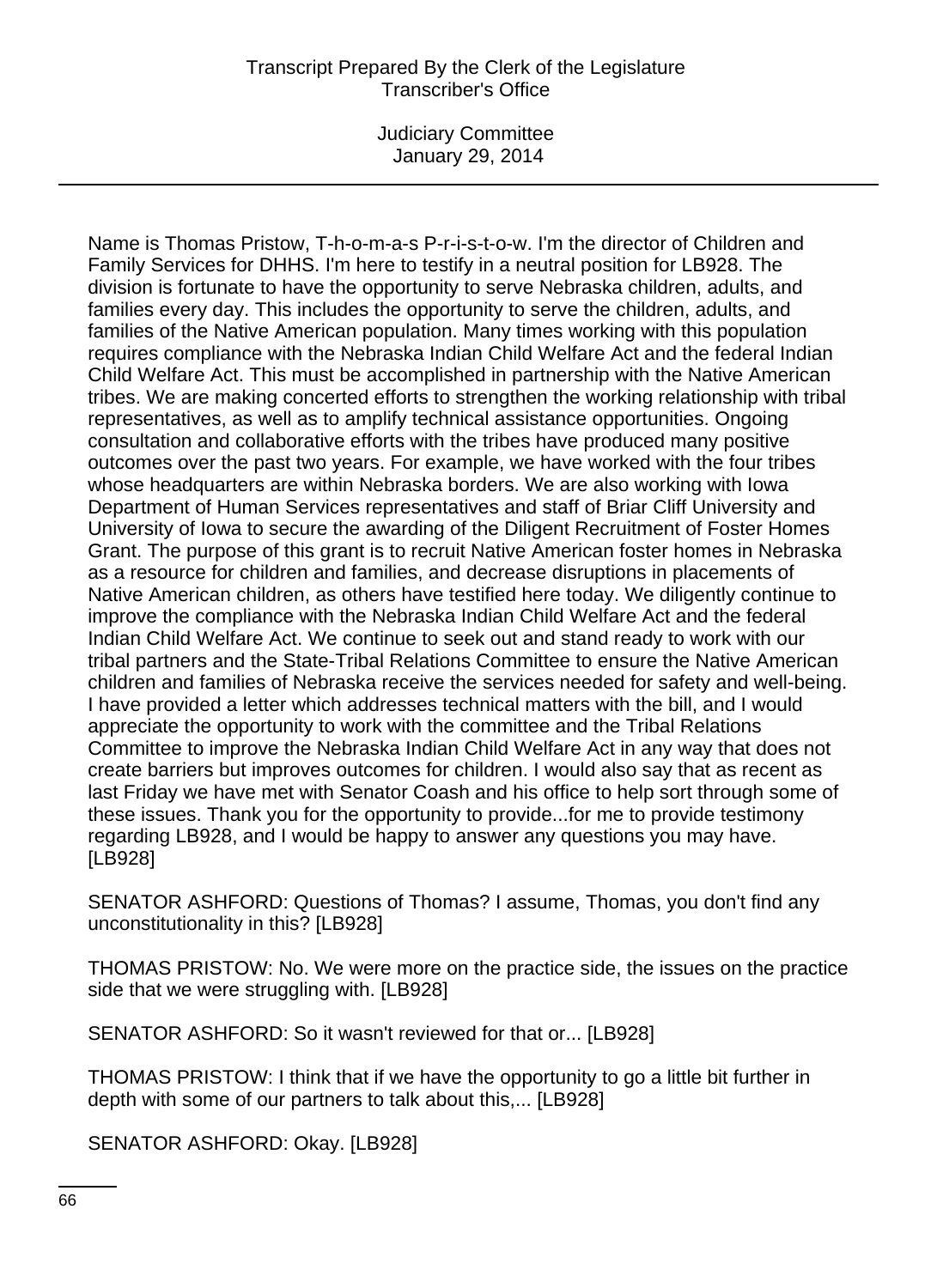THOMAS PRISTOW: ...we would have our legal reps there to... [LB928]

SENATOR ASHFORD: Fair enough. Okay. I see he's sitting here, next to you there, so that's good. Well, you guys confer on that and let us know. Okay. That's good. Thanks. [LB928]

THOMAS PRISTOW: Yes, sir, but there's also...there's like three pages of technical issues in that letter that we want to make sure that you guys look at. [LB928]

SENATOR ASHFORD: Thanks. Thanks, Thomas. [LB928]

THOMAS PRISTOW: Thank you, sir. [LB928]

SENATOR ASHFORD: Next neutral testifier. [LB928]

AMY SCHUCHMAN: Good afternoon. My name is Amy Schuchman, A-m-y S-c-h-u-c-h-m-a-n, and I am a deputy county attorney in Douglas County. The majority of my practice is devoted to filing and adjudicating termination of parental rights, and at times those termination of parental rights involve Indian children and their parents. And I have concerns with LB928, specifically the definition of a "qualified expert witness." Currently, in order to terminate parental rights or to even seek foster care placement for abused and neglected children, a qualified expert witness must provide testimony. The Nebraska courts have adopted the guidelines set forth by the Bureau of Indian Affairs in recognizing three categories of expert witnesses, the first being a member of the Indian child's tribe, the second being a lay expert witness who has experience working with Indian tribes, and the third being a professional person having substantial education and experience in their field. This person need not know about Indian tribes. As it currently stands, our office can file termination of parental rights or seek foster care placement for children without having the support of Indian tribes or even having their involvement. However, should this bill be passed as it currently reads, the county attorney's office would be hard pressed to pursue any foster care placement or termination of parental rights actions on any, any Indian child. All proposed definitions of "qualified expert witnesses" require that that expert be recognized as an expert by the child's own tribe or have substantial knowledge, experience, and expertise of that specific tribe's customs. This is problematic in three ways. First, with all due respect, in my ten years of working with my office, it is incredibly difficult getting a hold of the different tribes to even find out whether or not that child is enrolled or eligible for enrollment in their tribes. I can think, in my ten years of experience, only two cases where the tribes have been actively involved and provided the names of a qualified expert witness. Most of our calls go unanswered by the tribes and they do not pursue...they don't help out with our cases. The third problem that I have is that there are times where, due to the fault of the parents, it's time to terminate parental rights. Tribes do not support this most of the time; however, they don't seek transfer of those cases to their own tribal courts. So these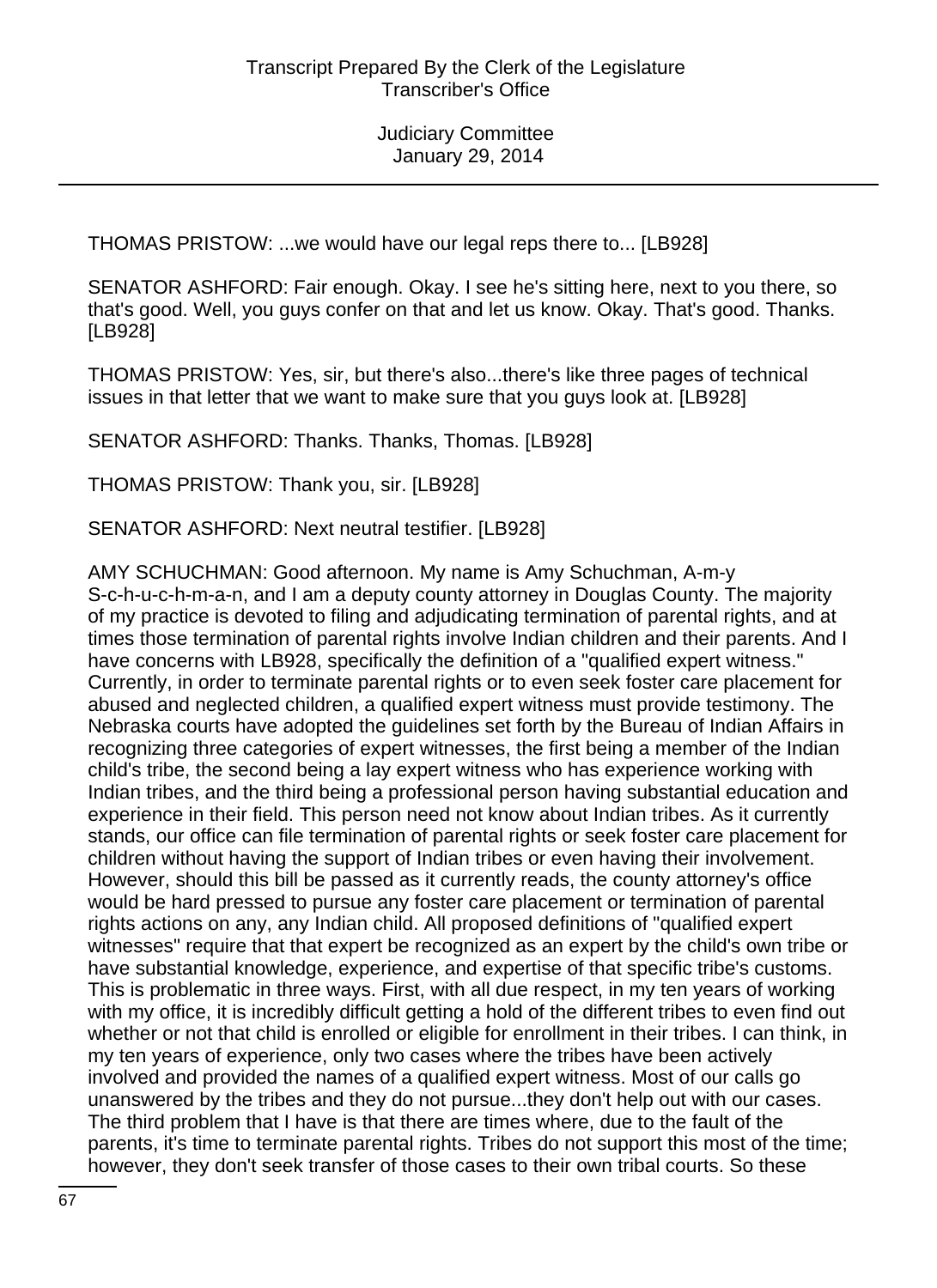children are going to be caught in a Catch-22. We can't get them permanency because we don't have a qualified expert witness, but the tribe is not going to seek to transfer the matter to their own tribe to deal with the issue. So the end result of having the proposed definitions of qualified expert witnesses I believe are the cases will be open longer because we won't be able to seek permanency. We'll have to find...ask for continuances to get an expert or our office was going to have to...we might have to dismiss abuse and neglect petitions against children or forgo filing termination of parental rights and getting permanency for these abused and neglected children simply because we won't be able to find a qualified expert witness. If there are any questions, I thank you for your time. [LB928]

SENATOR ASHFORD: Do we have any questions of Amy? [LB928]

SENATOR COASH: I do. Did you say that was neutral? [LB928]

AMY SCHUCHMAN: I am neutral, yes, technically. I have one issue with the qualified expert witness piece. [LB928]

SENATOR ASHFORD: You're for...your office, Don Kleine's office is generally for the bill but you're raising technical concerns. Or you're just neutral on the bill or... [LB928]

AMY SCHUCHMAN: We're neutral on the bill. As far as that specific piece, we have some concerns. [LB928]

SENATOR ASHFORD: And you've raised those. [LB928]

AMY SCHUCHMAN: Yes. [LB928]

SENATOR ASHFORD: Okay. The...but I think the whole idea, I think we're almost done here, but the idea of all this is we've got everybody together to collaborate so that the issues that you're raising will be worked through. And in the past my sense is before Senator Coash got involved in this commission is there were issues. I think everybody recognizes that or they wouldn't be here. So I think this is a great example, everybody, including your testimony, that we're all going to work together to help Indian families and Native American families. So thank you for coming. Okay, Senator Coash, do you desire to...oh wait. I am so terribly unclear in my calling people to the... [LB928]

MARY KNEIFL: I have a neutral testimony. [LB928]

SENATOR ASHFORD: Okay. Okay, great. Any other neutral testifiers here? (Laugh) Okay. [LB928]

MARY KNEIFL: Thank you, Senator. My name is Mary Kneifl, that's M-a-r-y K-n-e-i-f-l,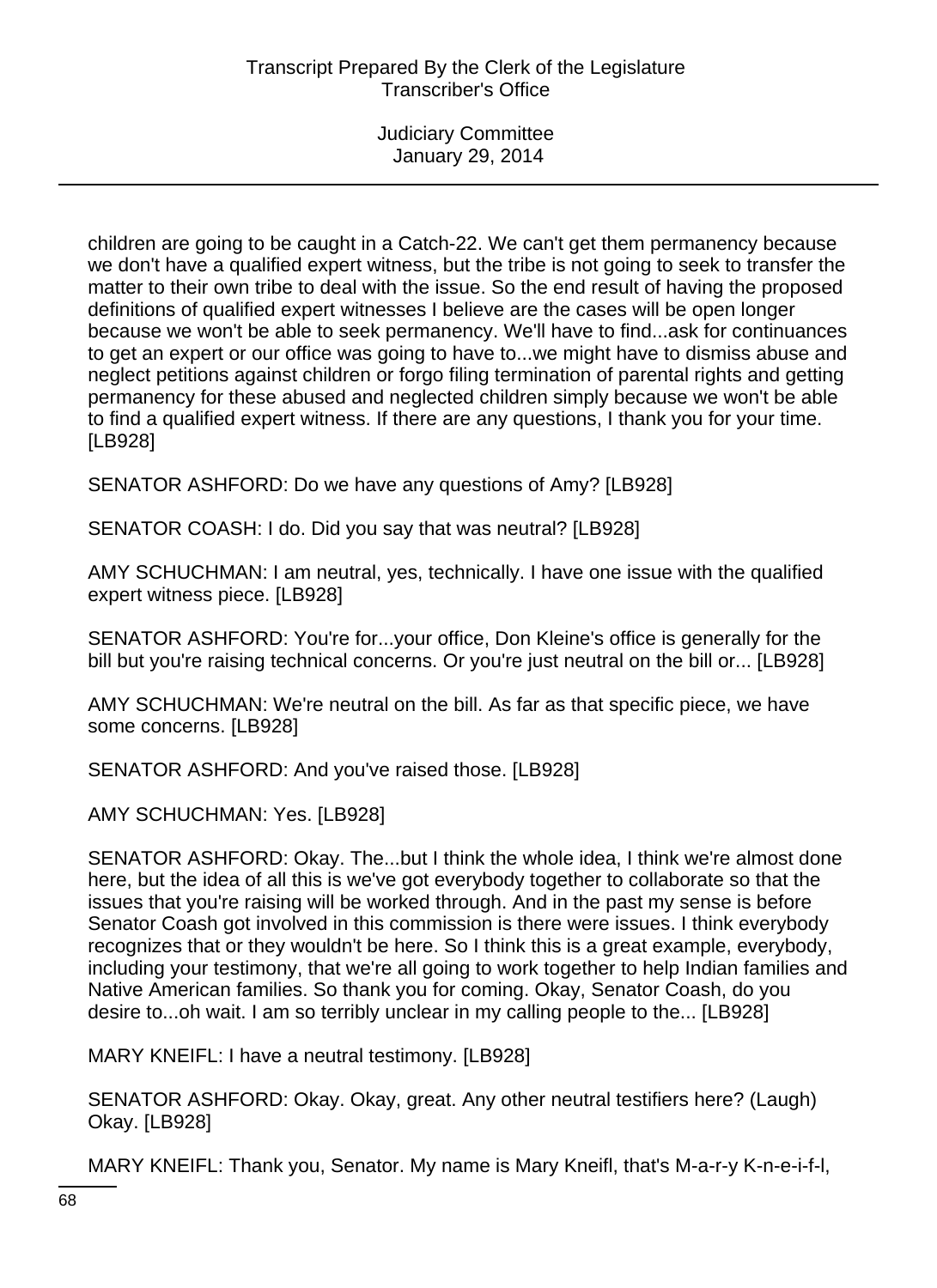Judiciary Committee January 29, 2014

and I'm appearing as a foster family and just wanted to share this story, with my husband who's here with me, Randy Nelson. Just wanted to share the story with the committee. In May of 2009 we accepted the placement of two little children. They were half Hispanic and half Native American. They were 5 months old and 22 months old when they were placed with us. And we were informed that the plans were to reunify them with their biological mother and to help correct the problems that led to their removal, and we were in support of that and we implemented a Native American cultural plan to help promote the Indian heritage of these children. We learned a great deal about this culture ourselves and the need to be connected with the extended family and the tribal family. We encouraged the girls, their biological mother in her efforts, and often invited her and the extended family into our home for meals and visits with the girls. We also promoted a connection to the tribal family through family friends and on the reservation and through activities at the Lincoln Indian Center. The Department of Health and Human Services had notified both tribes that the girls were potentially eligible for membership, but both tribes declined involvement in the case. And during this time the mother also wanted the girls to stay with us and not be taken to the reservation. She knew that they were well cared for in our home. As time went on, though, the girls' biological mother continued to struggle with substance abuse and was involved in more criminal activity. And after two years of unsuccessful attempts to help her rehabilitate, the state decided to seek permanency for the girls. One of the girls' Native American aunts had recently completed rehabilitation and was considered for adoptive placement. However, we were told that the Department of Health and Human Services denied her home study due to the fact that her husband had recent child abuse record and she had also admitted to the caseworker that she was planning to allow the girls' biological mother to live with her in order to help care for the girls. Since the girls were thriving in our home and had a healthy attachment to our family, they asked us if we were willing to provide permanency. It was never our goal to adopt these children, but we did want what was in the best interest of the children. And when the state then filed for termination of parental rights in 2011, the Omaha Tribe decided to intervene and the representative stated that the tribe does not ever terminate parental rights. The juvenile court ruled that this intervention was not in a timely manner and that the termination should continue, but that was appealed and it was again appealed to the Nebraska Supreme Court, who considered the proceeding, the termination proceeding, to be new and that the tribe did intervene in a timely manner even though it was two years later than the original proceedings. This whole thing really has just extended their time in the system and they became very attached with us, and I just wanted you to know that they were then transferred to the tribal court who then did remove them from our home after four and a half years of being attached to us and attached to our family. And we just wanted you to know that this does affect the children and it does affect their attachments. Thank you. [LB928]

SENATOR ASHFORD: Thank you very much for...Colby. [LB928]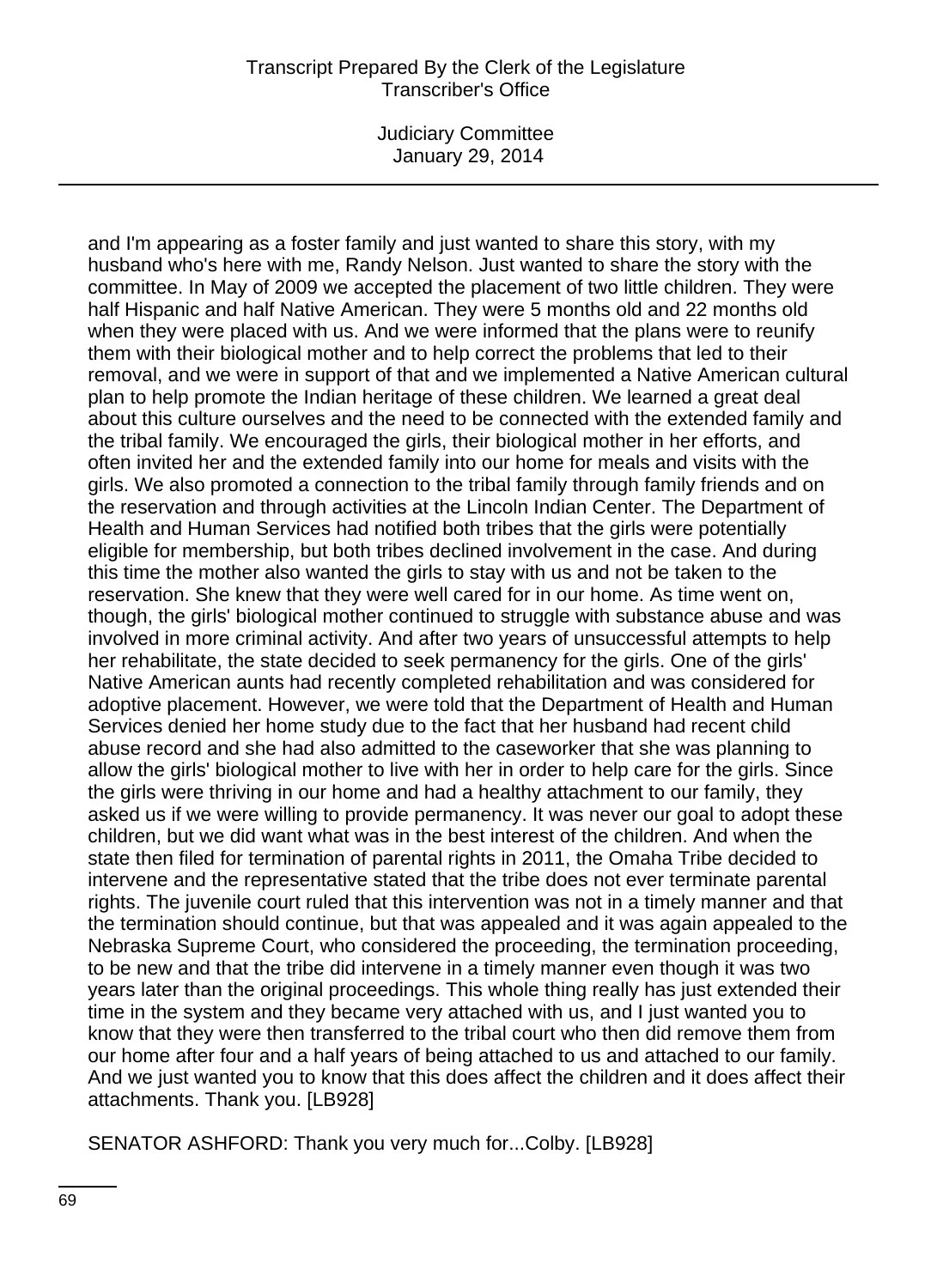#### SENATOR COASH: I'll waive. [LB928]

SENATOR ASHFORD: Okay. That concludes the hearing on LB928. Senator Kolowski. Rick, why don't we go ahead. All right. Rick, Senator Kolowski. [LB928]

SENATOR KOLOWSKI: Yes, sir. [LB722]

SENATOR ASHFORD: You're up. [LB722]

SENATOR KOLOWSKI: (Exhibit 32) Thank you. Good afternoon, Chairman Ashford, members of the Judiciary Committee. My name is Senator Rick Kolowski, R-i-c-k K-o-l-o-w-s-k-i, and I represent District 31. LB722 adopts the Recognition and Enforcement of Tribal Court Civil Judgments Act. I introduce this legislation on behalf of John Keen and his son, both constituents of mine. Tanner Keen, the son of John Keen, an enrolled Native American, moved from Oklahoma to live with his dad for his senior year of high school and sought to wrestle on a Nebraska high school wrestling team. Tanner was denied eligibility based in part on the position that a tribal court order from Oklahoma giving John Keen custody was not an order from a court of competent jurisdiction. After a great deal of meetings, Tanner was eventually able to participate in wrestling and he made it to the finals in his senior year. It should not have been so difficult and time-consuming to have a tribal court order recognized in Nebraska. LB722 would provide a solution to this problem shared by many Native Americans in Nebraska. The purpose of LB722 is to provide an express procedure for the recognition and enforcement of tribal court civil judgments in state courts so that there is no question of the state of Nebraska's intention to provide full faith and credit to tribal court civil judgments. Under current state law, foreign judgments may be enforced by state courts. However, the Nebraska Uniform Enforcement of Foreign Judgments Act defines foreign judgment as "any judgment, decree, or order of a court of the United States or of any other court which is entitled to full faith and credit in this state." See Nebraska Revised Statute 25-1587.02. State law does not specifically identify what other courts are entitled to full faith and credit in Nebraska. State law does provide in the Uniform Child Custody Enforcement and Jurisdiction Act and Nebraska Indian Child Welfare Act for state recognition of tribal court orders addressing custody and placement of Indian children. The principle of comity would control for any other tribal court orders. The Full Faith and Credit Clause of the U.S. Constitution does not require states to give full faith and credit to any tribal court orders. Similarly, Congress has not required federal and state courts to give full faith and credit to all tribal court orders. However, Congress has required full faith and credit in three specific areas: child custody; child support orders; and thirdly, domestic violence or protection orders. The bill would enact the Recognition and Enforcement of Tribal Court Civil Judgments Act and give full faith and credit to all civil orders from tribal courts. Although it is not limiting, other types of tribal court orders that could be enforced would include, for example, judgments for money damages, declaratory judgments, restraining orders and injunctions. If the tribal court civil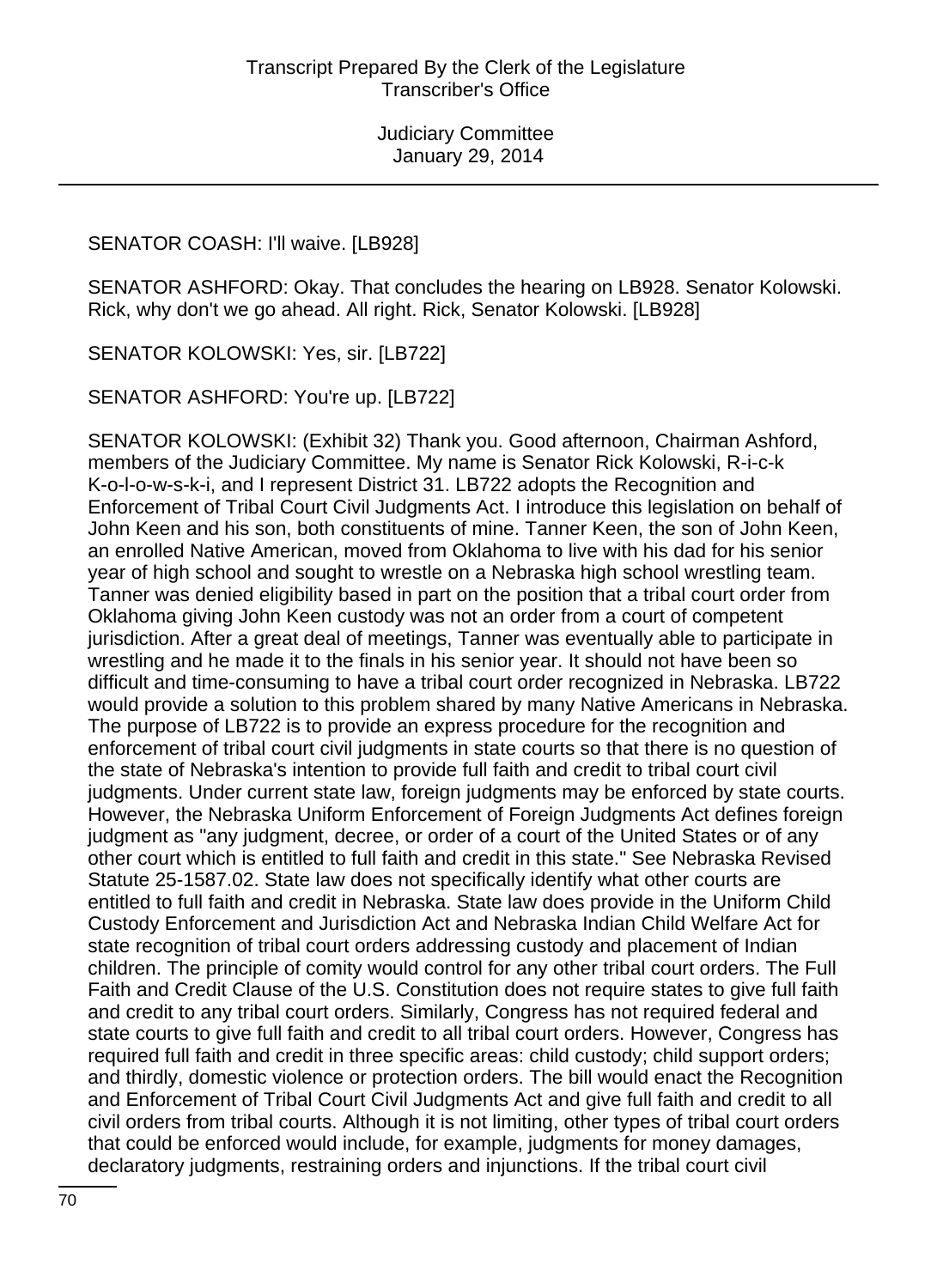Judiciary Committee January 29, 2014

judgment is recognized by the state court, it may be enforced like any other state court order and will serve as a lien on real estate. The procedure for enforcing a tribal court civil judgment would require filing an authenticated copy of the order with the clerk of the state court, an affidavit of the responding party's contact information, and paying a filing fee. Notice of the filing and the tribal court civil judgment is required to be provided to the responding party, who has 30 days to object to the filing. If an objection is made, the court will hold a hearing to hear that particular objection. The state court may not recognize the order if the responding party proves, by a preponderance of the evidence, that (a) the tribal court did not have personal or subject matter jurisdiction or (b) the party was not afforded due process. The state court would have the discretion to decline to recognize and enforce a tribal judgment on equitable grounds for any of the following reasons: (a) the tribal judgment was obtained by extrinsic fraud; (b) the tribal judgment conflicts with other...another filed judgment that is entitled to recognition in this state; (c) the tribal judgment is inconsistent with the parties' contractual choice of forum, provided the contractual choice of forum issue was timely raised in the tribal court; (d) the tribal court does not recognize and enforce judgments of the courts in this state under standards similar to those provided in the Recognition and Enforcement of Tribal Court Civil Judgments Act; or (e) the cause of action or defense upon which the tribal judgment is based is repugnant to the fundamental public policy of the United States or this state. The bill would extend full faith and credit to tribal court civil judgments and is consistent with the public policy demonstrated by state law governing child custody and ICWA cases. With that, I would ask you to hold questions upon my...until my closing, because we have a number of experts here today who will be able to answer most, if not all, of the questions you might have. Thank you very much. [LB722]

SENATOR ASHFORD: Thanks, Rick. How many experts do we have here today? How many testifiers on this bill? Okay. Thanks, Rick. We'll... [LB722]

SENATOR KOLOWSKI: Thank you. [LB722]

SENATOR ASHFORD: ...a couple? Okay, come on up and we'll grill you later I guess. Welcome. [LB722]

JOHN KEEN: (Exhibit 33) Chairman Ashford, committee members, I am John Keen, J-o-h-n K-e-e-n. I'm the constituent who requested this legislation. Just the personal story behind this, I had custody of my oldest son through the Cherokee Nation District Court where we were both from, where I divorced his mother at. He did live with me his sophomore year of high school in 2005, presented the tribal court custody orders, had no problems. He did good. He took fourth place in state wrestling that year, then went back to his mother's for his junior year, came back his senior year and they said, what are these? This doesn't say state of Nebraska or state of on it. I said, well, it's a custody order saying it's my custody. And they said it's not. So after several meetings and appeals to the Nebraska State Activities Association, and well over \$10,000 later, I was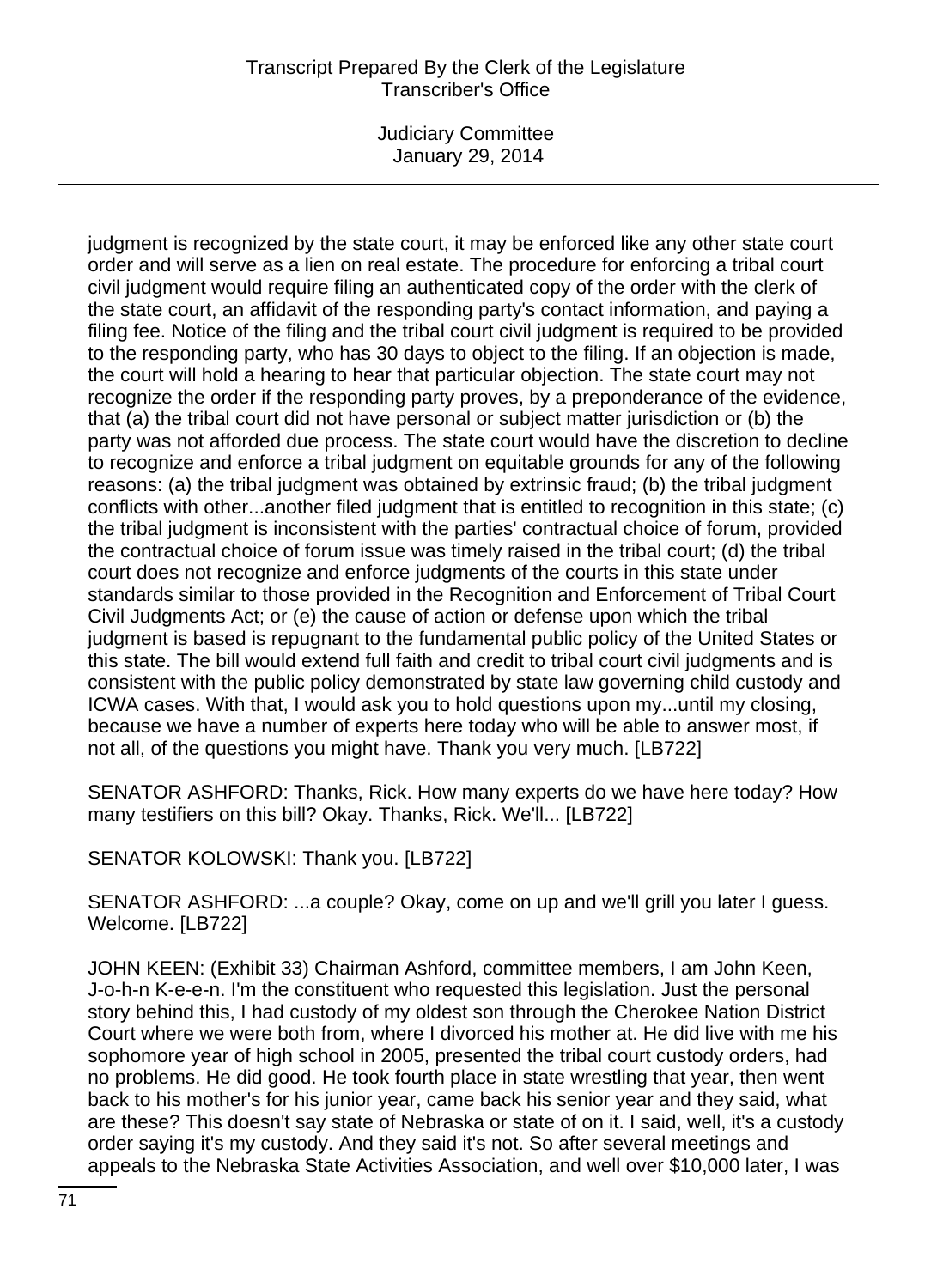Judiciary Committee January 29, 2014

able to get him eligible to wrestle and he did graduate, which was very important. He was...although he does well now and recently made me a grandfather, but I don't believe he would have graduated high school had it not been for sports. He was ranked number one in the state in wrestling at preseason and did finish second his senior year. But it's...I say that just to show the randomness of the public policy regarding Native American courts, Indian courts. I was even asked at the Nebraska Activities Association, what is this, a bunch of Indians get together and talk about this? Which was repugnant to me, as my father was a retired chief of the civil section for the United States Attorney's Office in the Eastern District of Oklahoma and was at...and had retired again as chief justice of the Cherokee Supreme Court. I myself was...am an author and signer of the current Cherokee Nation Constitution. I'm here just on my own, talking about my own story, but a friend of mine recently called me and asked me to help, whether it be through the courts or through money, and it wasn't the first time I've been asked for help because they knew I was able to successfully navigate it. But it was too much. I can't finance all my friends on a case-by-case basis just to prove that we have the right to participate in society as dual citizens, as been stated before here. I think the...an across-the-board, even approach would be the best thing. I thank you for your time. [LB722]

SENATOR ASHFORD: That's a great story, John, and I'm sorry the NSAA thought that...made those comments and that you heard them. [LB722]

JOHN KEEN: I am too. [LB722]

SENATOR ASHFORD: I'm sorry they made the comments. I'm sorry you heard them too, both. [LB722]

JOHN KEEN: I am too. I appreciate it. [LB722]

SENATOR LATHROP: Can I just ask... [LB722]

SENATOR ASHFORD: Senator, yeah. [LB722]

SENATOR LATHROP: ...a couple questions? It ultimately was resolved, so was this the result of ignorance on the part of the athletic association? In other words, they should have recognized this under current law and didn't? And the time you spent and the money you spent was to get them to recognize something the law already requires them to recognize? [LB722]

JOHN KEEN: In a way. The particular order I had was not able to be registered. It was older. But, yes, yes, it is...it was an enforceable order but there was no mechanism in Nebraska state law to register it. And I had two choices. What we eventually did was, through my attorney who represented me in the matter, who is here to testify, we finally,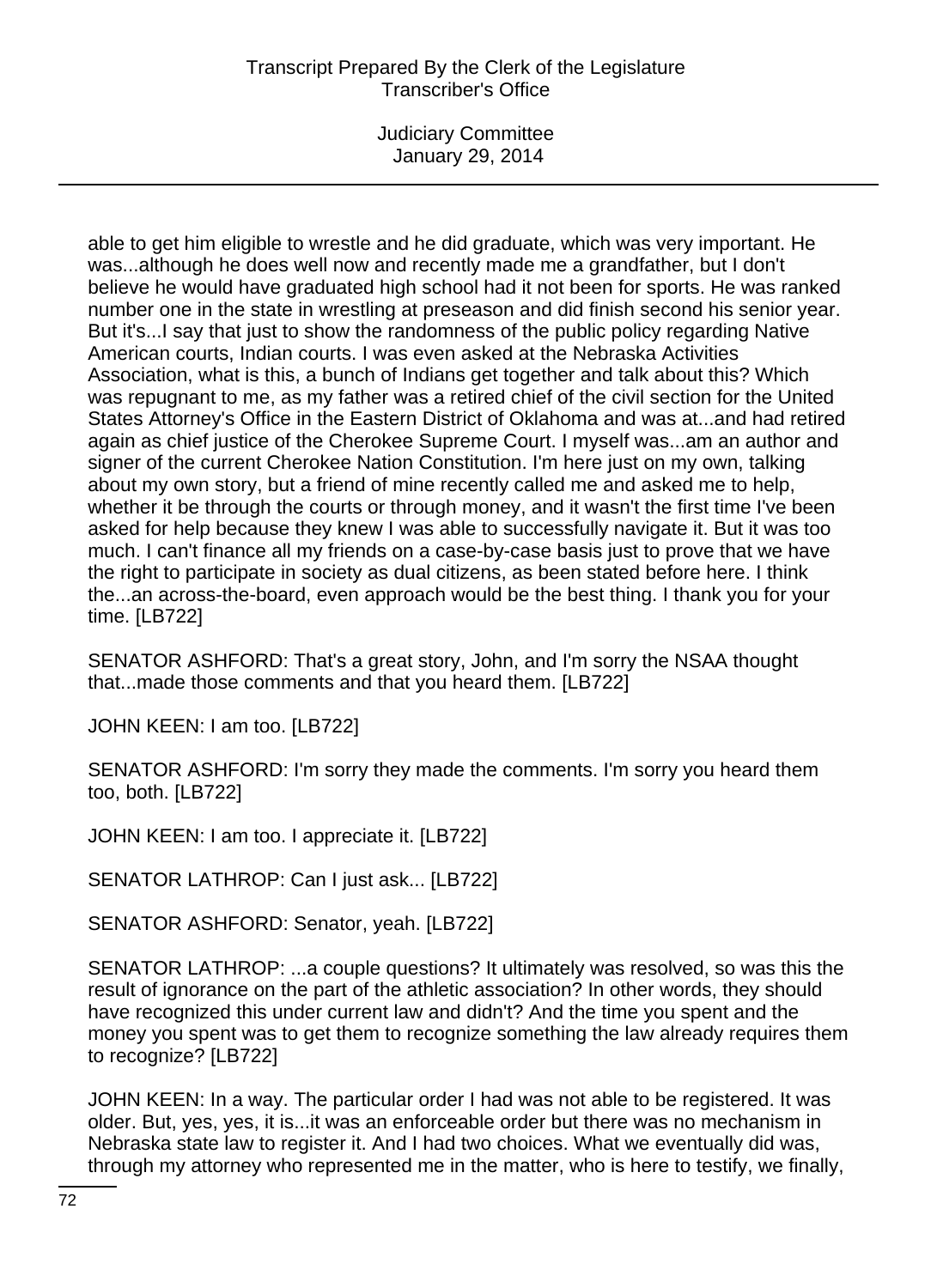after a series of meetings and appeals, administrative appeals and hearings, we sat down with their counsel and discussed the merits of it, and you know all, mind you, at my cost. And they agreed that it was a... [LB722]

SENATOR LATHROP: Okay. [LB722]

JOHN KEEN: ...it was a court of competent jurisdiction and... [LB722]

SENATOR LATHROP: I'll ask your lawyer questions then if it's a legal issue. [LB722]

JOHN KEEN: Okay. [LB722]

SENATOR LATHROP: Thanks. [LB722]

SENATOR ASHFORD: Thanks, John. [LB722]

JOHN KEEN: Thank you. [LB722]

VERNON MILLER: (Exhibits 34 and 35) Good afternoon, members of this committee. Thank you. And I appreciate the opportunity to provide testimony on the vital role in which tribal courts play in the effective administration of justice for civil matters, not only in Nebraska but in all of Indian country. My name is Vernon Miller, V-e-r-n-o-n M-i-l-l-e-r, and I'm here on behalf of the Omaha Tribe of Nebraska. I am currently a member of the Tribal Council and was previously a high school business teacher at Umo'ho' Nation Public Schools. The Omaha Tribe today consists of 6,699 self-identified and enrolled tribal members, with approximately 3,937 residing and contributing to the economy throughout the entire state of Nebraska. We are headquartered in Macy, Nebraska, on the Omaha Tribal Reservation in northeast Nebraska long the Missouri River. The resident members of our tribe elect our tribal government on a rotating basis. I'm here today to provide support on LB722 from the Omaha Tribe and to address the revision of statutes of Nebraska to adopt the Recognition and Enforcement of the Tribal Court Civil Judgments Act. Our tribal court plays an increasingly important role in the enforcement and further development of our tribal self-government. The Omaha Tribe has an established tribal court which exercises our inherent sovereign powers, and our tribal constitution allows for the creation of our tribal court. Similar to the federal and state governments, the Omaha Tribe has a separation of powers in our constitution. An important understanding we must agree upon is that, in practice, the Omaha Tribe honors and carries out state court judgments. The Omaha Tribal Court enforces state judgments once they are registered with the court as a foreign judgment. Many tribal codes state that in all civil matters the tribal court shall apply the ordinances, customs, and usages of the tribe not prohibited by the laws of the United States. In any matter not covered by tribal ordinance, custom, or usage of such codes provides the tribal court uses relevant federal or state laws as a guide. No government has a greater stake in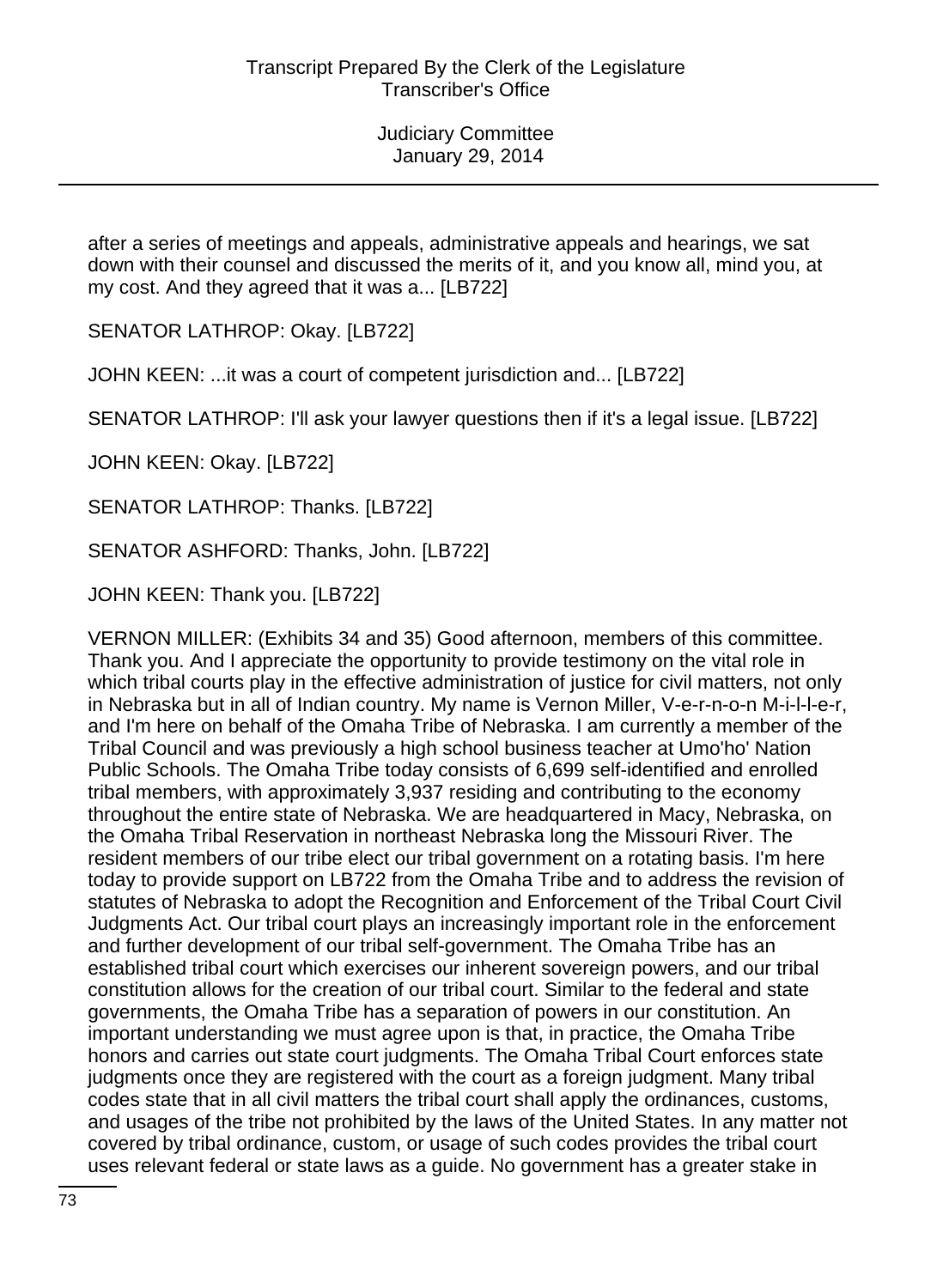## Transcript Prepared By the Clerk of the Legislature Transcriber's Office

Judiciary Committee January 29, 2014

effective justice systems in Indian country than the tribes themselves. Tribal courts have similar authority as state courts, and there is greater diversity and cultural relevancy among tribal courts than among state courts. I have included with my testimony today Omaha Tribal Resolution 14-33, which provides support for LB722 on behalf on the Omaha Tribe of Nebraska and our over 6,000 members. The passage of LB722 would extend full faith and credit to the tribal court civil judgments and is consistent with the public policy demonstrated by state law governing child custody and ICWA cases. LB722 is a good step to solving the impediments to the development of vital and fully functioning tribal justice systems. Once again, thank you for your time. And I urge you to please show your support for the first people of Nebraska, all other indigenous peoples, and our tribal court systems by passing LB722 from this committee and sending this bill to the floor for passage to further strengthen the effectiveness of our justice systems within Nebraska. [LB722]

SENATOR ASHFORD: Thanks, Vernon. Do we have any questions of Vernon? Thank you. Thank you, sir. Next proponent. [LB722]

BEN THOMPSON: (Exhibit 36) Good afternoon, Chairman, members of the committee. My name is Ben Thompson, T-h-o-m-p-s-o-n. I'm an attorney in Omaha in private practice. I'm here in my personal capacity and at the request of my client and friend, John Keen. Not to dwell too much on the particulars of his situation, but his was a bit unique and kind of convoluted in how it ultimately came to be, and it had to do with the fact that he actually accomplished an adult adoption of his son in Oklahoma, at the age of 18, which of course is not the age of majority here. But be that as it may, there wasn't a clear path under the existing laws governing full faith and credit. And so had it gone to court, it would have been a matter of comity. And comity you've heard before today but it's c-o-m-i-t-y. I address this in my written testimony, but it is a legal doctrine that's actually under federal common law and it governs the recognition that courts here will give to foreign court orders or judgments, proceedings. Now it's purely discretionary. It's kind of viewed as a courtesy. It is not a matter of right. And so the downside is that it's on a case-by-case basis, and so that option is available for any tribal court order here in Nebraska. But in my view, I don't think that's sufficient. I would prefer to see a bright-line rule where everyone knows that if it's coming out of a tribal court, it's going to be recognized, unless for some reason the responding party shows up, objects, and shows that it should not be recognized under the criteria in the law. The greatest use, I think, of this bill is not so much to attorneys like me, who go to court, argue in front of a judge, and convince them perhaps to recognize it as a matter of comity or to give full faith and credit to it. It's for all the parties out there, the Native Americans or the other parties to tribal court proceedings, who may be pro se litigants, without attorneys, without the benefit of legal counsel. This particular procedure, in my view, by setting it apart from the typical foreign judgment registration I think would benefit the individuals who right now might feel as though they don't have access to justice, whether it's in the tribal court system or the state court system or the intersection of those two. I think it provides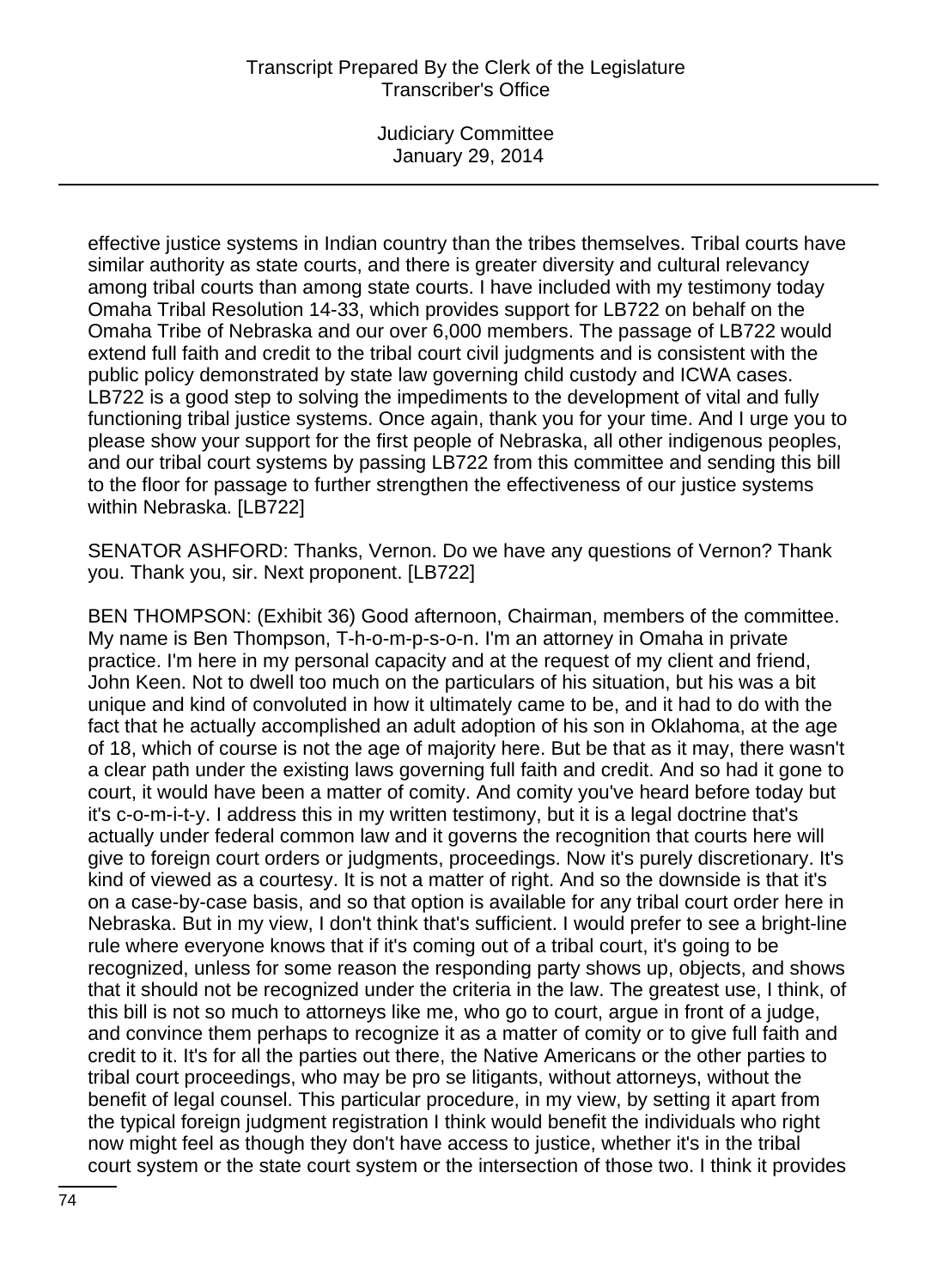a very clear procedure to follow. Ultimately, I think that there can be some forms that they could use to accomplish this. But it benefits the individuals in particular who are off the reservation: who might have lived on the reservation, who moved off the reservation; who might have come from another state, as Mr. Keen had a court order from a tribal court in Oklahoma. There's any number of situations where the current law does not extend full faith and credit very clearly, and it's because tribes here in America are not viewed as states but they're also not viewed as foreign nation. They are characterized as domestic, dependent nations. And so fitting them into that category where it should clearly be comity, clearly be full faith and credit hasn't worked, and it's been on a case-by-case basis whether it's the case or whether it's through particular statutes like ICWA or the UCCJEA. So we would suggest an across-the-board bright line that we can use and benefit everybody, and we'd ask that you advance it. [LB722]

SENATOR ASHFORD: Okay. Yes, Steve. [LB722]

SENATOR LATHROP: Just a couple questions. First of all, you do a lot of work with the tribes, am I right? [LB722]

BEN THOMPSON: I have, yes. [LB722]

SENATOR LATHROP: That's a significant part of your practice. And I may demonstrate my ignorance with these questions, and they're not meant to sound demeaning. But in terms of the subject matter jurisdiction of a tribal court, they do domestic relations among two members of the tribe? [LB722]

BEN THOMPSON: Well, it could have been... [LB722]

SENATOR LATHROP: If I'm a member of the Omaha Tribe and I want a divorce, do I go to the Thurston County District Court or do I go to the tribe for that divorce? [LB722]

BEN THOMPSON: Well, it gets more complicated here in Nebraska because P.L. 280 gave the state civil jurisdiction, so it's actually concurrent. You could go to either place. If one of the spouses is a tribal member, then they could go to tribal court. But they could also go to state court, and that creates some issues there too. It governs custody but not necessarily divorce. And I...just for my background so that you're aware of it, I did...I went to law school to study this. I worked with Professor Bob Clinton over at the University of Iowa as his research assistant. I've actually authored a published article on the topic of tribal sovereignty. So it is something that I'm very passionate about. I've worked with tribes not just here in Nebraska but in Arizona, California, Michigan. [LB722]

SENATOR LATHROP: Okay. My next question then is if they can go to the tribal court for not the divorce, apparently, but for the custody, for the custody fight, let's say it's a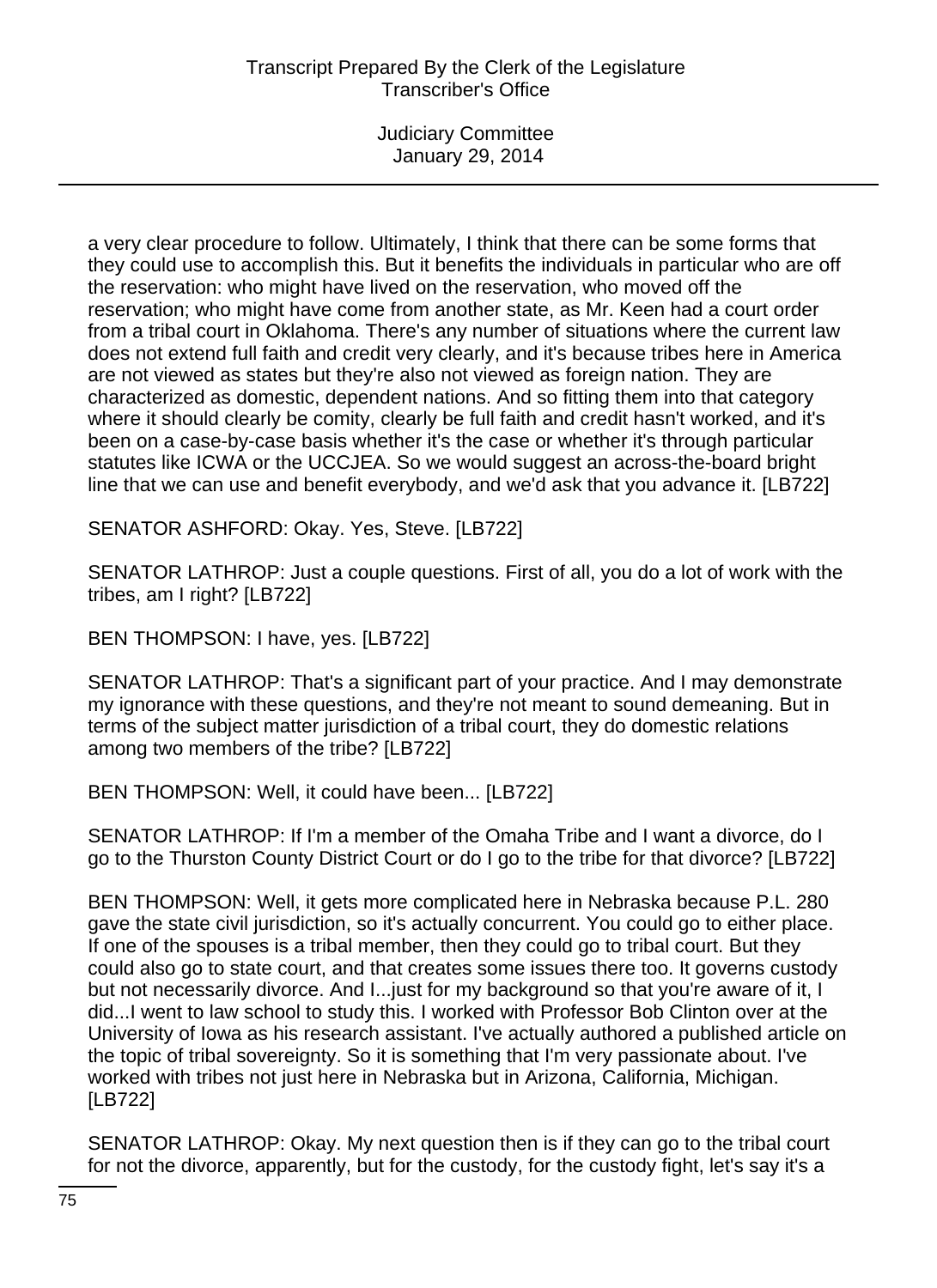child born outside of wedlock. Both, one or both parents are from the tribe. So now they're properly before the tribal court. What rules or what law does the tribe follow relative to deciding that case? Do they follow Nebraska law or can they or are they free to develop their own law with respect to the custody question? [LB722]

BEN THOMPSON: Well, as Mr. Miller testified to, and this is my...this has been my experience with all the tribal courts that I've worked with here in Nebraska, excluding Santee Sioux. I've not worked in their court. But they all have pretty, you know, advanced codes of procedure and of substance. But it does lay out kind of the hierarchy of the laws and it's going to apply, in the case of the Omaha Tribe, it's going to apply their laws first. It will apply, if it's in the code, it will apply that. If it's in their customs, traditions, it will apply. If there's nothing in there, then it will apply Nebraska law. [LB722]

SENATOR LATHROP: Okay. But they're free to make up their own rules... [LB722]

BEN THOMPSON: They are. [LB722]

SENATOR LATHROP: ...that they're going to apply inside their own court. [LB722]

BEN THOMPSON: Right. Yes. [LB722]

SENATOR LATHROP: Currently, do we recognize those in Nebraska if someone tries to file one? It can be filed but it is determined or enforceable on a case-by-case basis. [LB722]

BEN THOMPSON: On topics of custody or child support, you can file it and have it enforced. You've raised a good question, though. On a divorce, if there was a property settlement agreement and one or more of the parties left the reservation and there was some question about whether that was being complied with, that's going to be more difficult. [LB722]

SENATOR LATHROP: Is the bill that Senator Kolowski has introduced today, which is LB722, is that a uniform law? [LB722]

BEN THOMPSON: No. It is based off the Iowa law, but there are variations of this. Some states have approached it in terms of a statute, some have done it by court rule. But South Dakota, North Dakota, Wyoming, Oklahoma, I know Washington, Arizona, they've all got some approach to it. This is based off of Iowa's because it seemed to make the most sense. It may not be perfect. We've already introduced, through the senator, an amendment that would clarify that it's not meant to affect the full faith and credit that's currently given under ICWA or the custody or support issues. [LB722]

SENATOR LATHROP: Okay. You've answered my questions. Thank you. [LB722]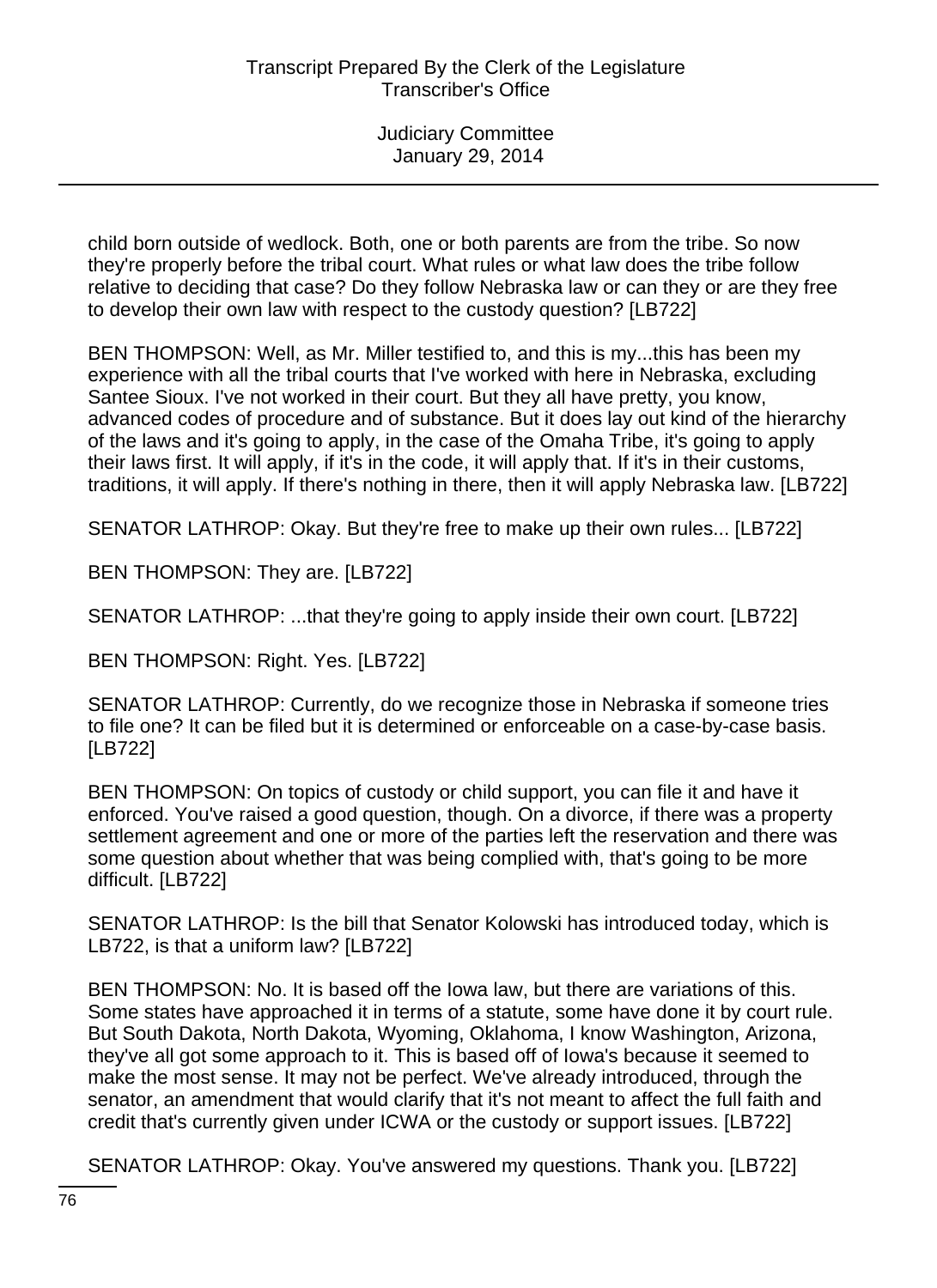SENATOR ASHFORD: Senator Seiler. [LB722]

SENATOR SEILER: Mr. Thompson, I have a practical thing that I'd like to raise with you. On page 4 of the bill, it says: If no objections are timely filed, the clerk shall issue a certificate. The practicality of that is it gets filed, it gets put away. The clerk is never going to pull that out and issue a certificate. Don't you think you ought to have some language in there that the party will (inaudible)? [LB722]

BEN THOMPSON: That it's automatic or that... [LB722]

SENATOR SEILER: Yeah, the party will take the...raise the issue with the clerk. And I don't care how that language reads, but I just think the practicality of it is it's not going to get pulled and your certificate is not going to get done. [LB722]

BEN THOMPSON: I agree that could be an issue, particularly in courts with real heavy volume, and it might be good to have some alternative approach there so it doesn't languish out there. [LB722]

SENATOR SEILER: Right. Right. That's my only question. [LB722]

SENATOR ASHFORD: Thank you. It's interesting that... [LB722]

BEN THOMPSON: What's that? [LB722]

SENATOR ASHFORD: And you have a lot of background so you'd help us on all this stuff, working on it. What's your telephone number? No. (Laughter) [LB722]

BEN THOMPSON: (Laugh) It's on the letterhead. [LB722]

SENATOR ASHFORD: Okay. Thanks for your... [LB722]

BEN THOMPSON: Thank you. [LB722]

SENATOR ASHFORD: Thanks for your input. Okay, anybody else want to talk about this bill, for the bill? Against the bill? Neutral? You want to...Judi, do you want? Oh, on neutral? [LB722]

JUDI GAIASHKIBOS: I'll fill out a sheet. Do you want me to say my name and spell that? [LB722]

SENATOR ASHFORD: Sure. [LB722]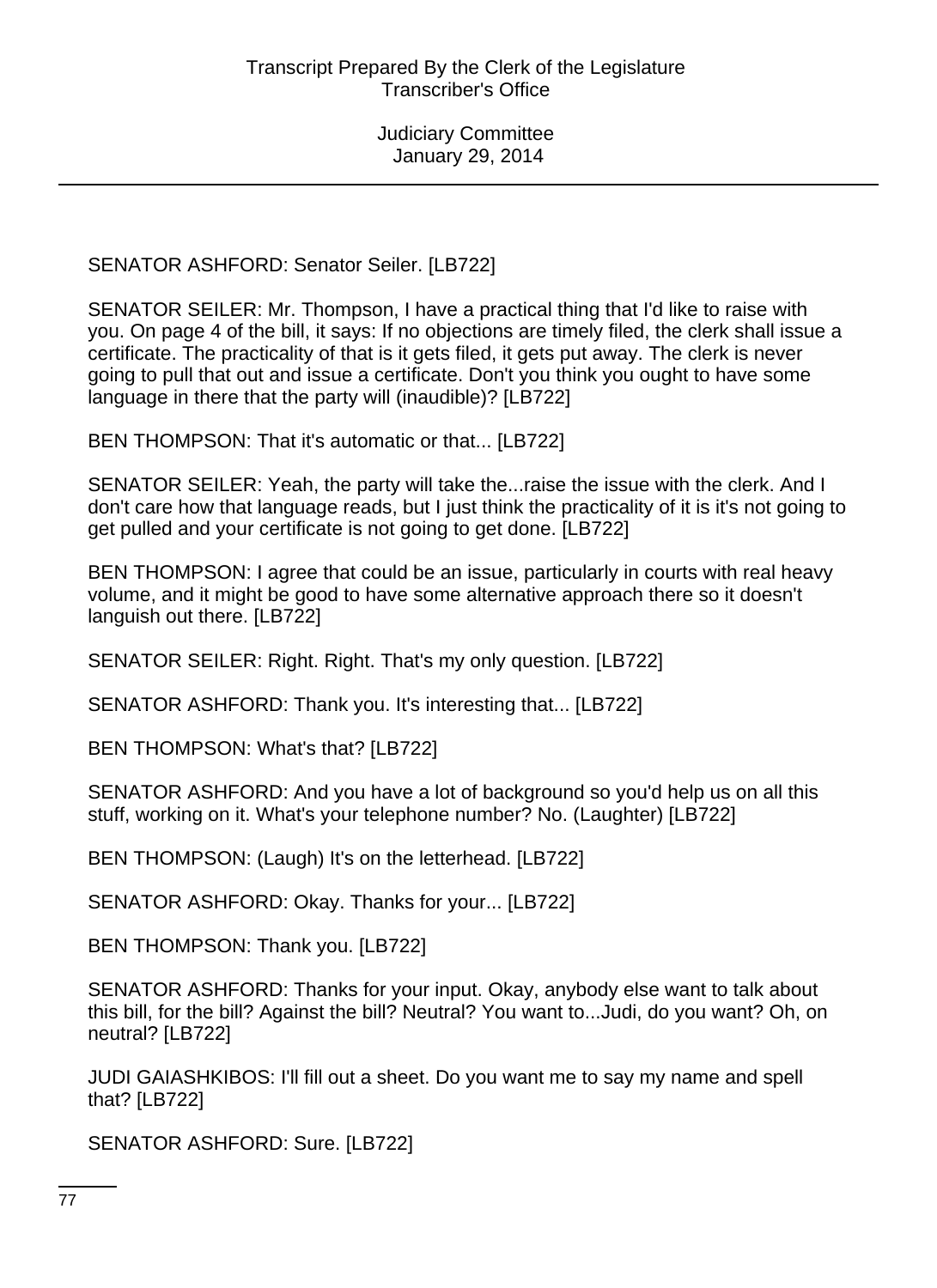JUDI GAIASHKIBOS: Okay. [LB722]

SENATOR ASHFORD: Just because you're supposed to. (Laugh) [LB722]

JUDI GAIASHKIBOS: All right. Thank you so much. [LB722]

SENATOR ASHFORD: We do know who you are, of course, but... [LB722]

JUDI GAIASHKIBOS: Chairman Ashford and Judiciary Committee, I am Judi Gaiashkibos, the executive director of the Nebraska Commission on Indian Affairs, and my name is spelled J-u-d-i g-a-i-a-s-h-k-i-b-o-s, and I'm a member of the Ponca Tribe of Nebraska and I'm Santee Sioux and I've been the director of the Indian Commission for 18 years. And I am here in a neutral capacity on LB722. As you've heard throughout the afternoon, Indian law and Indian people, it's very complicated and very complex, and many people don't understand the rights of Indian people, the first people. And there's a lot of fear towards people you don't understand and misconceptions. And as law being what it is, I am not an attorney. My daughter is, and she practices Indian law at Akin Gump and Strauss in Washington, D.C. But I didn't have time to consult with her and, therefore, because two of the tribes today--the Winnebago passed a resolution to support the bill and the Omaha has--two tribes have not done that. They're not opposing the bill, the Santee and Ponca, but because they needed a little bit more time. And as you observed on the ICWA bill, there was a coalition that worked for two years with all the tribes' input. And in the case...I think it's more a question of the process. The tribes would like a little more time to have input on the bill, the Santee and the Ponca. So they're not opposing the bill and I'm not opposing the bill. I think I am sympathetic to the situation of John Keen and his son, and do believe that there's a lot of disregard for tribal courts and for laws that govern Indian people and the policies of Indian people. So with that, I'm here to say that I would be happy to work with Senator Kolowski and the constituent and the tribes to maybe make this a better bill, whether it's necessary or not. So I would be happy to answer questions, but I doubt that I could answer because of the legal complexities. Thank you. [LB722]

SENATOR ASHFORD: Plus, we have a guy here that's got all the answers, but thanks, Judi. [LB722]

JUDI GAIASHKIBOS: Right. [LB722]

SENATOR ASHFORD: Thanks for coming down again. Anyone else in a neutral capacity? Senator Kolowski. Senator Kolowski waives. Senator Lathrop. The last bill of the day, LB784. Pat is here. [LB722]

SENATOR McGILL: And patient. [LB722]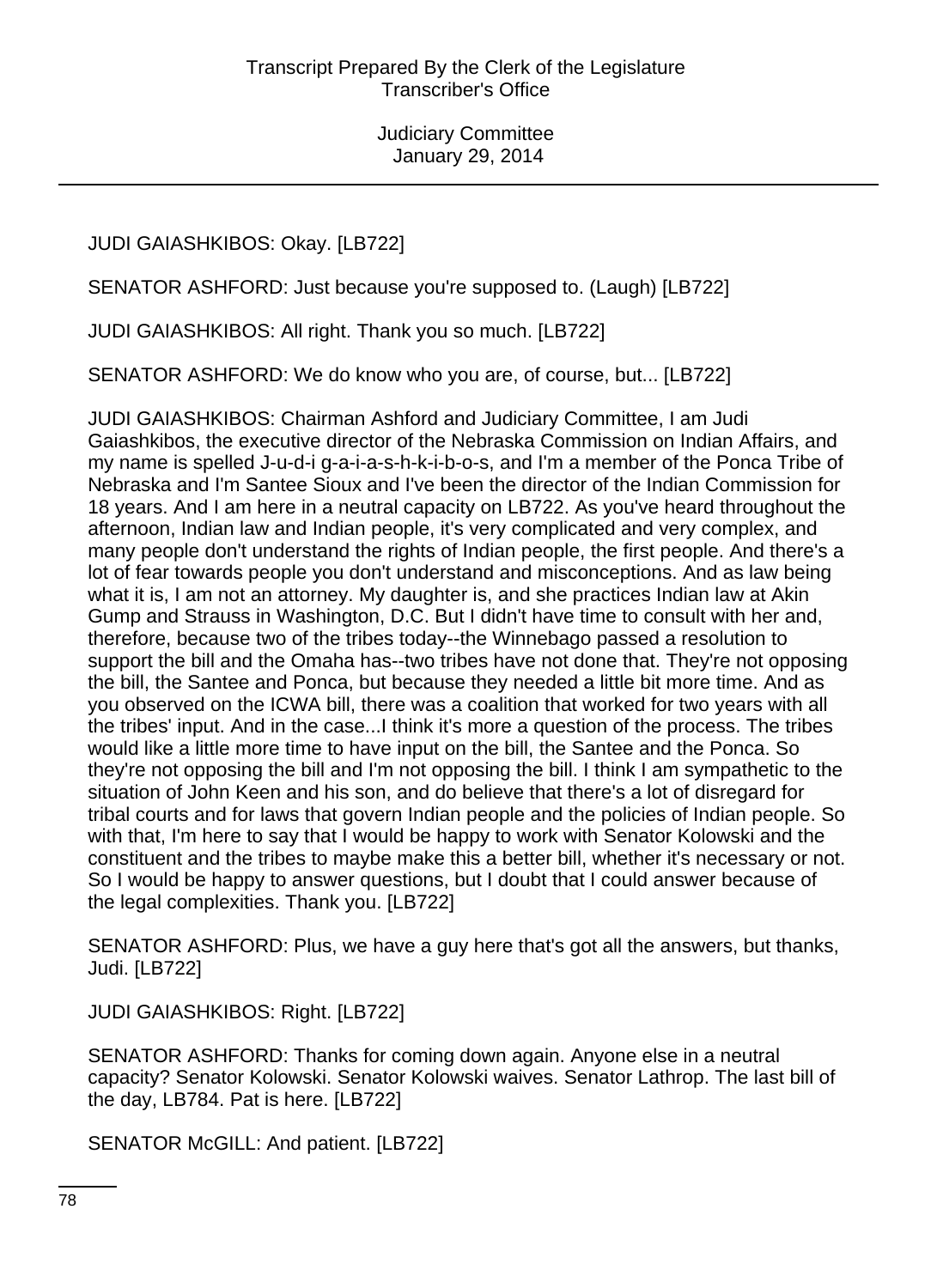SENATOR ASHFORD: It's been...glad to have you all afternoon here, Judge. [LB722]

SENATOR McGILL: Patient. [LB722]

PATRICK McDERMOTT: I had to find out what was going to happen with all of those ICWA cases, because guess who gets those. [LB722]

SENATOR LATHROP: Thank you, Mr. Chairman. Steve Lathrop, L-a-t-h-r-o-p. I'm the state senator from District 12. Members of the committee and Mr. Chair, I'm here to introduce LB784, which is a very simple...promises to be a very simple bill dealing with juror disqualification. Right now you're disqualified, as the law currently is written, if you're convicted of any criminal offense punishable by imprisonment in the Department of Correctional Services adult correctional facility. This would change that to felonies only so that we can increase the pool of those who are eligible for jury duty. [LB784]

SENATOR ASHFORD: Good. [LB784]

SENATOR LATHROP: And I have the expert here to talk about the need for this. [LB784]

SENATOR ASHFORD: If it's okay with the judge here, then... [LB784]

SENATOR LATHROP: Yes. [LB784]

SENATOR ASHFORD: ...probably vote this afternoon. No, that's fine. (Laugh) Any questions of Senator Lathrop on this matter? [LB784]

SENATOR LATHROP: Any questions? Okay. Good. [LB784]

SENATOR ASHFORD: Okay. [LB784]

PATRICK McDERMOTT: Good afternoon, and I will be brief. I am Judge Patrick McDermott from the 5th District of County Court. I am here on behalf of the Nebraska County Judges Association, as well as the Nebraska State Bar Association. I'm a member of their legislative committee. Judge Donna Taylor pointed this out to our organization when she was reading the jury qualification statute. She pointed out that under 28-106, which is the misdemeanor sentencing statute, we can sentence, as county judges, to the State Pen for Class I misdemeanors for terms of one year. The jury qualification statute from the compilation of 1943 has only been amended three times and it was to change the name. When it started it was "Sentences to the State Penitentiary." In the mid-'70s, it was "Sentences to the Nebraska Penal and Correctional Complex," and now we get the modern language, to the Department of Corrections adult correctional facility. That was done in this parallel. Over here, in 1977, we adopted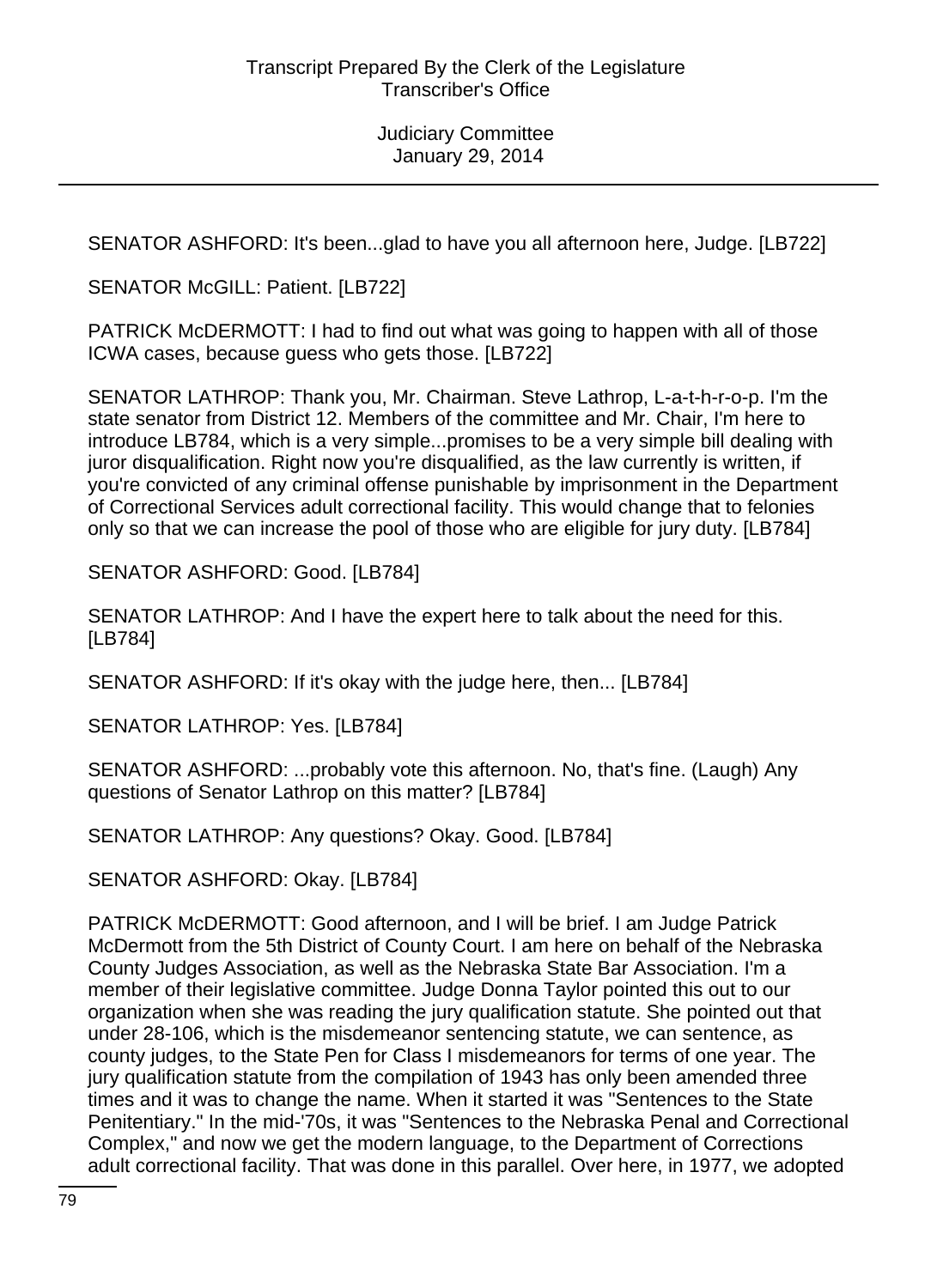## Transcript Prepared By the Clerk of the Legislature Transcriber's Office

Judiciary Committee January 29, 2014

the Nebraska Criminal Code and that's where we define the misdemeanors and felonies, under 28-105 and 106. And it generally says, for misdemeanors, that sentences will be served in the county jail, but it set out three exceptions. Those exceptions were that sentence for a year; a sentence of six months or more when it was consecutive to a felony doesn't apply in this situation; and in a third situation where the Department of Corrections has certified a special short-term program and certified that to the Office of the Administrator of Courts who had to inform judges with felony jurisdiction, not those of us with misdemeanor jurisdiction. It looks to our association like those were done in parallel and without really one hand considering what the other did. There is a script that we get as judges when we come on the bench. I got it 16 years ago and I have no idea when that was written but, you know, I think they were done on parchment originally, and it's the voir dire for judges in jury trials. And the question we ask is, have you ever been convicted of a felony? And in discussion with my colleagues, that's the question we all ask. But the technical reading of this statute could sweep out and include Class I misdemeanants and I don't think that we intend to exclude those. That said, I can point out...I got a copy of our jury questionnaire that we send out. It uses the language of the current statute, so it would say, "punishable by sentence to the Department of Correctional Services adult correctional facility." That could include Class I misdemeanants. I don't think any of us on the bench thought we were doing that and I don't think there was ever an intent to exclude misdemeanants from the jury pool. But to the extent that that's policy, that's solely for you to determine. I thought it was a technical matter where we had just statutes were amended in parallel and maybe with one hand not talking to the other. So we bring it to your attention. We just ask for guidance so that consistently through all 93 counties we do the same thing. [LB784]

SENATOR ASHFORD: Very interesting, I mean... [LB784]

PATRICK McDERMOTT: I actually went to the library, Senator Ashford,... [LB784]

SENATOR ASHFORD: Oh, come on! (Laughter) [LB784]

PATRICK McDERMOTT: ...to the historical section and looked. (Laugh) [LB784]

SENATOR ASHFORD: That's pretty extreme. [LB784]

PATRICK McDERMOTT: I didn't do that in law school. (Laughter) [LB784]

SENATOR ASHFORD: Senator Lathrop. Anybody else wish to testify on this? John Lindsay is here. he doesn't want to testify. Okay, anybody else? Okay, that closes the hearing... [LB784]

SENATOR LATHROP: I'll waive closing. [LB784]